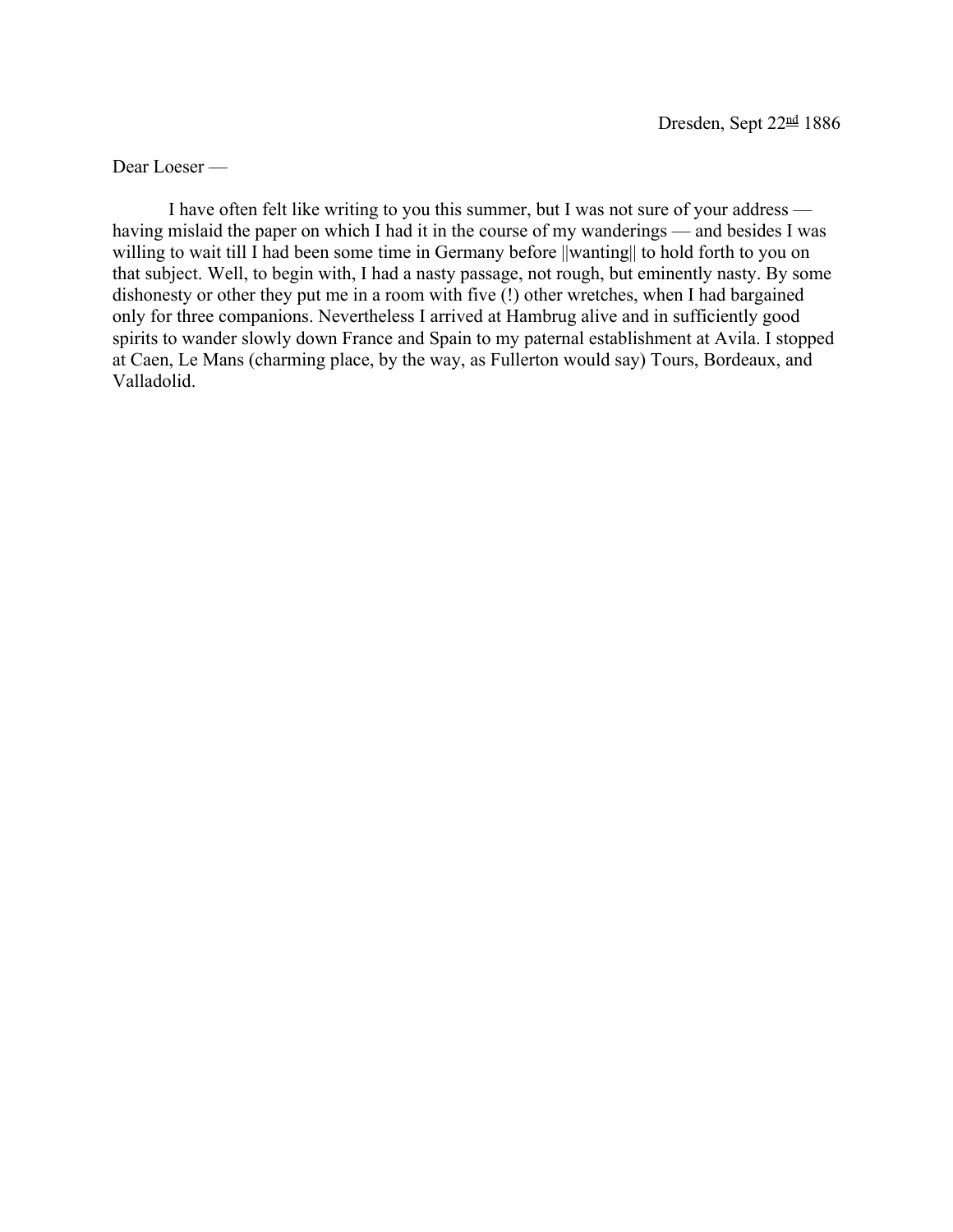At Avila I was welcomed by various members of my family, and immediately began a defencive campaign against dyspepsia, in which I was not completely victorious. Meantime I took riding lessons, thereby furnishing the world (if the world had only been there to appreciate it) one of the most pitifully ridiculous spectacles imaginable. I appreciated it however; only in this case, contrary to my custom, I treated myself, and saw the performance at my own expense. After four weeks I left Avila, and went through Paris straight to Cologne. I stopped there a couple of days, and then settled down in Göttingen at a pension Houghton found for me. The place, however, proved somewhat slow, and I thought it better to come to Dresden for a month, before going to Berlin; especially as Herbert Lyman was here and I had a chance of being in the same house with him.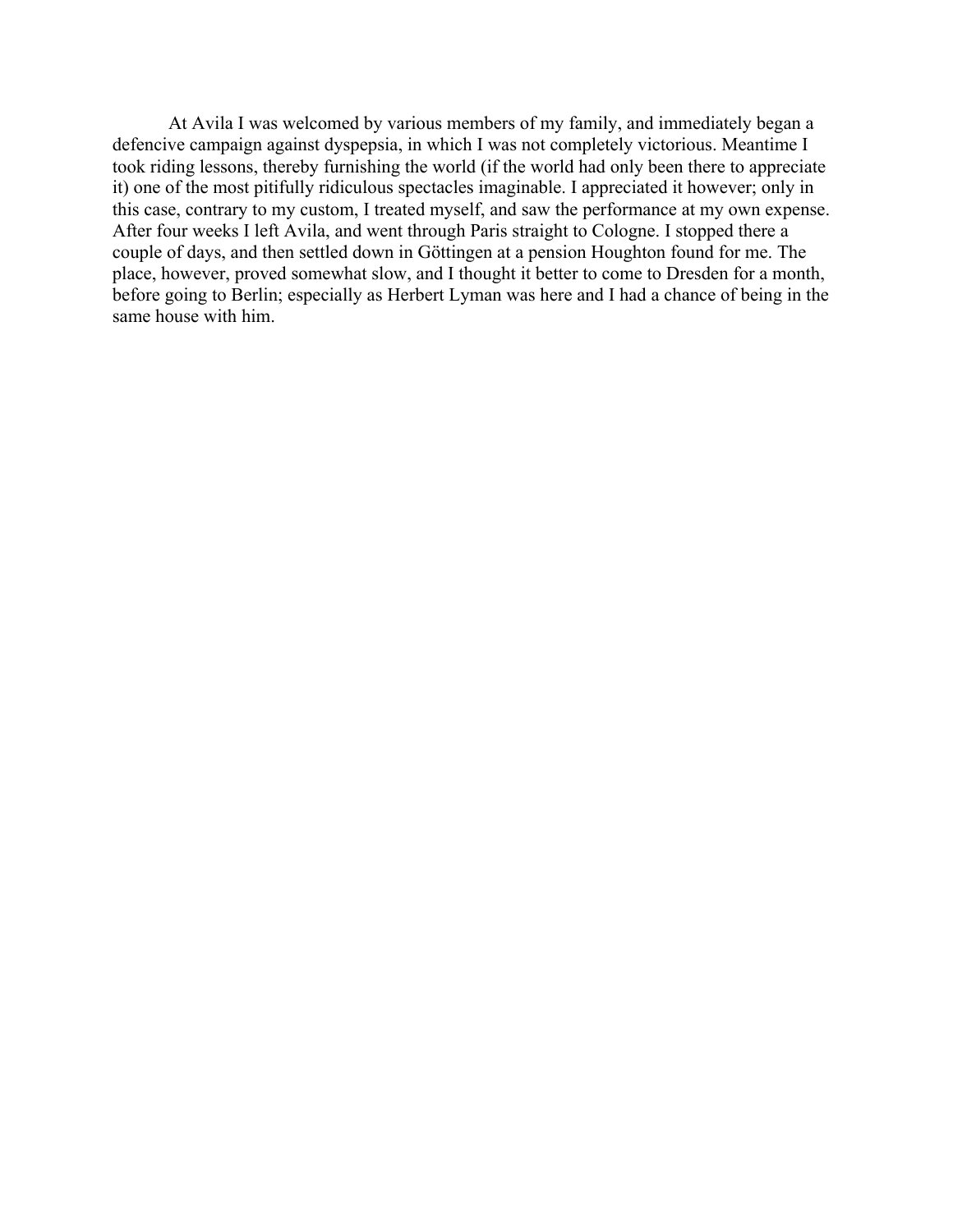I am not going to say anything about having enjoyed the Madonna di San Sisto ect, ect, nor about the spiritualizing influence of Tintoretto's assumption, since this is sufficiently done already by the travelling American female college and by Prof. Norton. But I will say that the opera here has quite surpassed my notions of the possibilities of music. I have heard the whole Ring of the Nibelungen, Lohengrin, and The Flying Dutchman, besides The Prophet, The Magic Flute, and some light operas. I think Wagner is the greatest of opera composers, but it seems to me that he has aimed rather at grandeur and philosophical suggestiveness, than at real dramatic effect. Meyerbeer, for instance, seems to me more dramatic than Wagner. Wagner gives you so many tendencies and interests at once, that you cannot be wholly wrapped up in any. This is the True way, the real way things are in the world, where there is no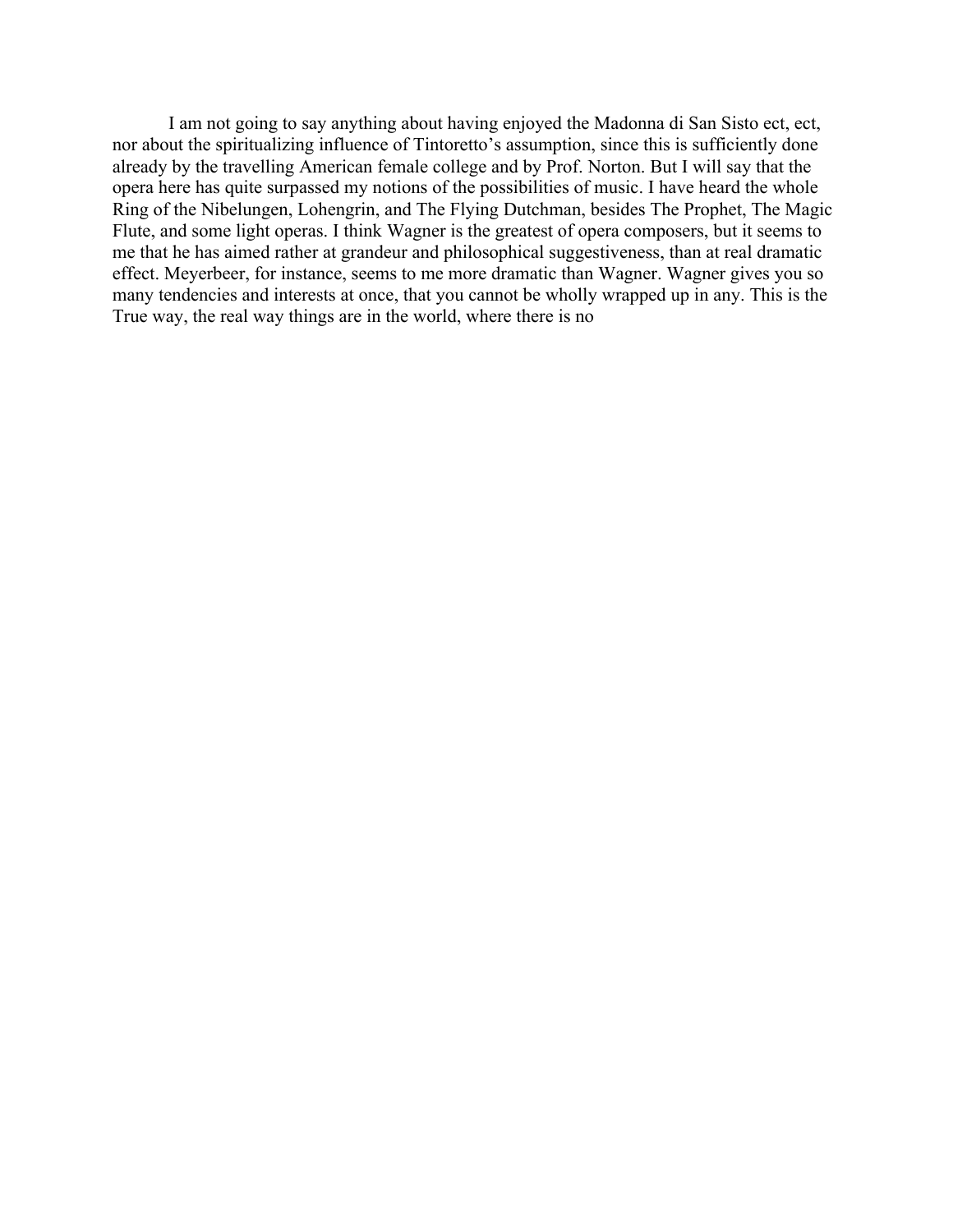beginning and no end, and where the jumble of conflicting interests and emotions would leave a man who attended to everything that is going on without any sense of dramatic action or passion whatever. Now it seems to me that the most perfect form of art is that which is able to fix your attention more exclusively on one tendency or human interest, than we usually do in ordinary thinking. This is classical art, pure art. It makes the aspect of things and the causes of things simpler than they are in the world. But Wagner, like Shakespeare and Tolstoi, gives you a more complex, more extensive and varied world than the world each individual lives in. I do not say more complex and shapeless than the real world is taken as a whole, but more complex and shapeless than the daily interests and emotions of the individual are. Thus the classical drama selects to intensify and purify the elements of life which it brings before you; while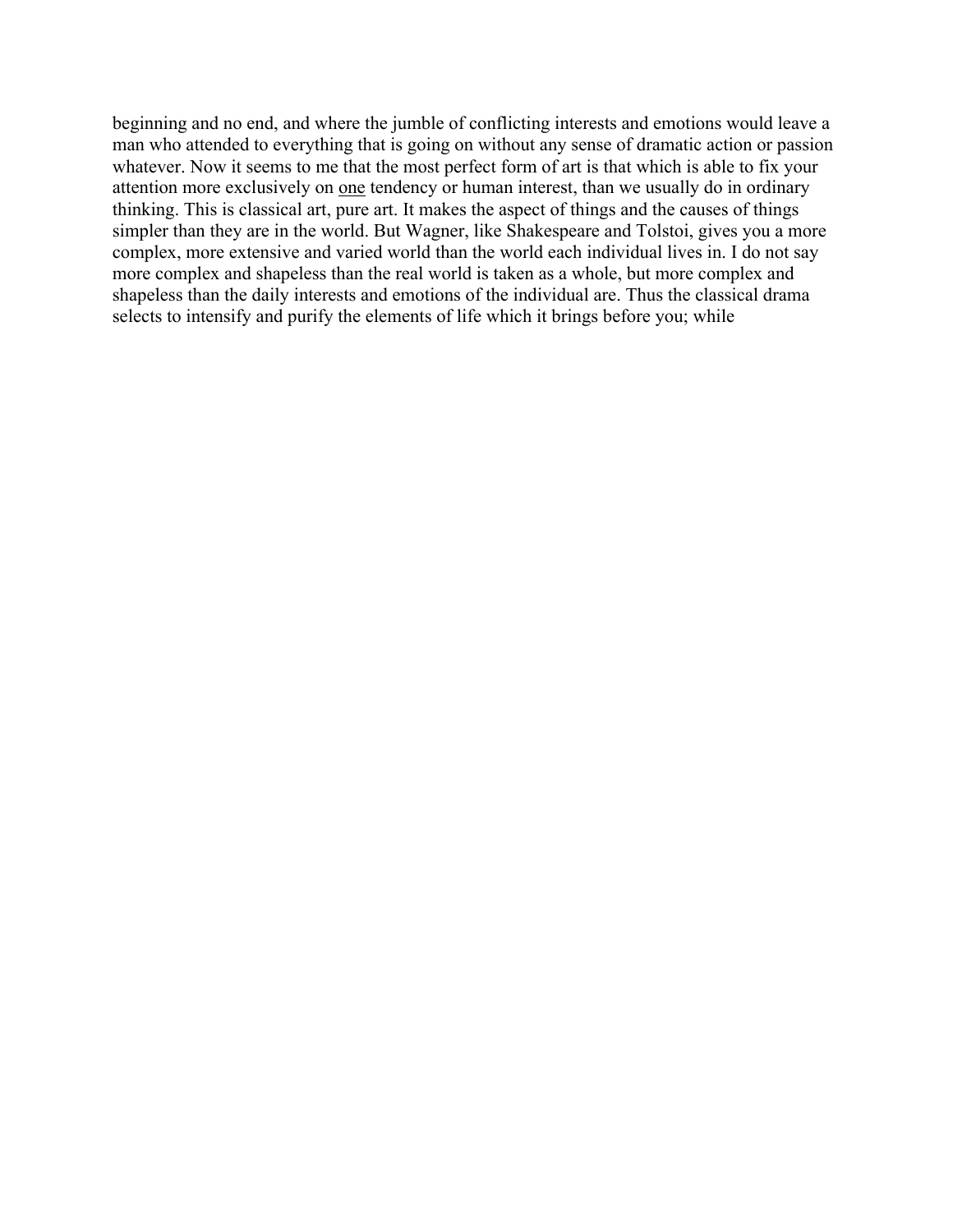the Gothic drama (as I call it) selects also, for that it must necessarily do: but so selects as to bring before you the conflict, the sense of multiplicity and shapelessness, which the world produces. That is why the classical art is called ideal, because it gives you a simplified world, where tendencies have a comparatively free field to work themselves out on; and the Gothic art is called realistic because it gives you the result of conflict instead of the forces in abstraction. But in fact both kinds are idealistic, because a real photograph of things would be absolutely blurred and chaotic. Every man's mental picture of the world is extremely idealized, because most of those elements are omitted in it which do not concern two or three leading interests of that man's life.

On the first of October I am going to Berlin, where I shall be in the same house with Strong, Schiffbauerdamm 3.<sup>II</sup> (where please address.)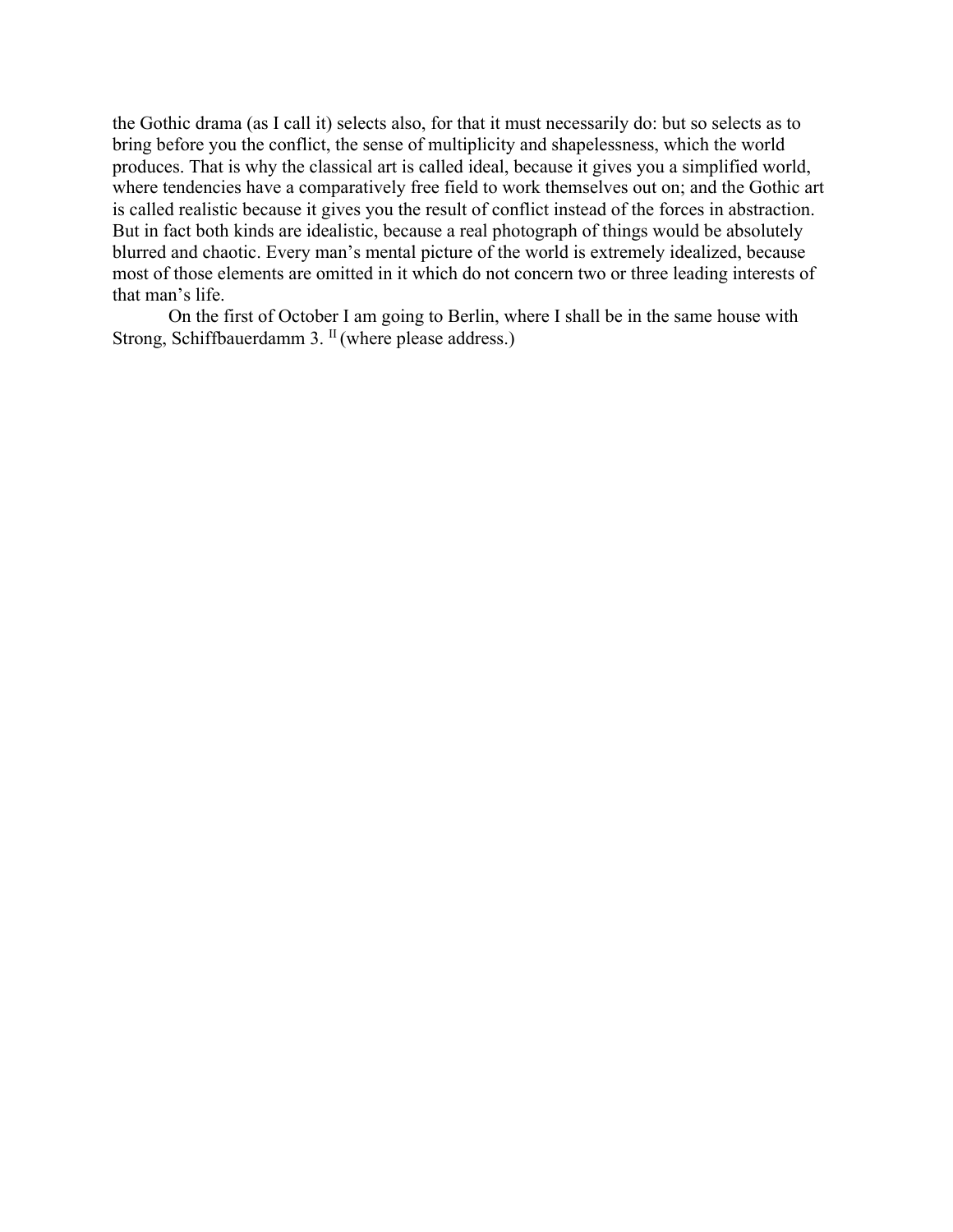I hope you will write soon, and tell me what news there is of the fellows. I have got letters from Mason and Abbot, and have seen Beal and Henderson (Felton & Baldwin's friend) besides, of course, Lyman and Houghton. Ward Thoron, the rascal, has not written. If you see him, pray tell him I am expecting to hear from him. Lyman has an absurdly wordy letter from Fullerton, which I parodied in a letter I recently sent that literary humbug. If you see him, tell him not to be mad, but to write me an answer parodying my own style, and telling me how the world hails him, the literary and artistic rising sun polish of the new world. In reality I like Fullerton very much, but he must drop some adjectives or he'll sink. You must also tell me your plans for this winter, and whether you are coming abroad in the spring. Sincerely yours

## George Santayana

[m[P.S. The German officers are stunning and the country attractive. But the women ——— ! (gestures of mingled disgust & indifference)]m]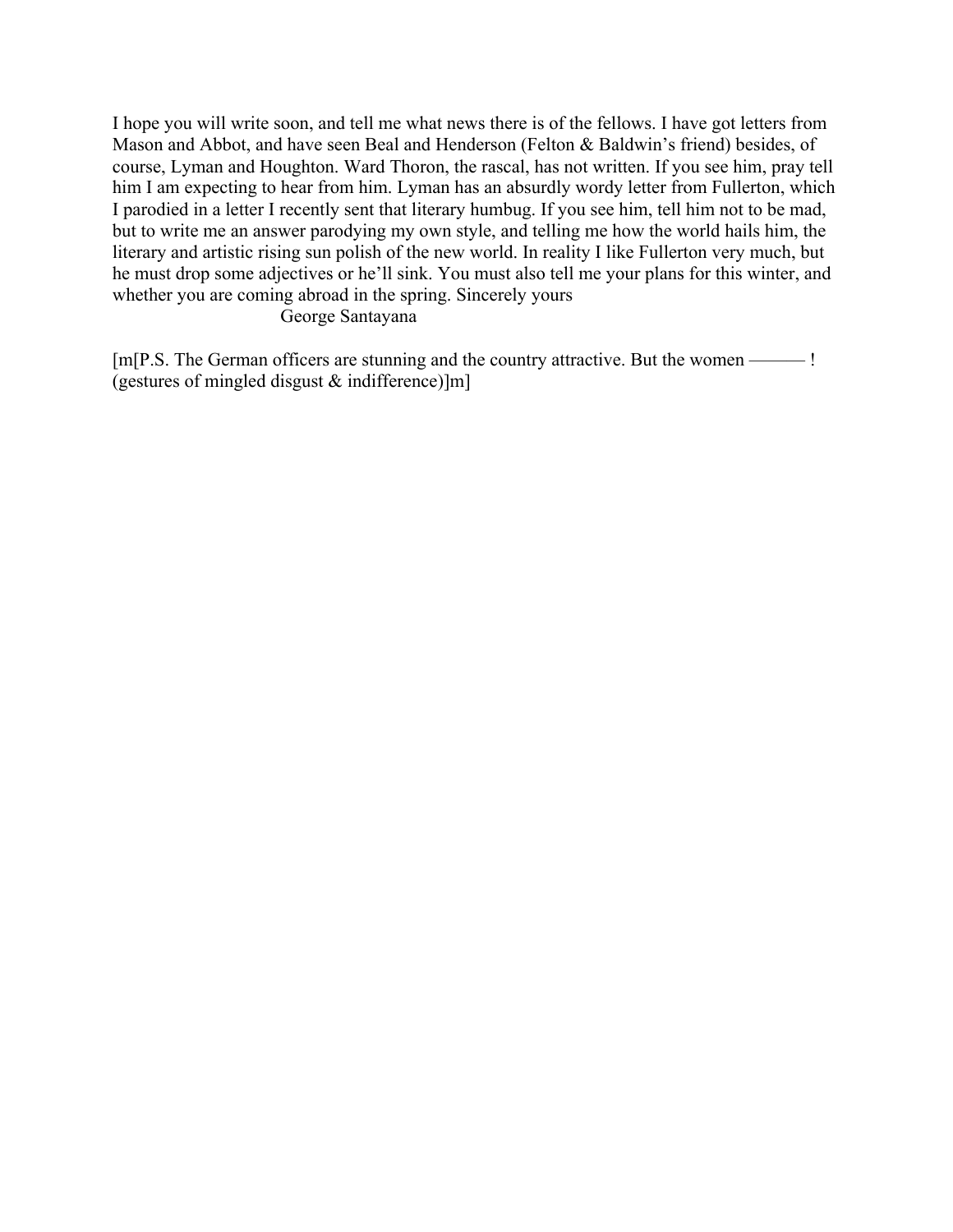Dear Loeser —

Your letter — the most interesting I have received since I left America — deserves a better answer than I shall be able to make. I have subsided entirely after the gaieties of Dresden, and [i] am thinking of [i] letting my hair grow and of adding half a yard to the length of my coat. Meantime I attend three lectures every morning and one every evening, eat and sleep as much as the customs of the country allow, and the rest of the time do nothing. I am therefore hardly in a situation to have any news to tell. You will not expect me to contribute to any guidebook, nor to make any guidebook contribute to this letter; especially as you know what there is to be seen in Berlin. All I need say is that the place pleases me very much — it is not beautiful, but it is clean, spacious, and comfortable. The portico of the National Gallery and The Thiergarten are charming places to walk in; the former is my promenade between lectures.

I am taking three private courses. Paulsen's Ethics, Ebbinghaus's psychology, and Grimm's history of modern art. Besides I got to a lot of public lectures; on the Darwinian Theory, on the autonomy of the brain, on social questions,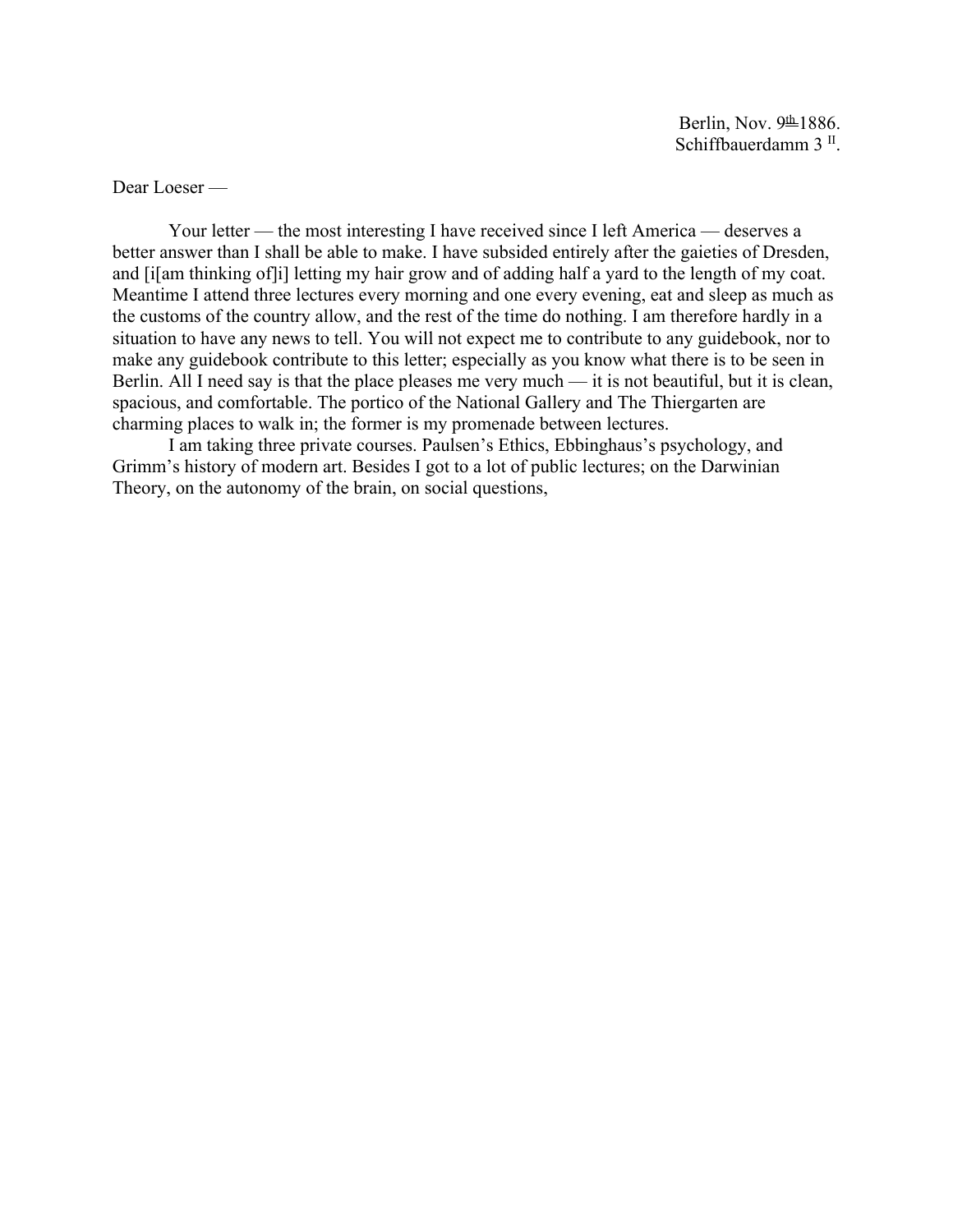(Wagner's) on the history of psychology, and on general philosophy (Paulsen's) I have no trouble in understanding, although helpless in conversation. The tone of all these men, the atmosphere of the whole institution, is healthier and more scientific than at Harvard. Paulsen is a man of wisdom — no affectations, no manias, no passion. He is what Palmer would be if he were a big man and not a Hegelian. Paulsen's treatment of ethics is at first sight not unlike Palmer's: he begins by admirable exposition of various historic points of view; but the difference is this: that while Palmer gave a very interesting [i[analysis]i] of the abstract ideal in the works of Hobbes, etc, Paulsen give a very interesting analysis of the actual ideas — The Weltanschauung — of the various notions and religions. Of course it needs a far greater knowledge and sureness of judgment not to misrepresent a whole civilization, than not to misrepresent a single book. Yet I can say that Paulsen's exposition is to me perfectly satisfying — not only his exposition of the Greek ideal but also his exposition of the Christian. How I shall like him when his own theories begin to appear, I cannot yet say.

Ebbinghaus is James grown up. He has the same energy, freshness, originality, and healthy leaning towards the physical explanation of things; but he has besides clearness,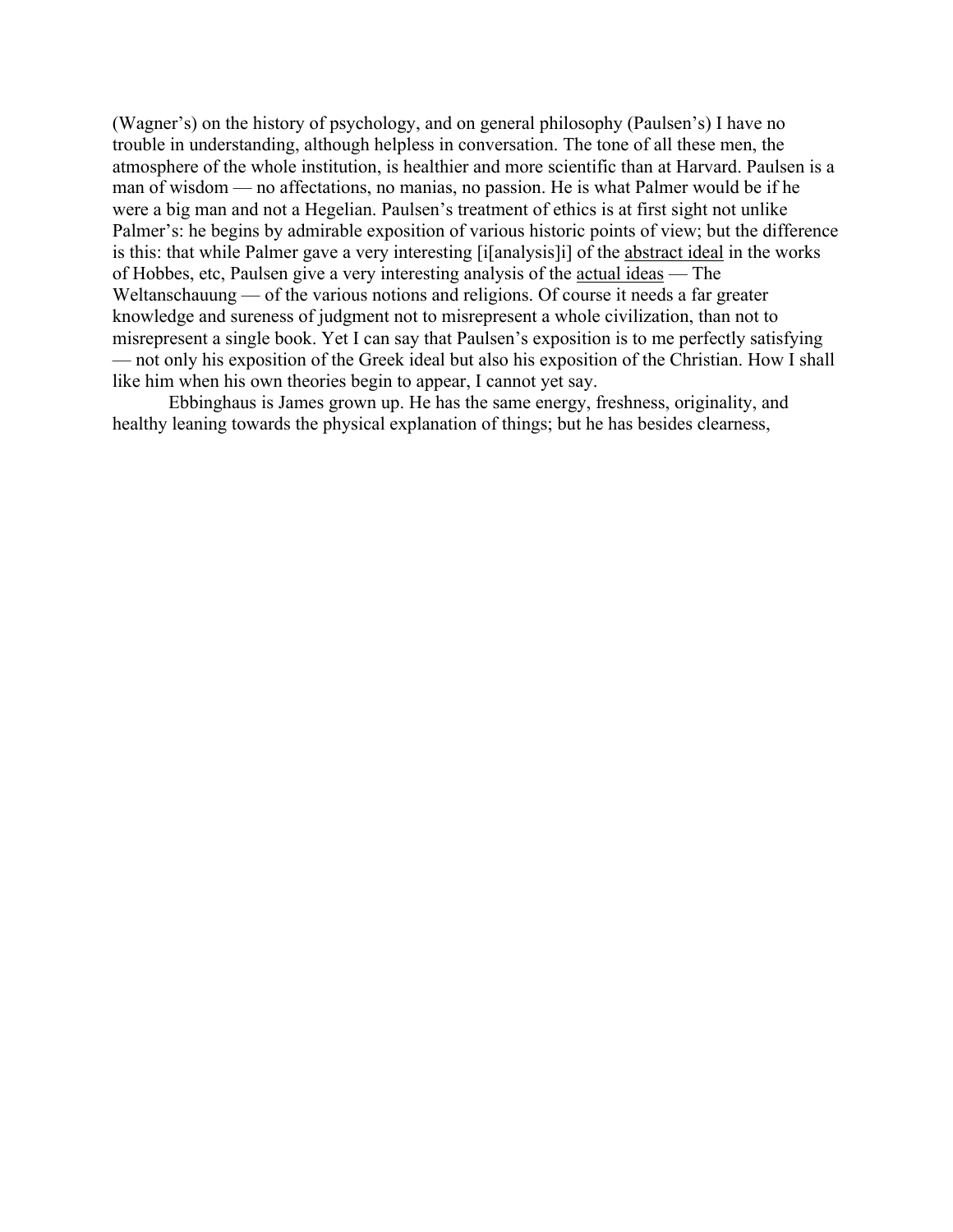grasp, and consistency. I think he is going to clear me up on a great many questions. You mustn't be astonished at my praising everybody, for you must consider that I want to hear everybody at first and chose what suited me best. And so I must pronounce Grimm also perfectly satisfactory. He has the culture, the English manner, and the infinite-sadness-of-things tone which seems to haunt the aesthetical; but his way of handling history is luminous, almost suspiciously so, and his quiet eloquence is delightful. One thing common to every professor here is complete emancipation from religious prepossessions. They have not James's brave readiness to risk something for the sake of holding on to God and immortality; not Palmer's less brave manipulations, which result in your finding a new edition of ethics in your pocket, as you find the prestidigitator's button. Here everybody treats religion calmly as a historical fact. The unhappy matter doesn't cause the flurry, and agitation, and reticences, which it does in America.

Talking of religion in America, I have been reading Prof. Gizycki's German translation of Salter's "Religion of mortality." It seems to me that this movement, as far as I understand it, has not escaped the confusion which besets all liberal religious formulations. Every reformer since Luther has imagined that he had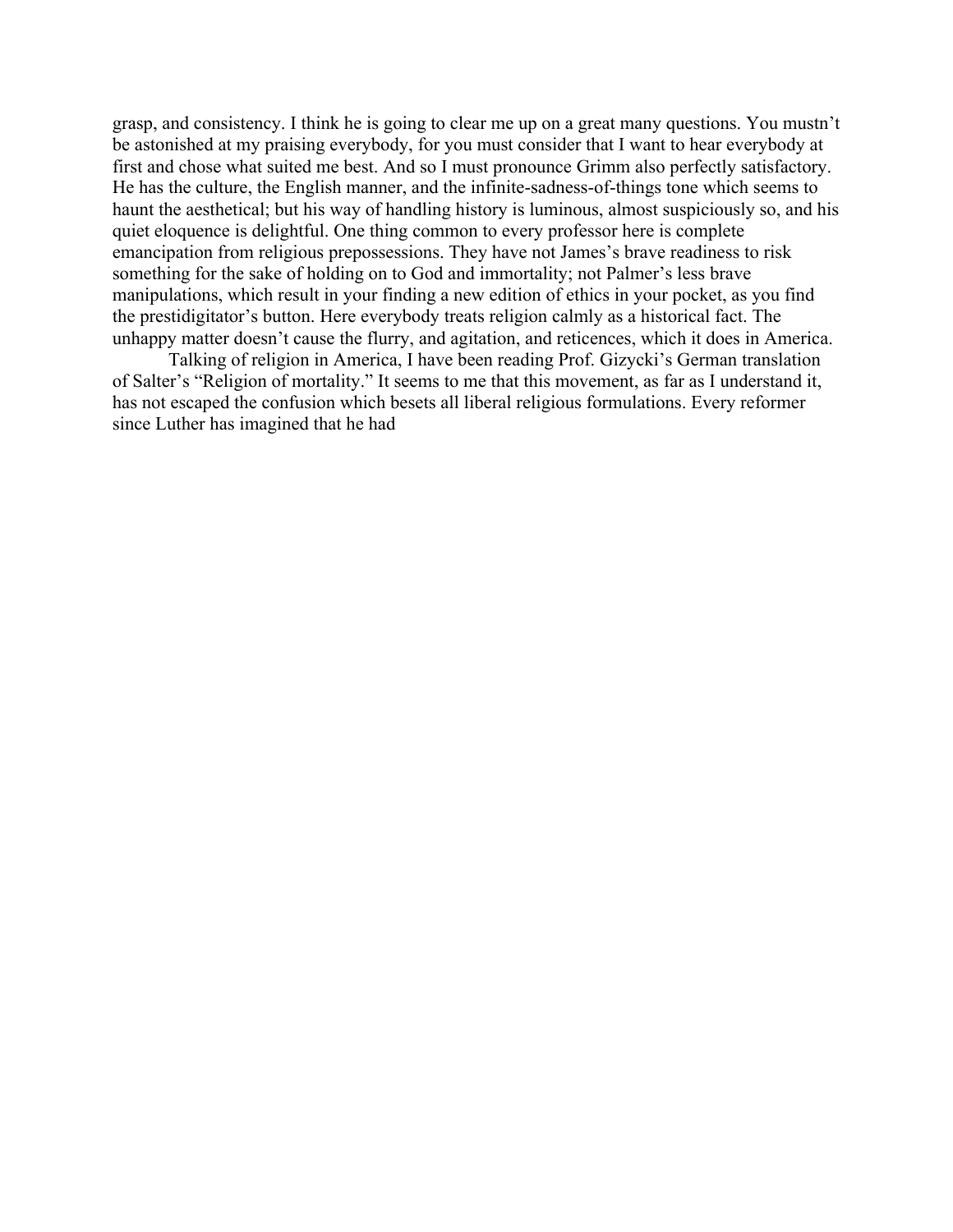merely brushed away the sand to find the solid rock below: they have not perceived that the rock being sandstone, it is the brushing that <makes> [i[loosens]i] the sand; that the only way to make the bottom solid is never to brush the top, but rather to heap [i[on]i] more and more sand, and let the strata harden. The society for ethical culture, having discarded all theology, supposes that it has reached the immovable rock: but I fancy its rock is not different from the others which time forms and destroys. This religion of morality is truly a religion; i.e. it rests, not on individual thinking and investigation, but on the acceptance of a popular conviction, and on this conviction — received by contagion — it builds its system. The popular conviction here chosen is that there is one and only one "true" and "proper" social ideal; one best state of things which we ought to try to establish. The main elements of this authoritative ideal seem to be general well-being of every class of men; personal independence and political equality; public spirit; — in a word something distinctively and peculiarly American and contemporary, so that the ludicrousness of claiming to have discovered the eternal and universal right is unusually prominent. But of course a sense of the ludicrous is not to be expected in reformers. I should think such a religion as this (which ought to be called The Religion of Democracy, rather than morality) might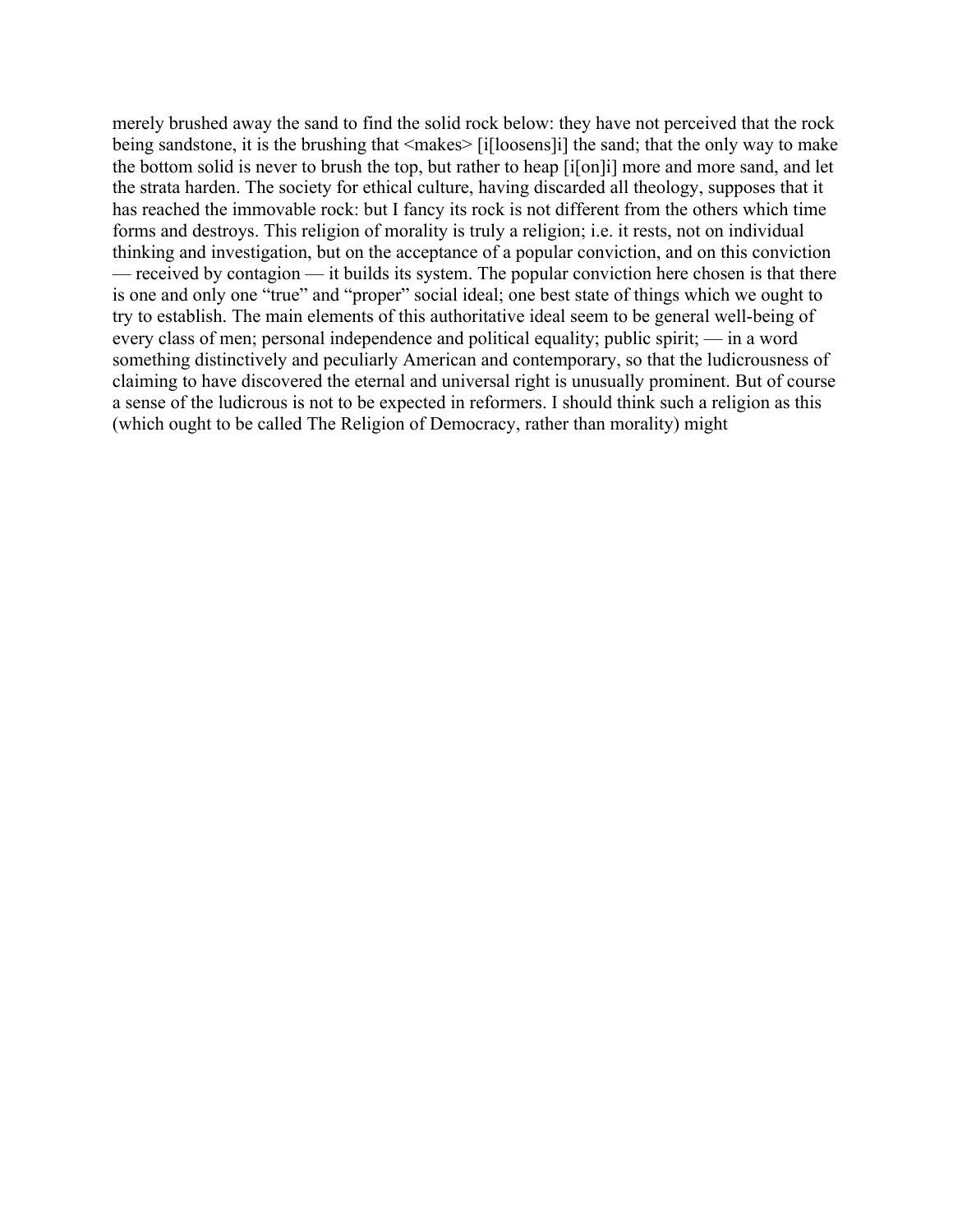have a great future in America, and perhaps in England also; but it would lose nothing by acknowledging that its ideal was not the "true" and "right" ideal, but only the actual and distinctive ideal of modern democracy. To be patriotic it is not necessary to imagine that one's country is the only true and proper country, and that to belong to any other is to make a dangerous mistake; and believe me, to be religious it is not necessary to be fanatical either: one can love and revere an ideal which one has accepted consciously from one's ancestors and one's contemporaries, and on fidelity to such a national ideal, without indulging in metaphysical blunders, one can test a noble and pure morality. Do you suppose it would be <harder> [i[easier]i] to teach a boy not to cheat by telling that he mustn't do it because it is "wrong", than by telling him he mustn't do it because he is an American? I suppose in practice it makes no difference what reason one gives, because what produces the effect is the impulse to approve or disapprove communicated to the child by contagion; yet I can't help thinking that it would be better to give him the real ground of moral distinctions — custom and the conditions of success — than to substitute for  $\leq ||\text{the}|| > |i|$  [these]i] a hieroglyfic of five letters.

Fullerton's article is rich. The worst thing about his style is the incongruity of the show phrases with the subject and the body of the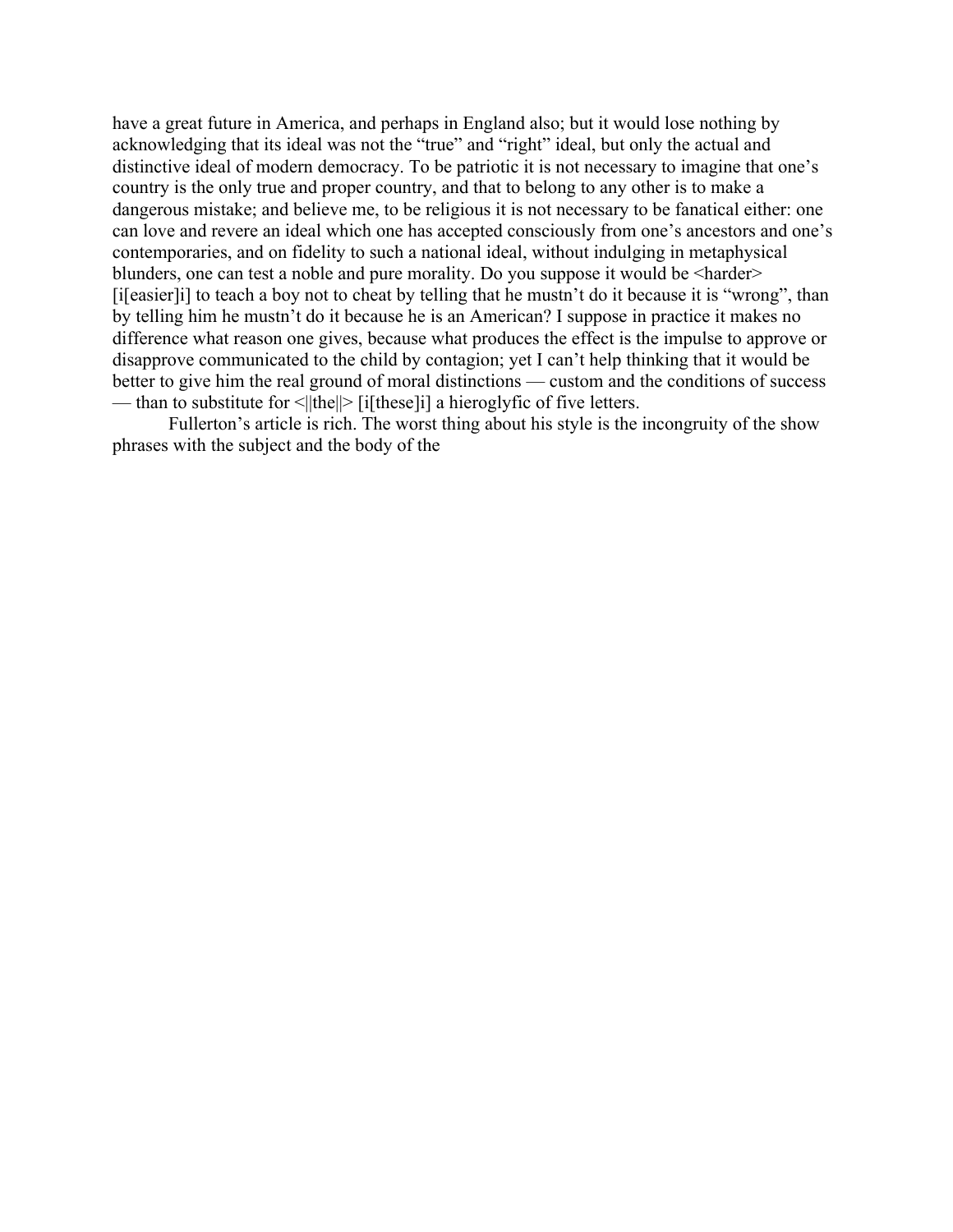writing. Evidently, a phrase occurs to him e. g. to call second-hand poets mocking birds, and he pronounces it felicitous, expressive, and altogether delicious. Hence we see in his next notice that "The author of Golden Rod and other Poems (Houghton, Miffin & co, 1886) is but a mocking bird" or something of that sort. Of course Fullerton is a great success; I am sure I wish him all manner of joy. He has a patient fondness for literature, and he ought to succeed; only I wish he had more discrimination and less affectation. To Nortonize will do him no good. I hope you will send me such things when you notice them; and by all means let me see what you publish yourself, verse or prose. What you say about Wagner's music seems to me very accurate and reasonable; my own lucubrations — I have no idea what they were now — were probably pretty wide of the mark.

Strong is here with me — as well as a clerical cousin of his from Rochester N.Y. a would-be cultured vulgar Philistine, who will go before long. We dine together. Strong is taking the same courses as I, but I notice that he is rather disinclined to talk over things. He says he can't think easily, and is discouraged about philosophy. The trouble is that his father, a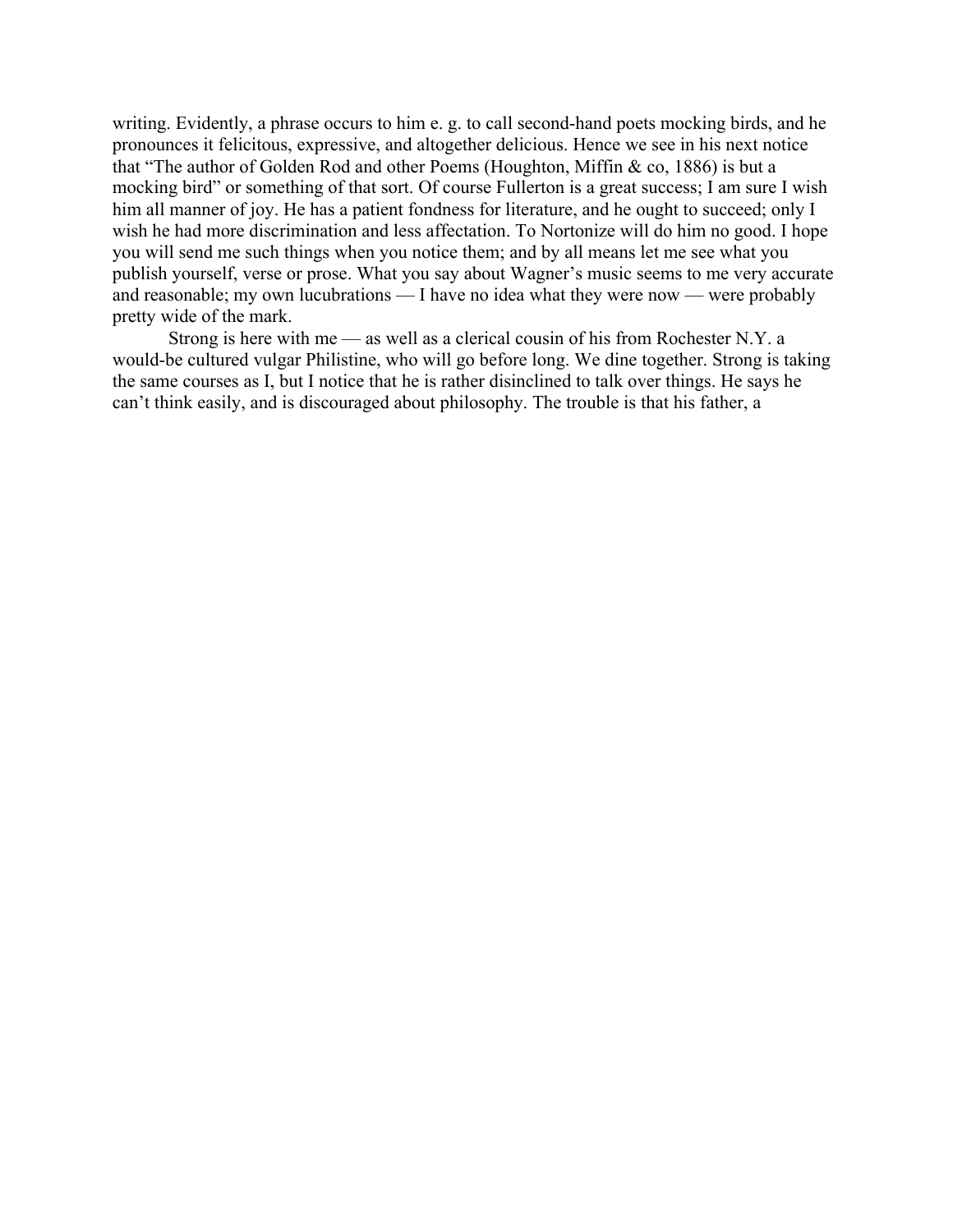rabid Baptist, thinks his son will be damned eternally if he takes to heathen vain knowledge, when only one thing is needful, namely, to put on your bathing clothes and duck in the tank. Poor Strong feels that if he did something else, less offensive to his father than non-orthodox philosophy, he might smoothe things over at home; and this, joined to a certain slowness and laboriousness in his own thinking, makes philosophy rather unattractive to him just now. I don't know what will come of it.

To-day, I believe, Herbert Lyman sails for America. He was here two or three days before he went to London, about two week ago. I can't tell you how sorry I am that he has not stayed here; but he thought it better to please his family by going home. He is the most solidly, delightfully excellent fellow I know: it is remarkable how much he has improved in the last two years. Now I am left without any of my friends for the winter. I have settled down to contemplation and meditation. I would write a book on ethics, if I believed there was such a thing. But what has struck me most forcibly since I am quietly running round the daily track, is the complete loss, the absolute unrecoverableness of the past. It seems almost hard to believe that I really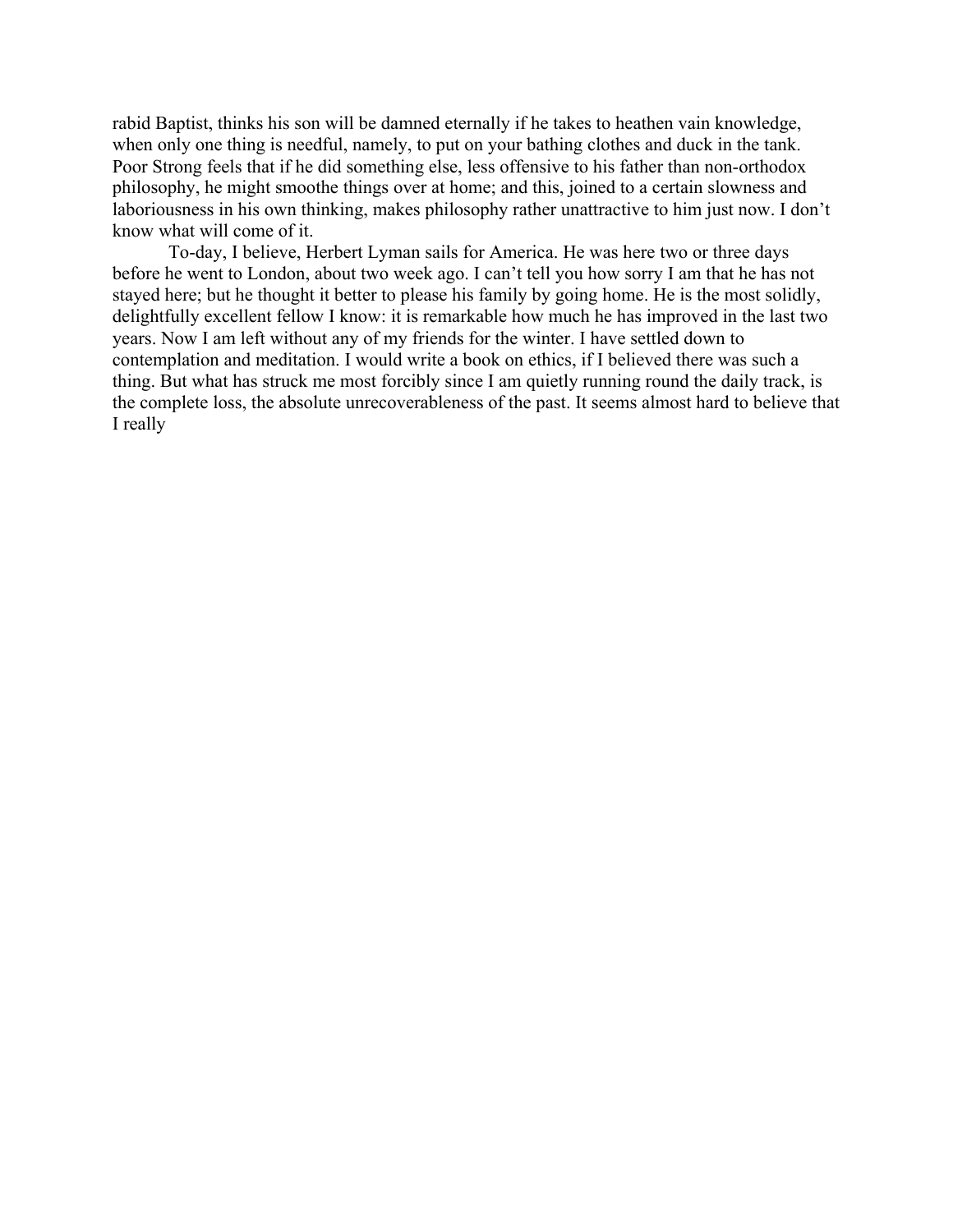used to be at Harvard. It feels more as if somebody had told me about it.

Houghton is at the other end of the city. He is very enthusiastic about [i[Prof.]i] Wagner, and seems to be moderating in his socialism. Last night I went to a horrible shindig given by the Americans at his house. There were four men and about twelve women. Some of us played whist, and the others were comparatively happy: Then they gave us some sherbert, and one of the old women tried to sing. The entertainment of the evening, as far as I was concerned, was furnished by Prof. Dunbar, whose comical letter to Houghton I read during a little recess, when the cards were over and before the music broke out. Prof. Dunbar seems to think the  $250<sup>th</sup>$ celebration was a pandemonium.

I wish I could take those history courses with you; they must be very interesting. Perhaps Emerton is less sympathetic in his treatment of the middle ages than would be desirable; I heard him after James last year, and thought he has a scornful pitying wonder at the most natural things in the world; e. g. the importance of the doctrine of the Eucharist. He evidently had no conception of the emotional & devotional meaning of the thing. But you can judge him better [m[than I; all I will say is that there is no propriety in one man's contemptuous astonishment at the life of another. ||All|| things are natural. Write soon— Your sincere friend George Santayana]m]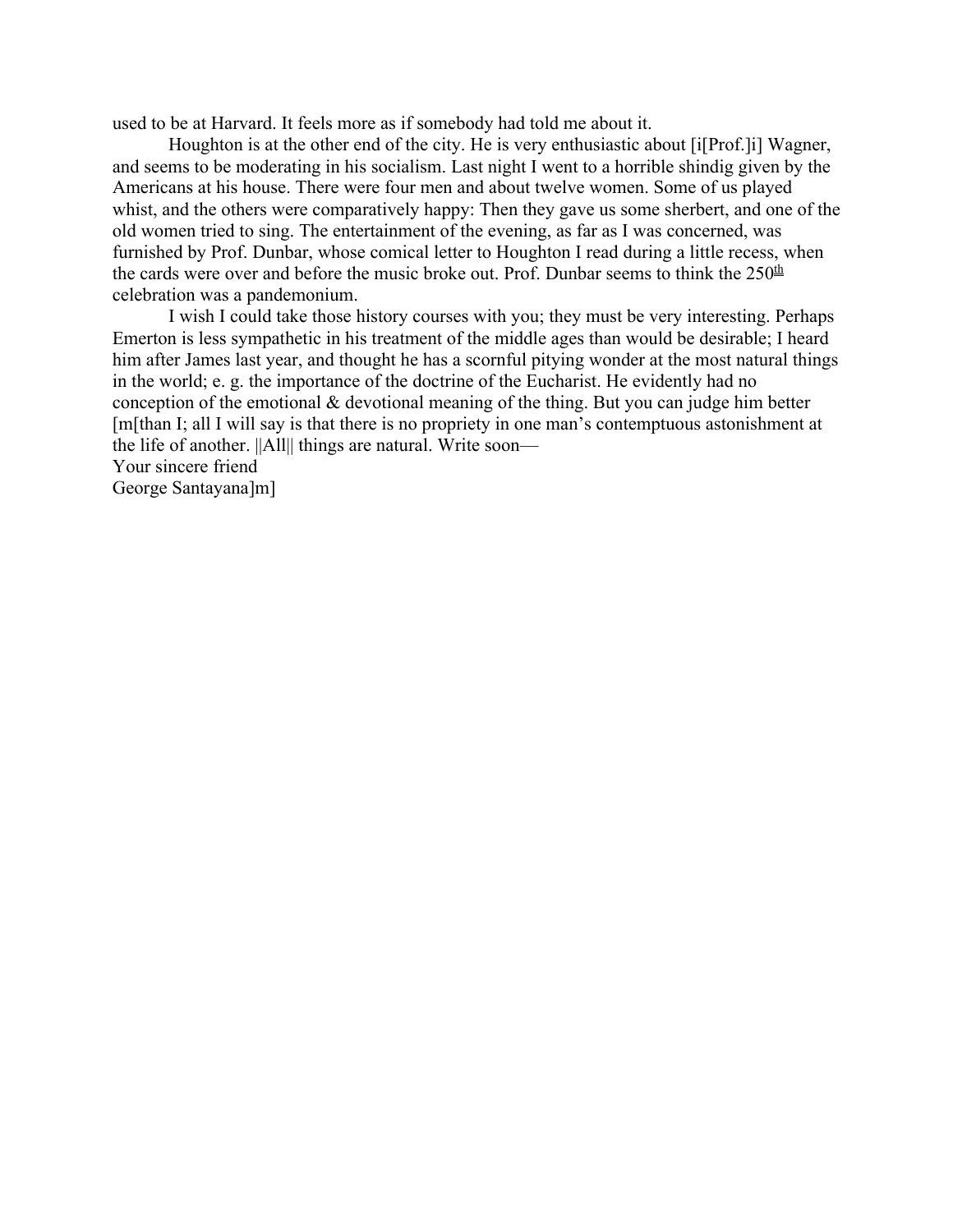Dear Loeser,

This morning I received your exceedingly interesting and thoughtful letter, with your translation of Rolla (of which more anon) and a number of the Atlantic and one of Lippincot's. You are exceedingly kind to send me all this; I enjoy and appreciate it more than I can tell. But before going into any of the subjects you suggest, I will say a word about my temporal affairs. If I began my sermon at once, I should forget all about the notices.

I have been having an extraordinary quiet vacation, getting up at eight to chocolate and rolls, walking for two hours in the Thiergarten, and reading the rest of the day and evening. On Christmas day I dined at Prof. Ebbinghaus's with his wife and baby. My only other dissipation was a spree on last Friday night (Dec. 31<sup>st</sup>). Some American students invited me to a punch, and at twelve o'clock we sallied out (two or three of us full) and paraded the streets singing Yankee Doodle and shouting **Prosit Neujahr**. I had a bully time, meditated on the wonderful good humor of the German people, who can indulge in such boisterous celebrations without doing mischief. It was snowing a little, and we went sliding along the asphalt pavements as merrily as could be.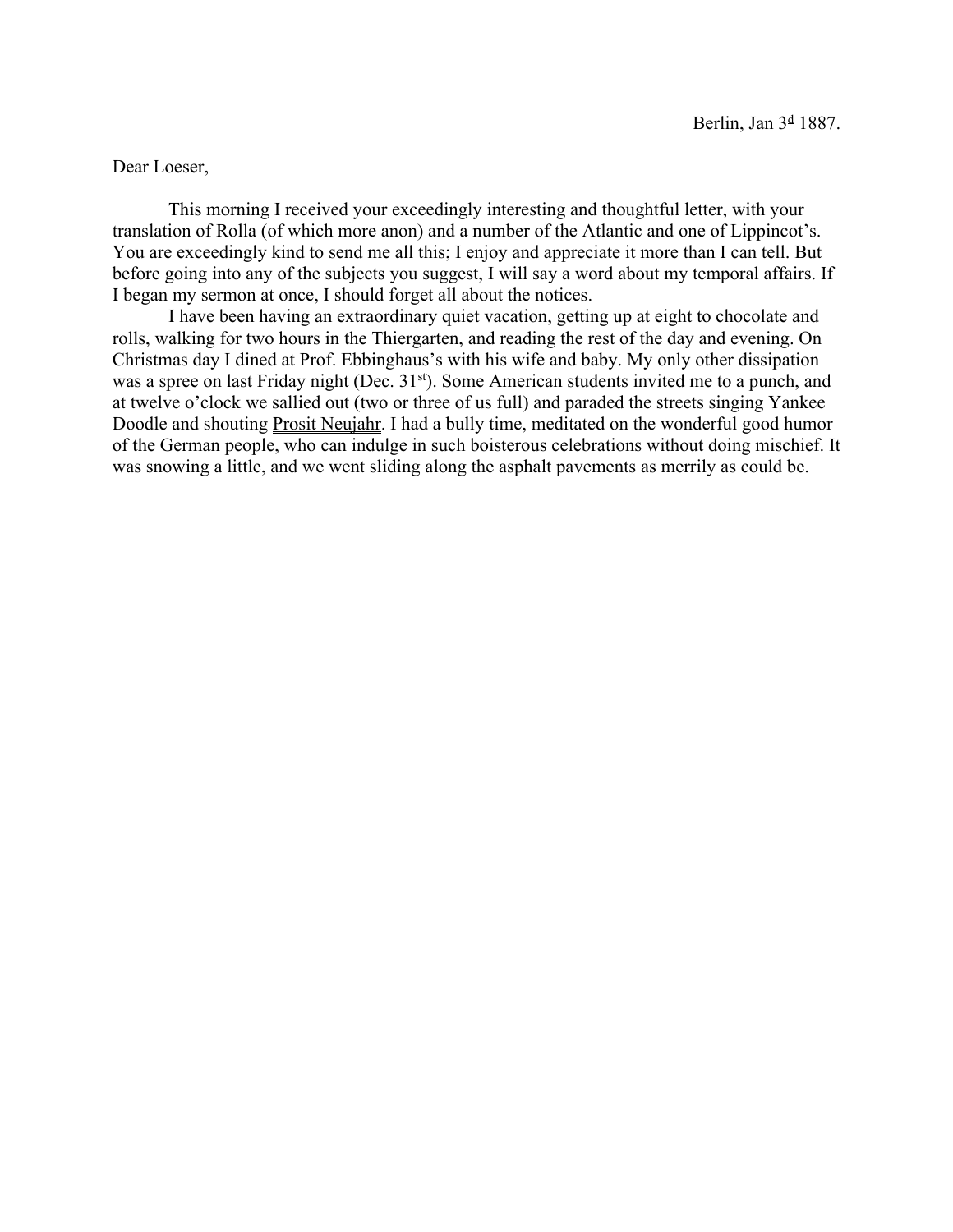Strong has not yet returned, but he writes me that he is feeling much better, and will be back in a few days. You mustn't think that we have quarreled, or had any disagreements; the trouble seems to be in his health and family difficulties. I wrote him proposing to dissolve the financial partnership, but he said he would not hear of it. As he seems to intend to begin work, he will not give up the fellowship, and we may hope to carry out our original plan without further interruption. Next year, however, I will not consent to grab half his money, but will shift for myself. Of course I should like a fellowship; but if it doesn't come, I think I can worry along without it. I might also stay in Spain for the semester. — Yesterday Houghton arrived from a Trip to Vienna, and established himself in the room next to mine, where he is now reading Wendell's article on Harvard society through the smoke of Egyptian cigarettes.

Now, for your Rolla. Read, as everything ought to be read, for the sake of what is in it and not for the sake of what is in something else. I find it smooth, clear, eloquent, beautiful. But I know you want me to speak of it also as a translation, from a sort of professional point of view. I have not the original here, so that I cannot go over it line by line and realize the difficulties you have had to overcome; but the general effect is much like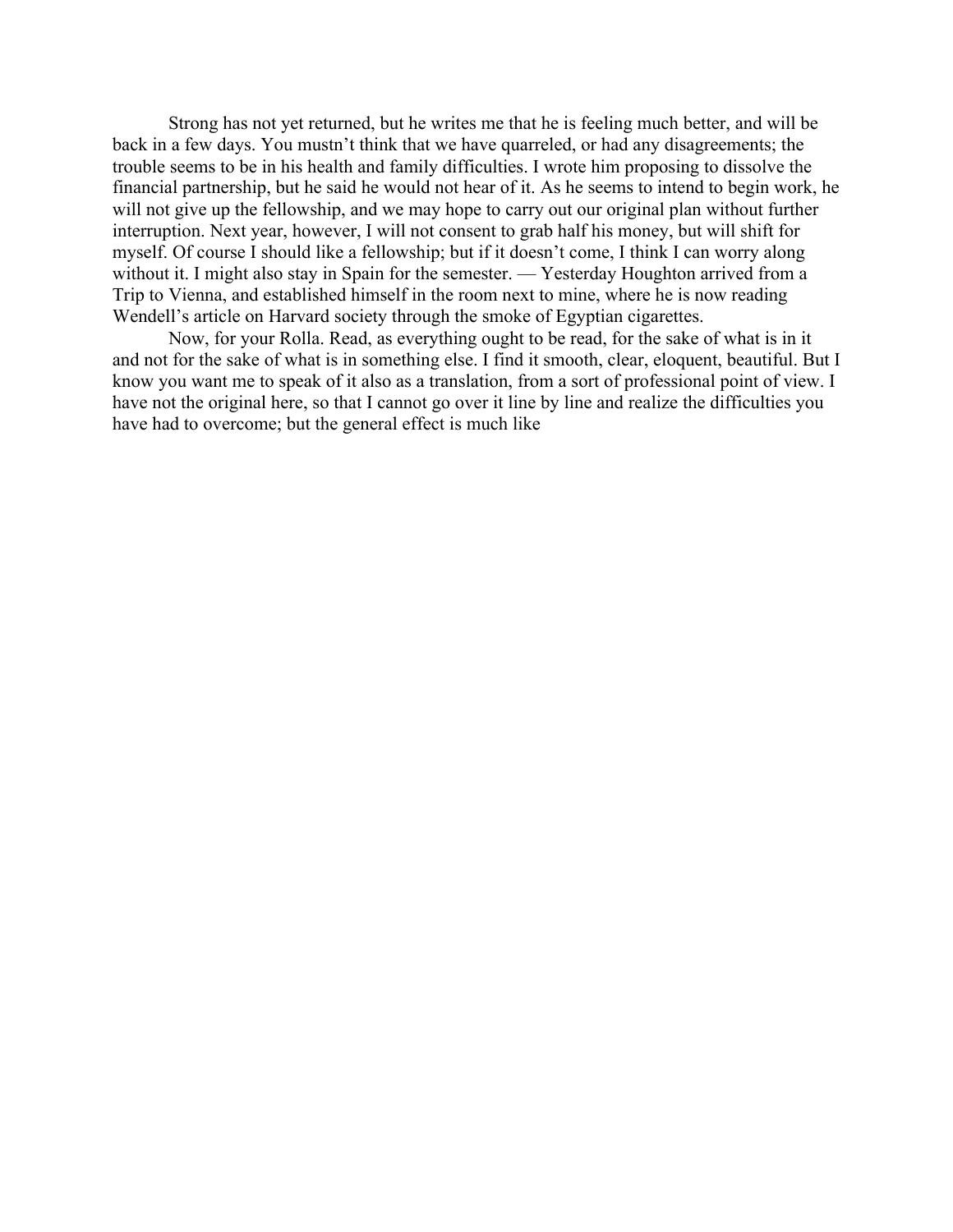the effect of the original, though a trifle paler — less passionate. The Alexandrine is very good in English, it seems to me, if it is needed: but are not the syllables in English a full equivalent for twelve in French, and is it not dangerous in translation to allow oneself too much room? In regard to detail I would make one or two suggestions. The first is that unless one reads the most perfect and inspired poets continually one is almost certain here and there to fall into a prosaic expression. This is particularly hard in translating from the French, in which prose expressions are not prosaic. I had infinite trouble with this in my May Night, and perhaps fell into the opposite fault of affectation and over-elaborateness. It is possible that a little more of the frankly poetic dialect would not do your work harm. If you read Keats and Shakespeare's sonnets over, you will feel what I mean. For example, towards the close you have this line "Lazarus lies again coffined deep in the earth." Why not "deep-coffined"? That would also improve the meter. It is an absurdity, of course, since you don't mean that the coffin was made for a Lazarus with a protruding stomach; but somehow it sounds more as if you were saying something beautiful. Further down you have "vital forces." Abstractions when possible should be replaced by sensible images; vital forces in poetry had better appear as they really appear — as movement, or warmth, or pain, or pleasure. Poetry, you know, has to be truer than history, and a fortiori truer than science and philosophy. I don't remember what the French is here, but the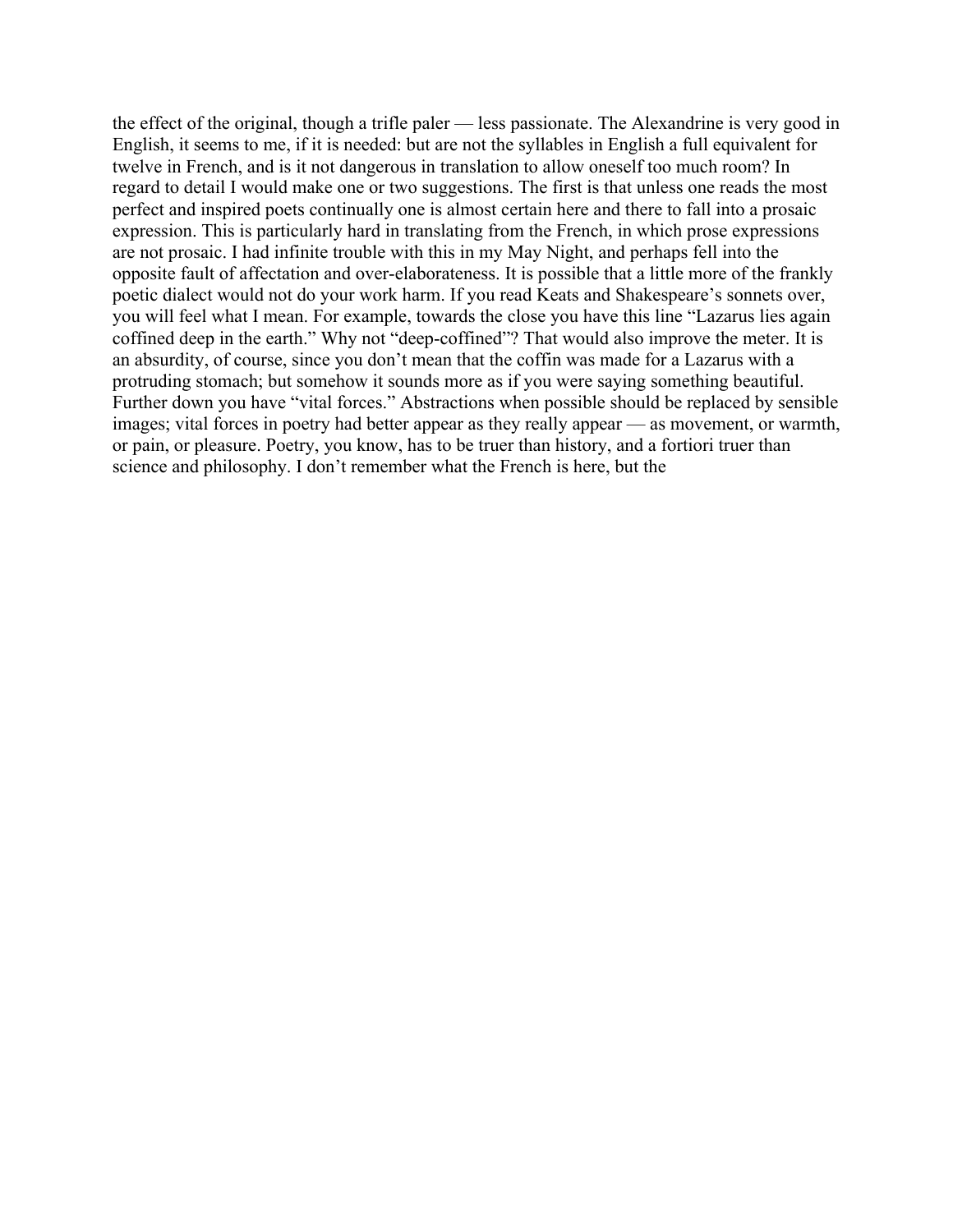last two lines I believe read:

Et le sein tout meurtri d'avoir tant alaité

Elle fait son repors de sa stérilité

Nothing could be more beautiful than that, and to reproduce it is perhaps impossible. Here I think your twelve syllables were an added difficulty. I will allow you to revenge yourself for all this criticism by suggesting the following rendering:

Too many children drained the aching breast

To which a sad sterility brings rest.

or

The bruised bosom, rent with many throes,

Has found in its sterility repose.

I have said all this because you asked for it, not because I think it necessary, since the translation is very good. If I were you I should keep the twelve syllables when they make a good line, but when ten will express all the idea, I shouldn't hesitate to drop the epithet or circumlocution otherwise necessary. You know Alexandrines together with pentameters are perfectly orthodox.

The subject of this piece brings me back to our discussion of the religion of the future. And first of all let me give you a piece of news. I am converted. I don't mean that I have got spiritually drunk and foamed at the mouth, or that I have succumbed to the temptation of fulminating an absolute truth or right. But I mean that I have come to recognize that the worth of a truth or an ideal in no way depends on its being absolute. In theory I have always admitted this; but with a certain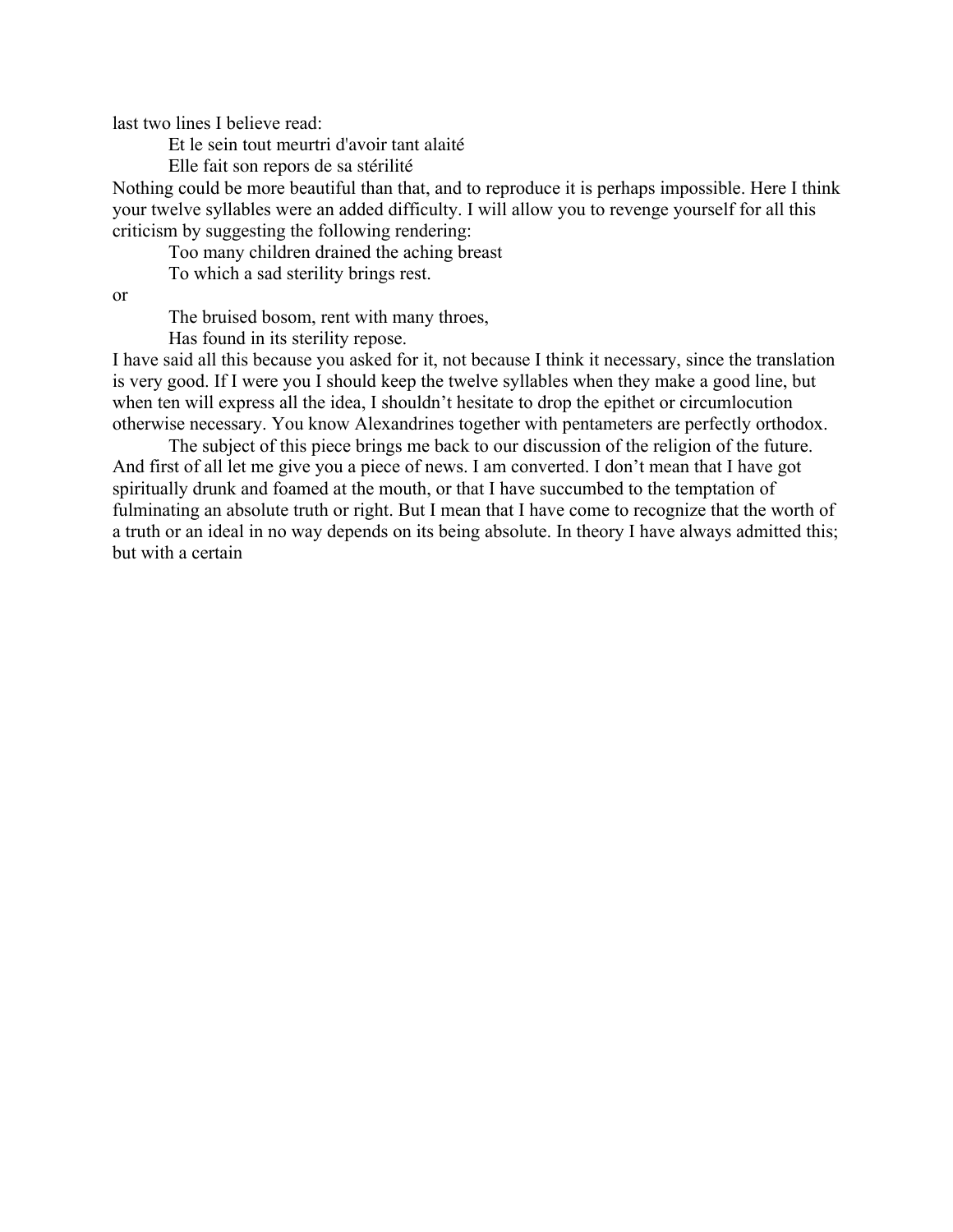regret and inward dissatisfaction, as if a relative standard of truth and value were a pis aller, a spurious substitute for the divine and eternal standard which ought to be true. Now I conceive that a relative standard is quite satisfactory, nay, that it is relativity which gives standards authority. An absolute standard is a brute fact: it has no authority over other standards which are also brute facts. It is when a standard is relative to other standards that it begins to have authority over them, because then it begins to express them. The reason men feel bound to obey God or the law is not that God or the law are absolute superior authorities, but on the contrary because God and the law represent human interests. If God and the law were hostile to human interests their authority would disappear, we should call them devil and injustice. And by human interests I don't mean anything discovered by the aid of theories: I mean simply the things men actually have at heart — life, peace, prosperity, and the amenities of life. Royce's problem, therefore, as to the existence of a universal thought does not touch the real ground of either truth or right. It is nevertheless an interesting problem, because it asks whether it is possible to suppose a single thought summarizing all the actual absolute judgments of truth and right in existence. This universal thought would be absolute — not because it has no relation to the actual separate judgements, for this relation is what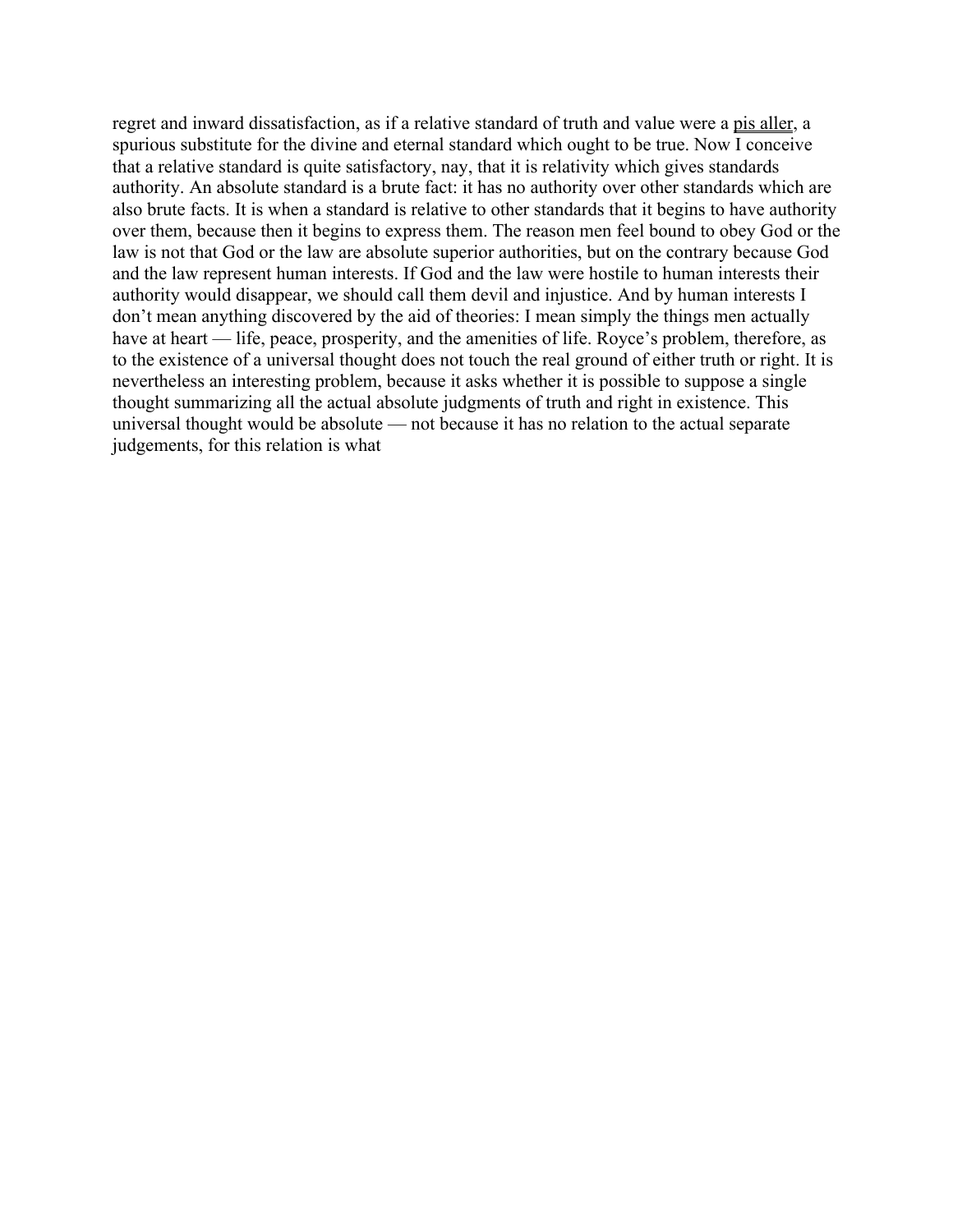gives it authority — but precisely because there would remain no real judgement outside of it, because it would represent all the actual judgements in the world. Suppose however that suddenly in some corner of the universe a new judgement appeared, which Royce's universal thought did not comprehend: evidently this new judgment would be as absolute as the universal thought. The question then of the plurality of standards in existence does not affect their authority, since authority comes to the higher from the lower, from the specific to the general, and not vice-versa. In other words, the question whether the conflict between standards is real or only apparent (as the optimists maintain) does not affect their authority. This comes from their reality, not from their problematic unity. Only the wildest theorist would maintain that the right of one army to fight depended on the absence of a like right in the opposing army. Of course the right of an army to fight depends on the needs of its own territory. Whether the enemy has a right to fight is something for him to consider; it does not affect my own right to fight, which I derive from the commission of my government, from the necessities of the organism to which I belong. If I can persuade myself by metaphysical arguments that we all are part of one organism, and that in shooting my enemies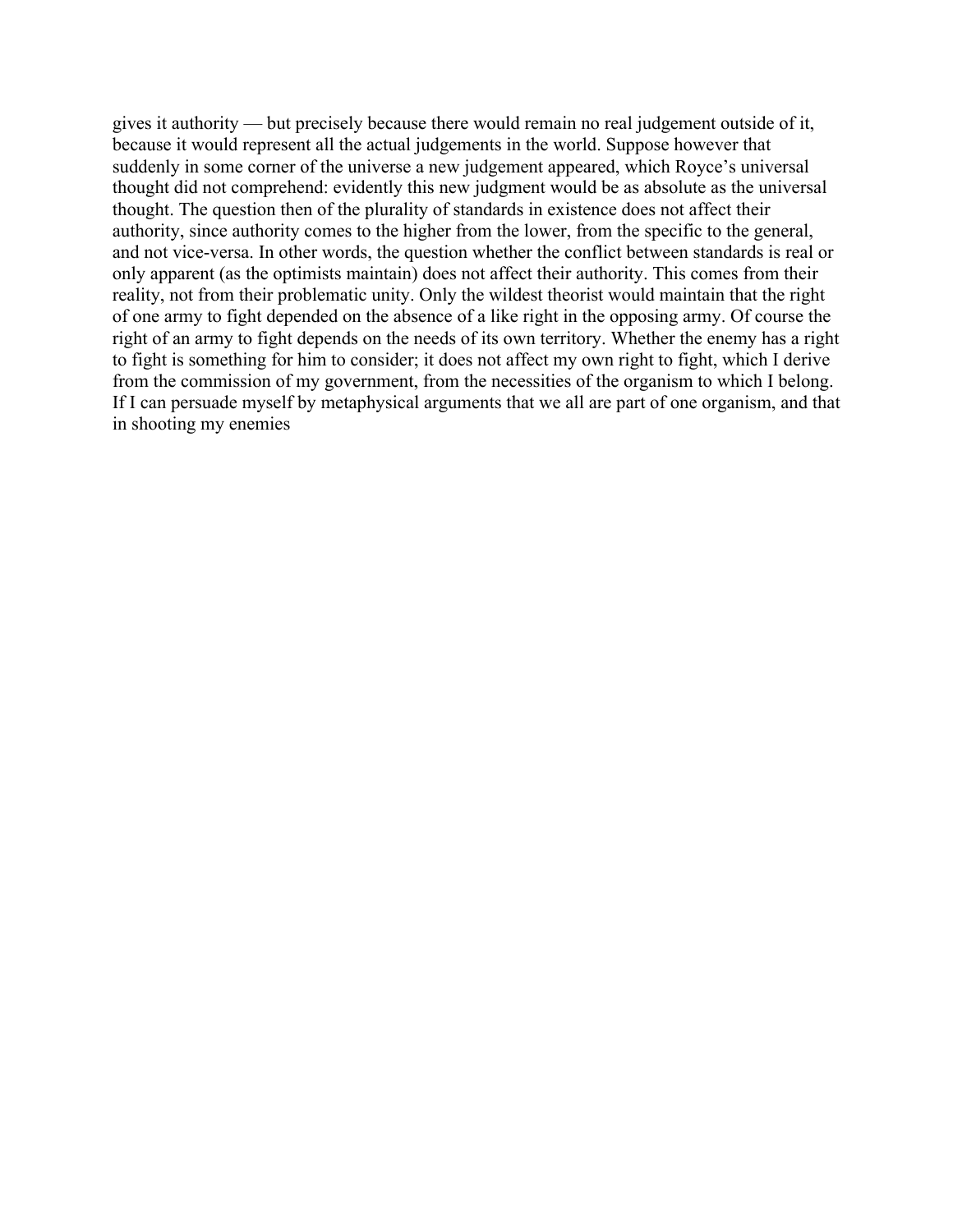I am serving their best interests as well as my own, I shall certainly be made very happy by the discovery. But in the absence of this blessed assurance my right to shoot remains as perfect as can be.

When you ask me, therefore, if my alternative is to do away with ethics altogether, I answer no. How can a man do away with ethics — with a theory of values and duties? But my ethics would rest entirely on facts — it would be a science of preferences and their consequences. Our acts have real consequences, and things have real values, and therefore ethics is a real science. But its sanction is physical: it shows that the result of certain habits is to destroy the race that indulges in them.

I agree with you about the usefulness of such movements as the Society for Ethical Culture in clearing the atmosphere. Doubtless there is a religion of the future, but whether naturalistic or supernaturalistic is hard to tell. Just now I am dreadfully paganized, having been carried off my feet by Goethe. I am therefore willing to prophesy that the religion of the future will be naturalistic, polytheistic, aesthetical, fatalistic, humanistic, political, and everything else that is Greek. Apply Greek feeling to the world of modern science and you get what I mean. The difference between our view of what the real powers of nature are and the Greek view is very great. We couldn't worship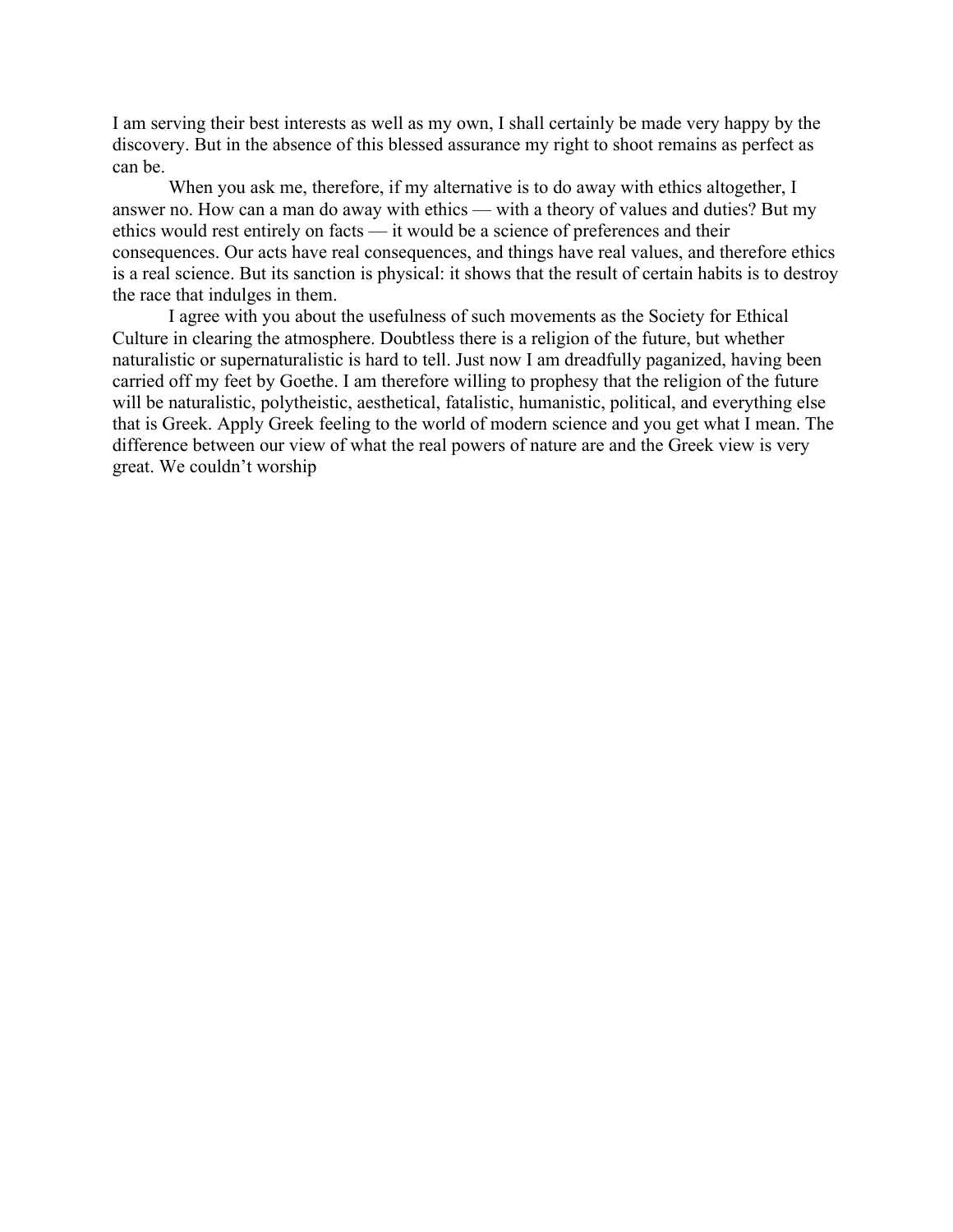the weather, for example, because that is not for us a real unit, but a result, a combination of things. And the things which fall under the category of reverence are the real, the self-existing, the spontaneously active. Accordingly among the gods the organizing forces of animals and vegetables would not fail to figure. We should have to thank and reverence the pine-soul, the wheat-soul, the horse soul, and the cow-soul. When the days of this eminently sensible religion come — and I am certain they are as near as the triumph of all that is good — a farmer after planting his field will say his prayers until the harvest before the images of the wheat, oats, or barley spirit, in the certainty that his welfare depends on the present operation of the wheat, oats, or barley spirit in the seeds he has sown. I need hardly observe that eggs will be eminently holy, as living temples of the Holy Ghost; that to eat them will be a sin and to fry them a sacrilege; and that an expiatory chapel will be built on the site of the Holly Tree.

As you know, I hardly share your satisfaction in the clearing away the old religions. This "old" has to me the accent of reverence and affection, not that of impatience and contempt. Nothing seems to me sadder than that the gods of our fathers should have to die with them.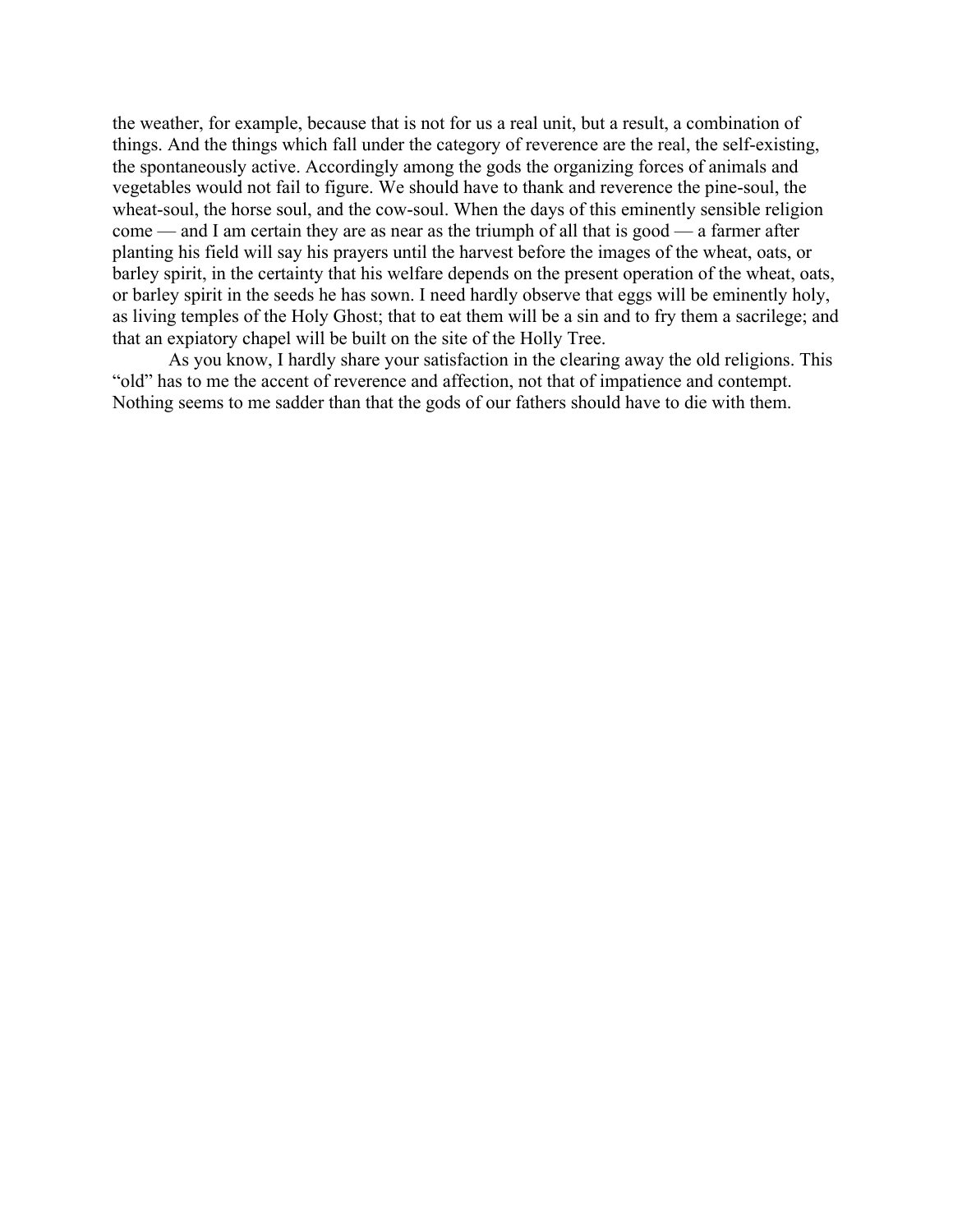It is a great inspiration, for example, to feel that our country, or our college, or our homestead belongs to our fathers also and was loved by them before us. And it is so also with religious affections and fidelity. To share them with our ancestors and to hand them down to our decedents adds to their value and make them more sacred and sweetly reasonable. A brand-new faith is hideous. It is fanatical, impractical, optimistic, crude. It has not yet learned how to behave in society. It insults the other faiths, it denies the value of everything <else> except itself. So was early Christianity, so was Mohammedianism, and Puritanism. But experience of life makes religions richer, calmer, more reasonable, more appreciative of the value of other things. I consider it a great misfortune that the Reformation should have taken the <||form||> [i[shape]i] of the reassertion of Christianity in new forms. The form was precisely that which time had made perfect in Christianity. With the Renaissance I am in full sympathy; with the Revolution I have some sympathy; but with the Reformation, as a religious movement, I have no sympathy at all. In so far as the Reformation corrected the social and political abuses of the times, it did good; but this good might have been done by a political revolution — by the confiscation of church property, by the abolition of the religious orders, or whatever else may have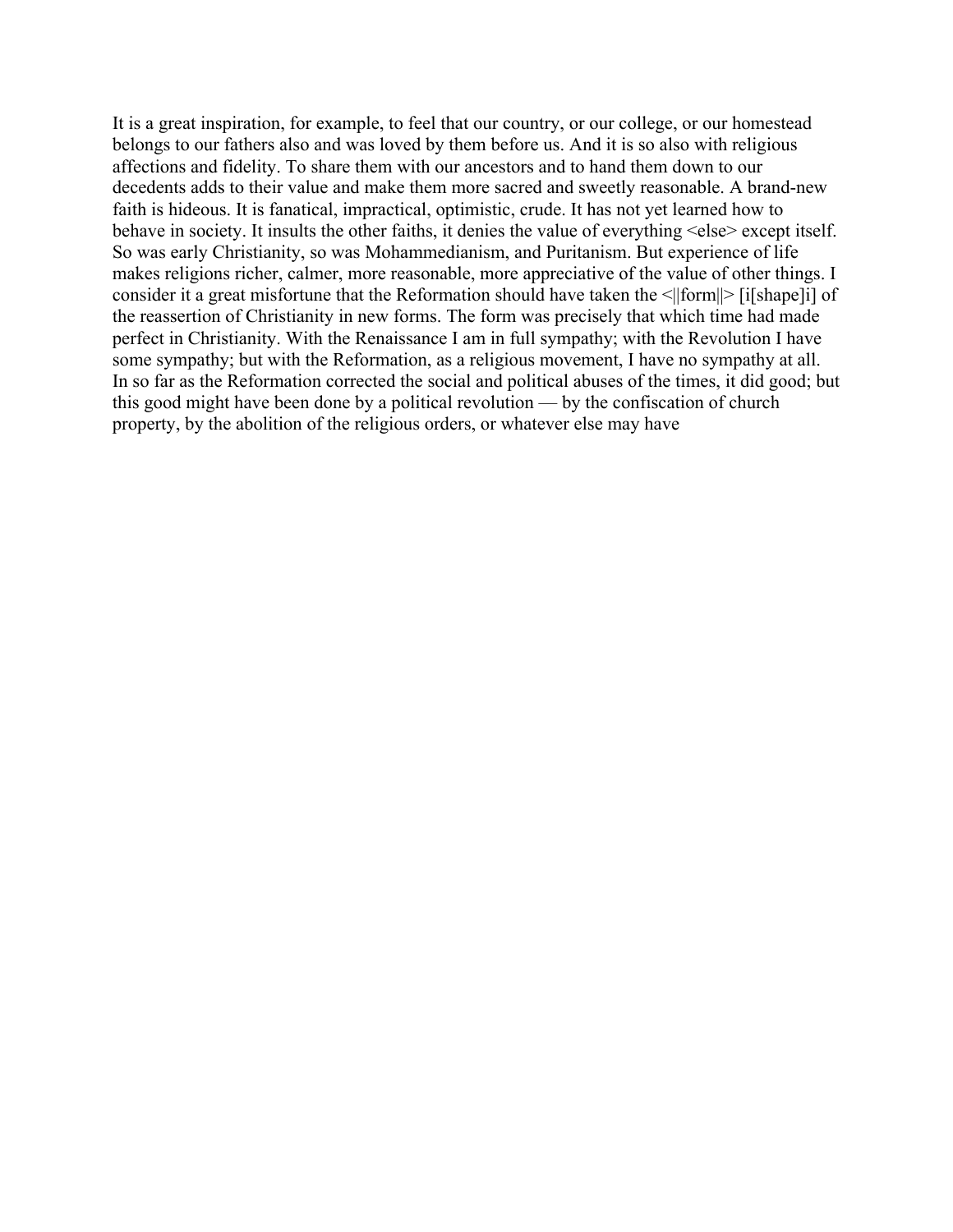been desirable. This might have saved the north from the pandemonium of theological quarrels and the south from the inquisition. Freedom of thought existed already in all matters which a sensible man need to think about; the renaissance, had it been left unchecked by the Reformation and Catholic reaction, would have soon won complete freedom for the world. This is happening now in the Catholic countries. In Spain, for instance, after the most terrible clerical domination, we are recovering, we have freedom, without having called in any new-fangled religious enthusiasms. Had it not been for the blunder of a religious reformation we might have reached this stage two centuries earlier — and saved our country the degradation of the XVIII century. In England and France the reformation and Catholic reaction were weakest; therefore these countries took the lead. Now that the renaissance period has recommenced — for what is modern science and the new historical method but the renaissance? — Germany, Italy, and Spain are also recovering. That it was the Reformation and Catholic reaction that crippled them, I think there is no doubt. England too suffered by reason of the reformation. Think of Philistinism, and insularity with its attendant crudeness of thought and absence of art; think too of the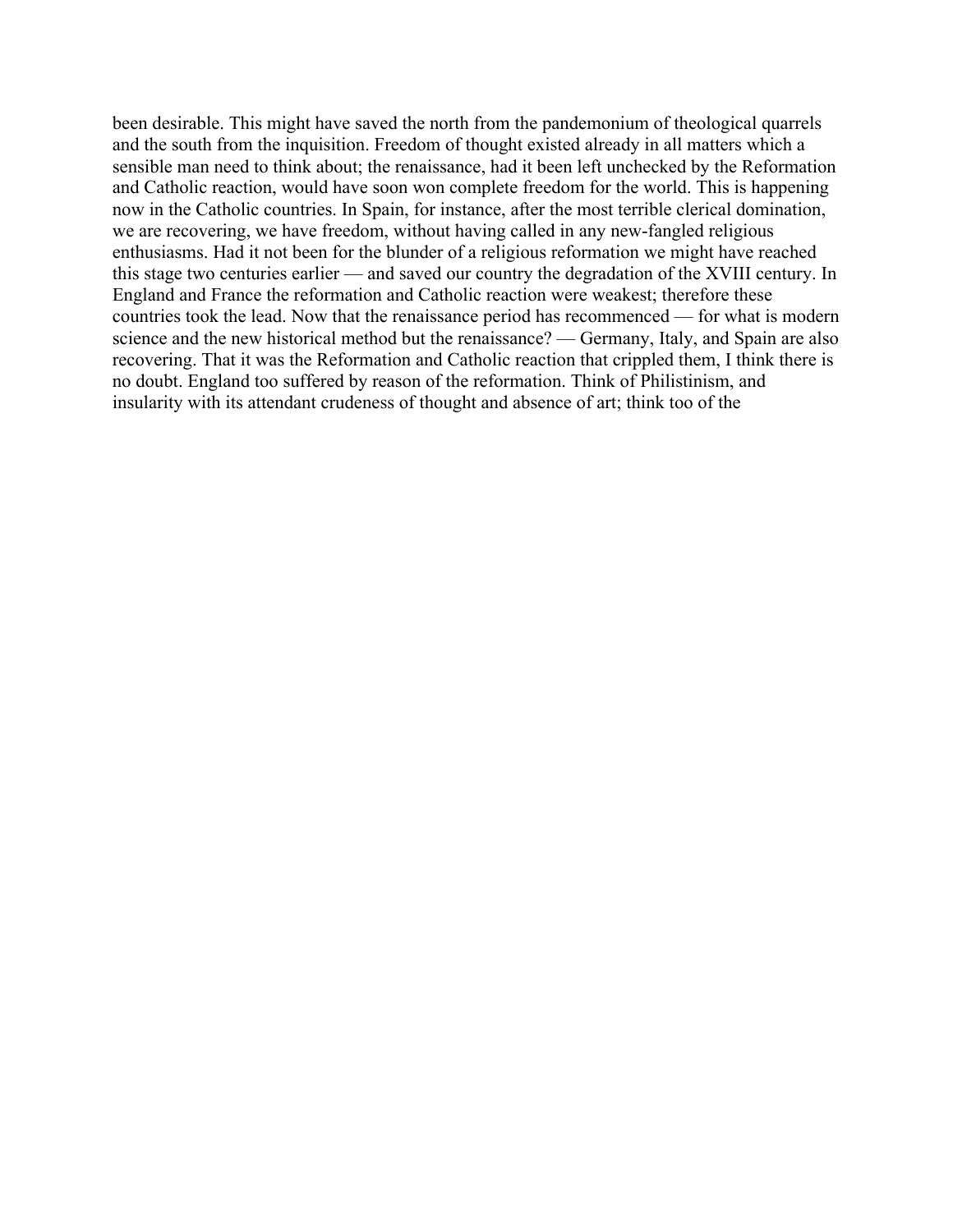Irish question. — All this goes to show that new religions are not wanted. In the matter of religion what we have will do very well — if it is not something much better it is because it is in part so new. If our science gives us new ideals, well and good; and as soon as the realities discovered by science become sacred and venerate to us, the old sanctities will disappear of themselves — as the beautiful pagan sanctities disappeared before Christianity. But while Christianity can survive, it is welcome as far as I am concerned; nothing is more uncalled for than a campaign against it. Only in one connection is Christianity dangerous — in its influence on politics. Hence the various shades of opinion among political men about how the Church should be treated. I will not dogmatize on that point, for I think the wise course differs with the circumstances. The State must protect itself against the church; but what is sadly unnecessary is that a new religion should fight the old, causing untold vexation and strife and unhappiness in order to substitute a petulant and fanciful creed for an established and venerable one. It is taking infinite trouble in order to be worse off.

I think what you say about Royce and James perfectly just. Poor James! His is so noble, so simple, so bewildered! But I doubt that Royce's increased popularity will makes James lose his scholars. Thirteen — or do you say fif-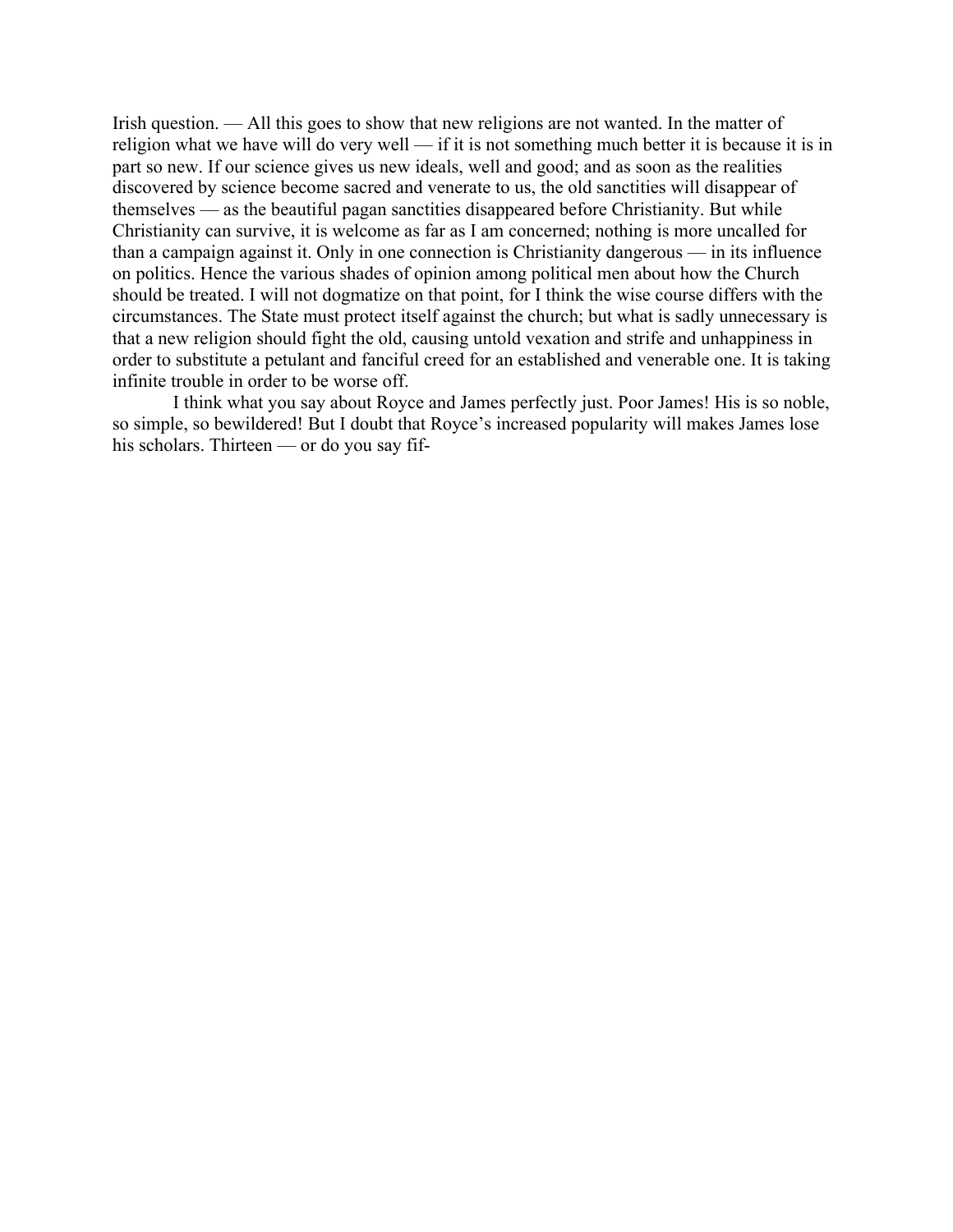teen? — is fully as much as he had last year in Phil. 5. In Phil 2, I understand from what you say that he has a good class. James can give a man something which Royce with all his genius cannot give — a feeling of the perplexities, of the futility of confident thinking. He can also give a man an example of a modest, generous, and individual way of approaching problems. Royce on the other hand is admirable to knock the nonsense out of a man, and to explain every thing clearly if not correctly. There is a certain pathos about Royce too; he is so hopelessly, so helplessly devoid of fine feeling. He is like a painter who, with a genius for form should be color blind. But on the whole I think Harvard ought to congratulate itself on its philosophers. In some ways they are superior to those here, and in none shockingly inferior. The great advantage here is the greater breath and thoroughness, and also the greater academic freedom.

Please give my love to the philosophical club, and tell it talk — talk is all important in philosophy. How would Berenson do for a member? I think his story "The Third Category" wonderfully good. He also has a genius for conversation and has read more than has even been published since the invention of printing.

Excuse this treatise-like letter for I am now very studious, and believe me your sincere friend

George Santayana.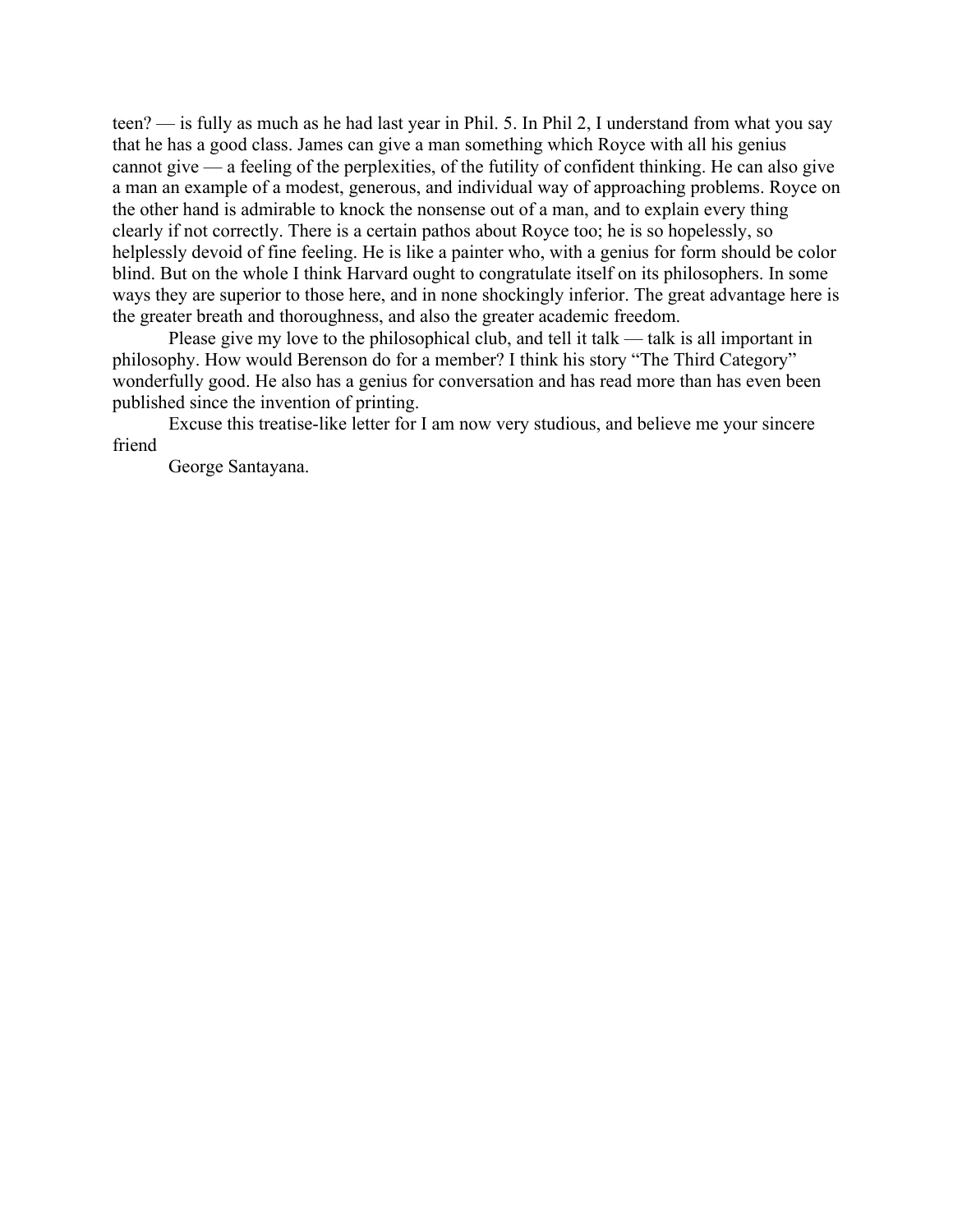Dear Loeser,

I got your most interesting letter some time ago, and would have answered it had I had a good and adequate opportunity. I have been here over a month, seeing sights and people. Strong has been with me most of the time, but is now gone to Oxford and proposes in a week or so to move to Cambridge, where I shall probably rejoin him.

England pleases and interests me beyond measure. But all my delight in it doesn't prevent my feeling that things are going wrong politically and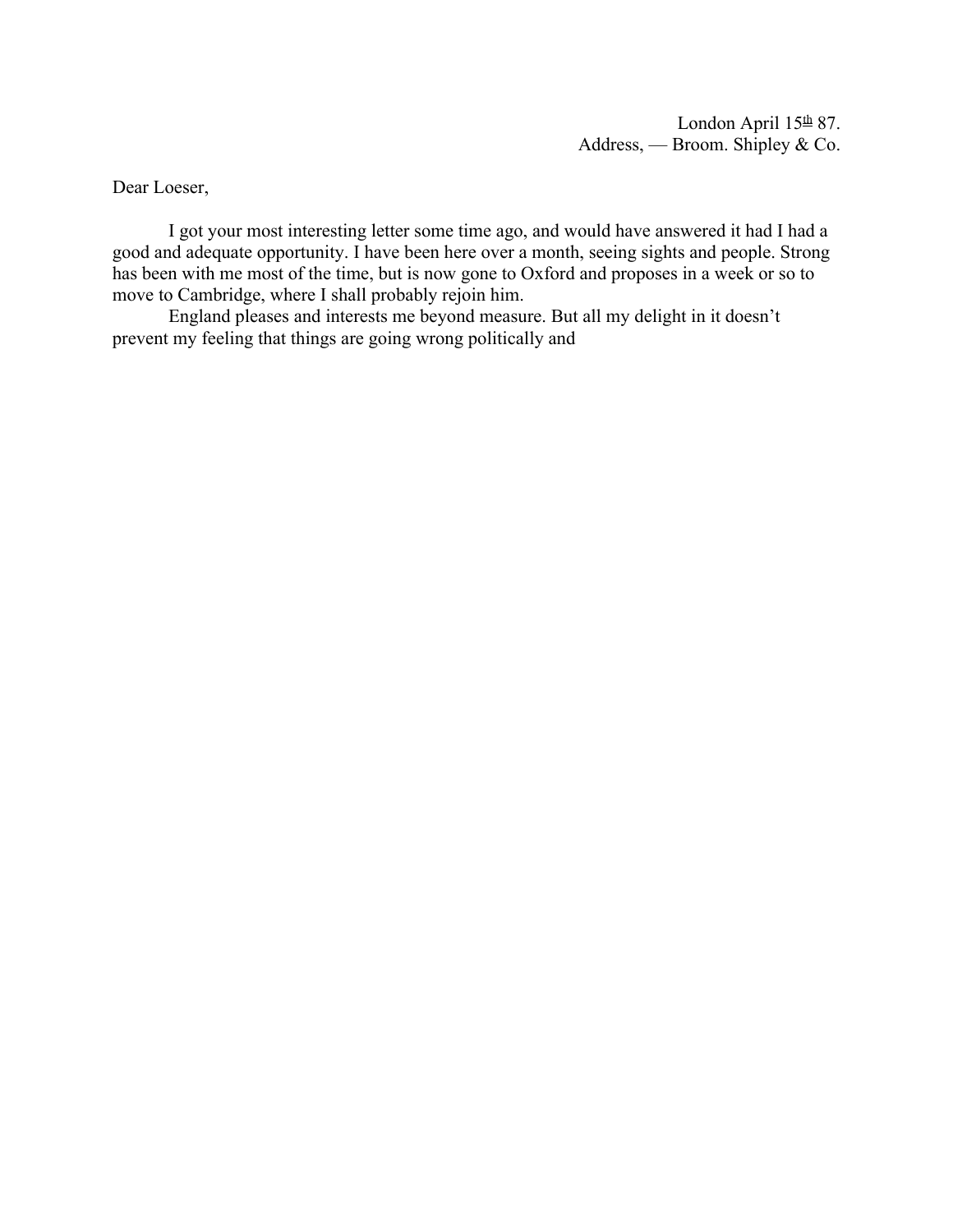socially in this country — that it is in the stage of dissolution. Whenever it is question of a change of character in institutions and manners, there is always room for two judgements one welcoming and another condemning the change. There need be no quarrel about what the change is and has to be, but to record the change does not justify it. Whether it is good or bad depends on whether the organism we are interested in is the one that is being dissolved. And granting the right of any one to be interested if he can in a possible or impossible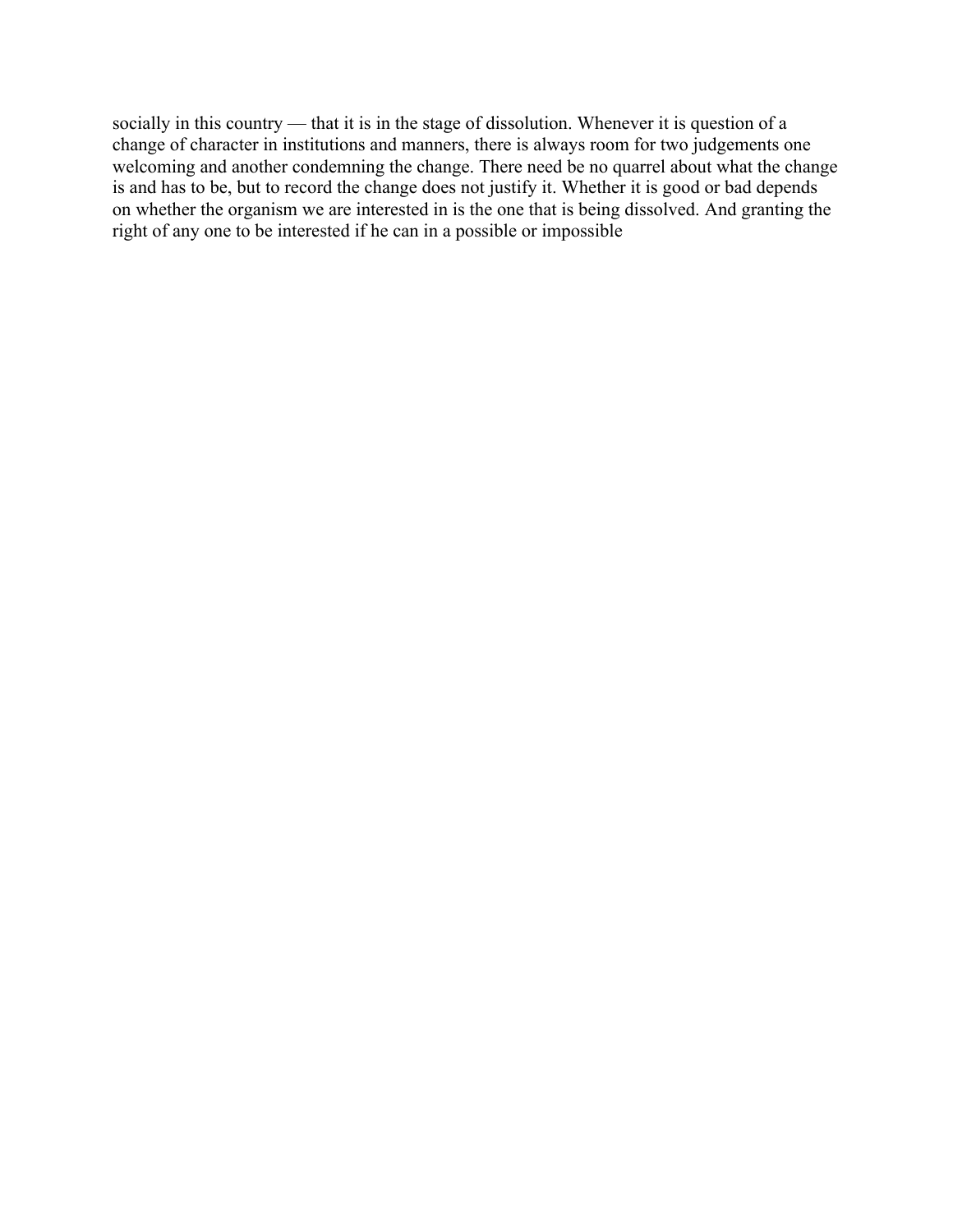English democracy, I think I am right in saying that what is characteristic and admirable in England is not what is to be at some future time, but what is and has been — the feudal plutocracy, the rich men stepping into the culture and power of the barons. I think I am also right in saying that this feudalised plutocracy is losing its power. England will soon be no longer managed for their benefit, but for the benefit of "the people", in so far as the people can benefit itself. I fear that when the people try benefiting themselves they will succeed better in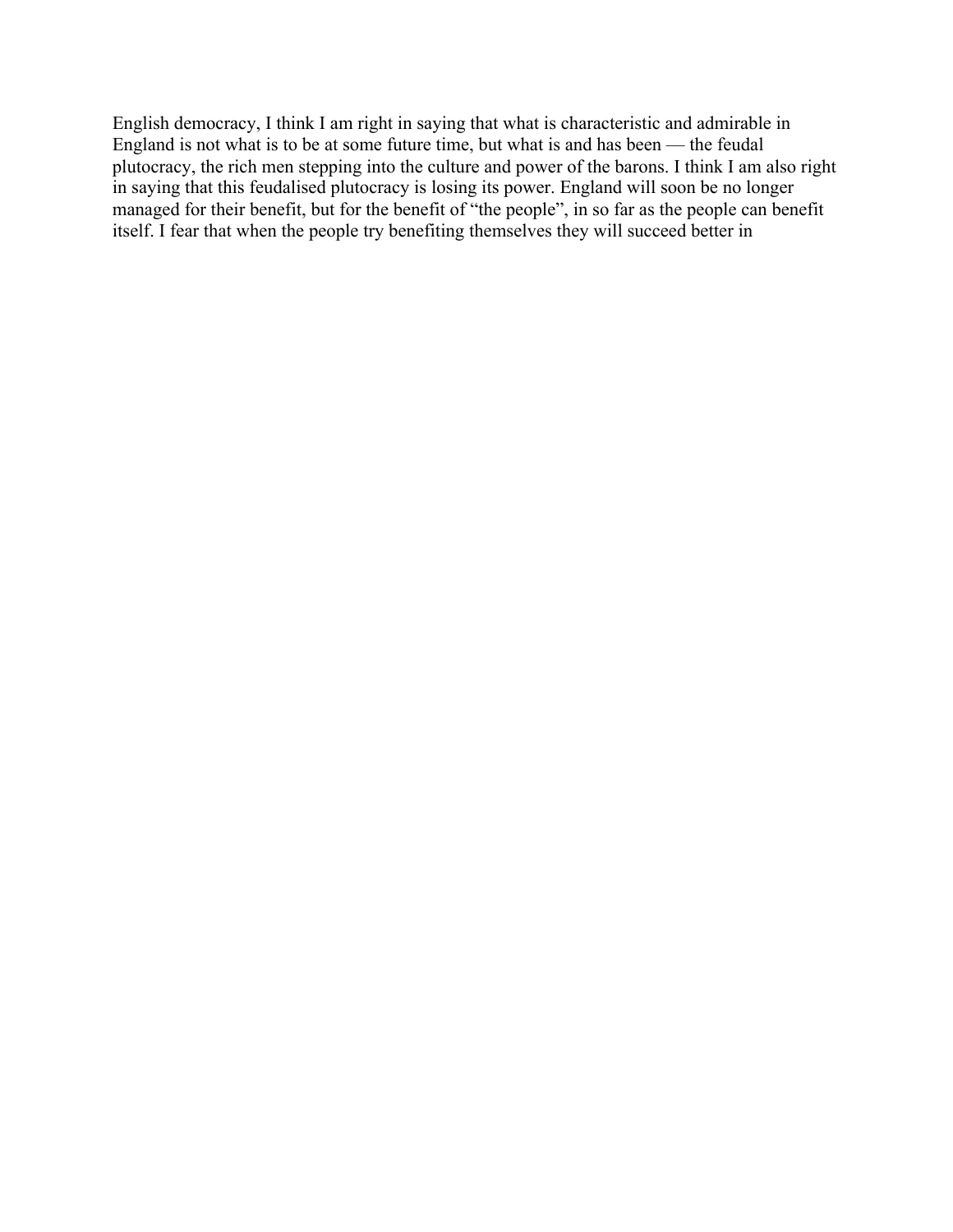injuring the plutocracy and the civilization  $\langle$ they> [i[it]] formed the key-stone of, than in improving their own condition — moral or physical. But even if they do succeed in this — which is their object — I simply don't choose to be interested in their success, but feel the greatest interest in what they are to replace. This old English civilization — the [i[rich]i] Briton's freedom and the [i[rich]i] Briton's interests — seems to me very interesting and worthy of admiration and service, just as the Greek or Roman civilizations were. This nation is going to be replaced by another — heaven knows of what character — and I think it is impossible to welcome the change with-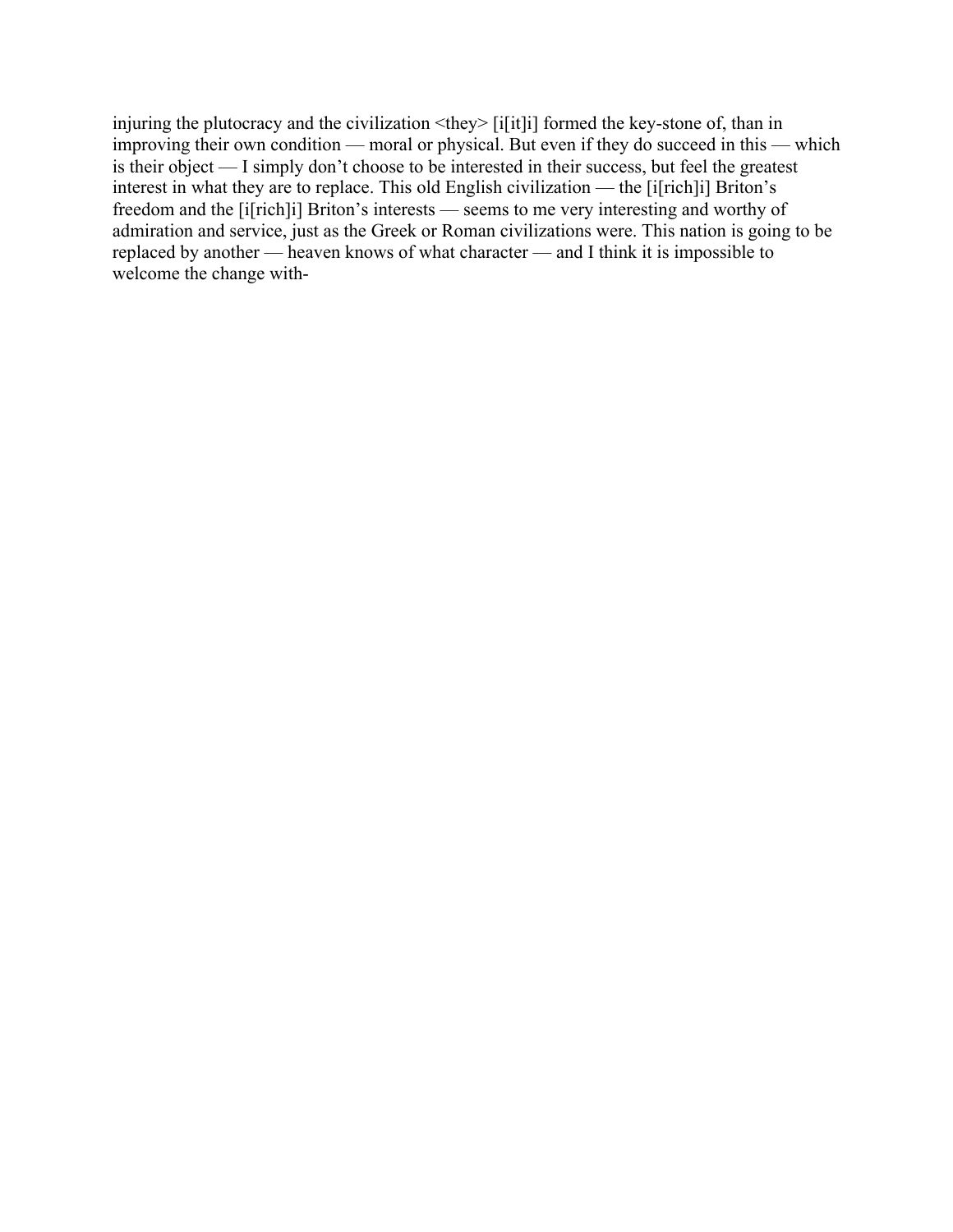out showing a visionary and at the same time vulgar notion of the values of things. It is visionary, because it values the merely conceived tho doubtfully possible more than the realized good, and it is vulgar because the conception is such as appeals to the crude half-educated intelligence of the newspaper reader. It is not a revolution founded on some noble religious or rational aspiration, but one founded on the lower and more material needs — on love of prosperity and envy of it.

All this political wisdom of mine comes from going to the House of Commons and reading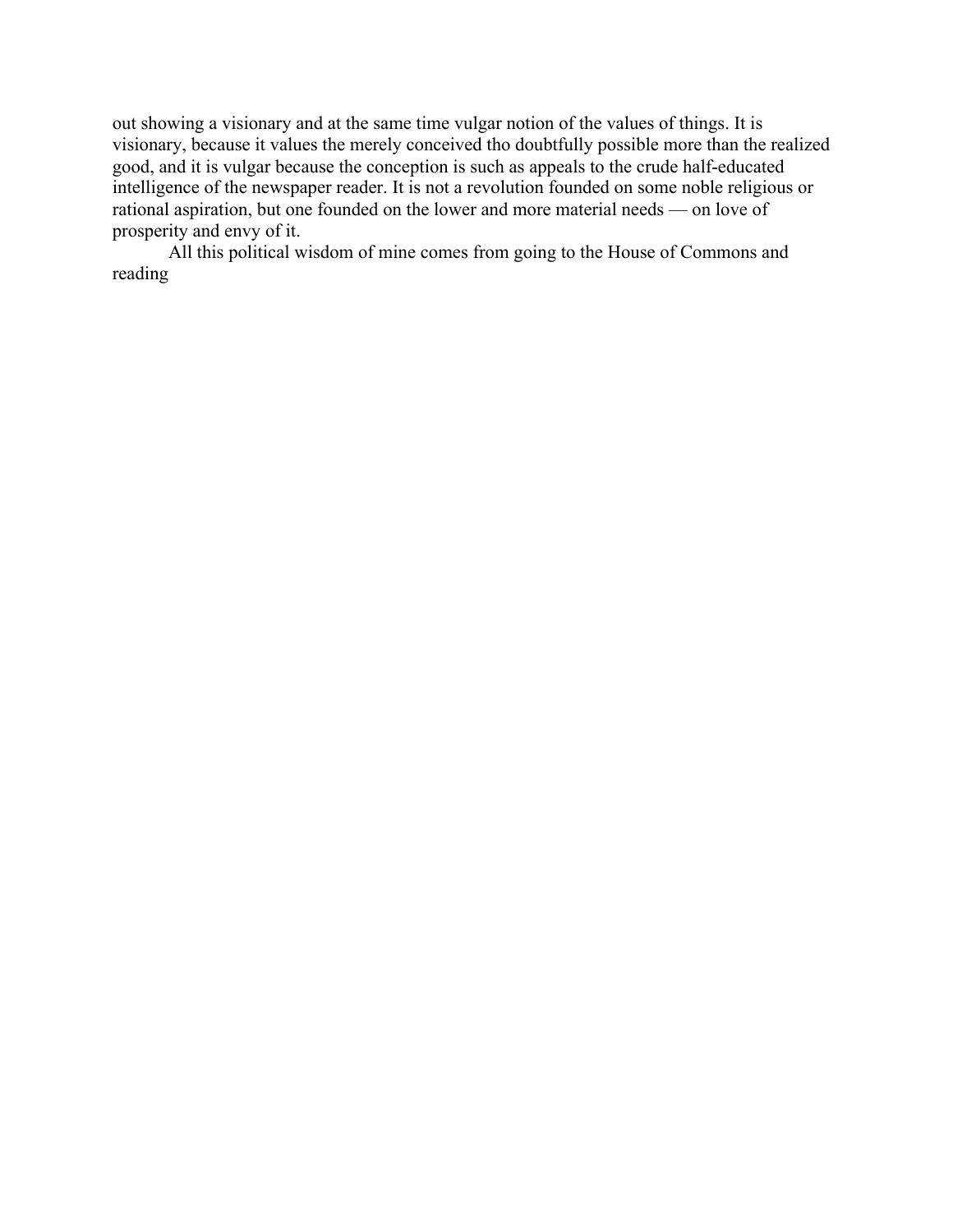The Standard. The English politics of the Nation and the Irish politics of the Advertiser seem to me now pitiful. Blindness personified would not see <it> [i[things]i] otherwise. The fact is that there is not here nor anywhere one just side, one patriotic course, one enlightened view, but as many just sides patriotic courses and enlightened views as there are interests to defend, governments to strengthen, and political aims to pursue. What, for example, makes it proper to be interested in the Irish peasants and improper to be interested in the Irish landlords? Because they are more numerous? Because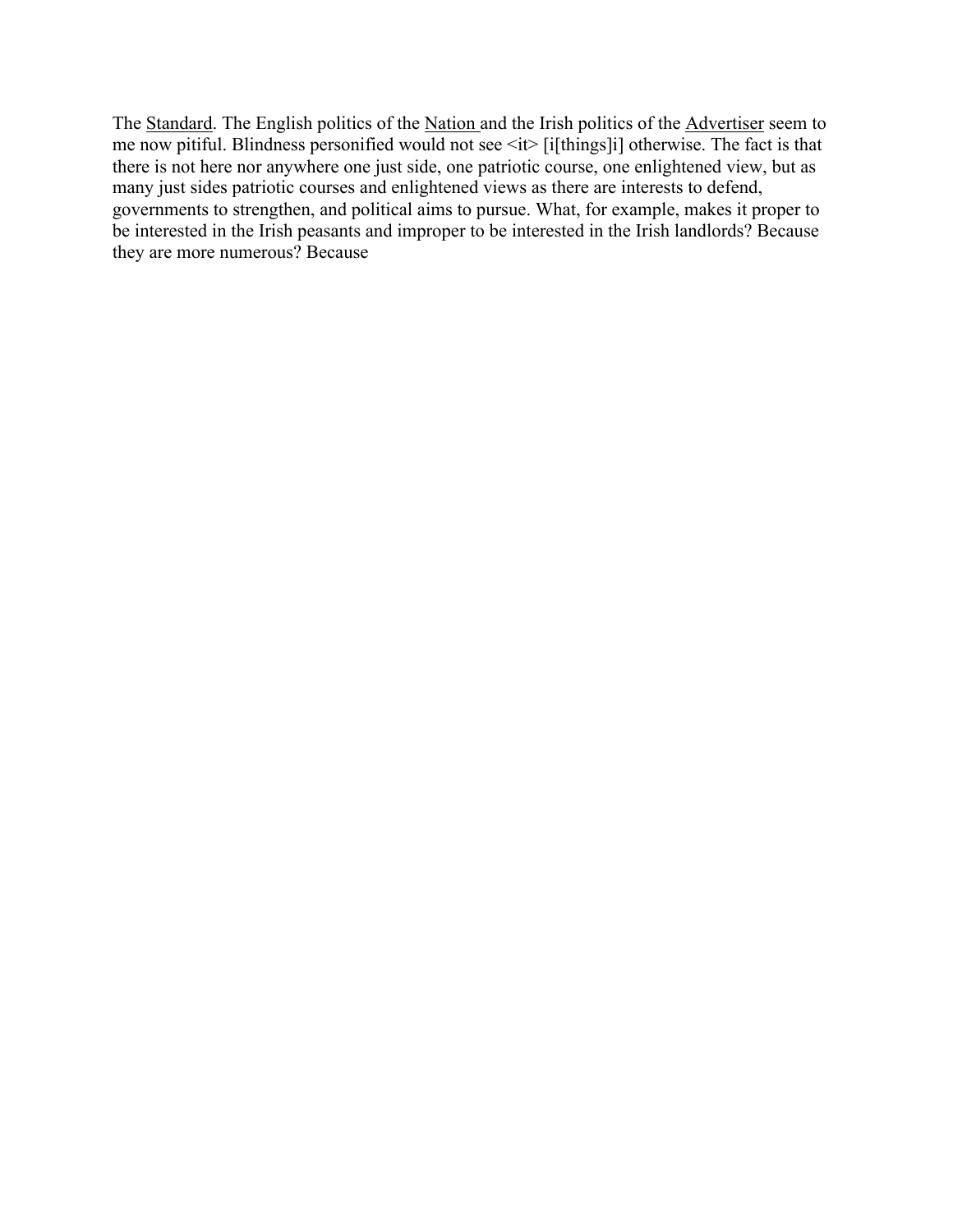they are more unhappy? Because they descend from more ancient occupiers of the land? But I think the few more worthy of attention and defence than the many, just as I think flowers more valuable than leaves. and trees than grasses. What would you think of a man who should fell all your trees so that the grass should have all the sunshine? And I think happy and healthy and rich people infinitely more worthy of consideration and protection than unhappy and feeble and squalid wretches. To him that hath shall be given, and from him that hath not shall be taken away even that which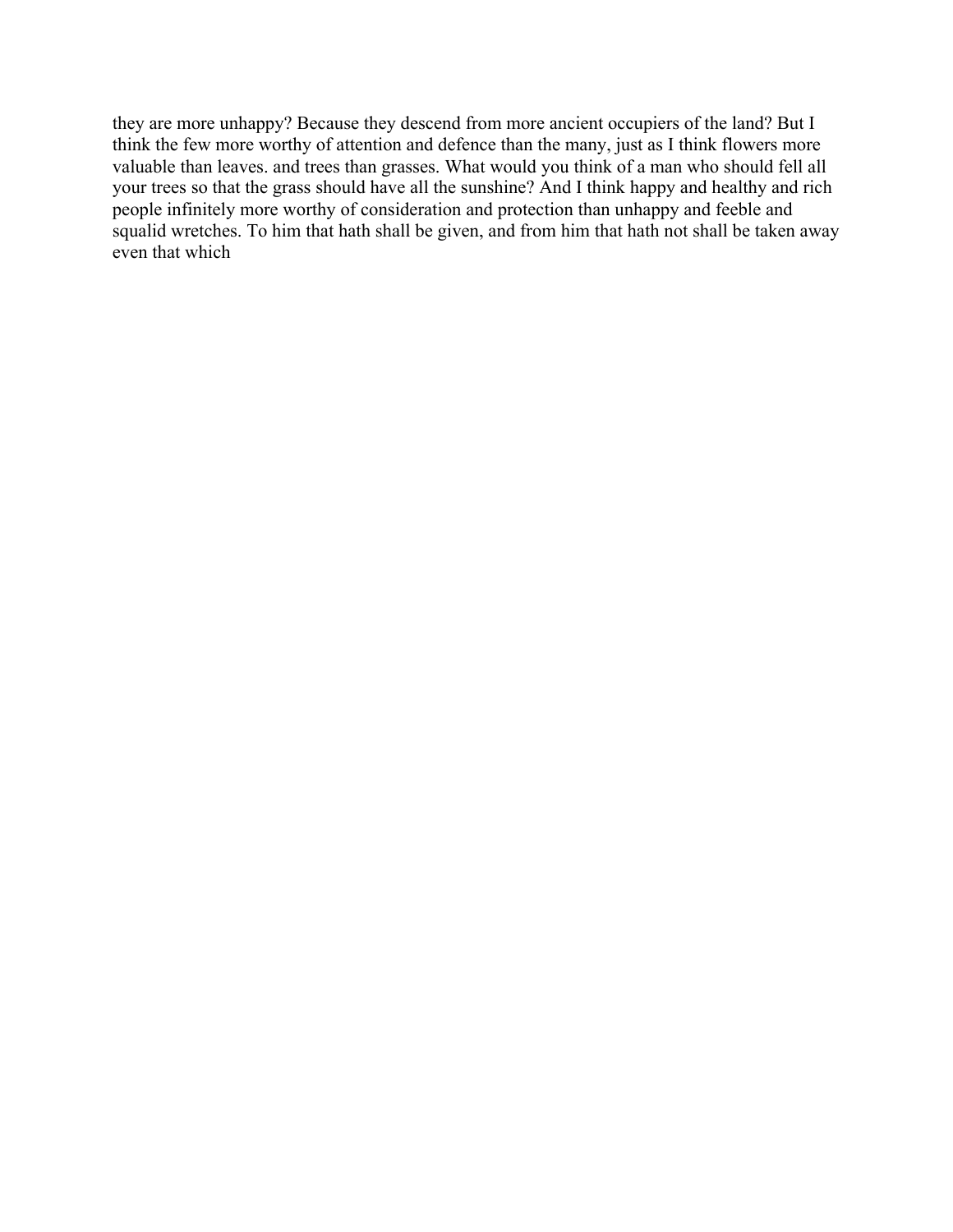he hath — that is the right principle, the principle on which return works and on which ||solution|| is alone possible. And as to the greater antiquity of the peasants [i[in the country]i] — on the fact that the landlords are foreigners — much may be said for as well as against it, although I admit that this is the side on which the Irish can best appeal to intelligent sympathy. It is certainly wrong that a country should support an aristocracy of aliens — but the remedy might be found in destroying the nationality of the natives, as was done by the Normans in England to the great advantage of the world and of the island itself, for the Anglo Saxons without the French would have been simply Germans.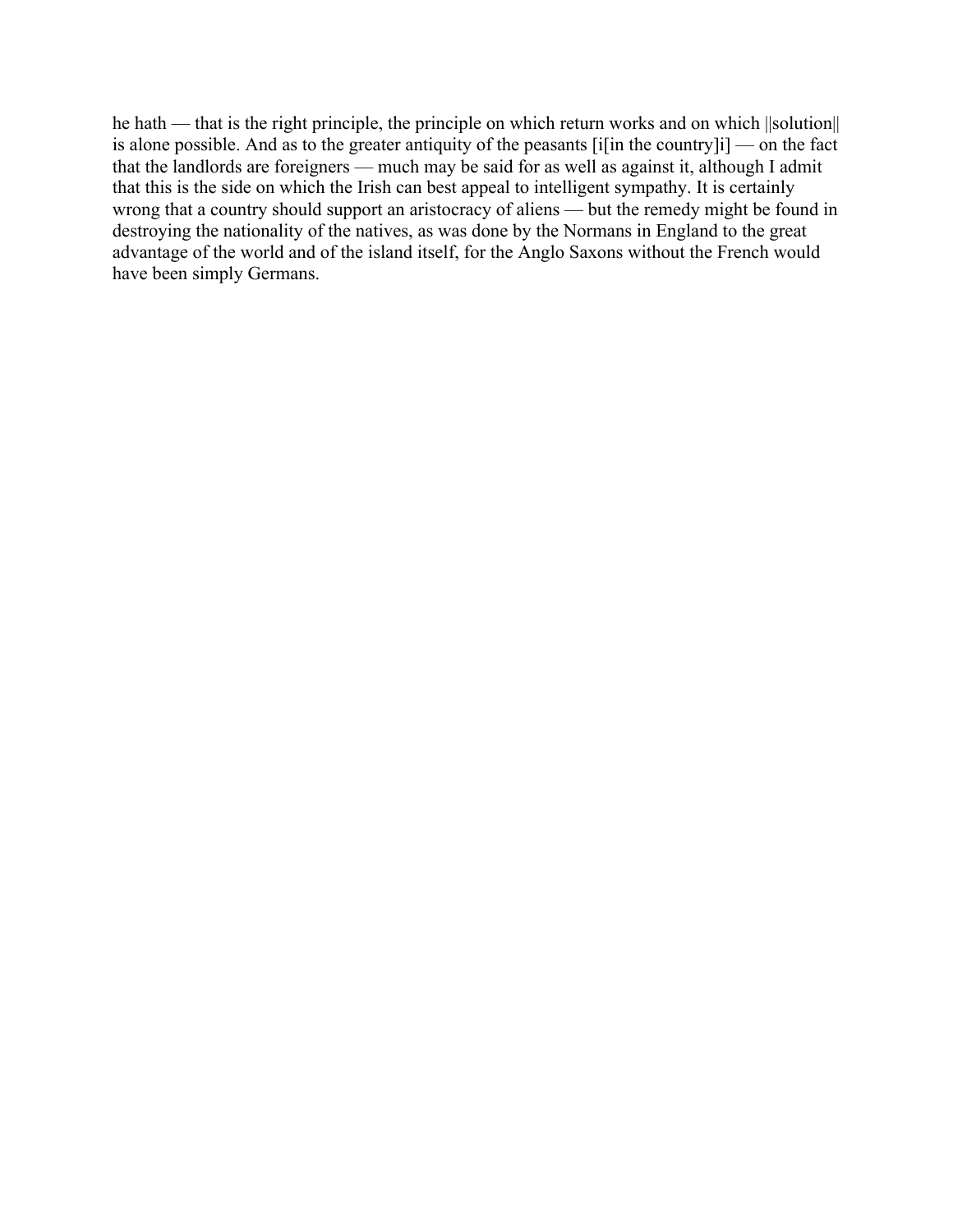I know that the experiment has been tried in Ireland and has failed — I am sorry. The worst of it is, that now in giving up the attempt to conquer Ireland the English are opening the door to the destruction of their government in Great Britain as well. It is hard to believe that the destruction of landlordism in Ireland will not involve its destruction in England, in which case, farewell England. There will remain an island north of France (or of what was France) with human animals on it, but England will not remain.

Thanks very much for your offer of looking after possible papers of mine. I am not sure that I shall write anything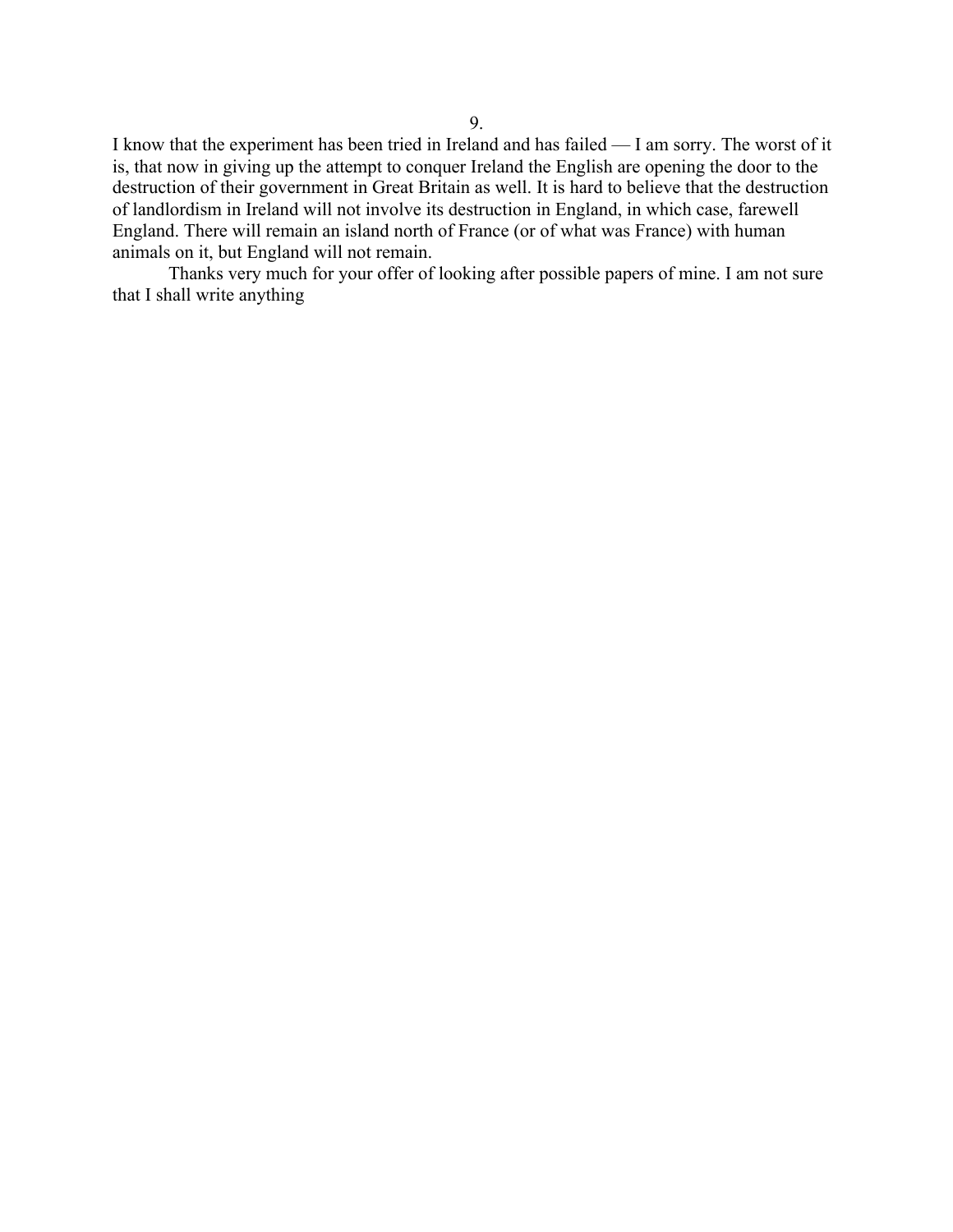but if I do I will send it to you. I have begun some little essays and notes on philosophical points which I hope to put in shape at Avila this summer, and send them to Harvard. But if I produce anything tighter I will send it to you. I like The Epoch but doubt it will live. By the way, I notice the hapless Fullerton has got terribly sat upon in The Nation. Sic semper charlatanibus.

I have been staying with Lord Russell, of Harvard celebrity, and having rather an extraordinary experience. He is a fearful tyrant and lords it over everything in the most startling and unexpected manner, considering his outward mildness and youthfulness. He amounts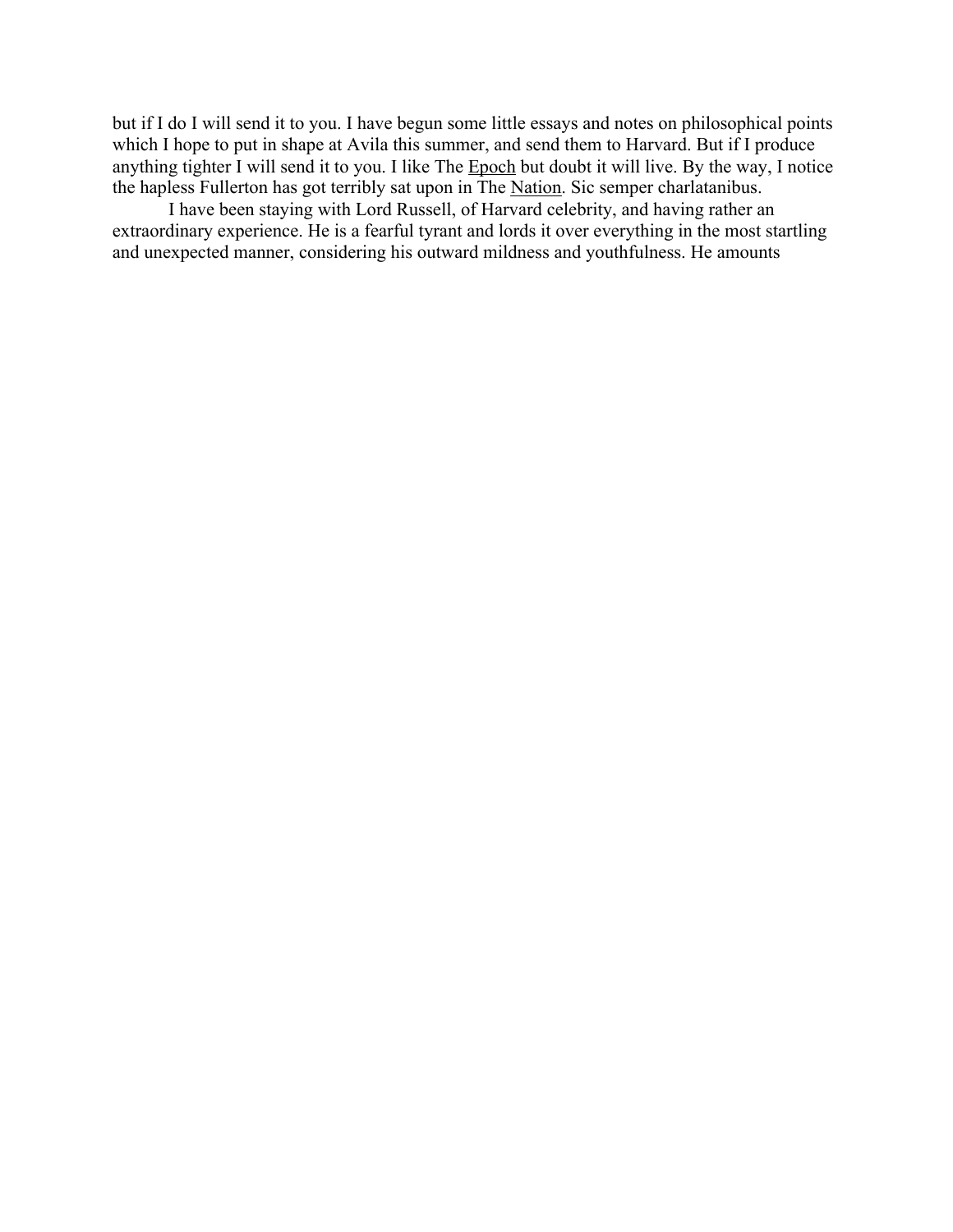to a great deal more than I had imagined before living with him, as he is up to engineering as well as Greek, and philosophy as well [i[as]i] navigation. He is also very charming in his ways. His is very like Grandcourt in Daniel Deronda, only young and gay withal. I enjoyed being with him very much, and he seems to have liked to have me round, so he insisted on having me stay on, and has reinvited me, in spite of my having pulled him after me into the Thames in trying to get into a boat. He relieved himself by swearing at me profusely and subsequently railing at me a good deal, but at the same time refused to accept any excuses I offered for not going on another trip next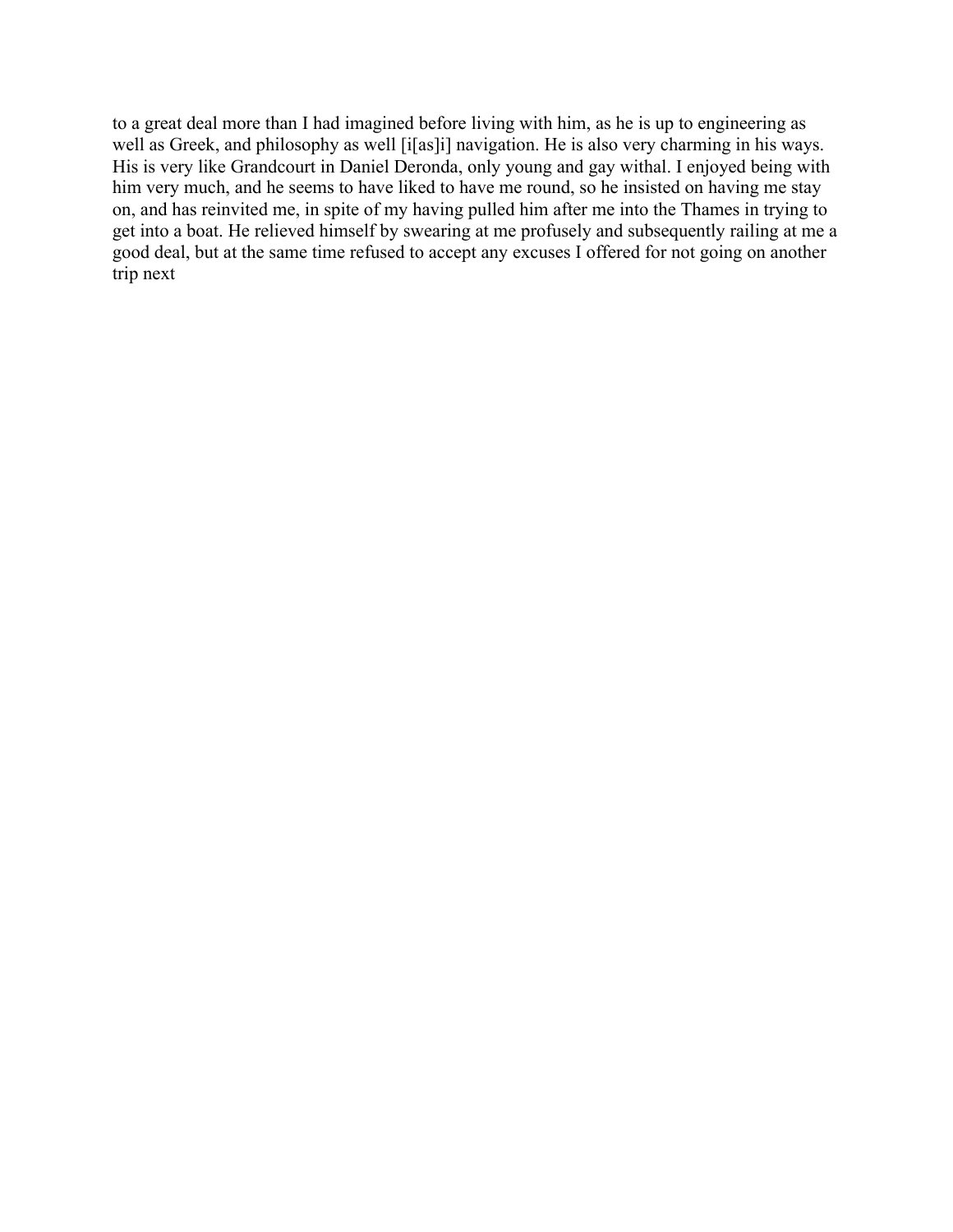week. I really don't want to go, but feel in my bones that I shall not be able to refuse when the definite invitation arrives.

I have had a note from James including one to Hodgson (Time and Space man) and have by this means got to the meetings of the Aristotelian Society where Hodgson presides. He is one of your philosophical prestidigitators but what the other members say is often honest and fair.

Howell's story is rather good, I think, but the girl is nasty. I hate such girls. The fellow is pleasant, but not up to many Harvard examples. And how can you put that clean animal, Billy Goodwin, on a line with that charming gentleman, Fred Coolidge? Parker '86 and Remington '87 are more like it. [m[ Write soon again — I envy you your table, rather, especially Coggeshall, to whom please give my best regards. Sincerely yours G.S.]m]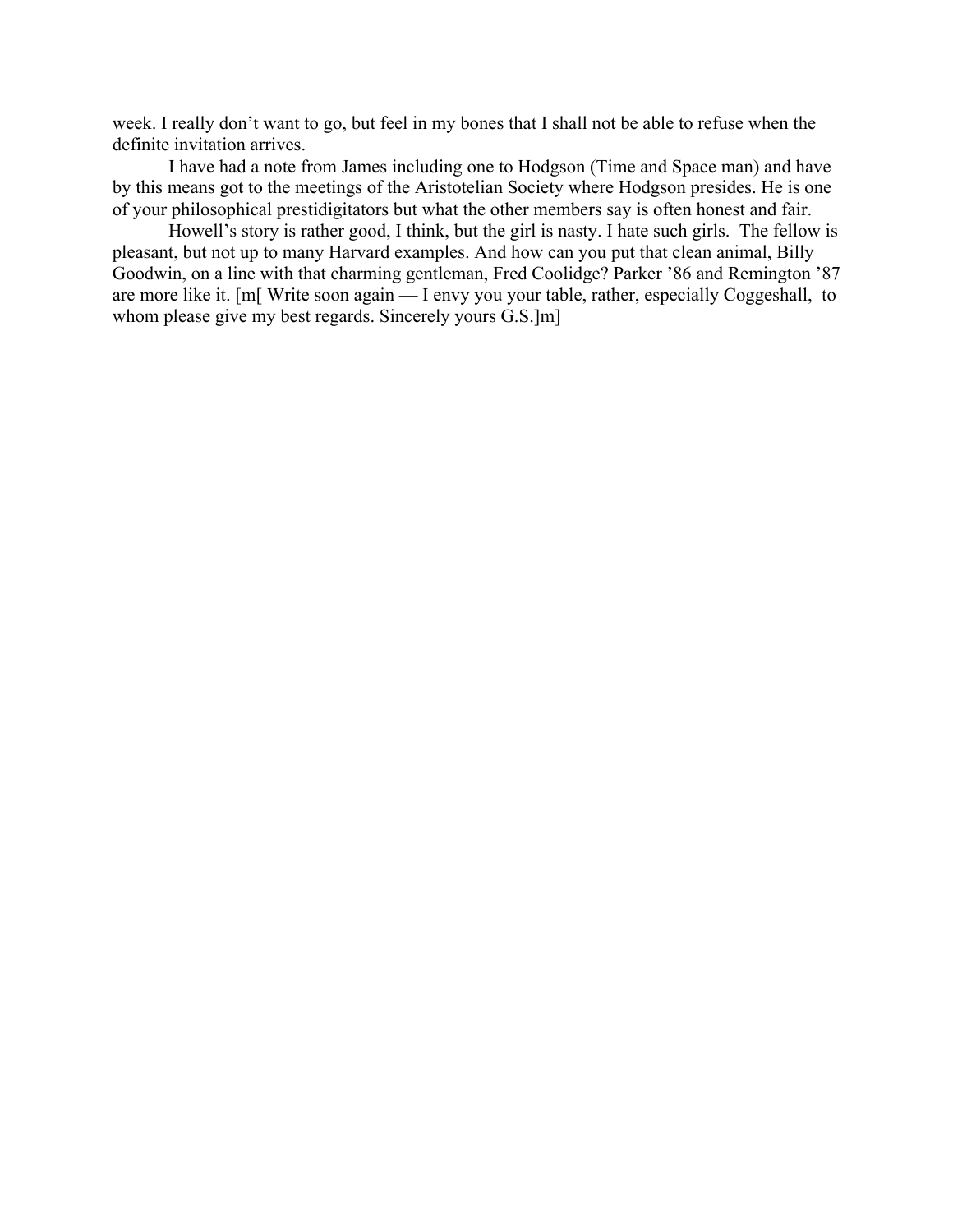Dear Loeser,

Thanks for your nice letter and for the welcome news about the fellowship of which I had heard nothing. I am glad to hear that you are going to give yourself up to study and benevolence, under the respective aegis of Royce and Adler. To study Kant with Royce will give you a thorough training such as I wish I had — but I can hardly bring myself to return to Cambridge in order to take the course. As you know from James, I have turned my face quite in another direction, and study of Kant is just the sort of thing I don't care for  $\leq$ just> now. I am afraid I do not fully understand him, at least, he does not convince me, especially in the ethics where the whole method and point of view seems to me false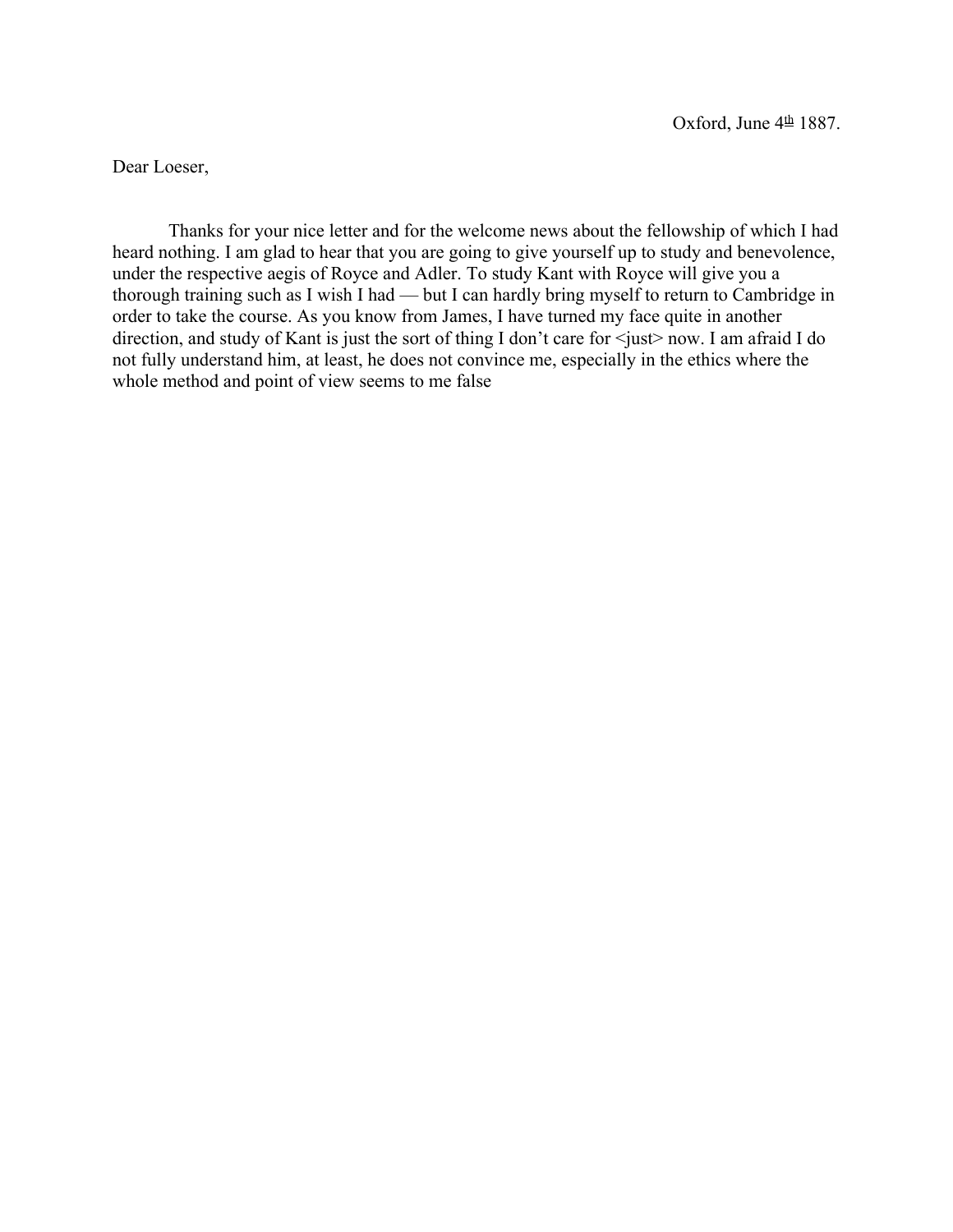and trivial. My watchwords now are Facts! and Nature! I should certainly agree with Royce rather than with Norton about the German need of metaphysics. In fact I have become very sanguine about the possibility of arriving at sound metaphysical doctrines — but I see these doctrines in the direction of Aristotle and the Scholastics, not in that of the Kantians. That is, it seems to me that the positivist Weltanschauung is the inevitable one, and that out of it a system of metaphysics can be extricated. Its authority, however, is dirived from that of commonsense, not superior to it. It refines and assuages human ideas and experience; it does not account for experience or explain its meaning transcendentally. I think there is a great futility, arising from a fundamental petitio principii, in the whole idealistic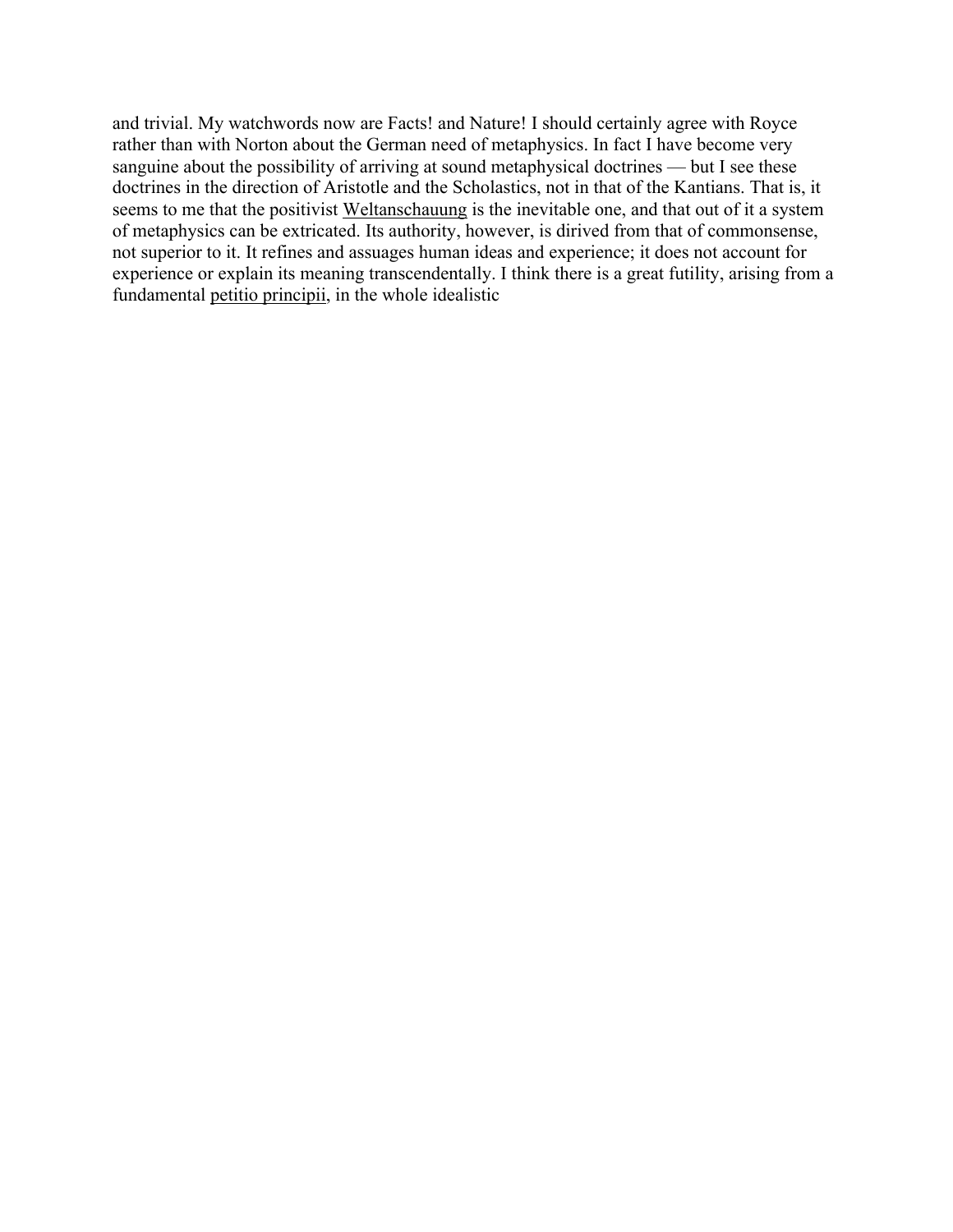problem about the seat of the reality, whether things reside in consciousness or out of it. Whichever alternative you adopt, you arrive in the end at the conclusion that the receptacle of reality is nothing describable; it is reality itself — existence, the world. To say that the receptacle of reality is consciousness, or to say that it is space and time, is merely to say that only a part of the reality is real, or rather that the whole of reality resides in a part of it. The only tenable meaning attachable to such an answer is that all reality has in it total arrangements and general organization, a greater <||…||> resemblance to one thing than to another; that its fundamental make up is more like the make up of consciousness than like the make up of space, or vice versa. This is a perfectly possible and very interesting proposition.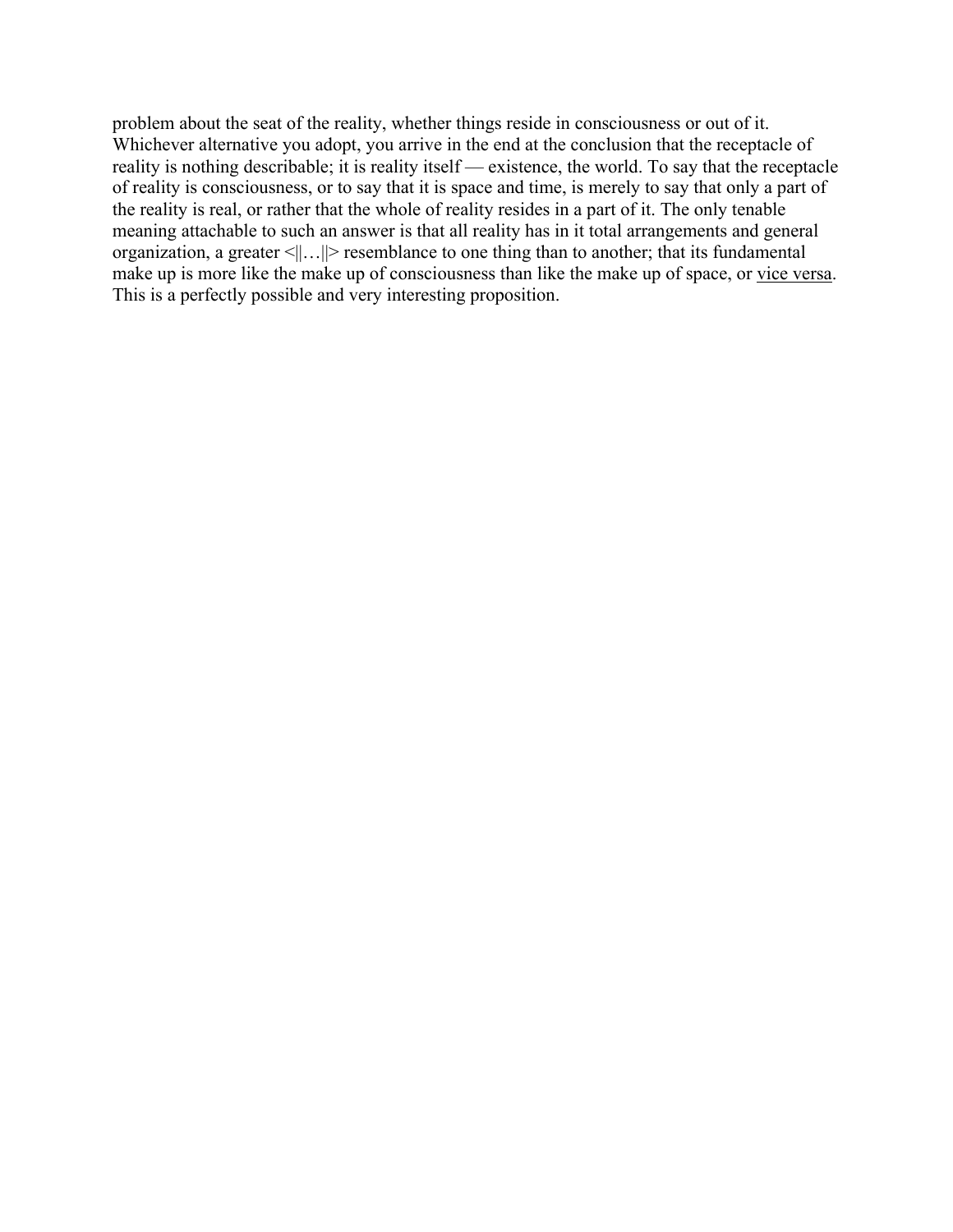But all support of it must come from study of the constitution of nature: if the world really does seem to resemble consciousness more than space, we shall have an idealistic, if not a materialistic conclusion. When we have our description of the world — physics, psychology, and history, — then we can conjecture whether it has as a whole greater analogy to physical or to psychical events. Then there will be meaning in the assertion that the world is a material or a spiritual reality. But it seems to me that to attempt to settle the question à priori, on the ground that everything is an idea in the speaker's mind is puerile in the extreme. The whole notion of discussing the seat of reality of things involves the supposition of minds, brains or cameras obscurae inhabiting different parts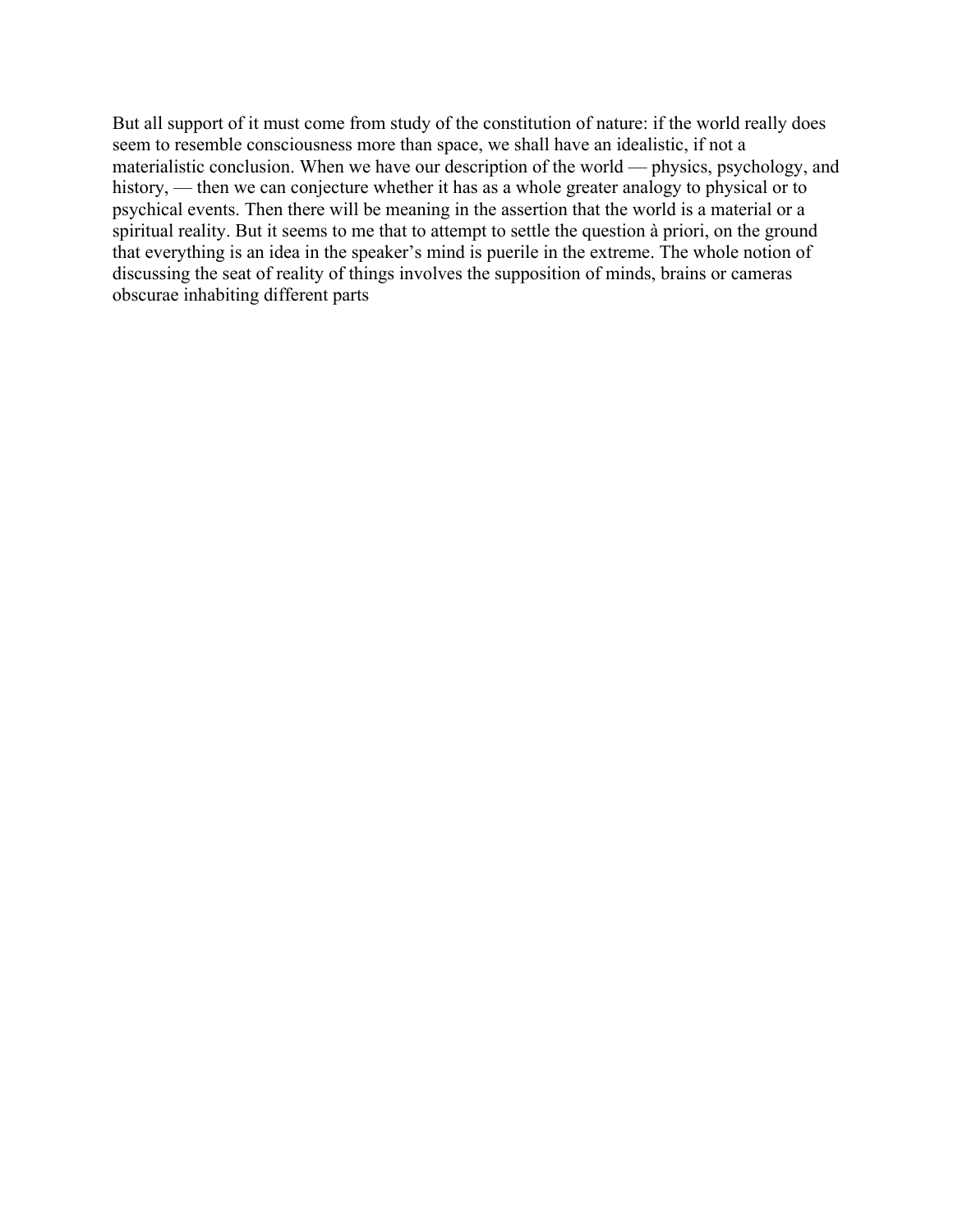of space, and moving about among the objects which enter into their experience. It amounts to this: supposing material objects, and minds residing in human brains, we find that nothing is necessary but the minds, in which objects and brains reside as ideas — forgetting that the notion of "idea" and of "mind" is constructed by discriminations in a world of space and time — to say nothing of the notion of "residing". The whole trouble lies at the beginning — the very first words of Berkeley's book — where the fact that we know what we know and no more, is taken to mean that we don't know anything. In other words, because our knowledge is knowledge i.e. is mental, or different from the thing known — therefore it is not knowledge, — i.e. the thing known does not exist. Truly knowledge is an assumption but it is a necessary and inevitable one.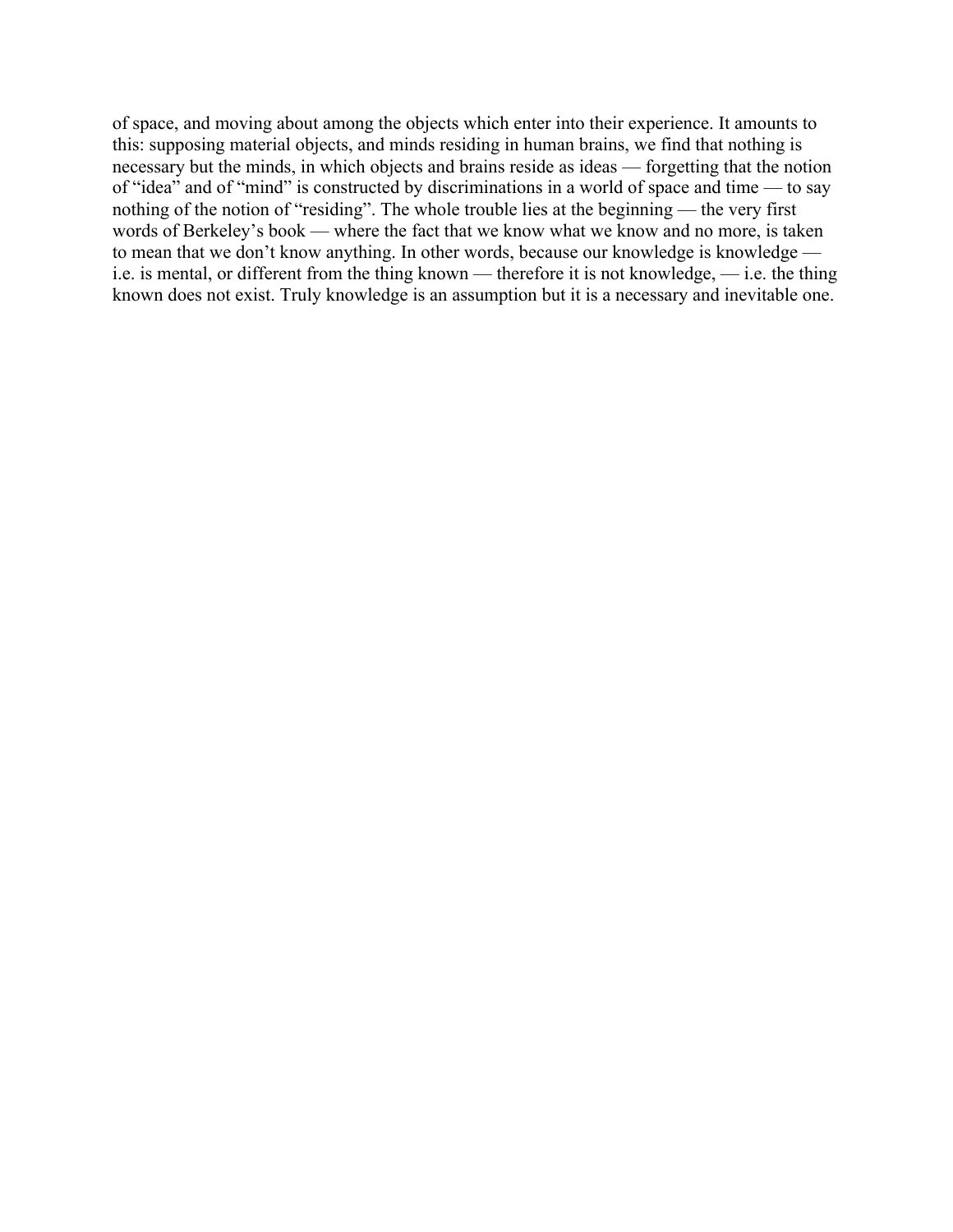The upshot of the whole matter is that I am now eager to get a fuller and sounder idea of what sort of a world this is in which we live — what is the course of its history and the source of its peculiarities. It interests me comparatively little whether the world is a reality in consciousness or in space and time — what interests me is what that reality is, convinced as I am that its nature and value are wholly independent of its seat. The higher or absolute idealism would of course affect the worth of things; but this higher idealism is a religion masquerading as a philosophy. Arguments for the existence of God or absolute truth and right (philosophically the same thing) never were and never will be good for anything except to make the ignorant believe that they hold on reason what they hold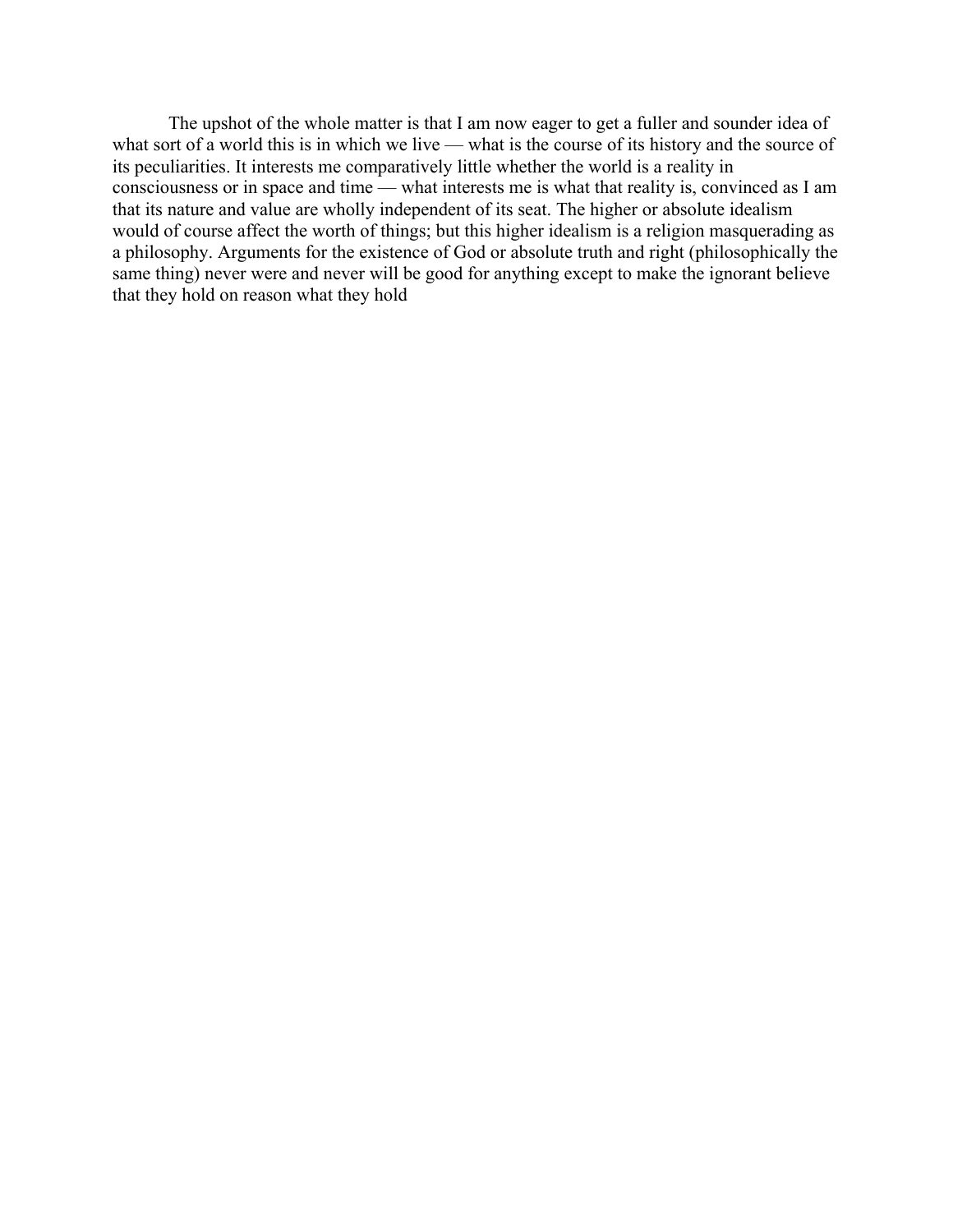on faith. It would be much more prudent, it seems to me, from the point of view of religion itself, to be bold and admit that its doctrines are held on faith, and derive their sanction not from the intellect but from the will.

Now, far from wanting to return to Harvard now, what I want is to spread myself, not so much in a multiplicity of subjects, which I know is dangerous, as in a variety of influences and points of view. I shall go back to Berlin, if nothing happens to prevent it, for one year, and hear lectures, philosophy, history, and pol. econ, and read extensively according to a plan that I have devised. Perhaps you will be interested to hear of it, although I shall probably not carry it out without many modifications. It is simply this: to take up the greatest books that have been written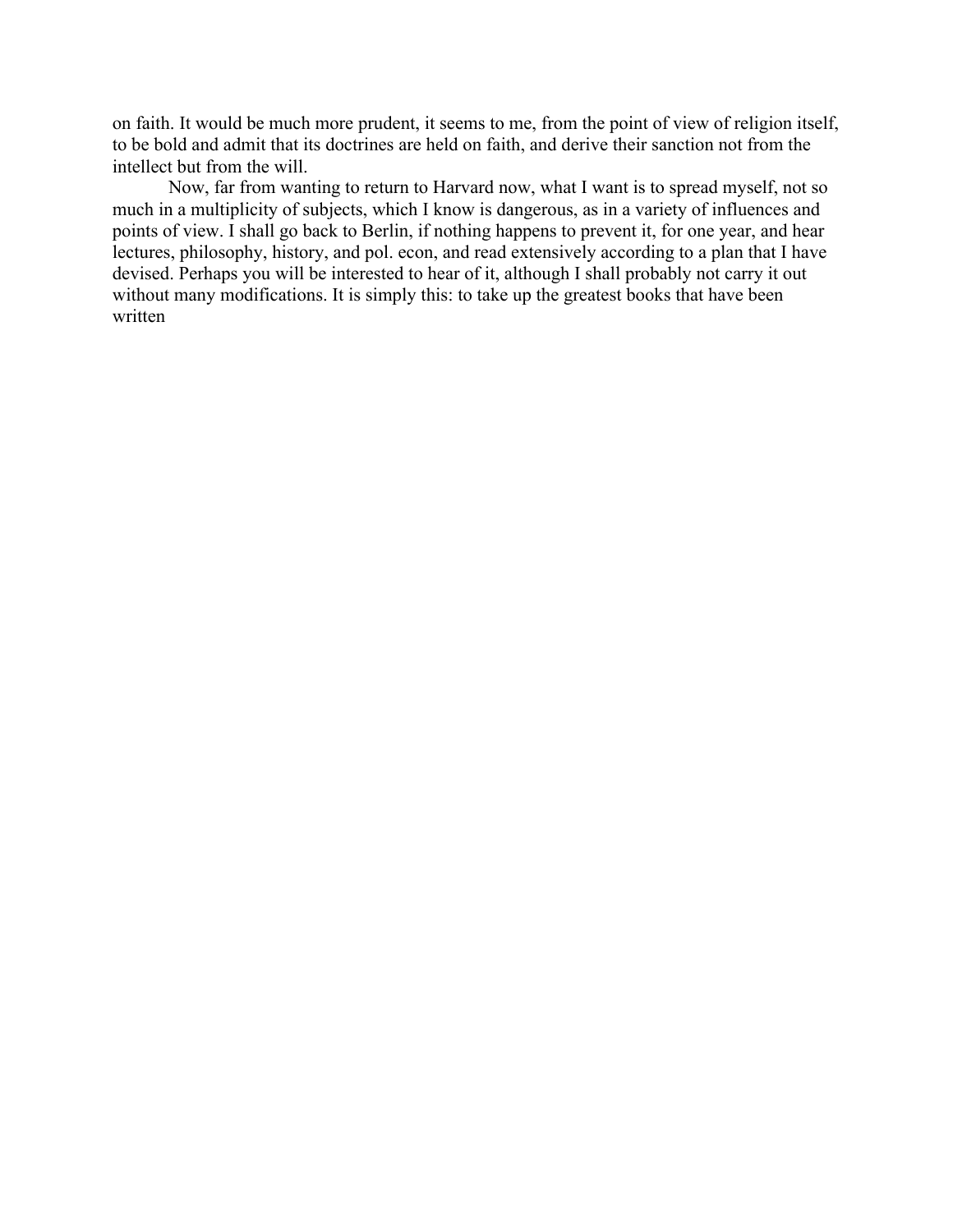at various times, and read them with a view to tracing the variations of human thought, or, to put it perhaps better, to discover the conditions of social conviction. You see I should have to consider not only the great thoughts that have been taken up but those that have not, and to get some idea of the circumstances which determined the difference. Now, I don't know where I shall begin; probably at whatever period I happen to be hearing historical lectures on. Suppose it were history of the Roman Empire — I should read the Latin classics and the Fathers, together with the philosophers. Suppose it were the Renaissance — I should read Italian literature and look up the lives of the great artists. Suppose it were the Reformation — I should read the Reformers themselves as well as the contemporary Catholic saints.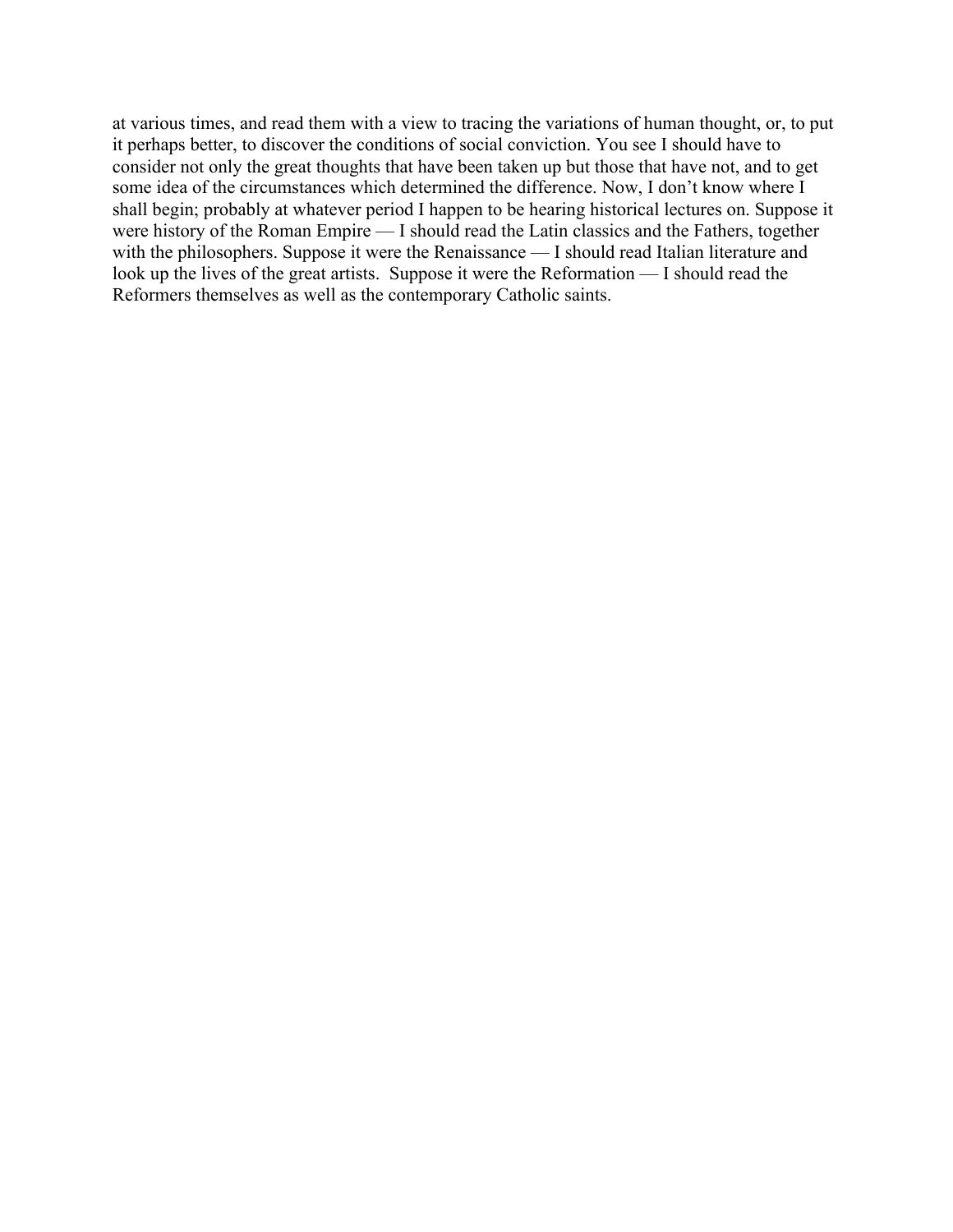Of course, this is a monstrous undertaking; but then I have read something already, and as you know I am not slavish in my method of work. I would take up a work and drop it as soon as my interest gave out. But I have certain vague ideas and incipient theories which I want to work up and correct by study of the sort. For example the value of the scholastic philosophy, and the principle of natural authority, by which I mean a sort of political survival of the fittest, or natural right of those to govern who can govern best. I have just read two things quite in this line, Aristotle's politics, and Shelley's poems. I have not read Shelley to any extent since my early days of poetic sentiment, when I saw nothing in him but music and nonsense. But I find that he is the prophet of the rising genera-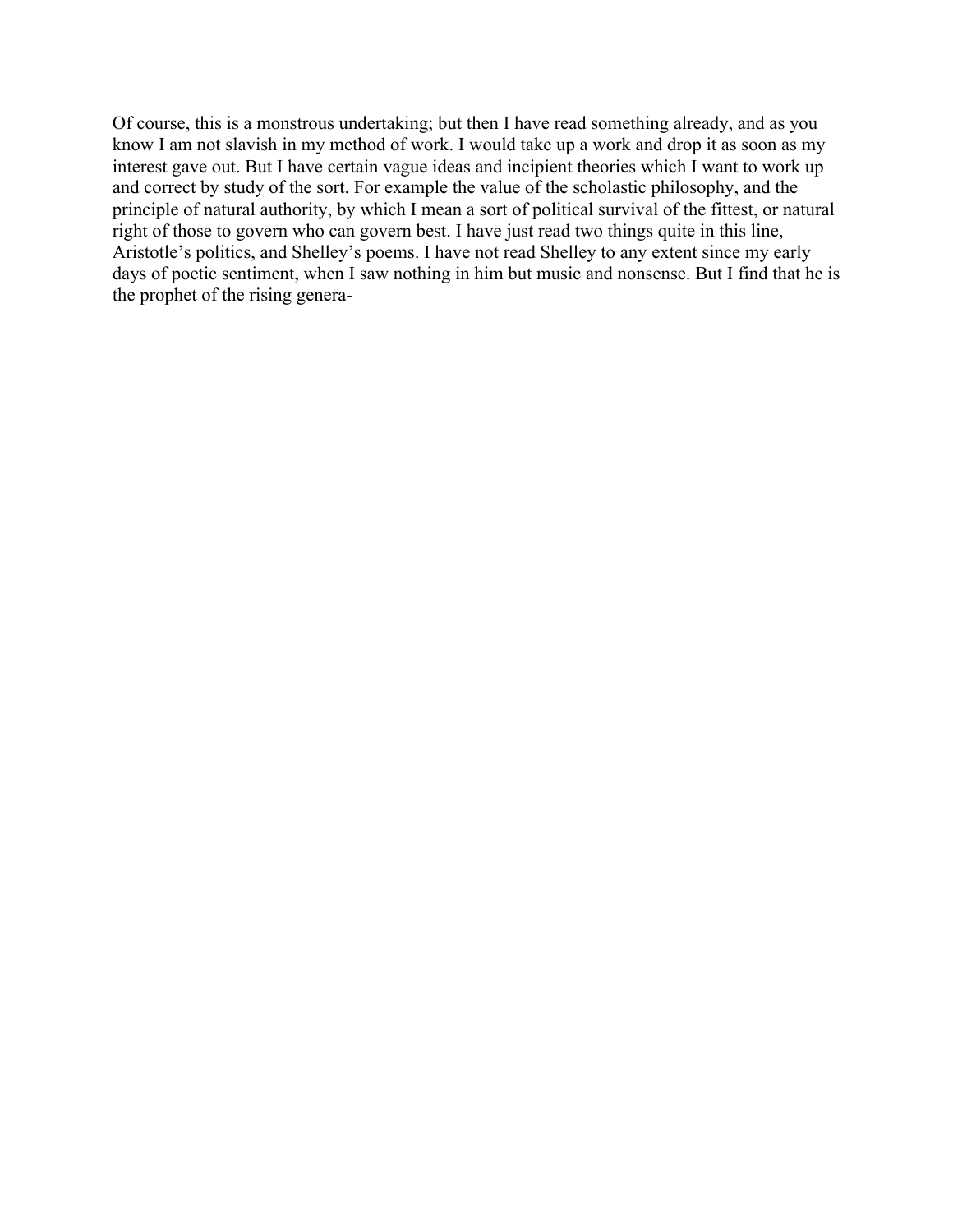tion in England, and the only true substitute for Jesus Christ. Well, I have reread him, and find a great deal in him that I knew nothing of. He represents, in an exaggerated and therefore vulnerable form, the contradiction of my theory of natural authority. His theory is briefly this: Nature is ready and willing to maintain the human race, (multiplied by the full energies of free love) in happiness and luxury, but the Evil Power, embodied in kings, priests, judges, and capitalists, somehow wickedly prevents it. Let but a spring be touched, and the scene will transform itself. The hollow power of tyrants will disappear, and everything will be in a normal and satisfactory condition. That is, a wrong has somewhere been perpetrated, and authority and subordination are the result. Now I conceive on the contrary that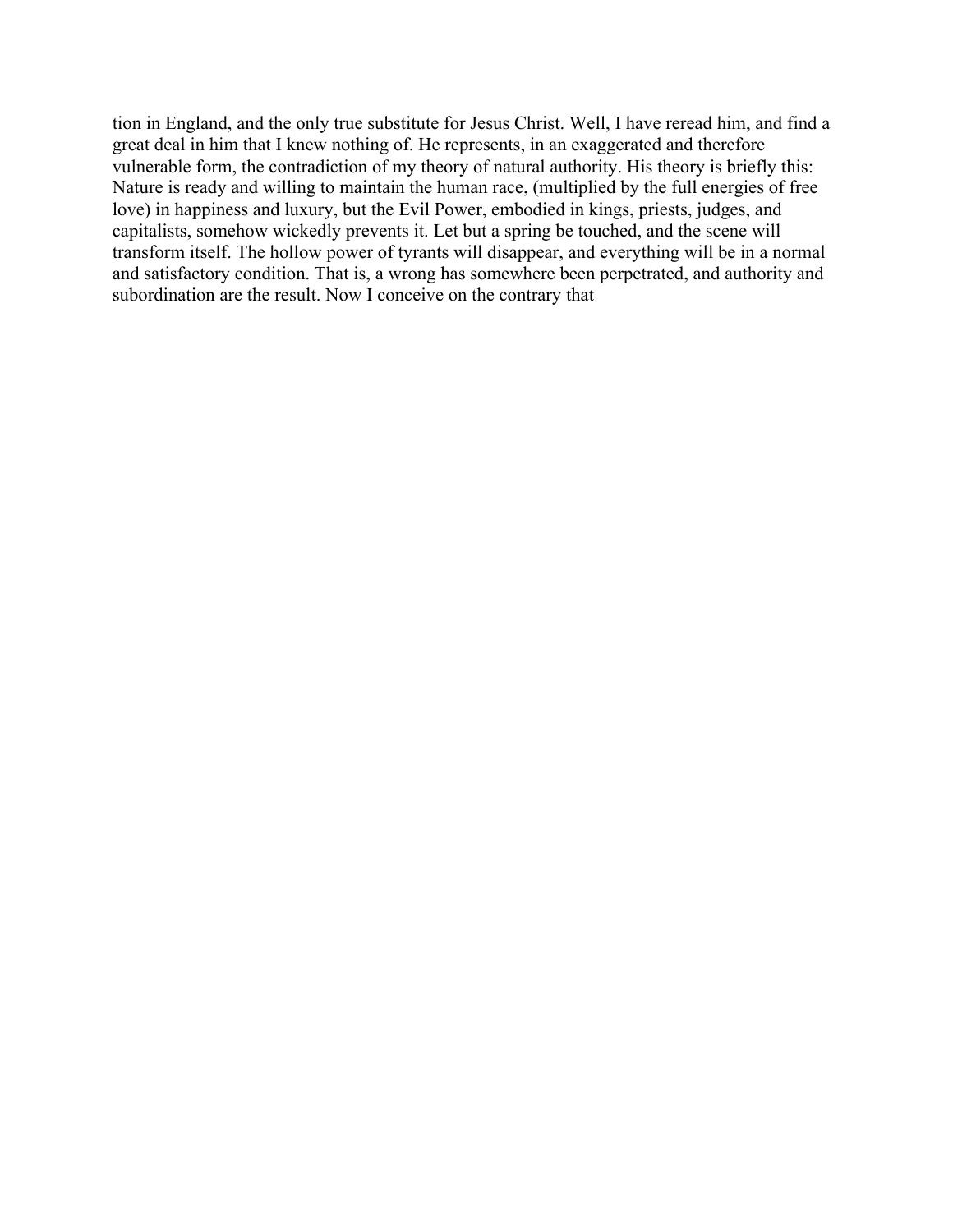authority is naturally and normally acquired, because the business of society can be better done by some people and in certain ways, than by other people in other ways. The liberal view forgets that society has a business at all; it seems to think that the [i[ideal]i] state has no aim or justification, but that it is merely the spontaneous sympathy and fellow-feeling of a crowd of equals. The fact is society is much more like the crew of a ship than like a picnic party; there are constant tasks and obstacles in its way, and a definite though distant goal to be attained by its efforts. Organization and subordination according to the principle of natural authority, (or civil service reform) is the inevitable result, and the only means by which a state can fulfil its object, which is the well-fare of the community as such, tested by the efficiency or virtue, as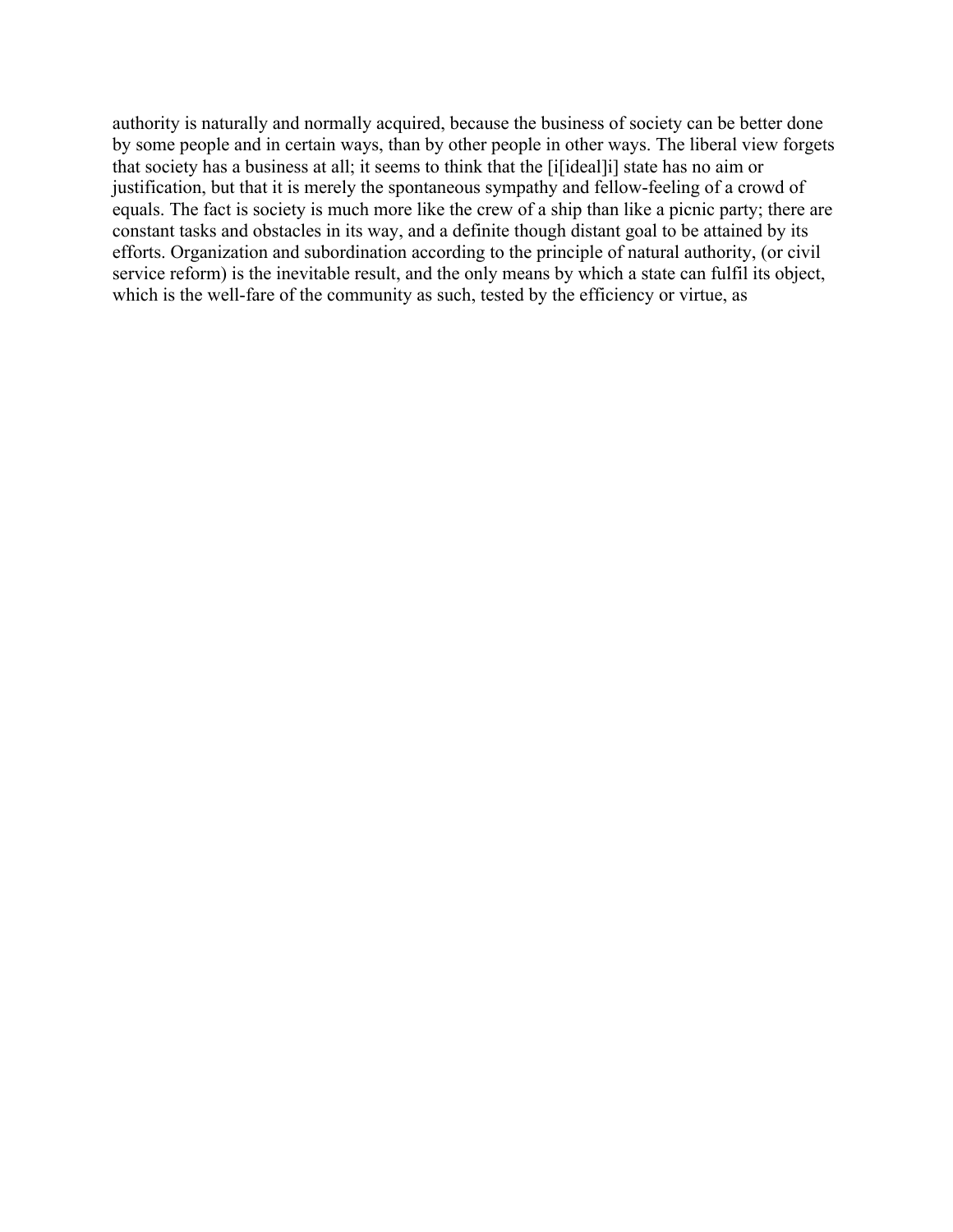Aristotle calls it, of its [i[best]i] representatives. I would go a great deal farther and say that even if society has no dangers to meet — if we have a lot of men and women in heaven, for instance — still the principle of natural authority would hold, and it would be right and proper for the more stupid and foolish saints to say their prayers and play their harps according to the direction and example of the more intelligent and well-trained celestials. Otherwise I would rather go to hell where there is a good tyrannical devil to keep things in order.

I am glad the Phil. Club is alive, and wish I could have my say at the meetings. I have stifled this year for want of any intelligent man to talk to. Strong is dreadfully slow and easily bewildered, while Houghton is too light and superficial. Here in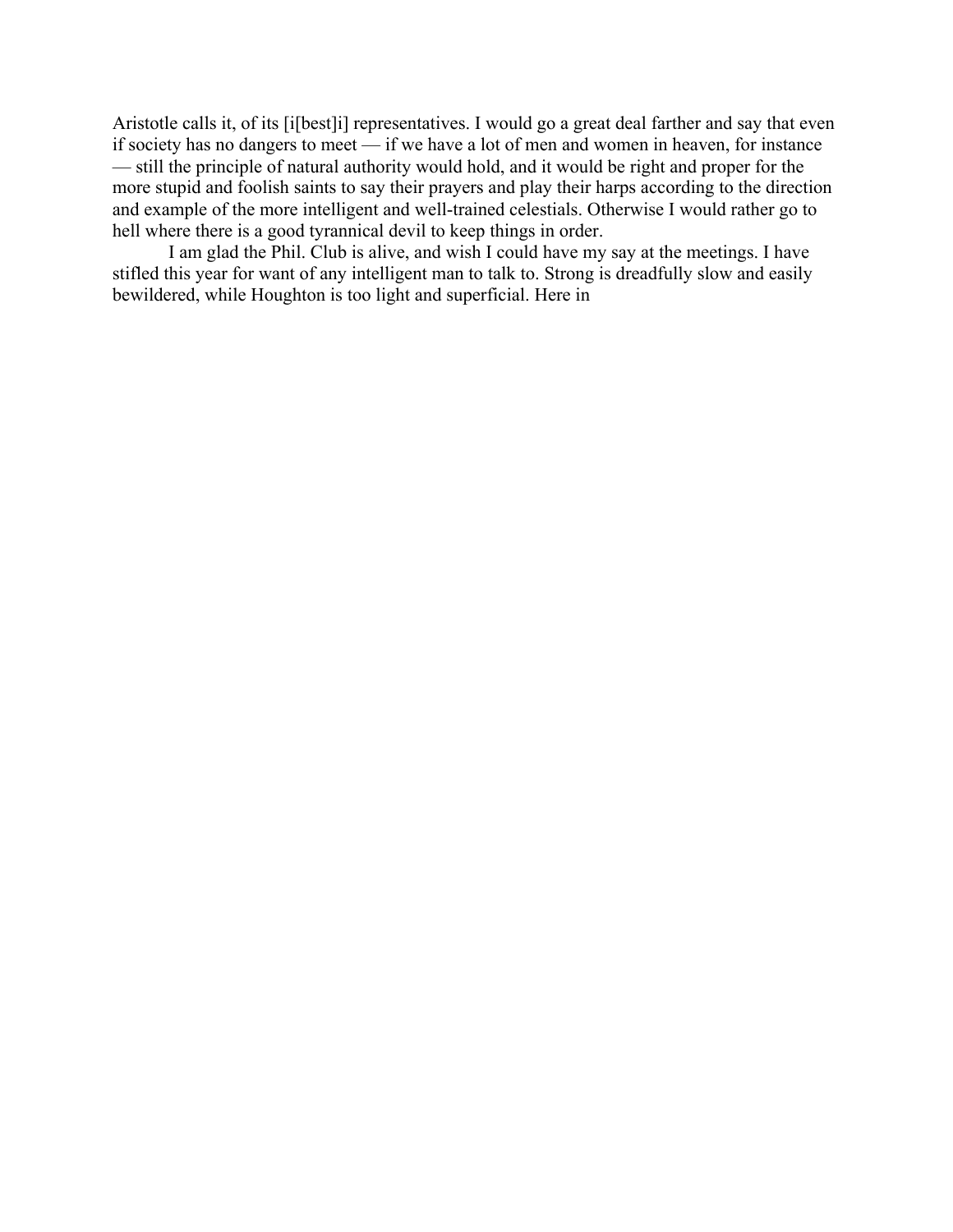Oxford there is plenty of cleverness and intelligence of general subjects, but I have had no opportunity to discuss technical philosophy. I did have a duel one night with a gross and naive positivist on the rationality of a belief in the efficacy of prayer, in which I flatter myself I wasn't worsted. But I find it usually very hard to say anything convincing to the men I talk with because I am so taken up with my own last view and method of approach that I miss theirs and am therefore unable to lead them to my conclusion. I had a discussion one night, for instance, on the necessity of organization in intellectual life, as in science, or the scholastic philosophy, or modern psychology. I am sure the other man really agreed with me, but I couldn't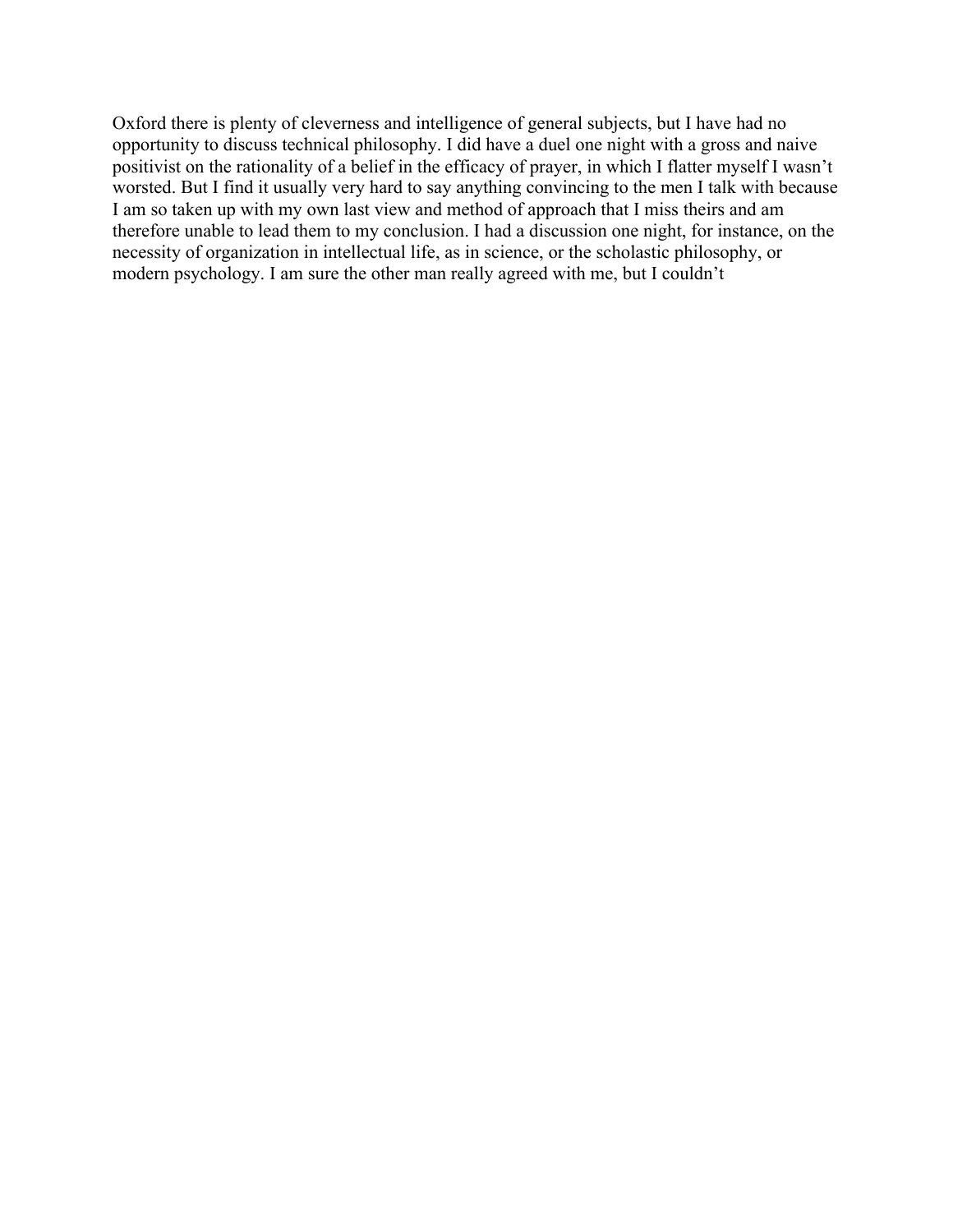get him to say so, although this may be partly due to his naturally invincible obstinacy. He had started by talking about the necessity of freedom of thought, and the dreariness of having everyone thinking the same thing, which I of course didn't deny. But I couldn't get a satisfactory admission that my point was well taken. This was Lord Russell, at whose house I have been several times. He leads a pleasant bachelor life, almost too solitary, and I have enjoyed myself very much when staying with him. But he didn't let me have enough sleep, for we always stayed up till one or two and got up at eight. Here I go to bed about midnight and don't get up till I feel like it.

Of course there is no need of my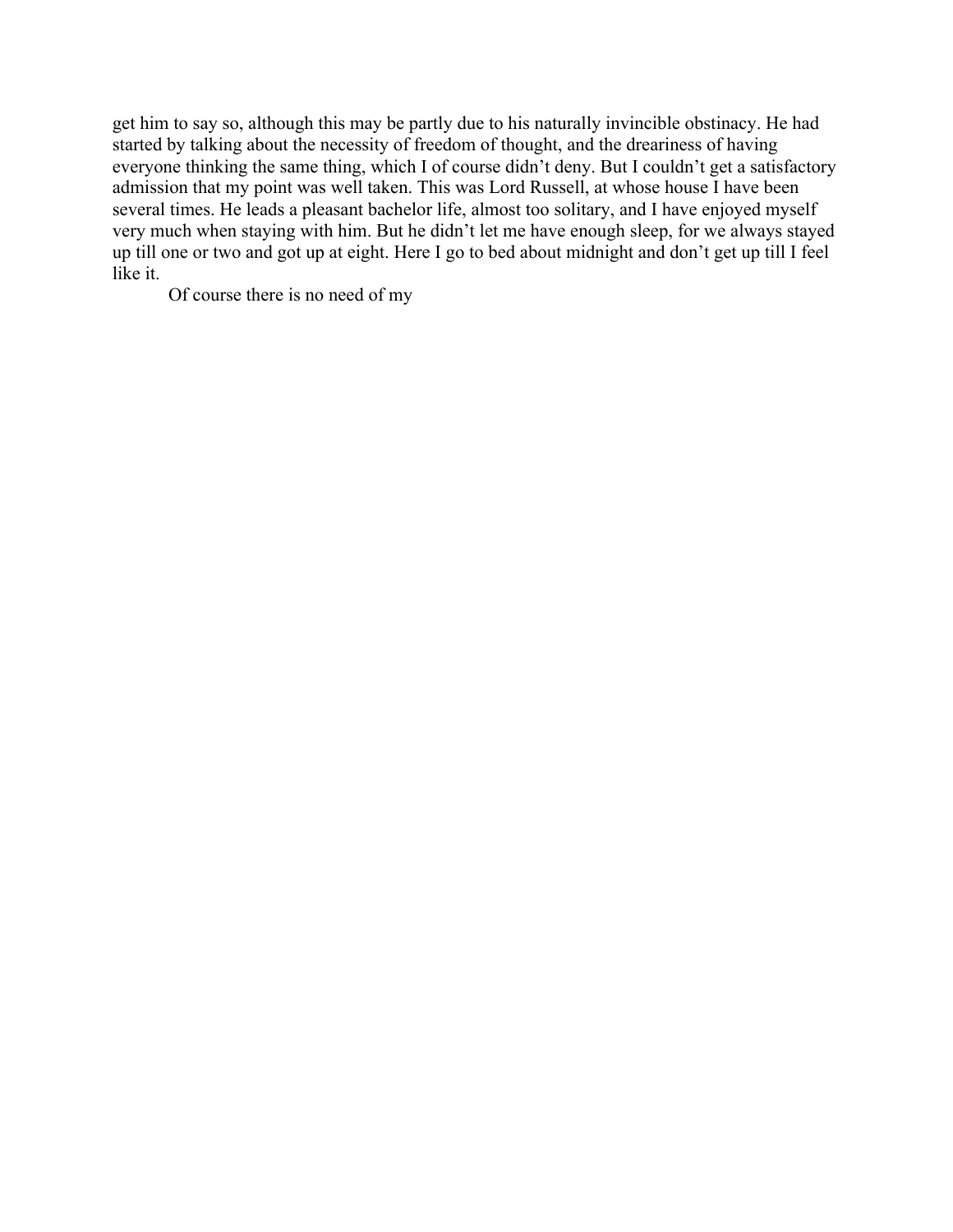expatiating on the charms of Oxford. The college, the gardens, the fields, — everything is ideal, except the weather, for it rains almost continually. Still, it isn't warm so I have no serious complaint to make. As to lectures here, I have heard only a few, which were poor and elementary. The men here know much more than at Harvard, because they live in a much more intellectual society and are naturally more serious and thoughtful; but merely from a classroom or examination point of view they are hardly more advanced. They have the group system, and philosophy forms part of one of the chief groups taken for honors. They read Plato and Aristotle.

I write so many letters that I never know what I have told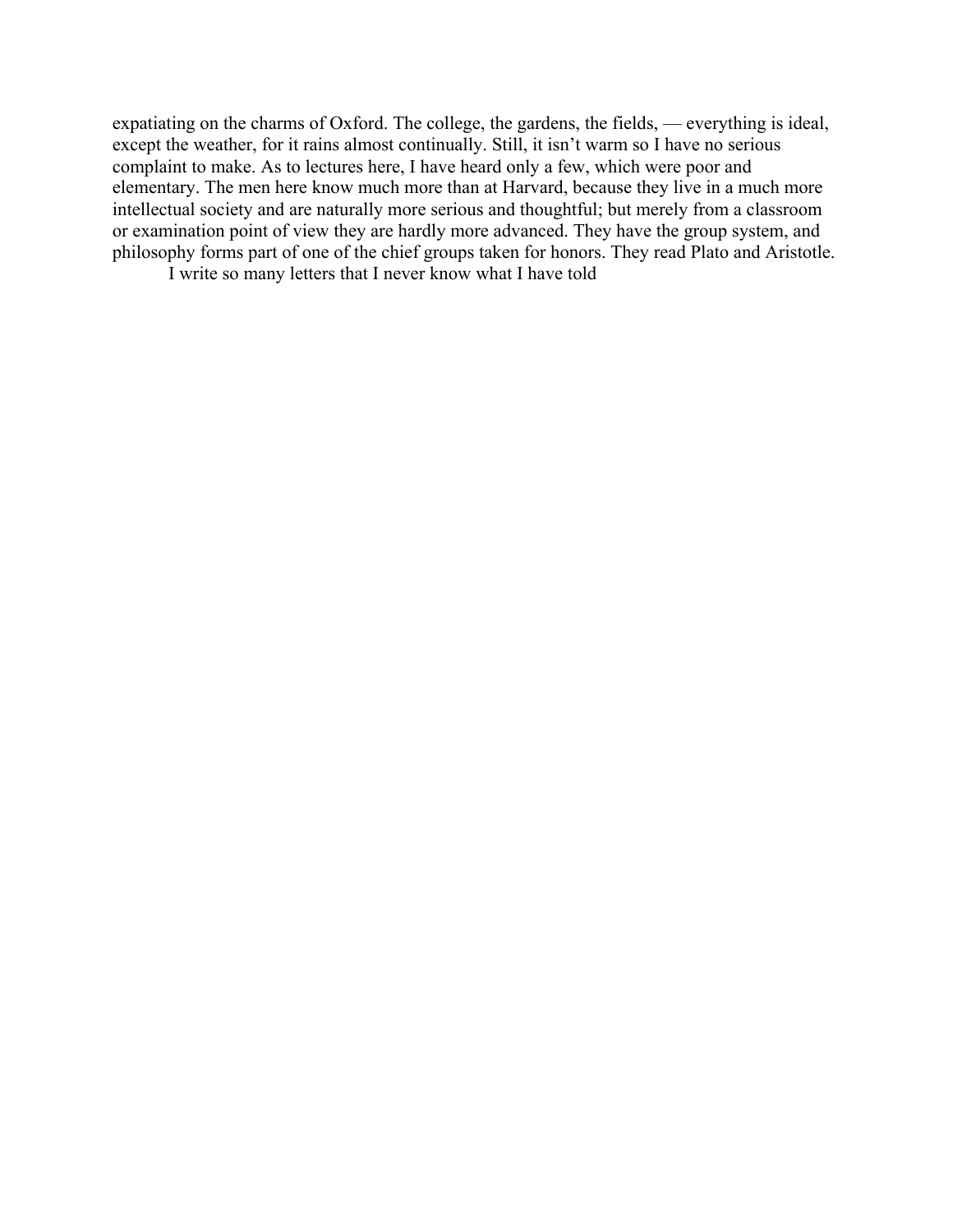one man and what another. So excuse me if I have already told you about my extreme gaiety here at Oxford, owing to a lot of introductions from Russell, and my load of invitations to dinners, luncheons, and breakfasts. I never was so gay in all my life, and lately the Dons also have begun to invite me, so that I really don't know myself. I retreat from this dissipation in about a week, and return to London, to see some people for whom I have letters, and to say a long farewell to the nicest country on the face of the Earth. In Avila I shall do some writing and probably acquire the conviction that all this has been a dream. You can address simply Avila, Spain, although B.S. & Co will also do. Sincerely yours

George Santayana.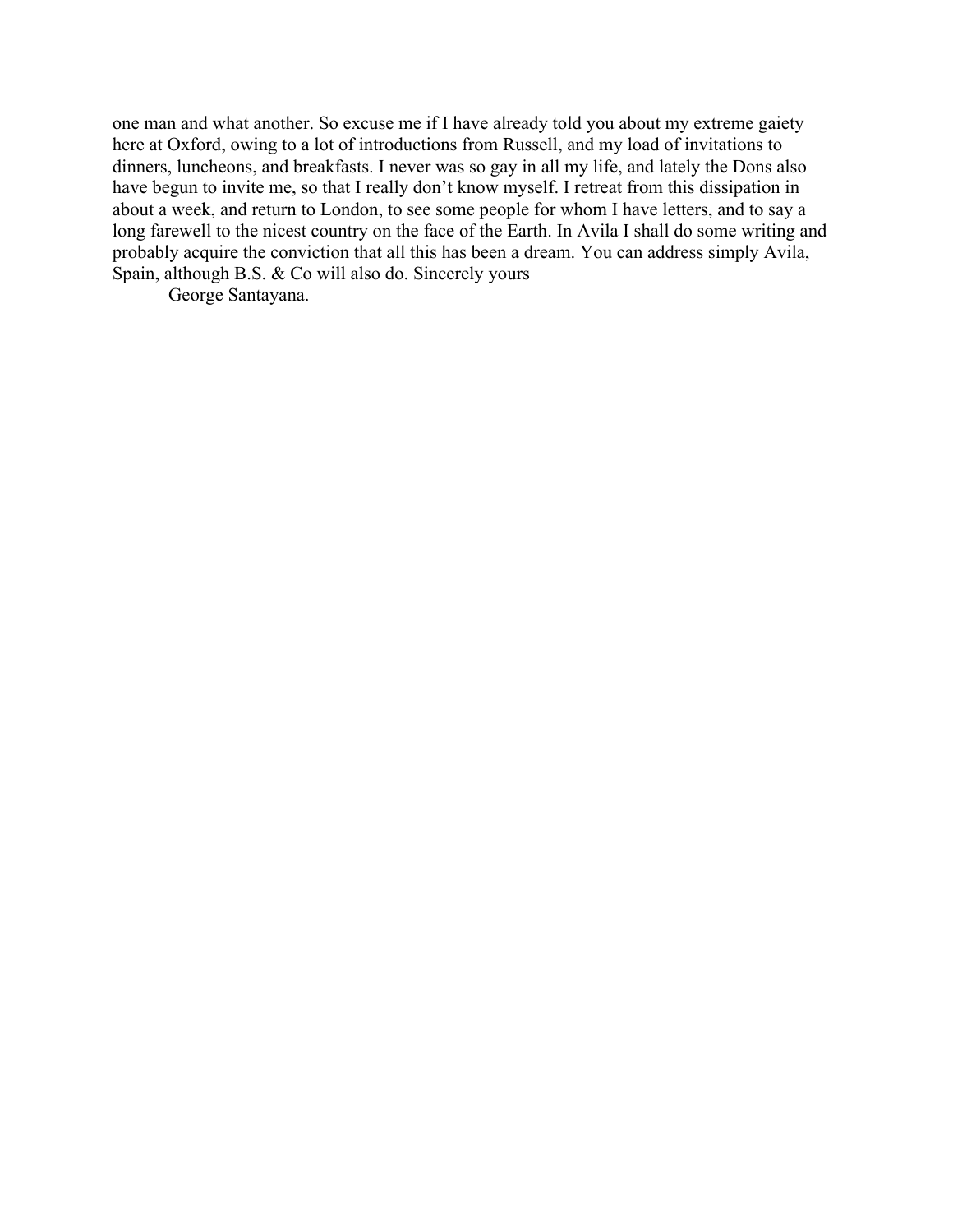Dear Loeser,

I have just received you long letter. I am glad you have had so pleasant an experience as your friendship, if that is what I should call it, with the interesting Mrs. B. But as this is not a subject on which I dare to dwell, I will pass at once to our common hobby. Your discovery of a summum bonum has evidently come as an answer to a difficulty in the Kantian system. I like your statement of the fact that the demands of our reason and our sensibility are not necessarily opposed. To me the conflict is hardly even an apparent one, because as you know I do not make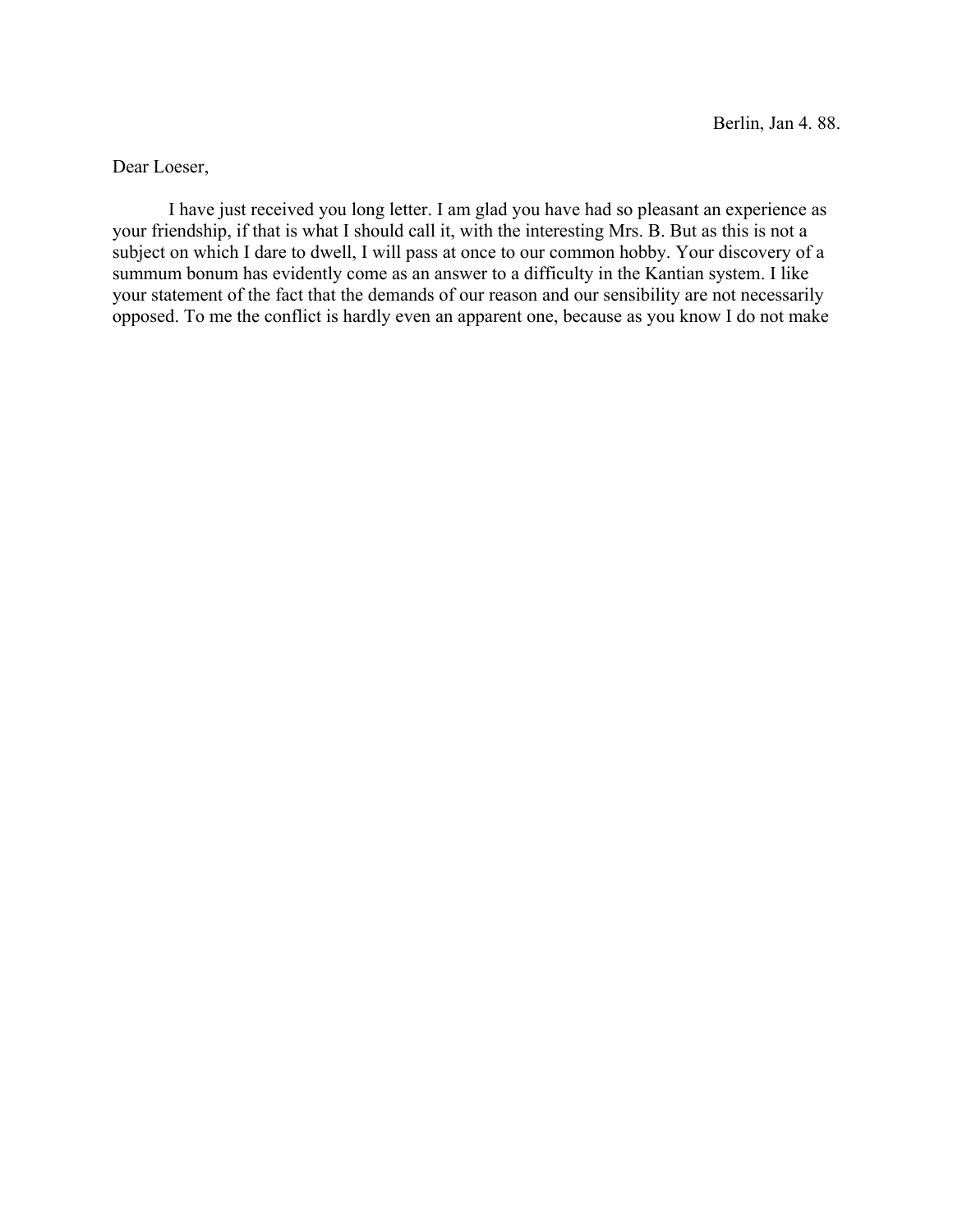the reason a lawgiving principle at all (to use Kantian language), but merely an instrument of discovery, by which we can make out the conditions under which we act and the probable consequences of any proposed action. But the Kantian doctrine being that pure reason dictates what our conduct should be, there naturally arises a fear that this right conduct may run counter to our natural inclinations. This fear, however, arises only from the theory, not at all from a consideration of the facts. For it is evident from Kant's own treatment of the subject that the reason only speaks in hypothetical imperatives. It is the will that is categorical. For whence comes the aversion to act according to a universal law which would prove distinctive, but from the will that society should not be destroyed? "Kill every man you meet" is a universal law: why does not the pure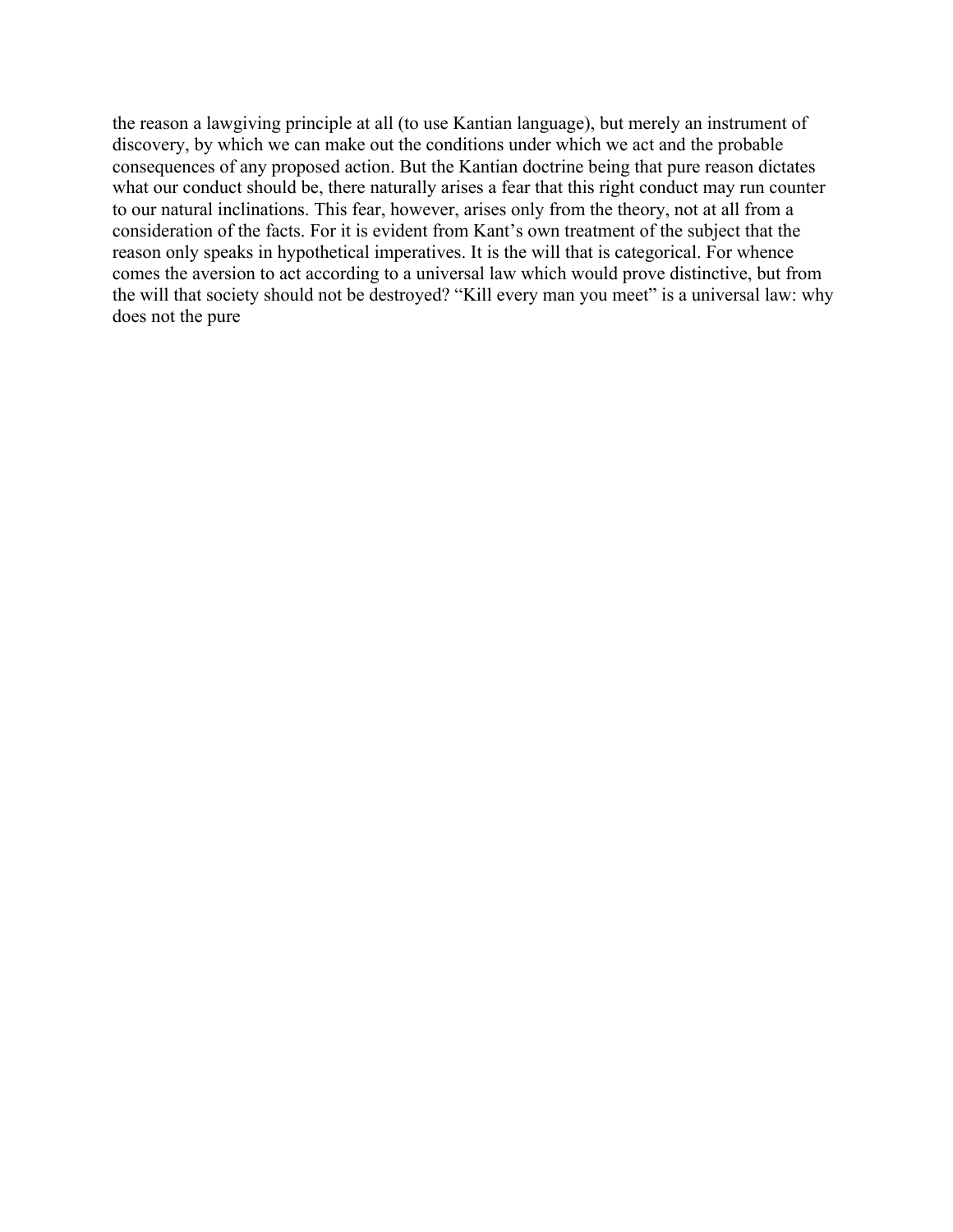reason adapt it as much as any other? Because the actual tendency of the human will and the mass of human interests prevent. Every system, there whatever may be its universal principles, actually adopts as its aim some object of actual human desire. Good can have no other origin. The fear therefore, that we should have a conflict between the reason and the feelings is vain. The conflict is between the various feelings, the different things which we fain would see realized but which cannot be realized together. The only difficulty in formulating the summum bonum lies in the selection and subordination of human aims, that is, in the discovery of their <relative> actual strength and relations.

As to the rôles of reason and feeling in forming our opinions I should also say that the conflict was accidental, that is, caused by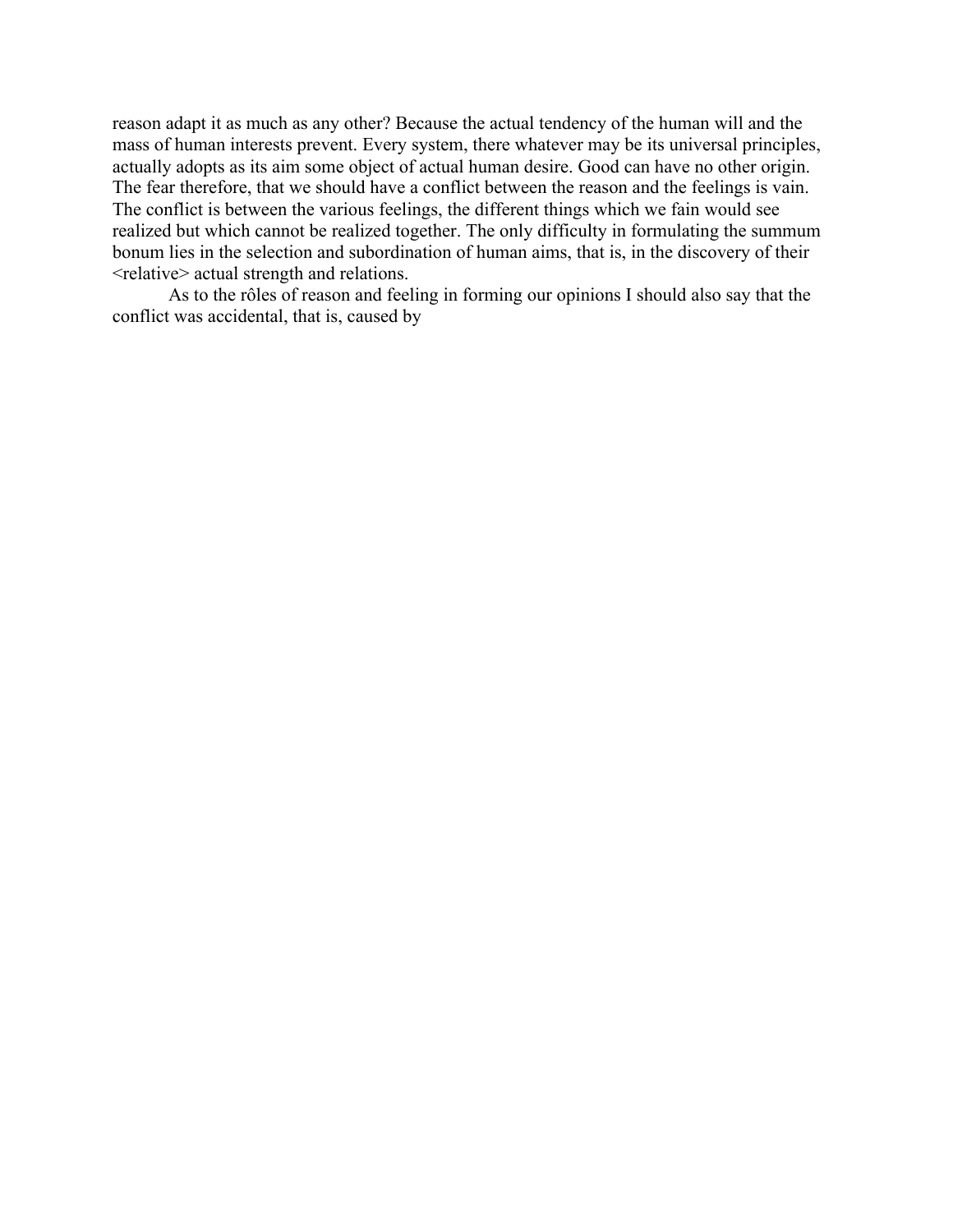a particular false opinion or abnormal desire and not by the ordinary relation of things. That reason and feeling are reconciled in the belief in God, freedom, and immortality, I should entirely deny. God and immortality are beliefs resting exclusively on feeling and imagination. They are not, however, irrational, unless attributes be given to God which are mutually exclusive, as e. g. omnipotence and a purpose identical with the greatest good of man. But freedom is a belief resting on a misconception first and on a feeling afterwards: first on the mystification by which it is supposed that freedom is involved in moral responsibility, which is the opposite of the truth: secondly on the assertion that because that is so freedom must exist, thus excluding the other equally possible alternatives, namely that men are neither free nor responsible. The whole God freedom and immortality argument is a sorry affair. I am surprised at your adopting it.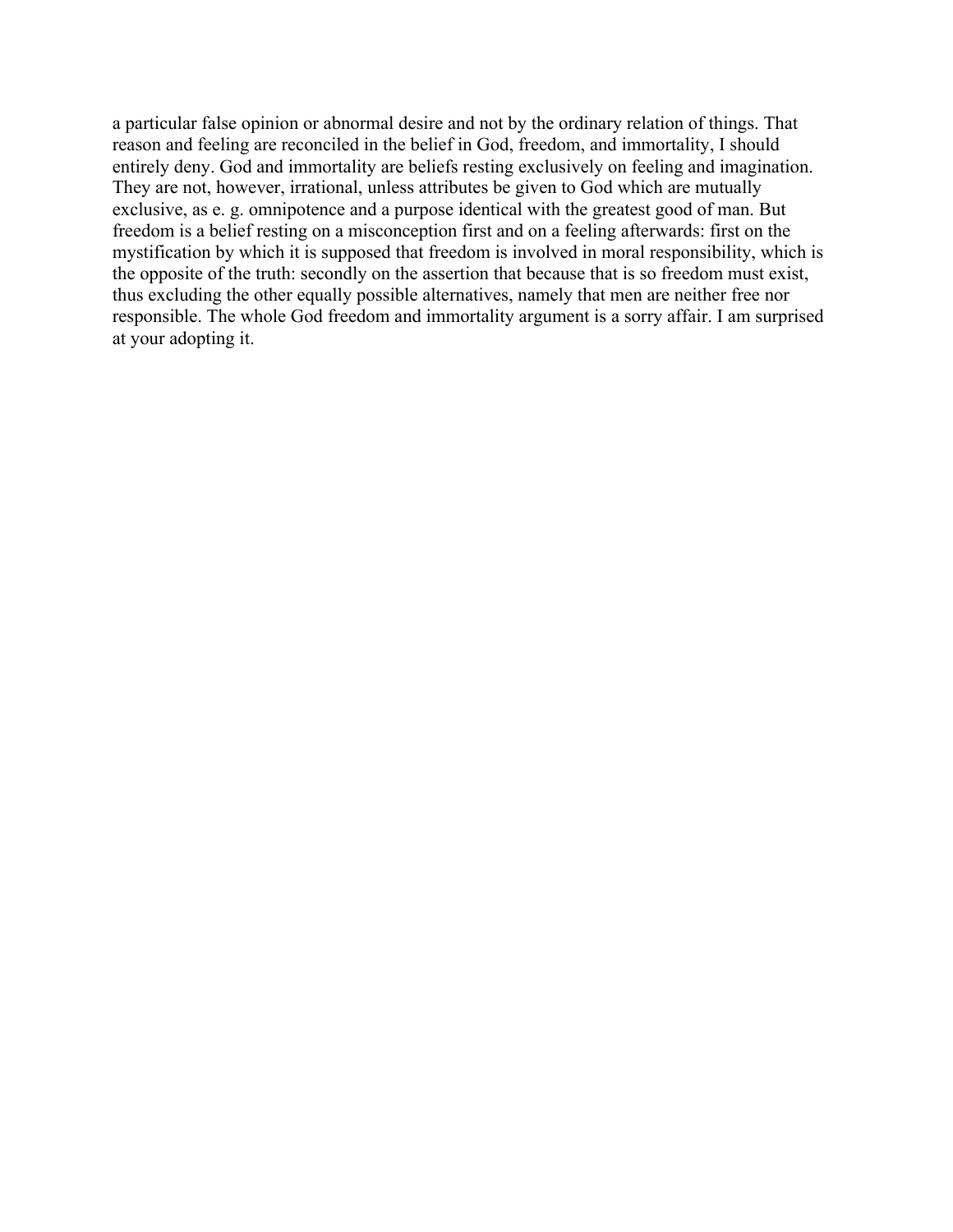You also touch on the question of our means of arriving at the reality, and condemn the idealists for making theory contain truth, rather than experience, and also condemn Schopenhauer for making all knowledge pure imagination and at the same time claiming to know that the reality is will. I agree with both your criticisms, but I hardly see how you connect those two views with pessimism and suggest an optimism as the happy mean between them. I confess I do not follow your thought; it seems to me all in the air. Nothing is more important for sane thinking than a clear consciousness of the field in which one is at work. One must see what one has assumed, and what are the principles on which one is drawing conclusions. A general argument about a subject without reference to the place of that argument in the scale of human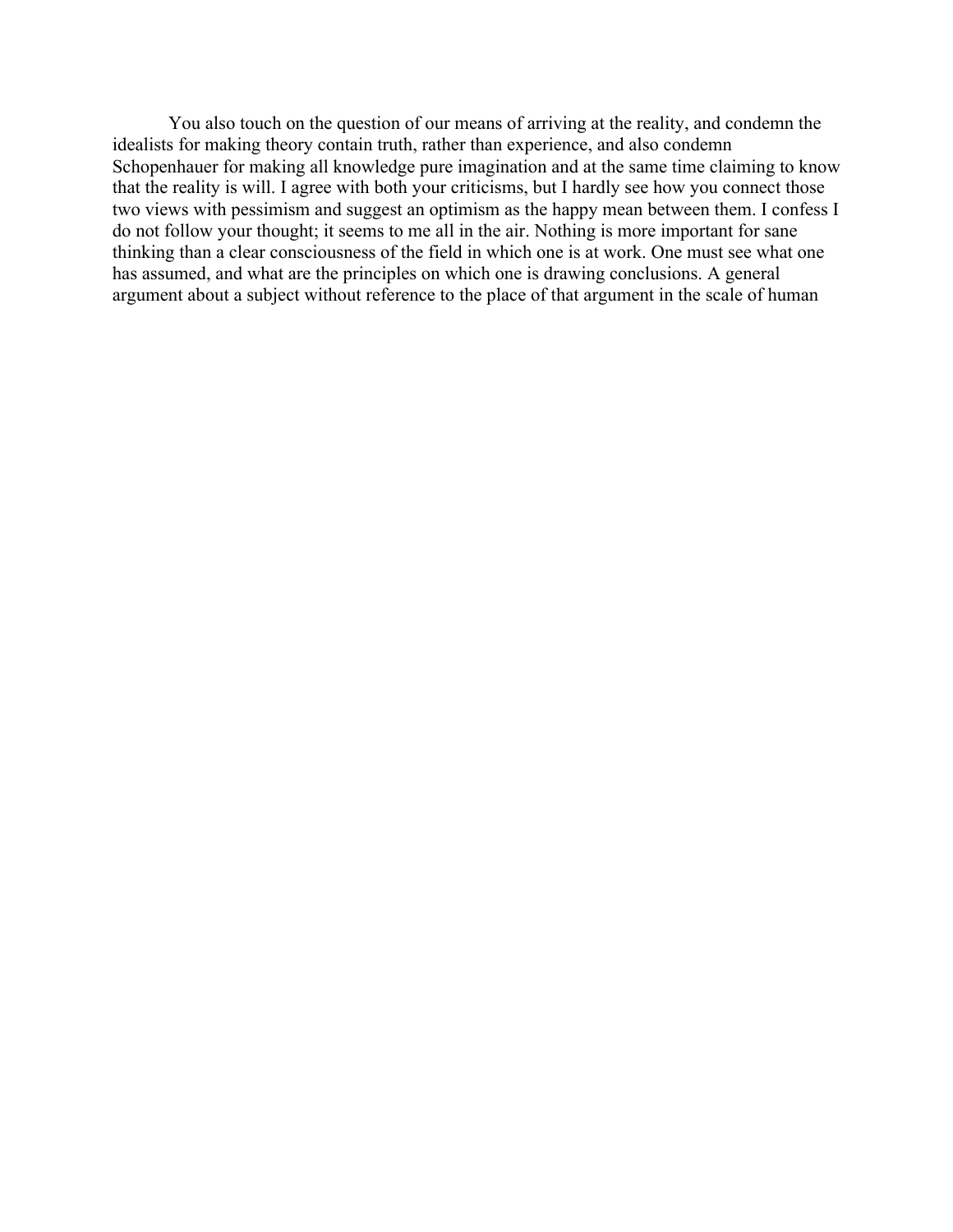thought is a rhetorical and not a philosophical argument. I will try to make my meaning clear. I imagine the mind as an organism (as it is the fashion to say) or as a state, that is, I regard it as something in which there is progress from a ruder and more simple form to one more complicated. There is subordination in it, and our uttermost thoughts are built on foundations of more homely and inevitable ones. Now within the hierarchy of thoughts, every argument and science must find its place. Theology, for example, makes its assumptions, say the mass of current and conventional knowledge (history, mathematics, etc) plus certain religious doctrines. Hence theology is a science with vast assumptions and very little coercive force, since not all its assumptions are natural to men. Mathematics, on the other hand, is a science whose assumptions are made inevitably by every human being; hence its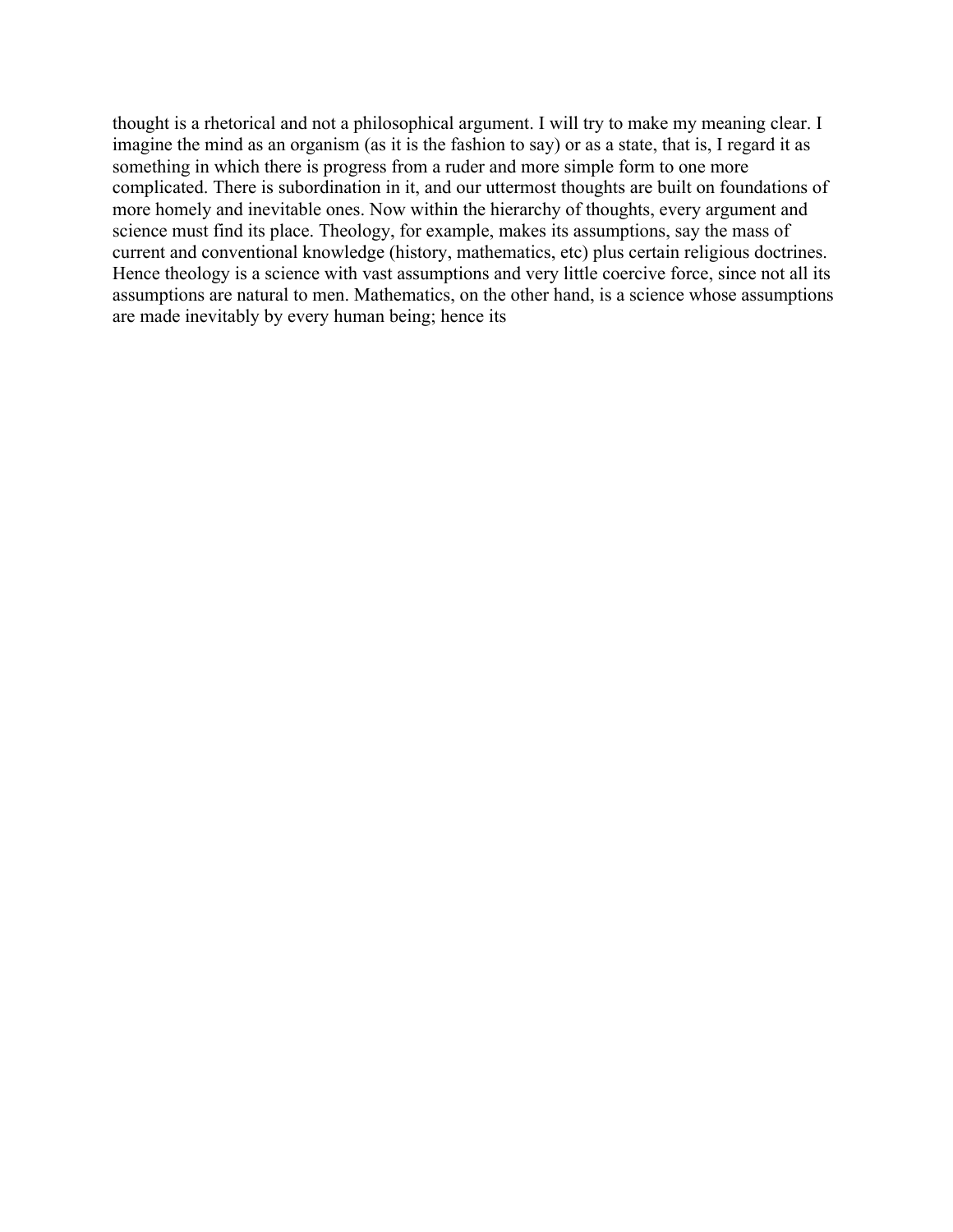coercive and à priori character. Now if I may presume to do so, I should advise you to make our for yourself where your various theories take hold of human nature: are they built out of materials in every one's mind: are its axioms the inevitable axioms of all human thought: or are they constructed on the ground of other theories, themselves already far removed from the primary forms of thinking. Your glib way of talking about the deity makes me fancy that you are a little confused about [i[the]i] nature of the arguments and feelings with which we have to deal in theology.

I should be delighted to see you come to Europe, but you will not find me in Berlin during the summer semester. I don't yet know where I shall go, but probably to the South of Germany. I can do my work practically as well in one place as in another if there is only a library to be had. I have had enough of Berlin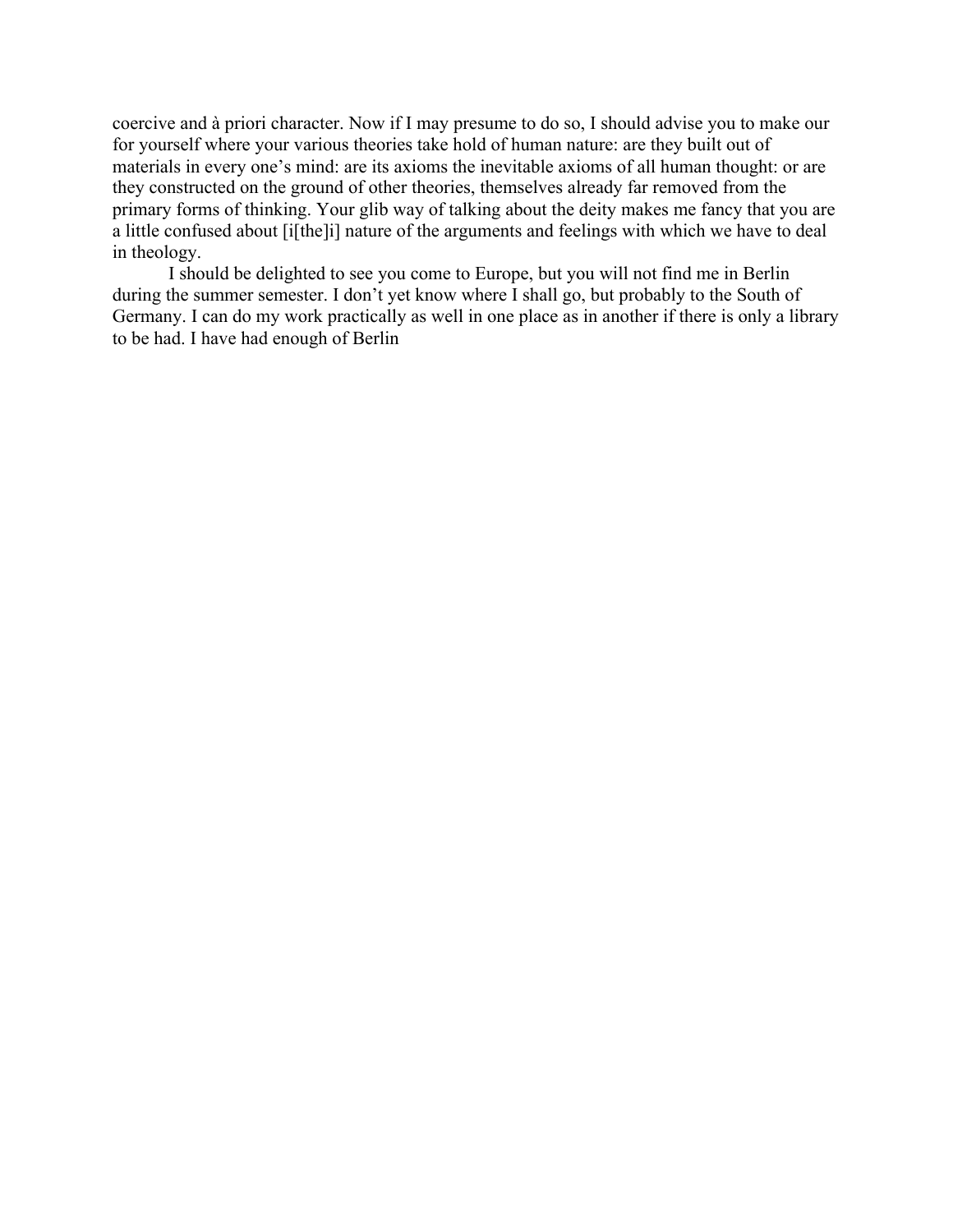already, and should like to see something of the other parts of the country. Next year, if I get my fellowship, I expect to be in Paris. It would be very nice to have you there also.

I am rather happy, in an intellectual way, being clear in my mind about my work and about my general attitude. Of course I don't have nor want to have convictions on every subject; besides convictions are disquieting things which make you suffer every time a good thing is said by one who doesn't happen to share them. It is with bigots as with patriots — my country right or wrong! I am now indulging in a course of talks from Gizycki on Kant's Practical Reason. G. is a rabid Utilitarian, very dogmatic and intolerant, but exhilarating and personally charming. He is keen and clever, without being broad and sound. Yet most of what he says is sound enough. Write soon.

Ever yours, G Santayana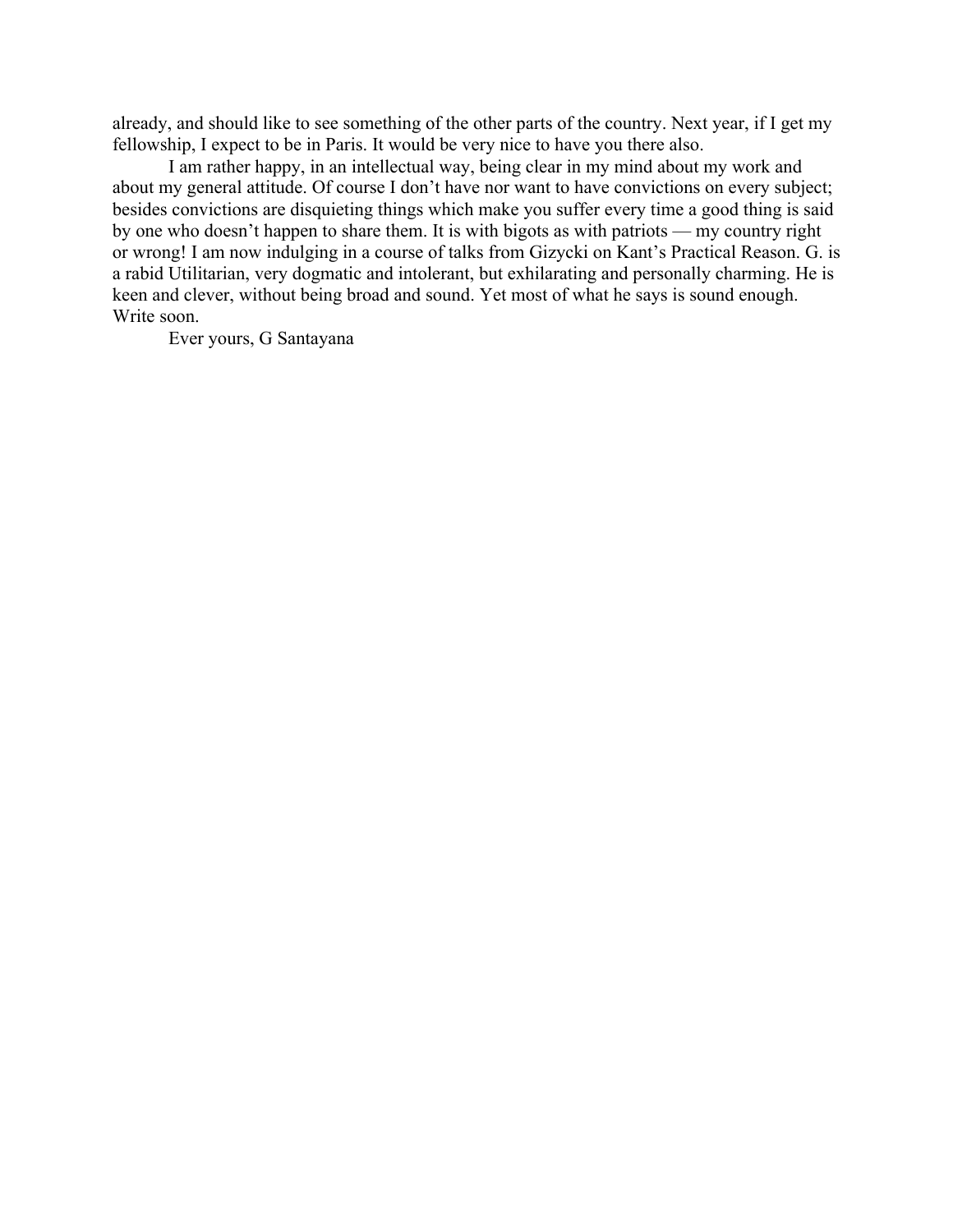Dear Loeser,

I am here once more, having come by way of Gibraltar, to stay a few weeks. Early in August I expect to be in the Pyrenees, and immediately after in Paris. I sail from Southhampton on September  $3<sup>te</sup>$  Is there no chance of meeting you?

<sup>&</sup>lt;sup>1</sup> This letter is on blue paper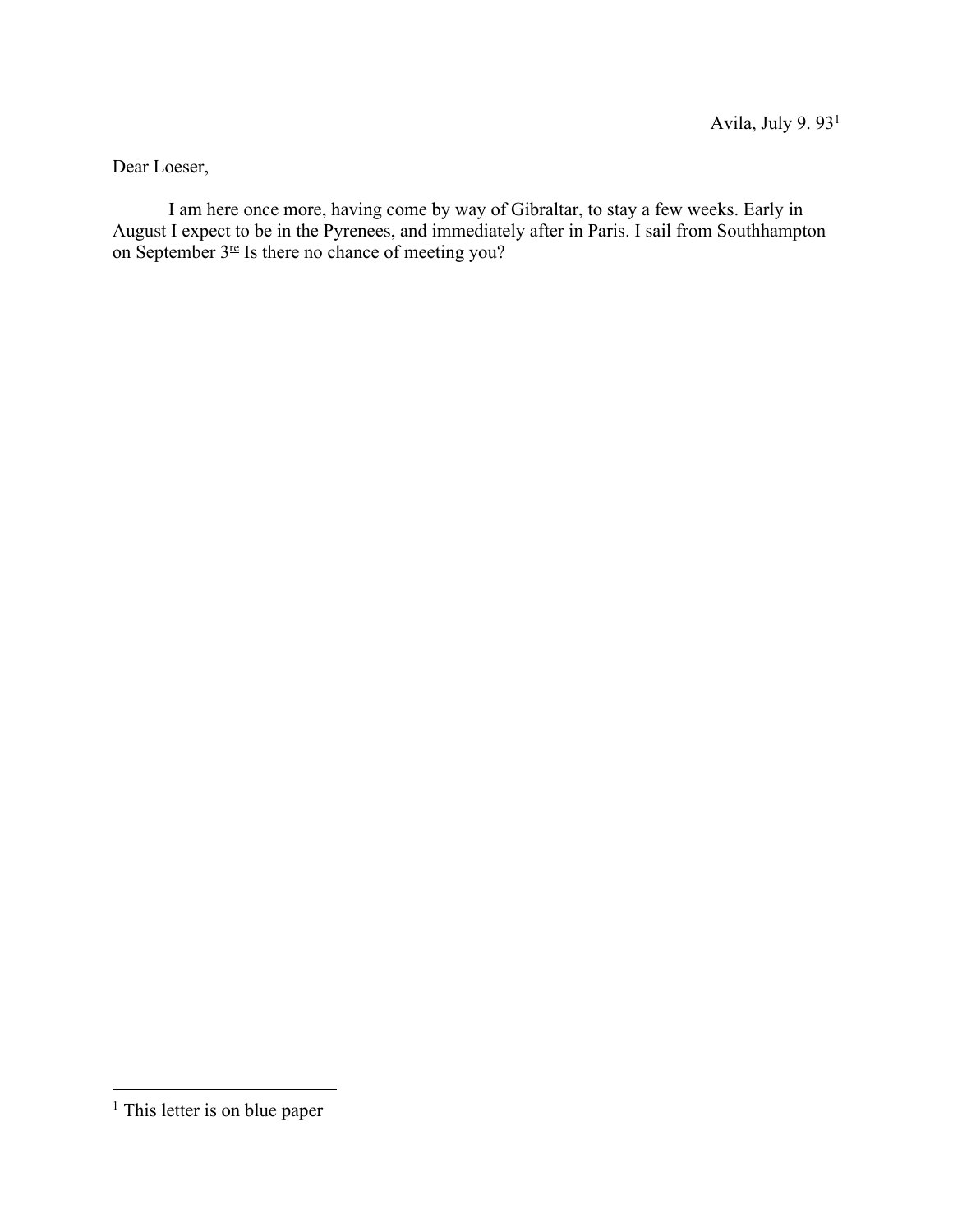Our good friend Professor Böcher speaks to me sometimes of you, otherwise I never hear of you. I had hoped to go to Italy this year, where I suppose you are to be found, but the necessity of coming to see my father interfered. Perhaps next year, by starting early, I can manage both expeditions. Write me if it is possible for you to come to the Pyrenees or to Paris when I am there. The little time I have at my disposal makes it impossible for me to go far out of my way, but if you tell me where you are to be, I will try to arrange a meeting.

Yours ever

G Santayana

My address after July is Brown Shipley & Co, London.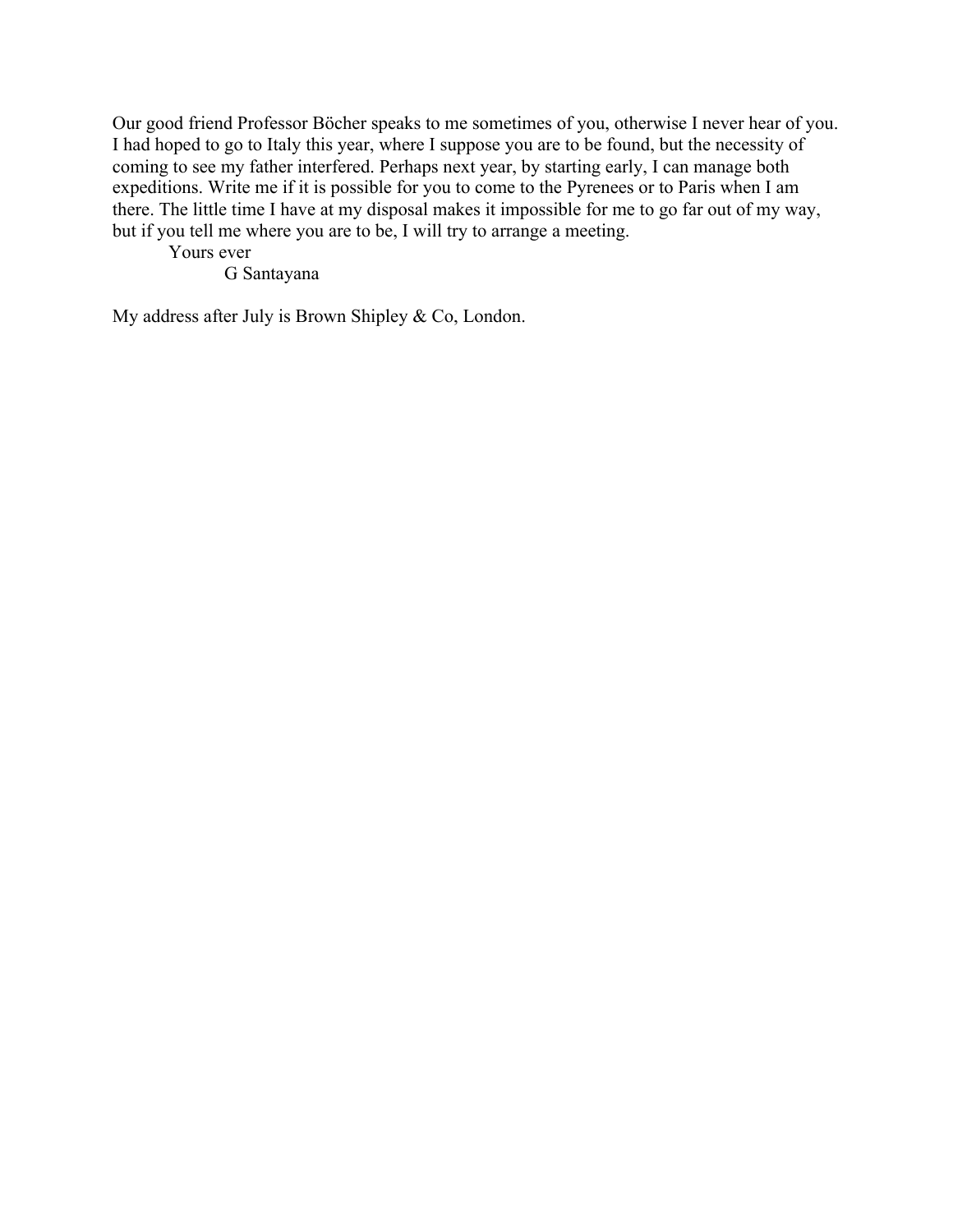<sup>2</sup>Beechings Library Upper Baker Street Regents Park

<sup>2</sup> This is written on a separate page in light pencil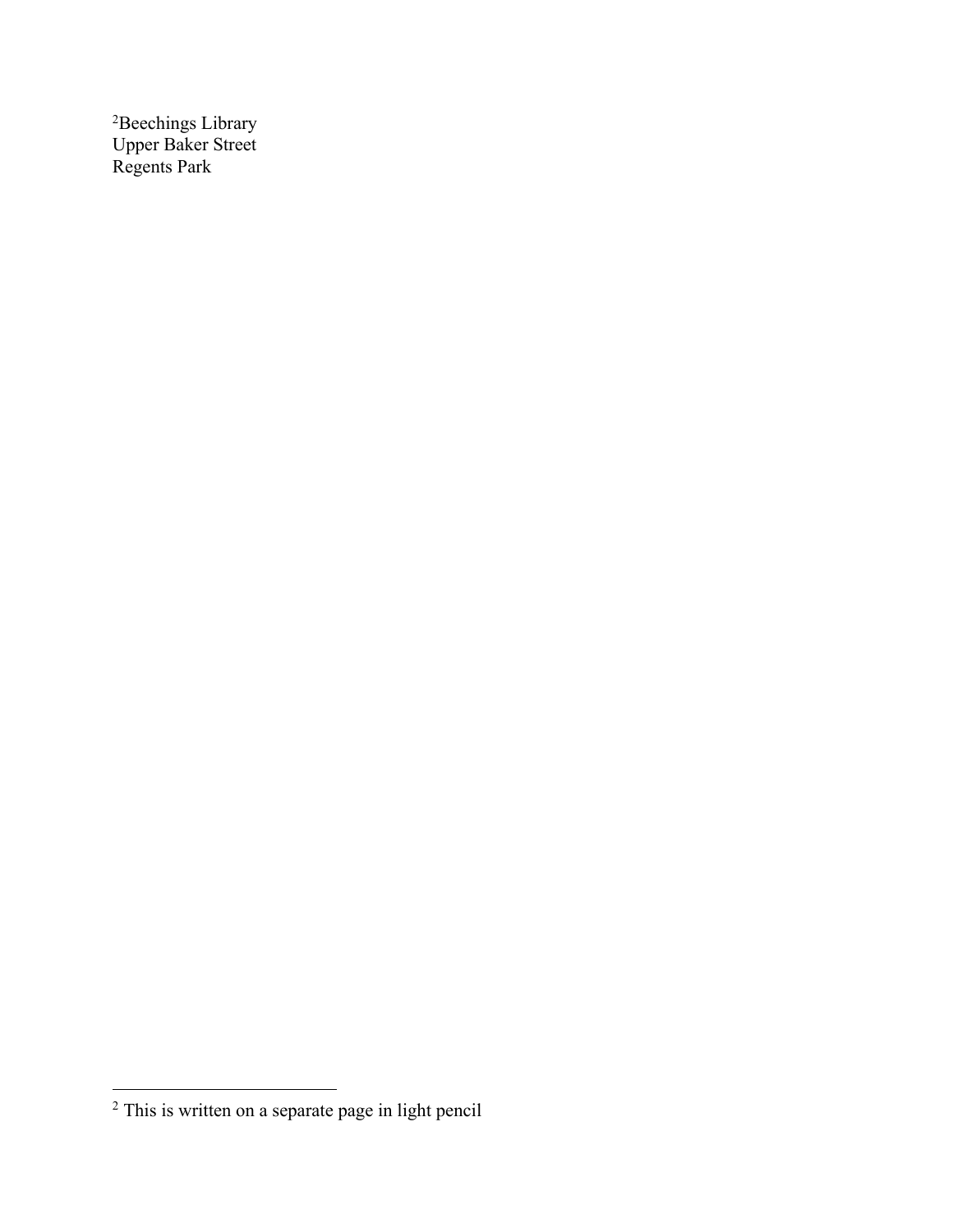Dear Loeser,

Your kind note has come to me when I am hardly in a condition to feel the charmes of your various proposals. My father died yesterday, and although I have not lived with him much and he was seventy nine, such an event always produced a vacuum and breathless-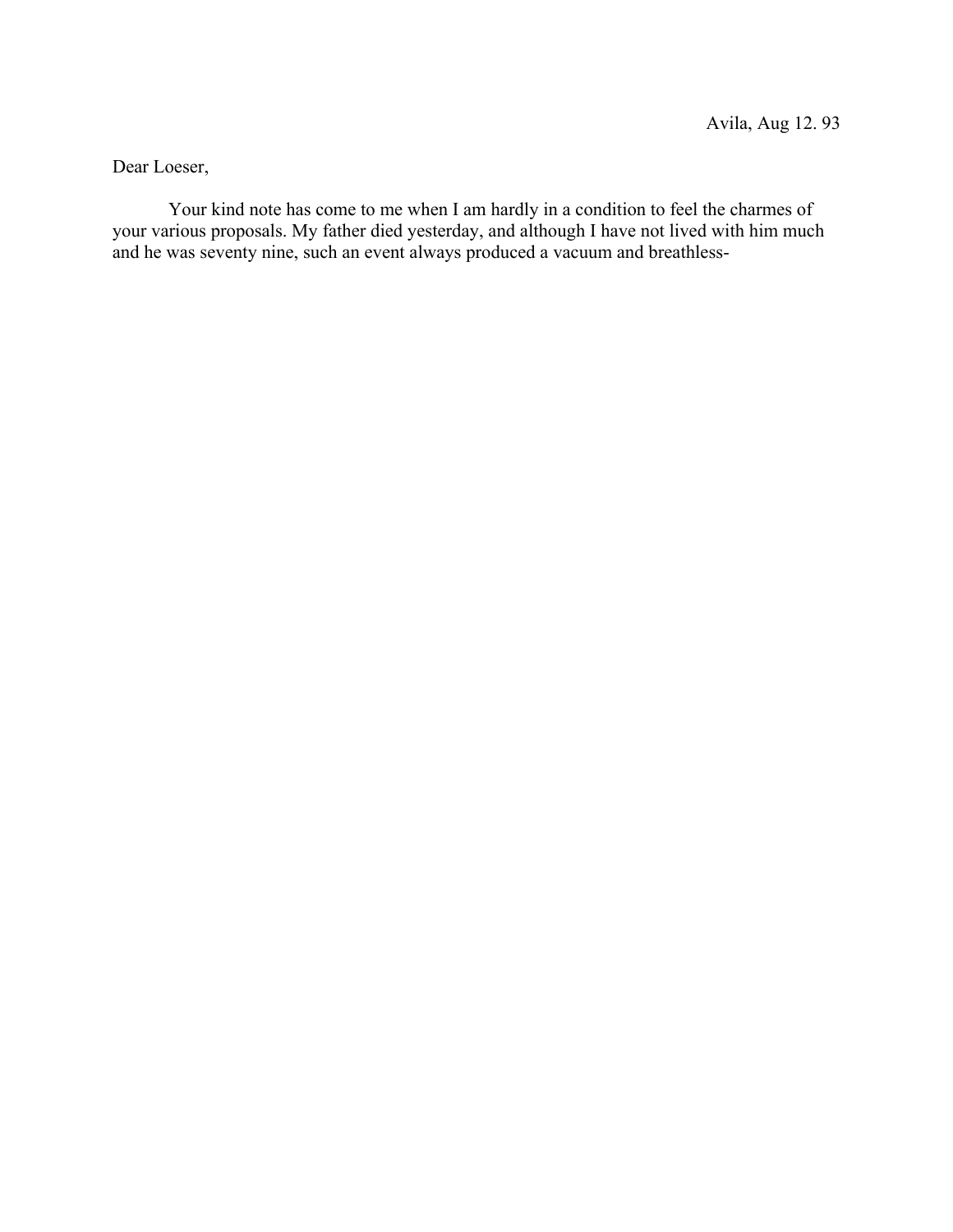ness which it takes time to get over. I shall not stop anywhere on my way back, except to get some indispensable things. I shall be in Paris probably one day, the 28 or 29 this month, and if you are there, write to me here at once where you will be and I will go to the same hotel. Next year I trust I may be able to take some trip with you into some corner. It is not the least part of my misfortune to miss the chance of some long talks with you now. It is very good of you to say that I need not think of temporal considerations. Time has made me quite rich, however, as I have <sup>\$</sup>1500 from the college and 400 to 500 from the Annex, besides small earnings. If you are not a great duke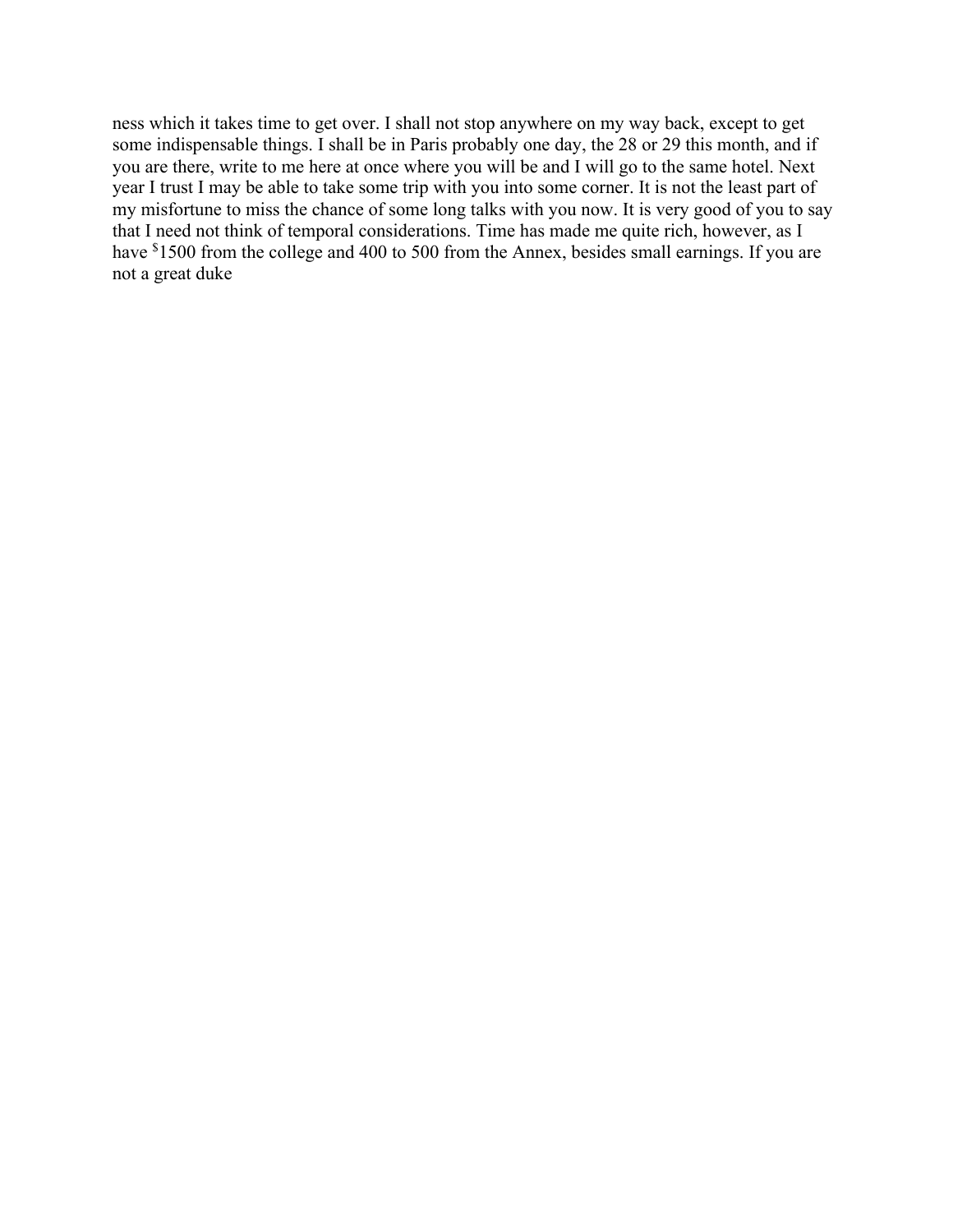in your methods of travelling we could therefore go even shares. But I remember with a great deal of pleasure how kind you were to me at college, and all the theatre parties at your expense. Your household seems very ideal, and if I were ready to meet a lot of new people I might be tempted to hurry and try to catch you at the Cafe des Lapins.

Yours ever

G Santayana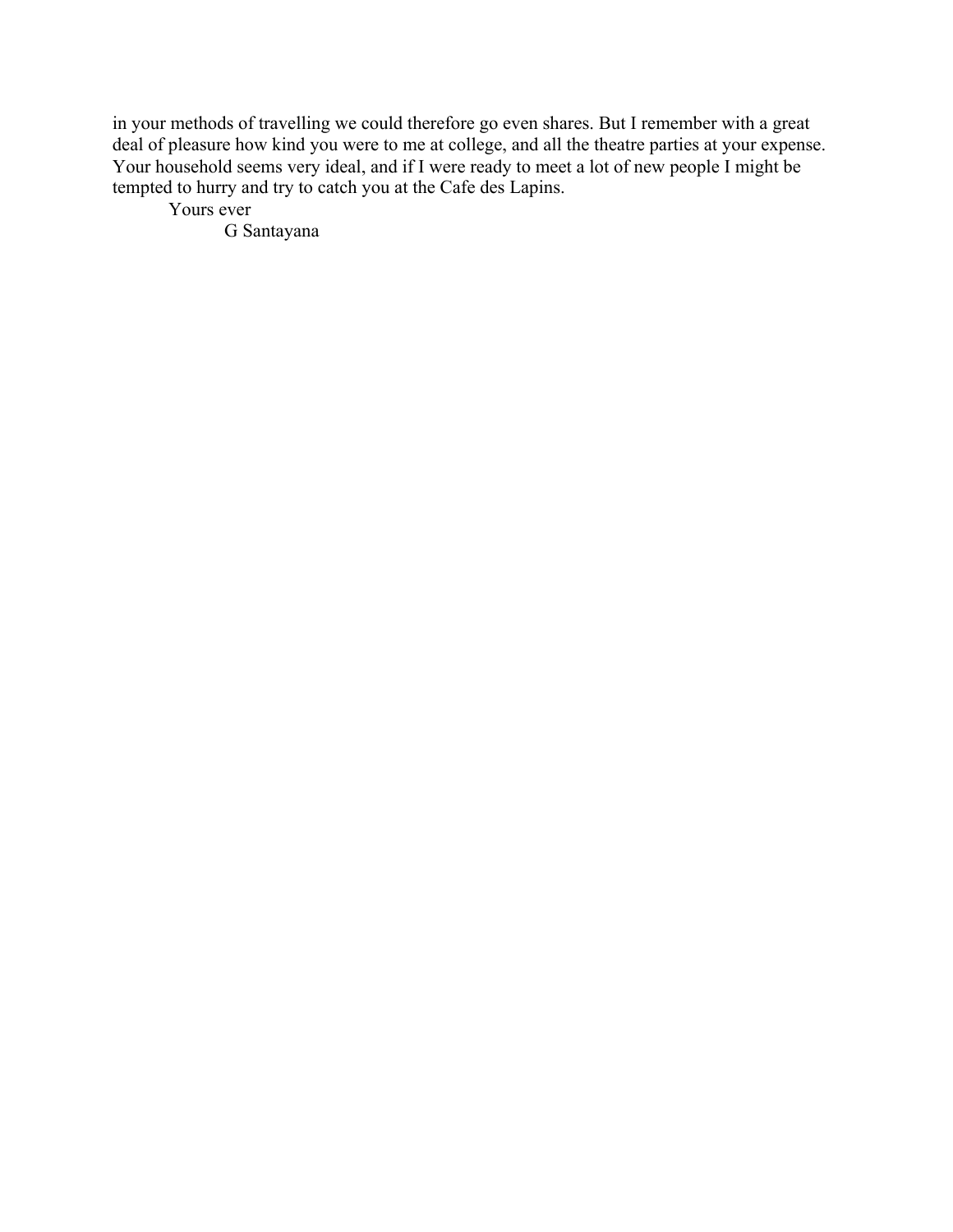Dear Loeser

Can you arrange to meet me somewhere this summer so that we can renew such an old and long interrupted friendship? This is not the first time, I think, that I have written to you from here with this in mind, but we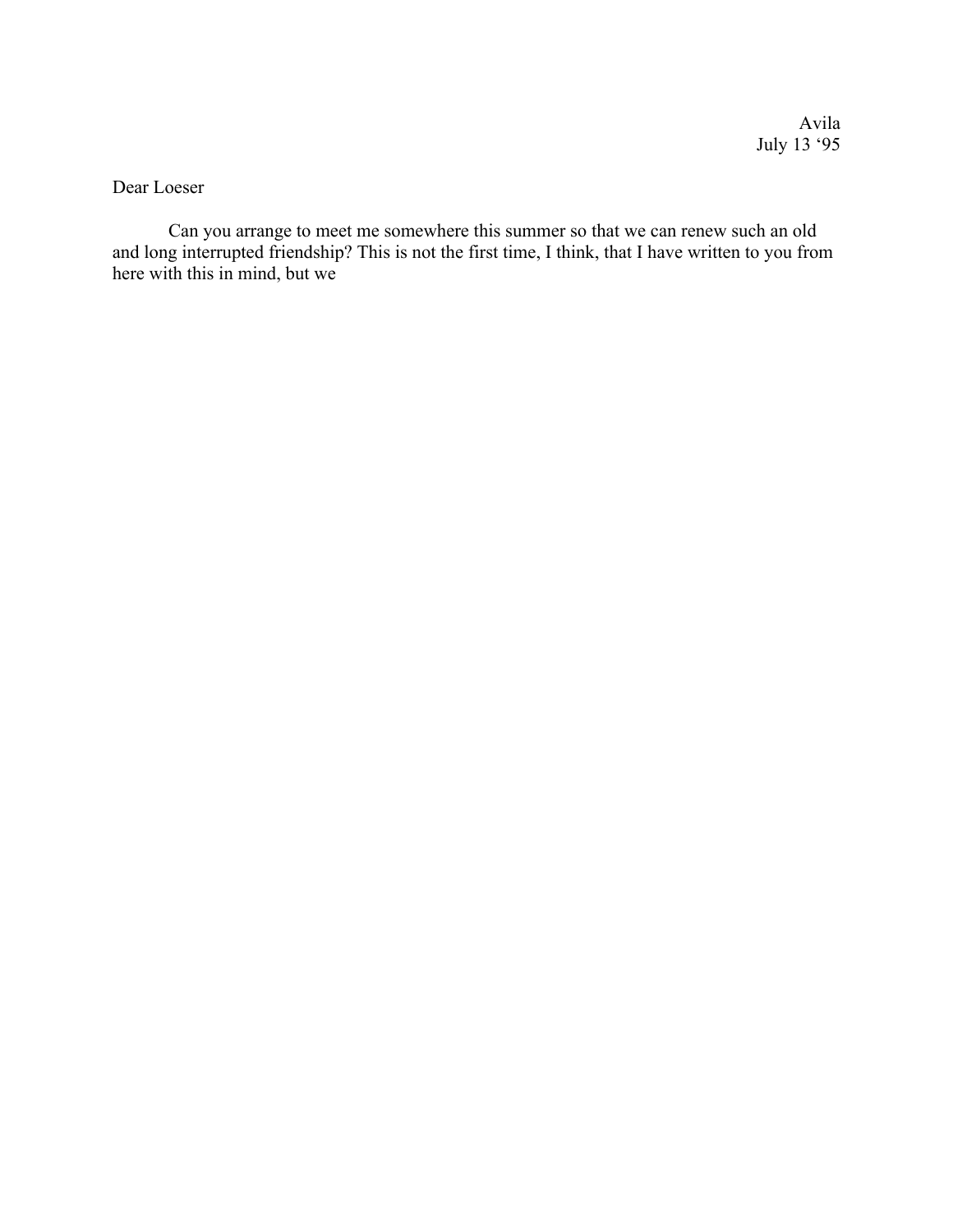have been too far away from each other. This year, however, I feel free to go a little more afield from my usual path. I can leave Avila when I choose, as I am here only as my sister's guest. My father, whom I used to visit, died while I was here in 1893. If you can be somewhere in France or Switzerland or even Northern Italy in August, I should therefore be glad to join you; and perhaps you would teach me to see some of the things you have been studying all these years. I myself have seen and learned nothing. The moral solitude of the American Cambridge is something well-neigh absolute. Berenson and Fullerton, to be sure, have honoured me this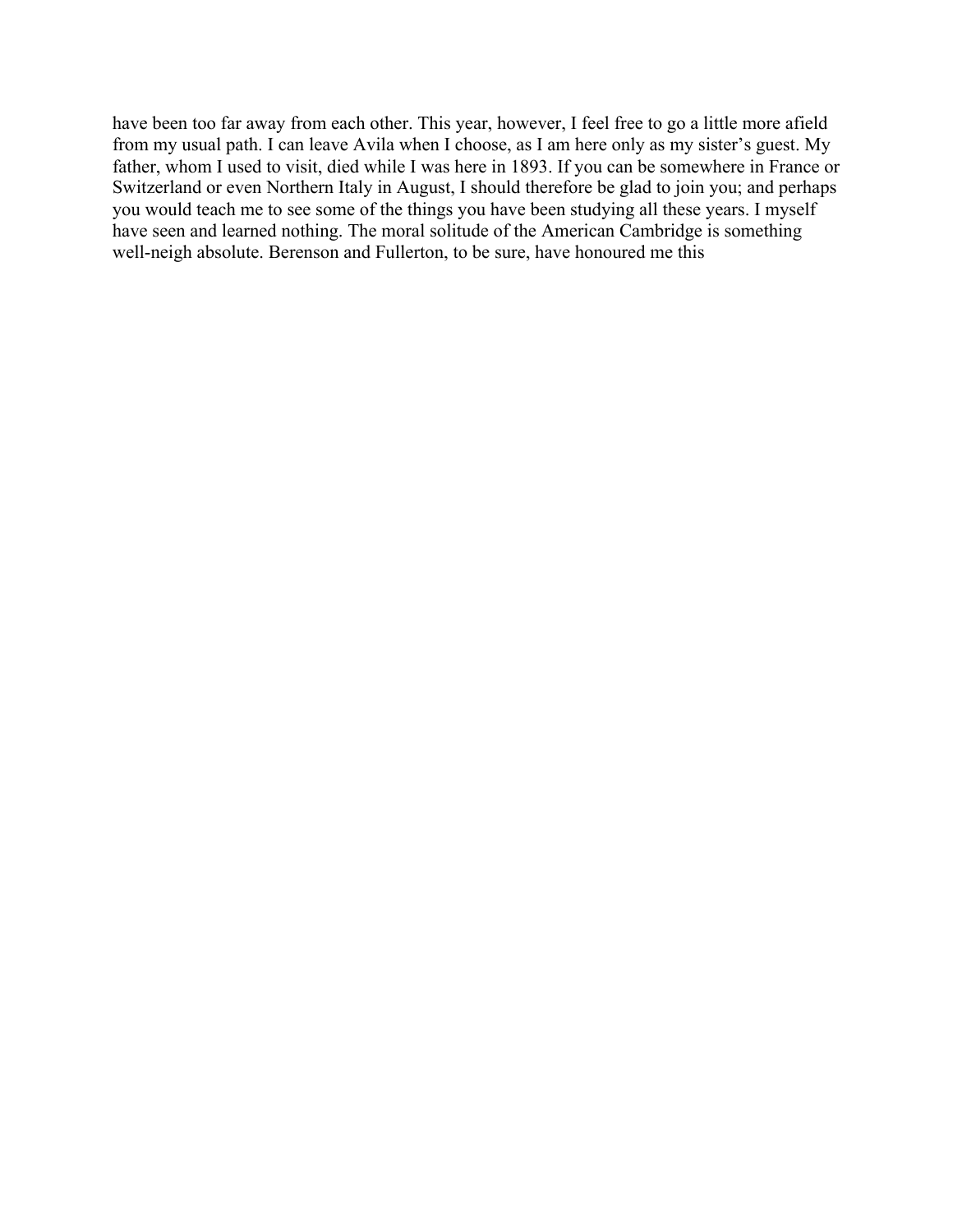year with visits — and Russell, too, last summer — but this has only made me feel the need of a little society all the more. Conviviality I get plenty of, but I mean intellectual sympathy. You see I am in a bad way, as they say. The truth is, I really want very much to see you. Write to me here, saying where you are to be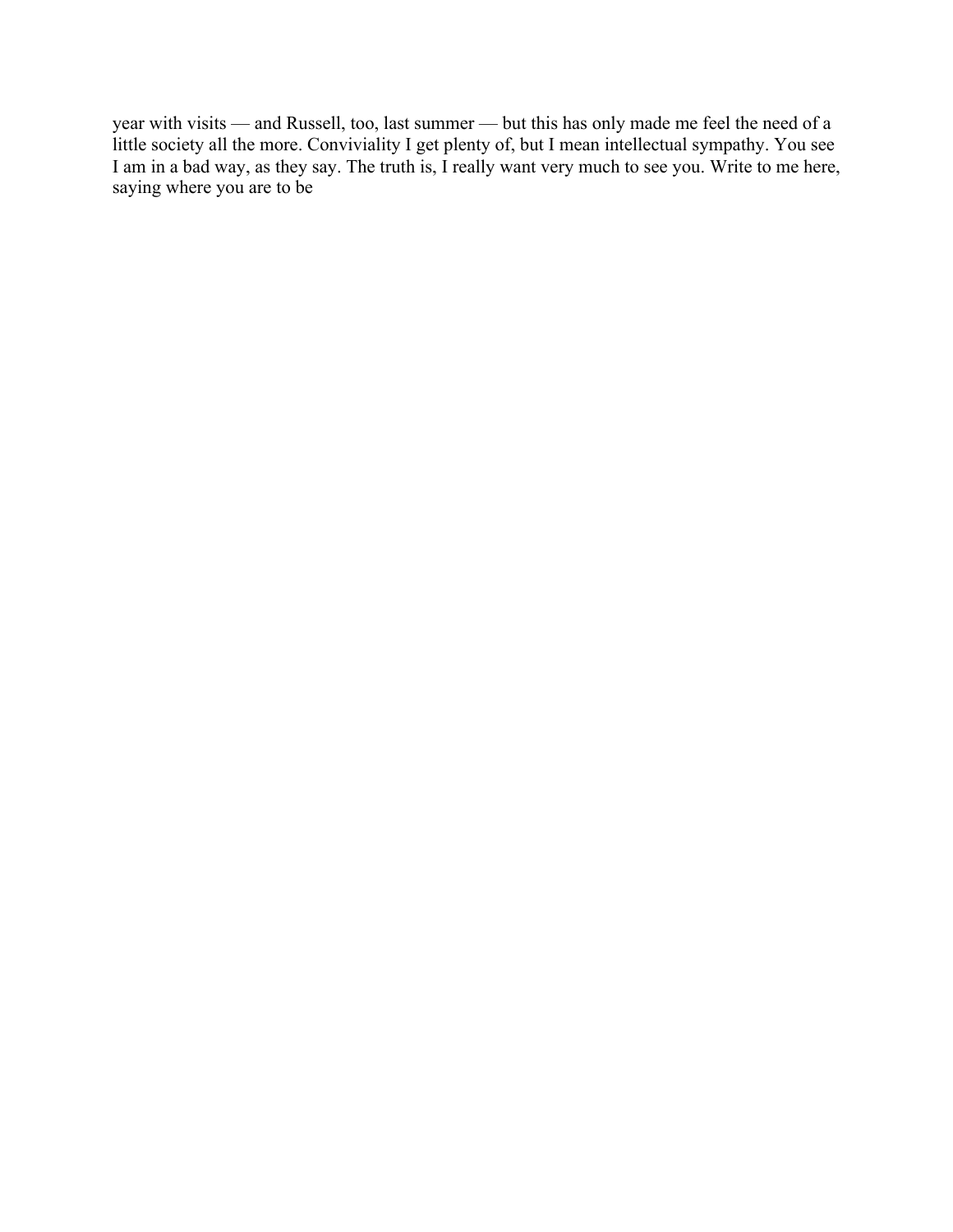and whether you care to have me turn up there. I expect to go to England towards the end of August, and sail for America in September, but the date is not fixed.

Yours ever G Santayana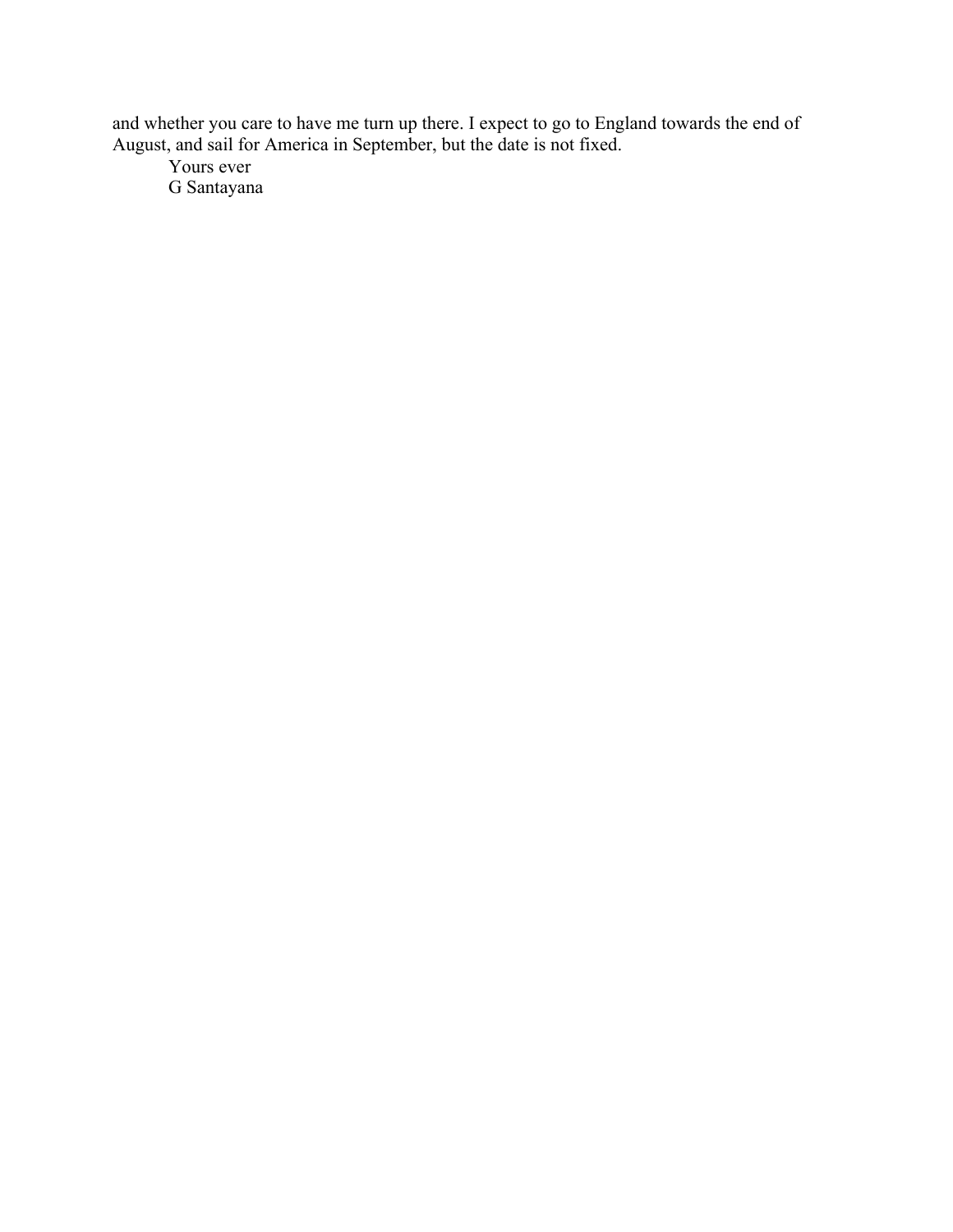Avila, July 20.  $[1895?]$ 

Dear Loeser,

Your letter is most welcome and encouraging, and has come sooner than I could have expected. I had no idea you were yourself at Stuttgart. Nothing would please me more than the plan you suggest and, unless I hear to the contrary, I will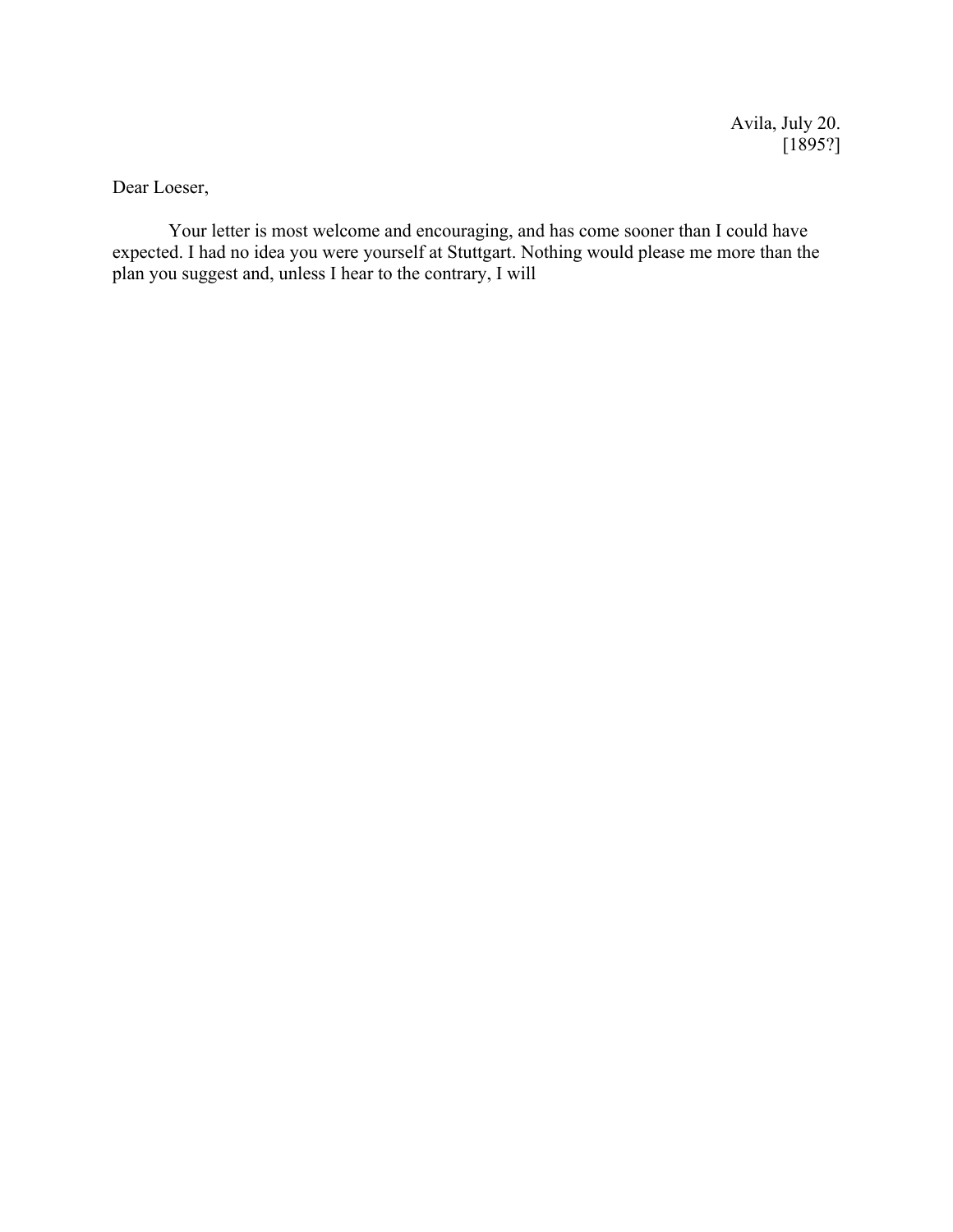meet you at Maloja on Saturday August  $3<sup>rd</sup>$  My idea is to leave Avila on July  $29<sup>th</sup>$  and travel slowly by Pau, Marseilles, and Geneva, arriving at the last place on the evening of August 2<sup>nd</sup> The next day I suppose I can get to Maloja although I can trace my course in Hendschel no farther than Como. If there is anything you think might be changed in this plan, write or telegraph to me here. For instance, if you cared to meet me in Milan on the  $3<sup>ee</sup>$  and spend a day or two there before going up to the Engadine, that would please me very much, for you must remember I have never been in Italy, and this is all virgin ground to me, and tempting. In such a case mention the hotel you will be at. If I hear nothing I will go on directly to Maloja. We can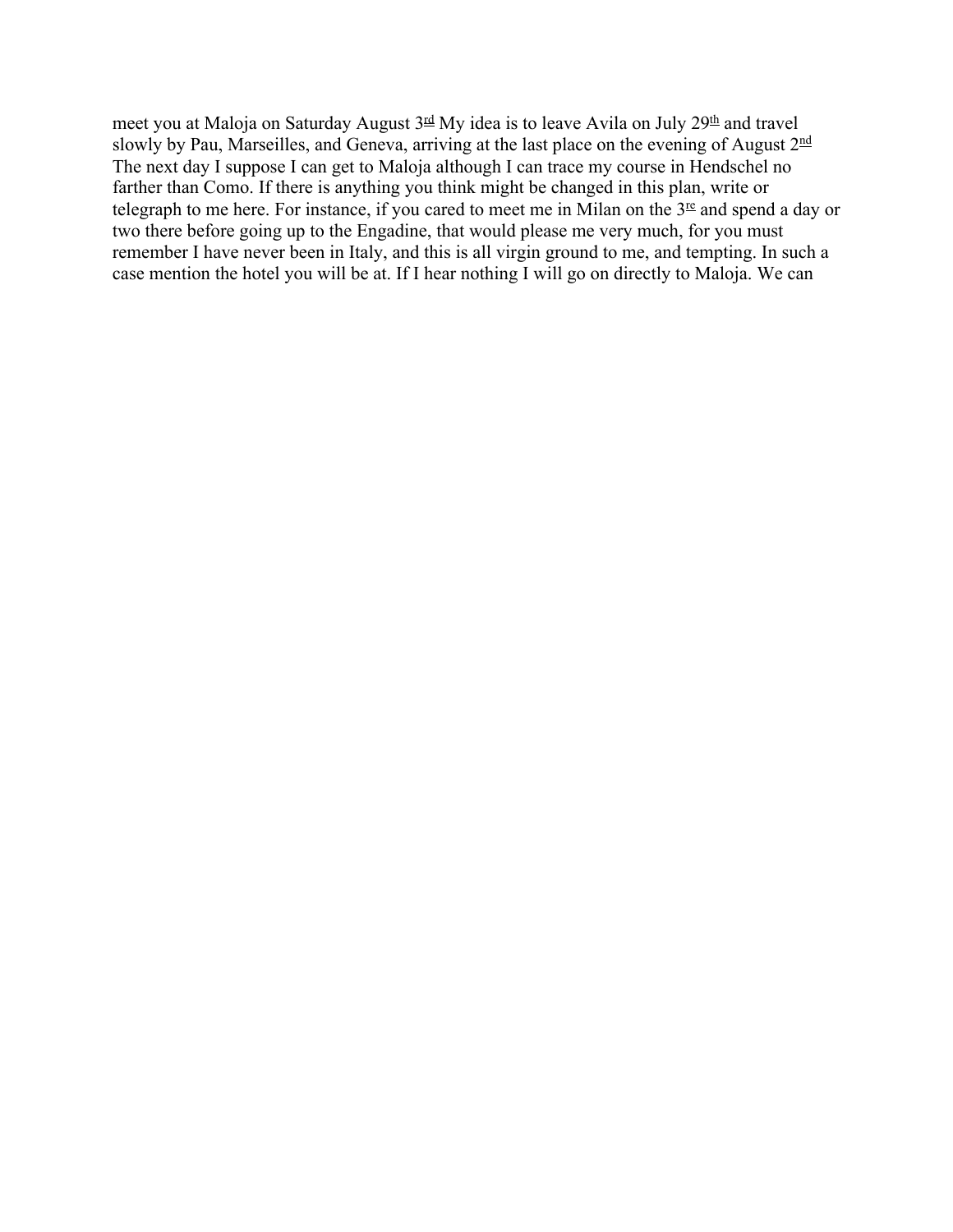go down to Lombardy afterwards, as you suggest, only I am afraid my time, and especially my money, will not hold out for a long trip. I must be in Paris by the  $22<sup>nd</sup>$  or  $23<sup>rd</sup>$  of August. But what I most wish is to see you; I can travel in Italy some other year. Of course you are prepared, as I am, for many changes. For instance, I am grown bald and silent.

Yours ever

G Santayana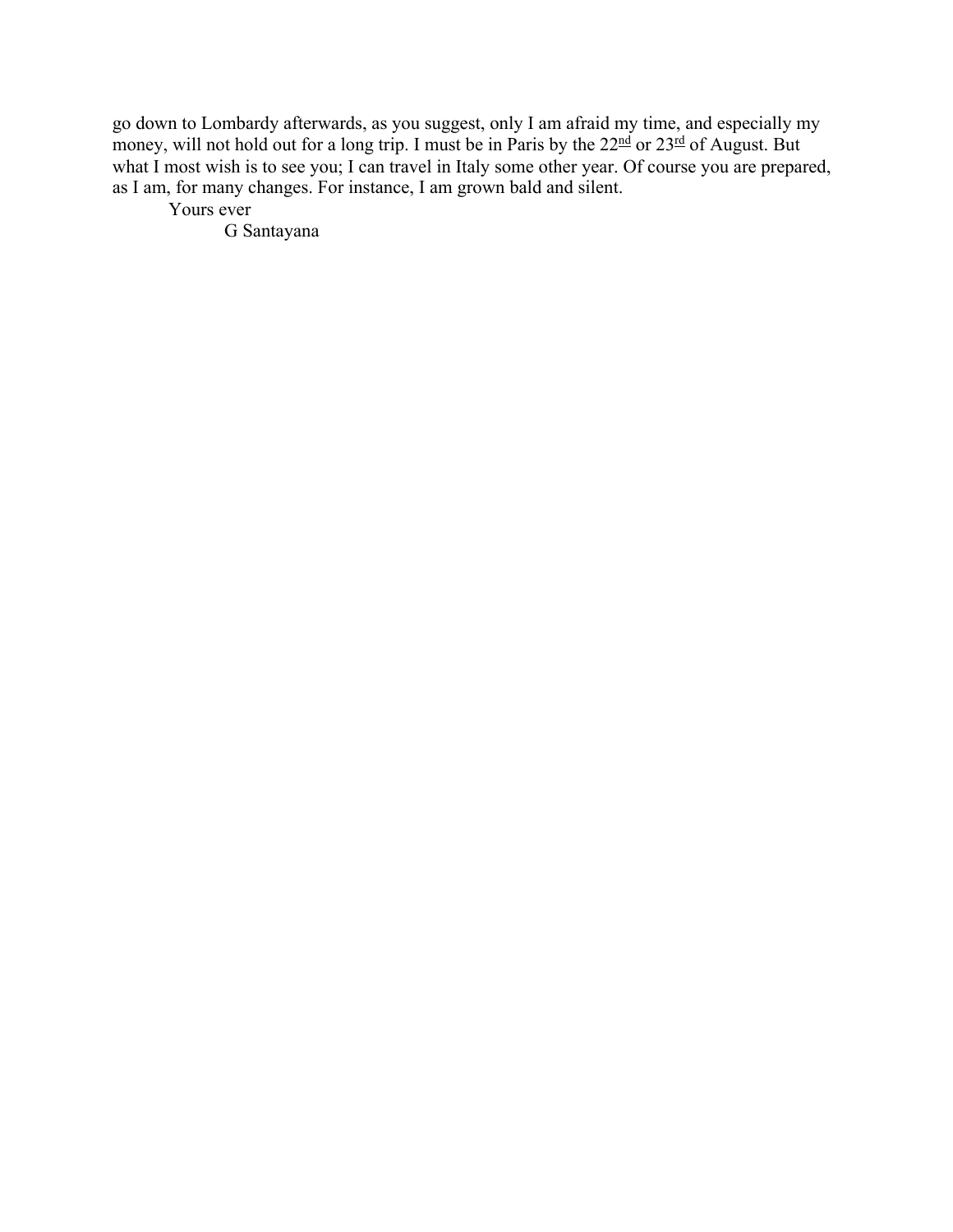Avila July 24. [1895?]

Dear Loeser,

Many thanks for your telegram, and your willingness to meet me in Milan. You might have written, as the letter would have got here in time. I shall turn up, then, at the Hotel Manin on August  $3^{\frac{rd}{rd}}$  when I expect to have the real pleasure of seeing you. GS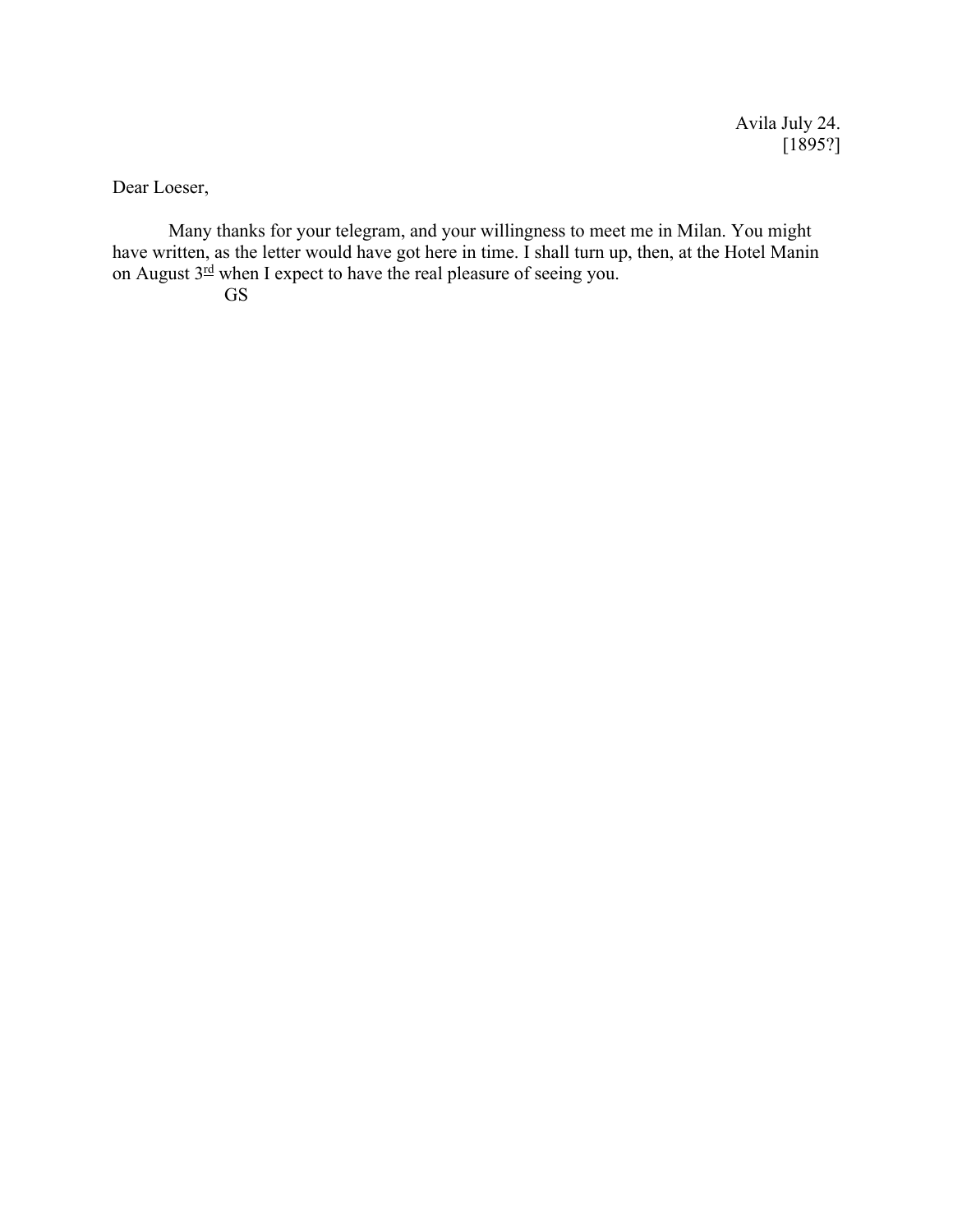Aug. 31. 95

Dear Loeser,

I have been tramping and climbing so much since I left you that I have hardly has the right moment for a letter, and even this must be strictly a report, as I leave for Paris in half an hour.

Primo. The boots. I went to the shop; the afternoon was extremely hot and seems to have made my temper weak and yielding. The man's Italian eloquence persuaded me at once that the  $\leq$ ||B||> boots were a perfect fit; and in

<sup>&</sup>lt;sup>3</sup> This appears to be a stamp on the stationary that Santayana used for this letter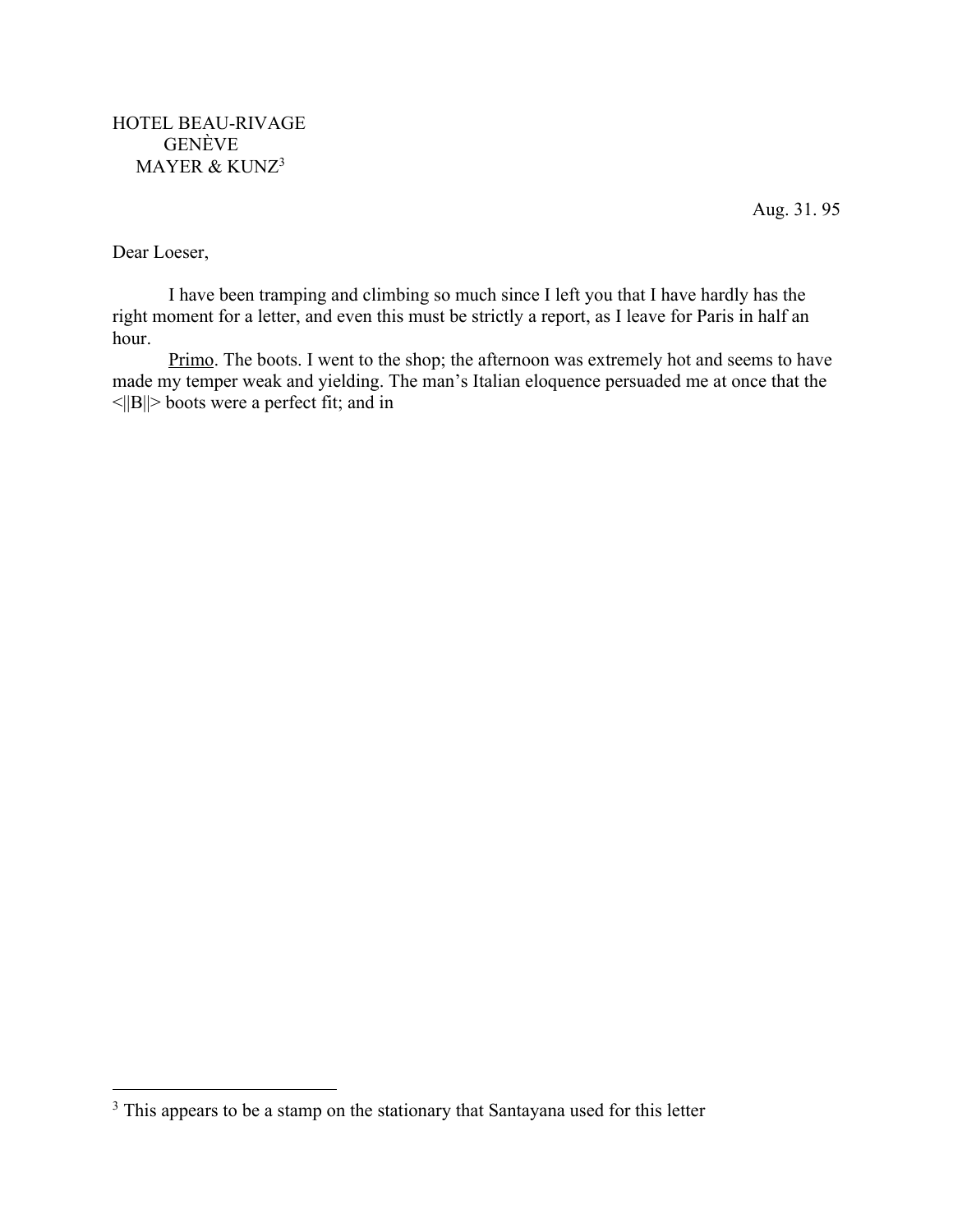fact I have been wearing them with a good deal of comfort ever since. True, they have of late begun to squeak, but that has an easy remedy, which is to have some sort of powders introduced beneath the sole. On this score, then, I owe you thirty five francs.

Secundo. Thorold was good enough to write immediately a very nice letter of introduction for me. Unfortunately the way to that terrace is long and circuitous, and I had left for the Chartreuse when it arrived. I was very sorry, but nevertheless got some impression of the convent beside that of the mere tourist, and felt that perhaps, if I had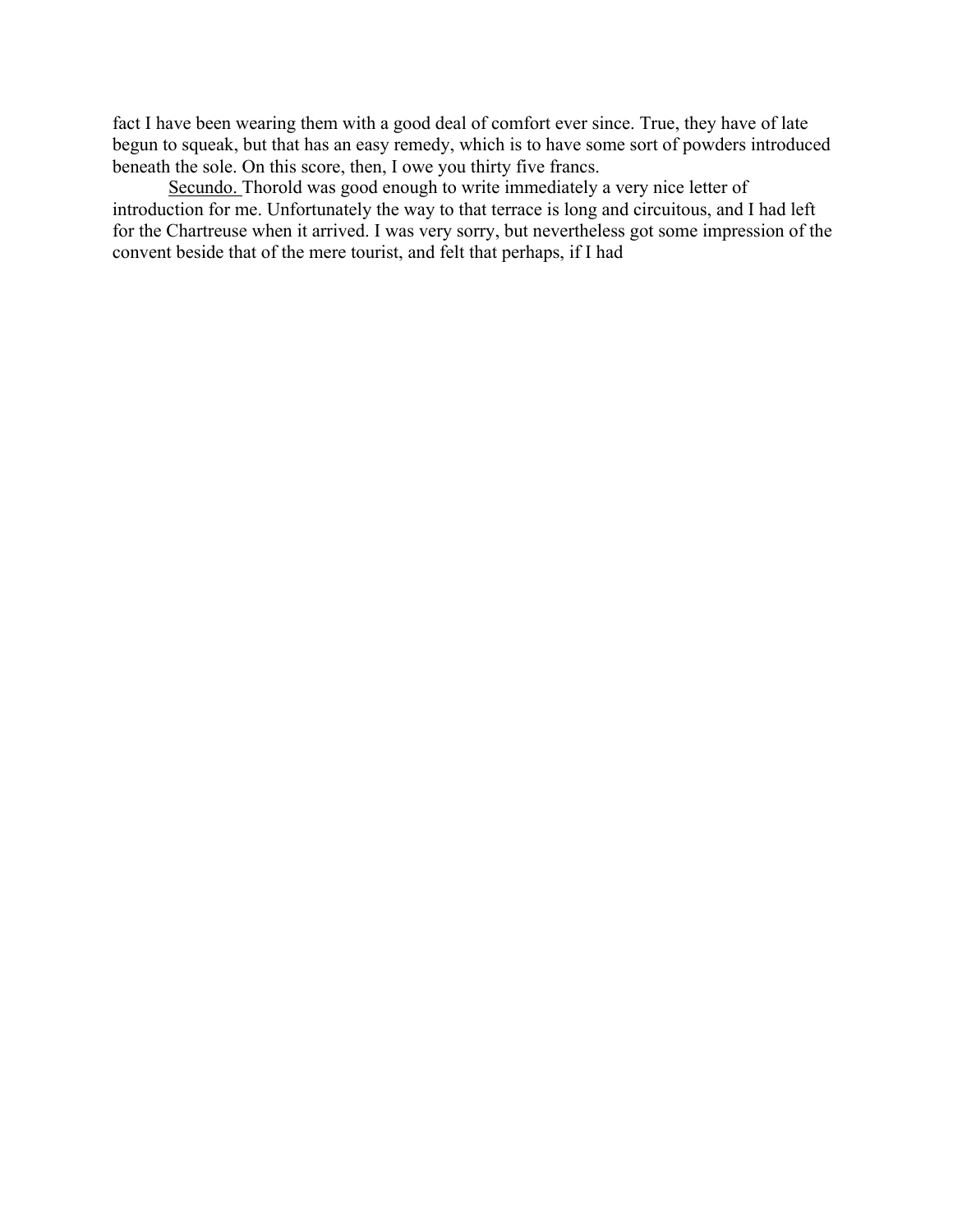talked to the monks I might have come upon some conflict of ideas which would have marred the aesthetic impressiveness of the devotion.

After the Grande Chartreuse we came over to Chamonix partly on foot, and in spite of the plague of tourists and the chromo-like landscapes, had a very nice time and took a great deal of healthy exercise, and at a terrific pace, too, which would have shocked your professional convictions. We spent one night on Brévent, opposite Mont Blanc, and the scene at dusk was truly impressive in it ||delosation||. There is something about the landscape of the upper summits, when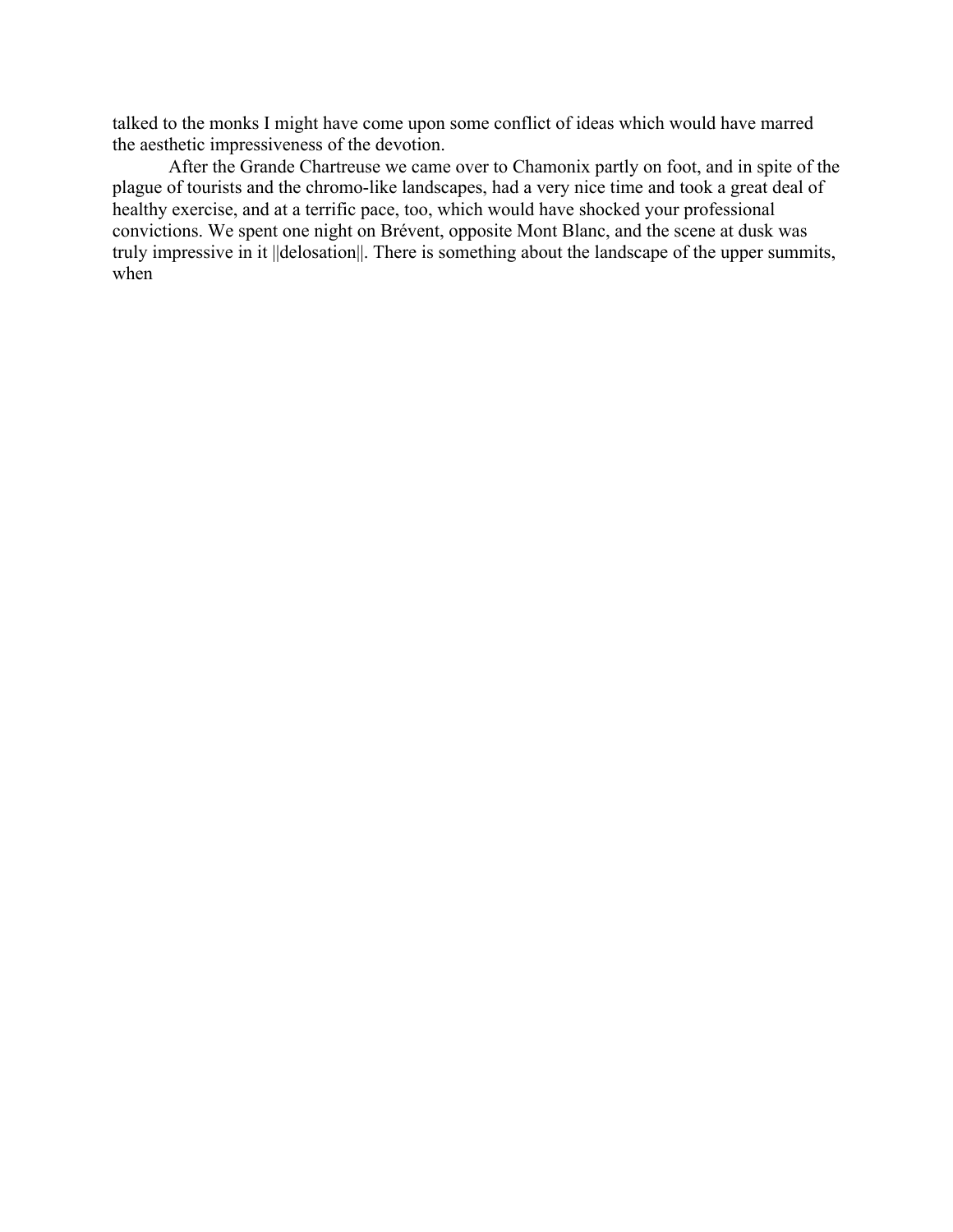it can be detached from its vulgar pedestal, that seems unearthly, and rather what one might expect to see in some other planet, or in that other life of which you possess, like the Harvard Laboratory, the scientific disproof.

It was a very great satisfaction to me to see you again, and to find the old Loeser in the new, as well as to see so much of Italy under your intelligent guidance. I am sure I am awfully obliged for it all, and wish I had had something to give in exchange for so much stimulation.

Yours ever

G Santayana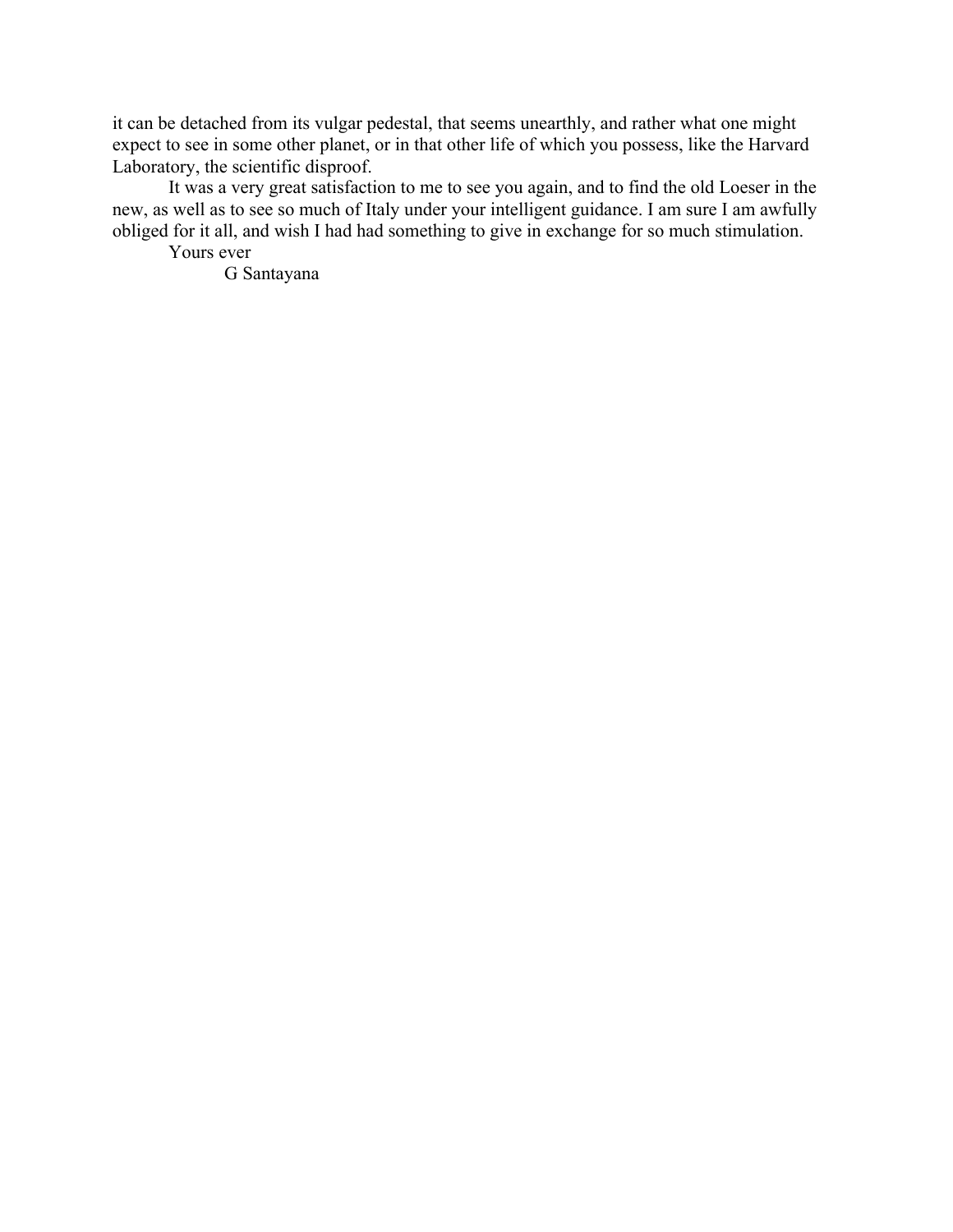Cambridge Mass Jan. 25. 96

Dear Loeser.

I got your welcome letter a long time ago, and was glad my country pleased you so much. I wish I had been with you to share your enthusiasm and get your impressions. All you said to me about the things you saw last summer has made a more lasting mark in my brain than my way of listening may have led you to expect.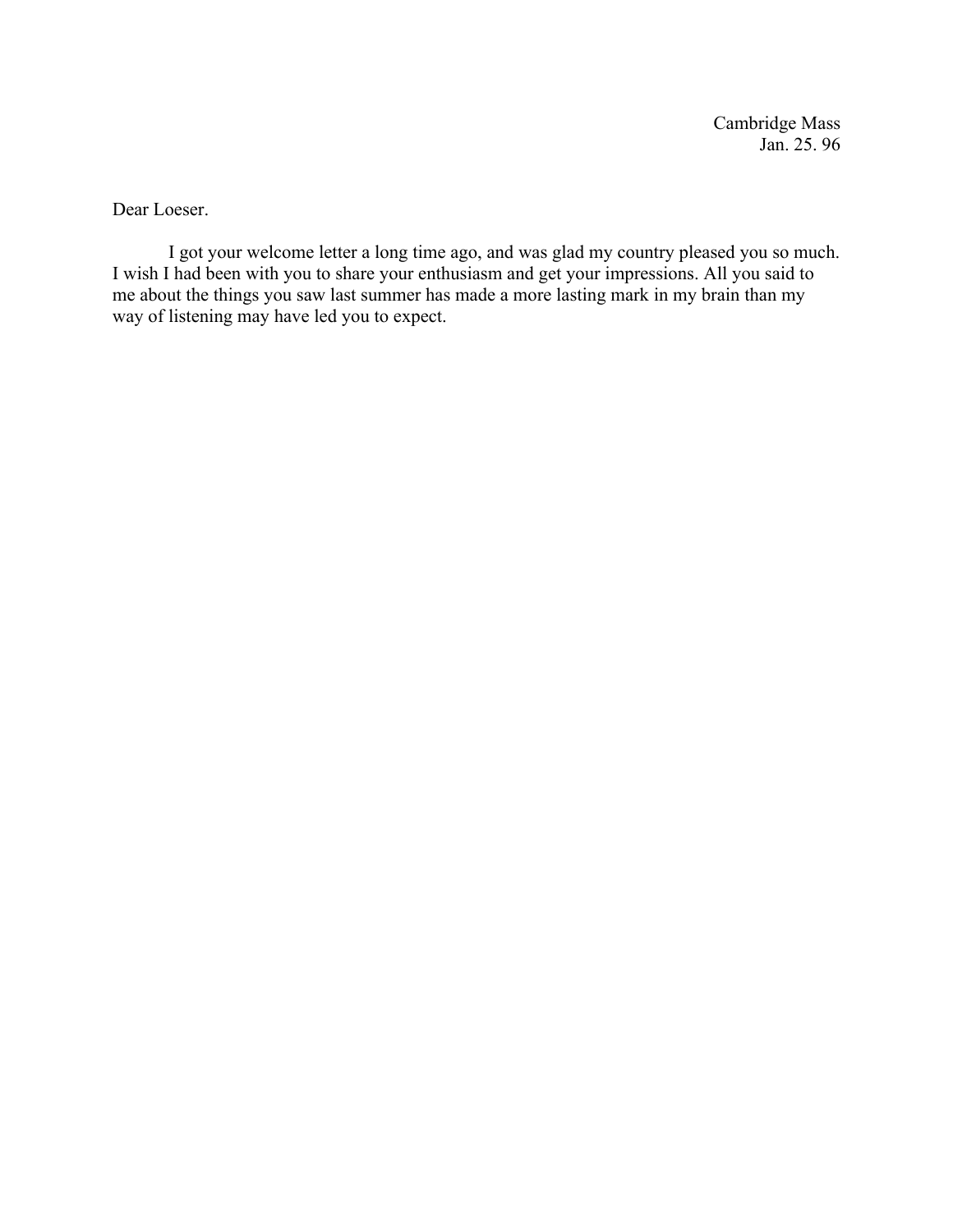It was new to me to see buildings and pictures through the eyes of another and a competent person. I may have seemed dull, but I learned a great deal, and think another time I should prove more intelligent and sympathetic.

You may be interested in news about my personal affairs. My book has been refused by Macmillan and Houghton Mifflin (to whom I was persuaded to send it next) and they both give me little hope of its publication by anyone, except at my own expense. This I can't undertake at present, as my future is uncertain, and I must keep my savings to live upon until I find some other place. For it is almost certain that I bid farewell to Harvard this year. They not only refuse to make me assistant professor, but they hint that I must not expect to stay on indefinitely as instructor. I have followed your advice and asked for leave of absence for a year, but I think it will not be granted. It makes no practical difference, as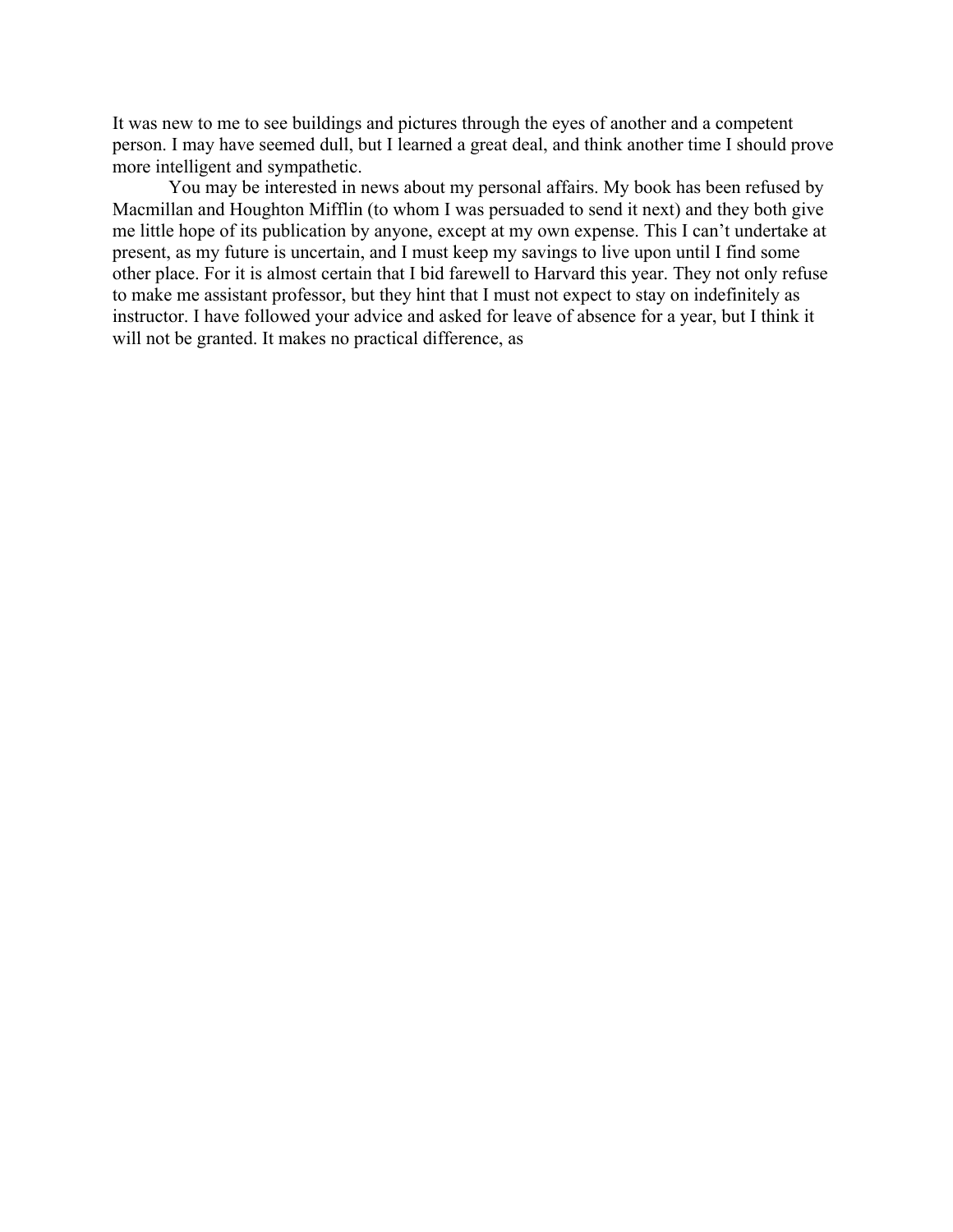I shouldn't come back anyhow, but it would be a more graceful and easy way of leaving, and would [i[not]i] annoy my family so much as a sudden rupture.

My idea is to go to London for the winter — if I get no appointment in the mean time and do what writing I can there. The change will be pleasant, I shall see something of my friends including you, I trust, and get a little store of impressions before my next hibernation in the American forests. Yours ever

G Santayana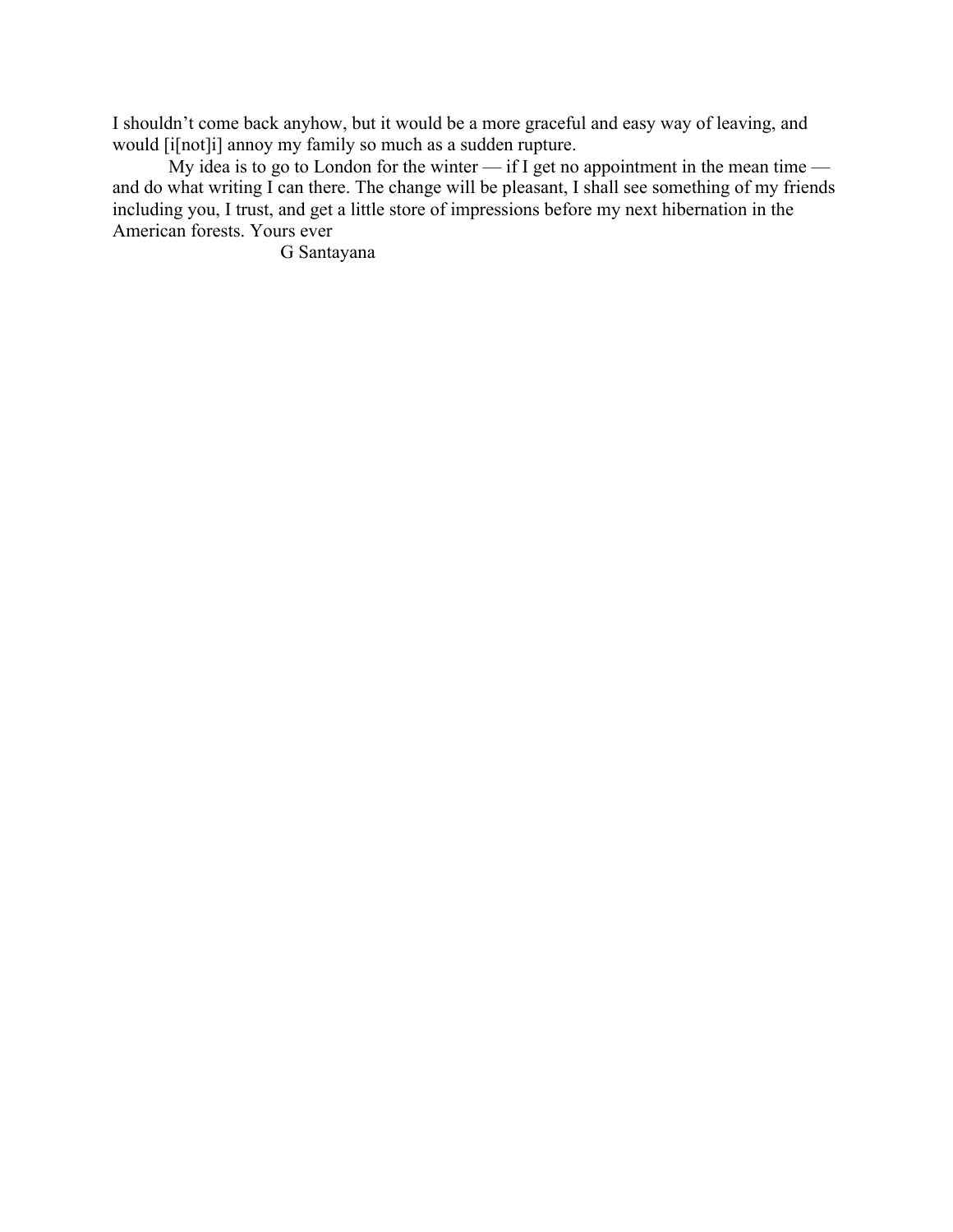Cambridge Mass May 16 '96

Dear Loeser

Your good letter from Granada has, I fear remained unanswered, but I have just had a strange epistle from my good friend Abbot in which so much is said of you, that I am inspired to write and tell you what my situation has come to be. Your advice of last summer has been followed to the letter. I have got leave of absence from Harvard for a year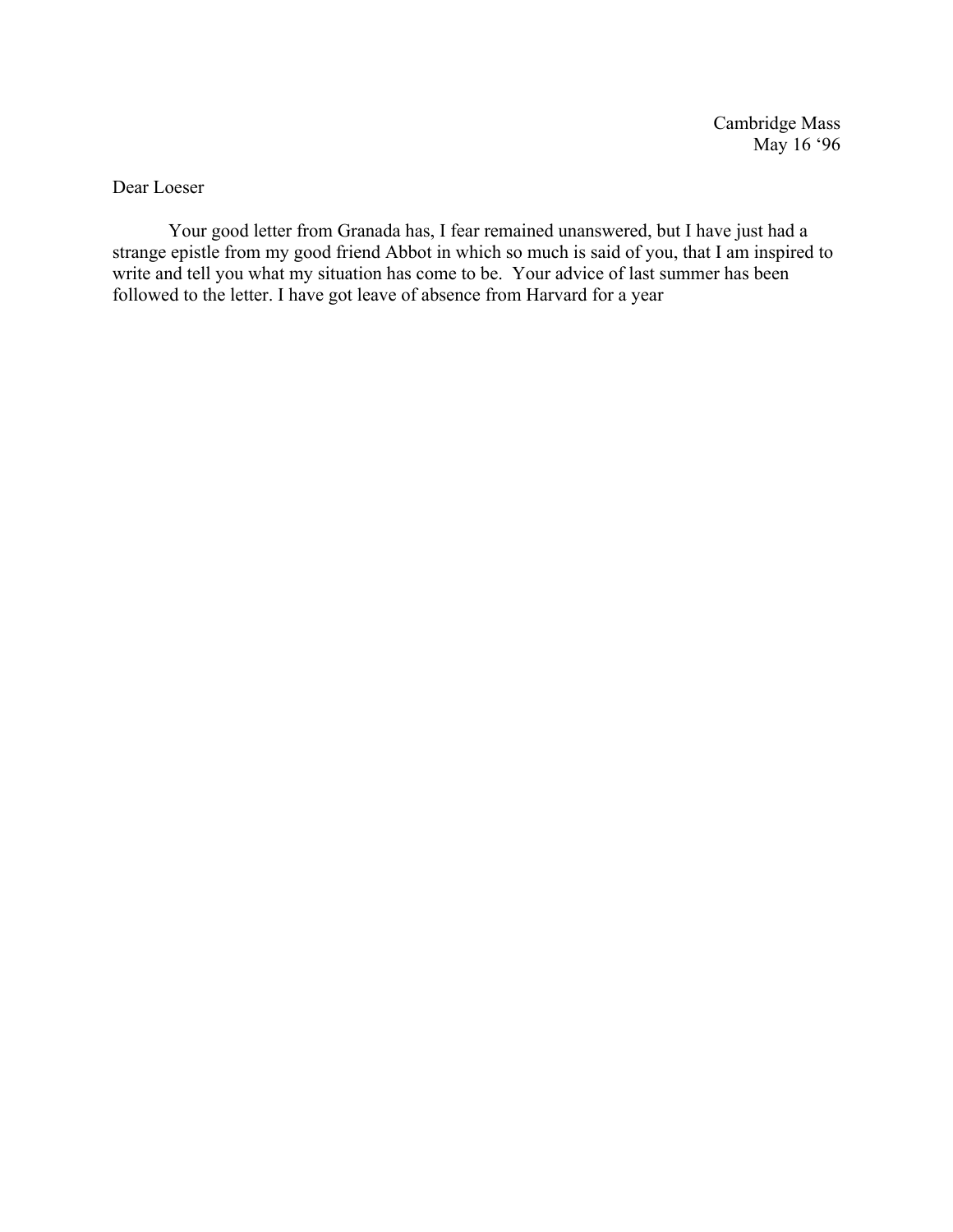with the understanding that I shall return for the year following, after which the question of my promotion or resignation can be reopened. I am therefore free for some fifteen months. My plan is to go in July to England, and to remain there — perhaps at one of the universities — until the early spring, when I want to go to Greece, and return by way of Italy and Spain to America.

My 'Sense of Beauty' had finally been accepted by Scribners, who promise to issue it in the autumn. A new edition of my sonnets, with some additions which, as inspired by the Italians, I ought to dedicate to you, is also coming out very soon.

If you see Abbot again try to persuade him to remain in Europe and set up the studio which you wanted me to inaugurate. That is what I advised him to do ten years ago, but he didn't, and has wasted the interval. I don't believe in his art, but I am interested in his happiness. Write and tell me when and where I may hope to meet you. Yours ever

G Santayana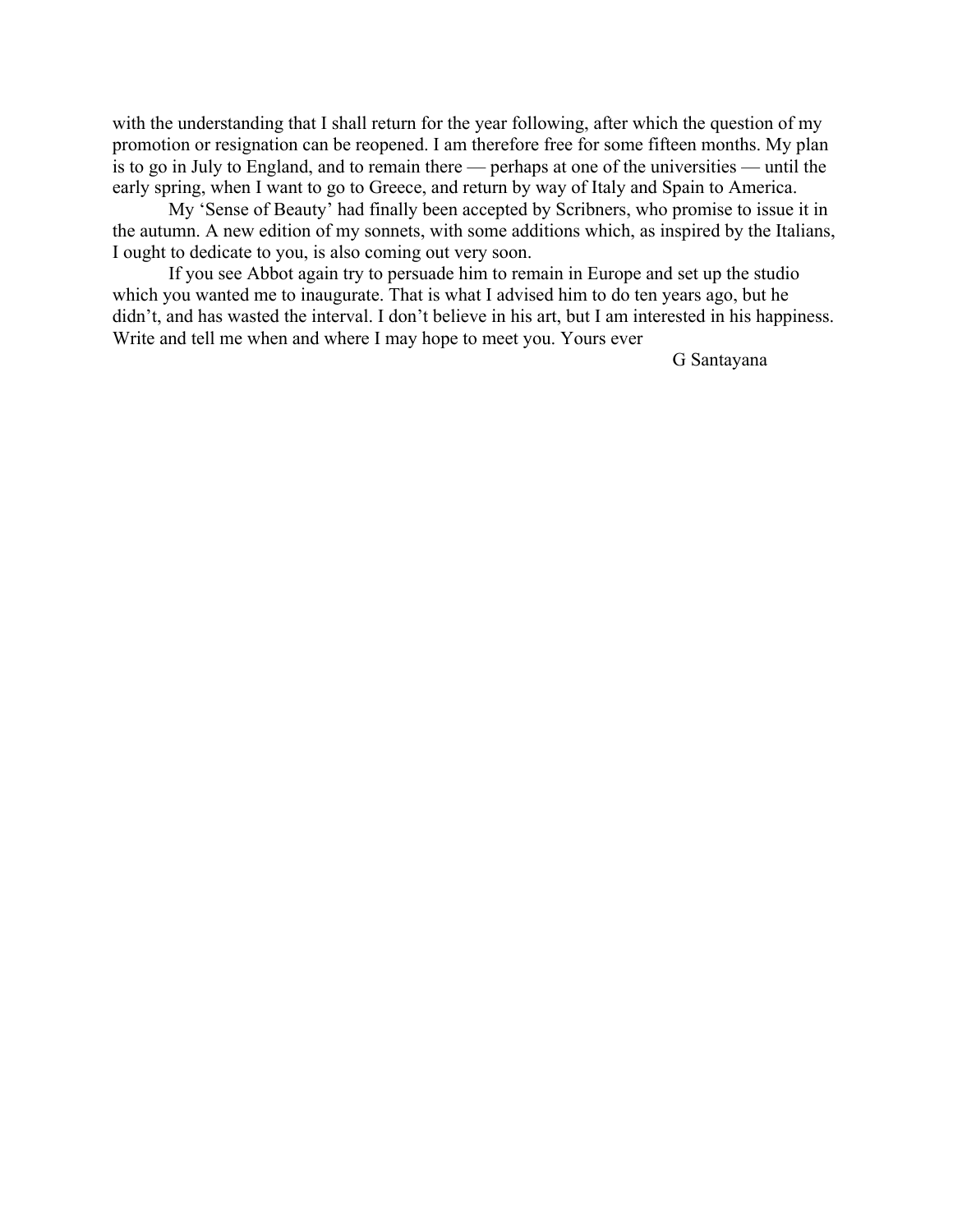Amberley Cottage, Maidenhead.<sup>4</sup> [September 1896?]

treat the question adequately without mentioning the excentricity of Greek sentiment, which would have puzzled the ladies of Buffalo and been altogether a dangerous subject. I tried to say what I could of the Platonic Theory without introducing that question. The thing stands in my mind as follows; the Greek mind, as seen in Homer, allowed two distinct feelings to exist side by side; the comradeship of citizens, soldiers, and mess-mates, and

<sup>4</sup> This is typeface, not handwritten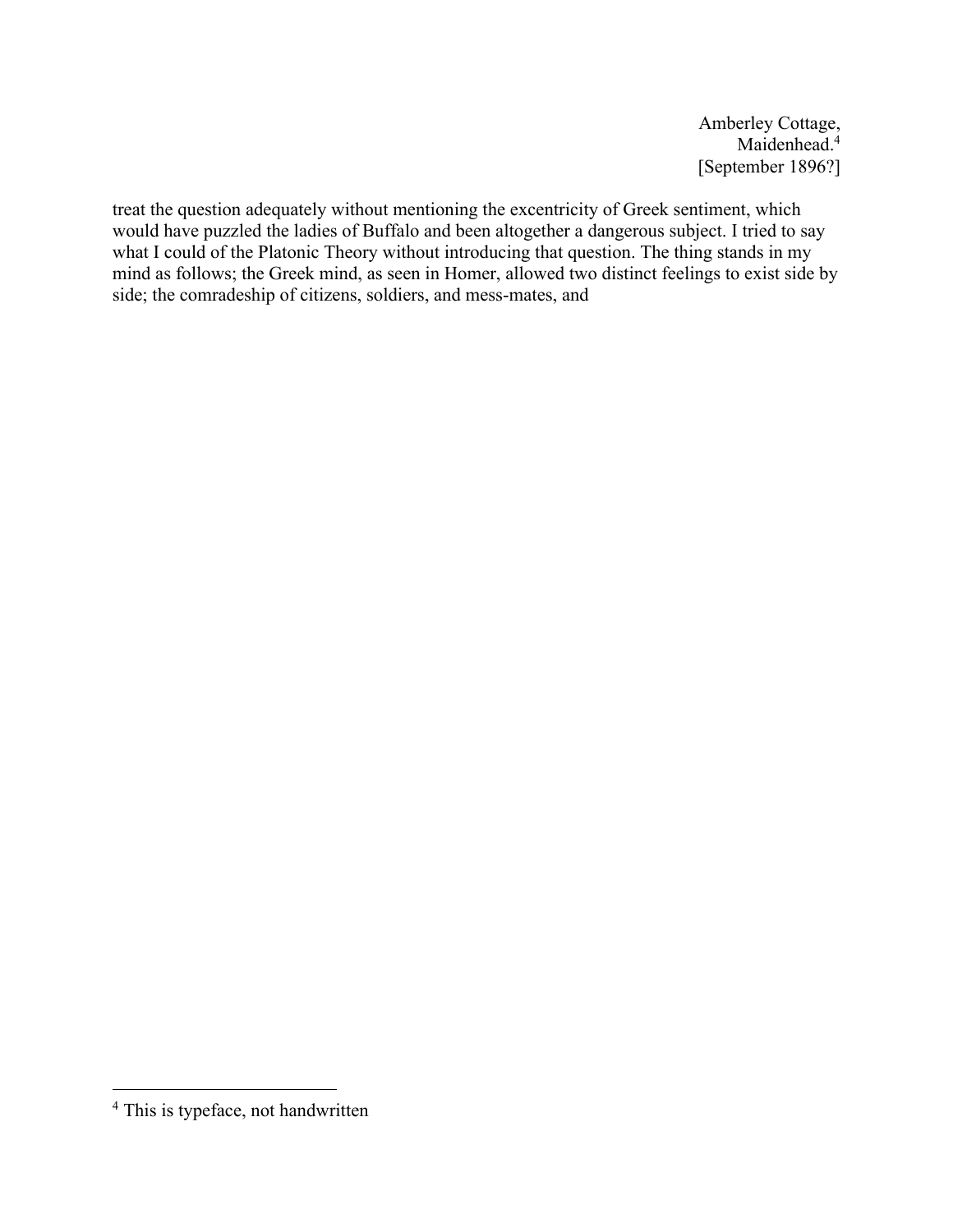the natural sexual sensibility to women. The first was the more important, and around it gathered aesthetic and sentimental ideas, so that it was friendship as distinguished from love of women that could be turned into a political and moralizing force, and finally by Plato into a religion. At the same time, by a process psychologically very intelligible, the sexual passion was often attracted to this greater centre and turned from its natural object; so that a confusion arose, to which Plato in places yields himself, by which it was made to appear that the political and military friendship of the Greeks, with its aesthetic and emotional colouring, was a refinement of sexual feeling; whereas it was, I should say, an independent passion, to which the senses were accidentally joined. Lust was a parasite and not a basis of this sentiment. In Christian times things were the other way. Social organization was far less artful and perfect; no such practical military and intellectual friendship was possible, and the primary sexual impulse remained a stronger force in comparison with more civilized interests. Hence this chief passion was the natural centre of idealization. But it is a much harder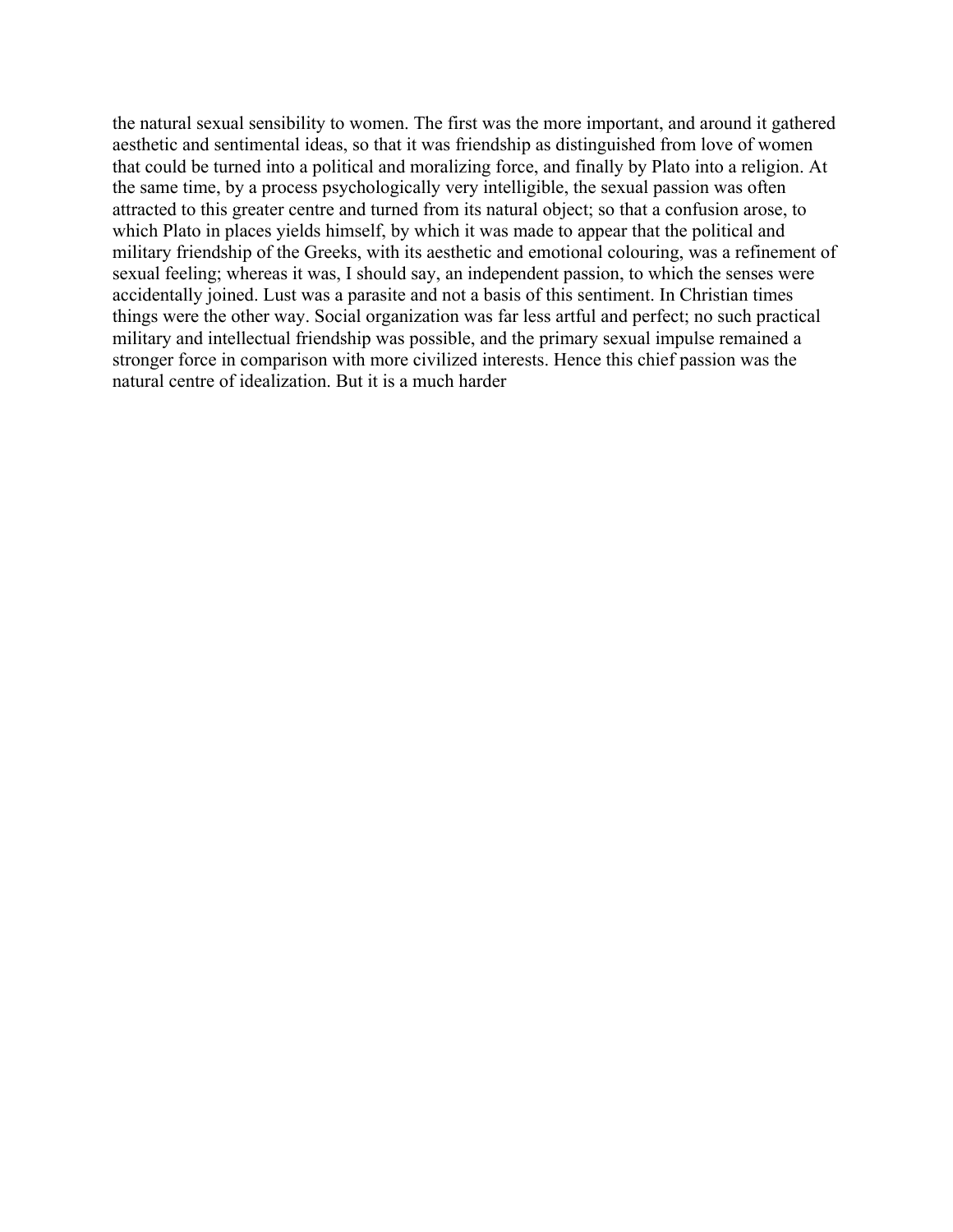thing to spiritualize a passion essentially animal than one essentially rational and social; and therefore the Platonism of modern times has a tendency to be [i[a]i] vague sentiment, feeble, ineffectual and, as it were, defeated. The Greek friendship was a principle of action, the modern love is a compromise between sensuality and mysticism. This is a subject on which I hope some day to write at length when I have a fuller knowledge of Greek literature.

Yours ever G Santayana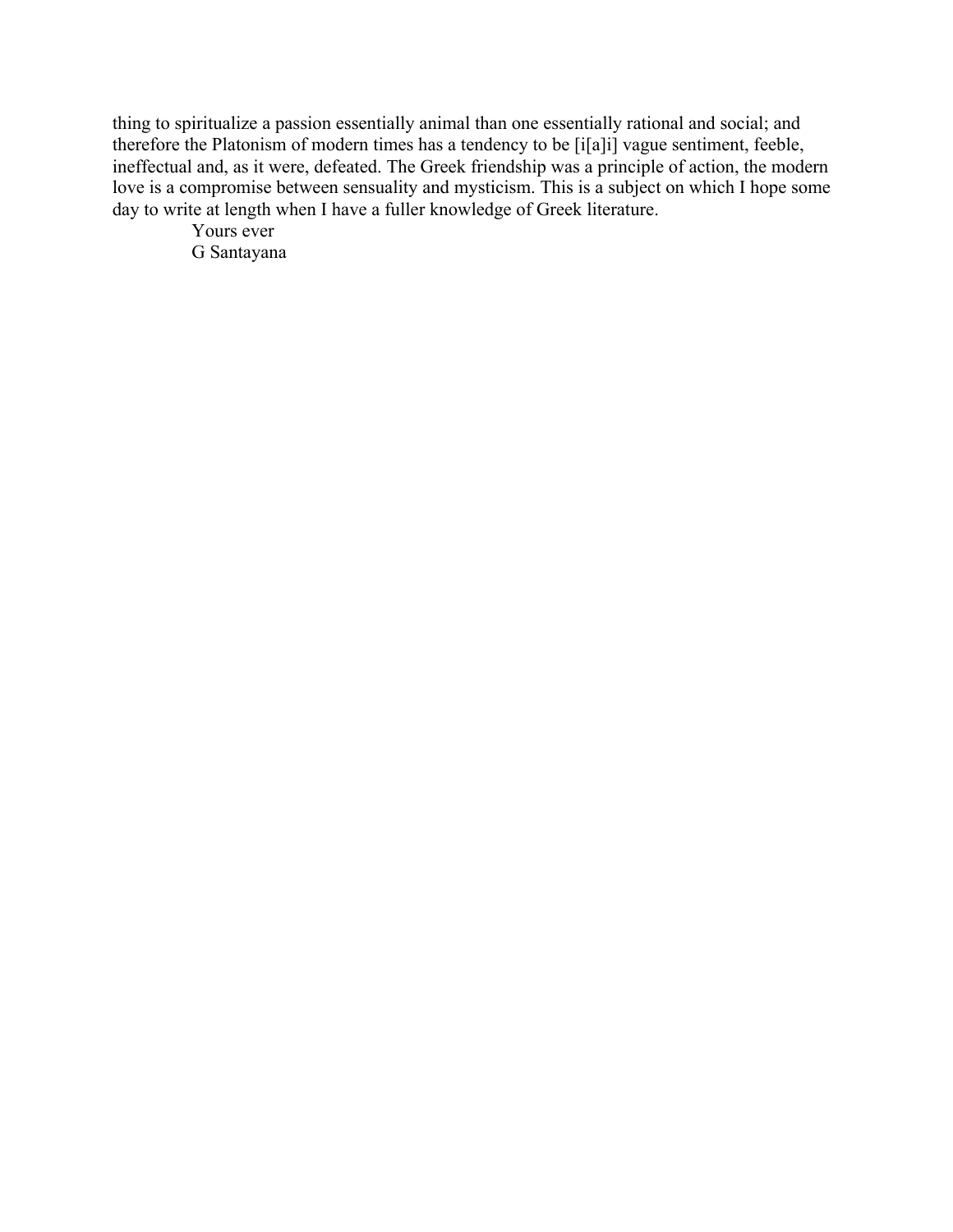Dear Loeser

I have waited until I was here and felt comparatively at home and at the end of my peregrinations before writing to you. On looking back on my whole journey I think what stays by me most clearly is a certain consciousness of Italian history and landscape, which may best be summed up in the word Urbino. What a place, and what an interesting

<sup>5</sup> There is a stamp reading "OXFORD UNION SOCIETY 1823" on the stationary Santayana used for this letter.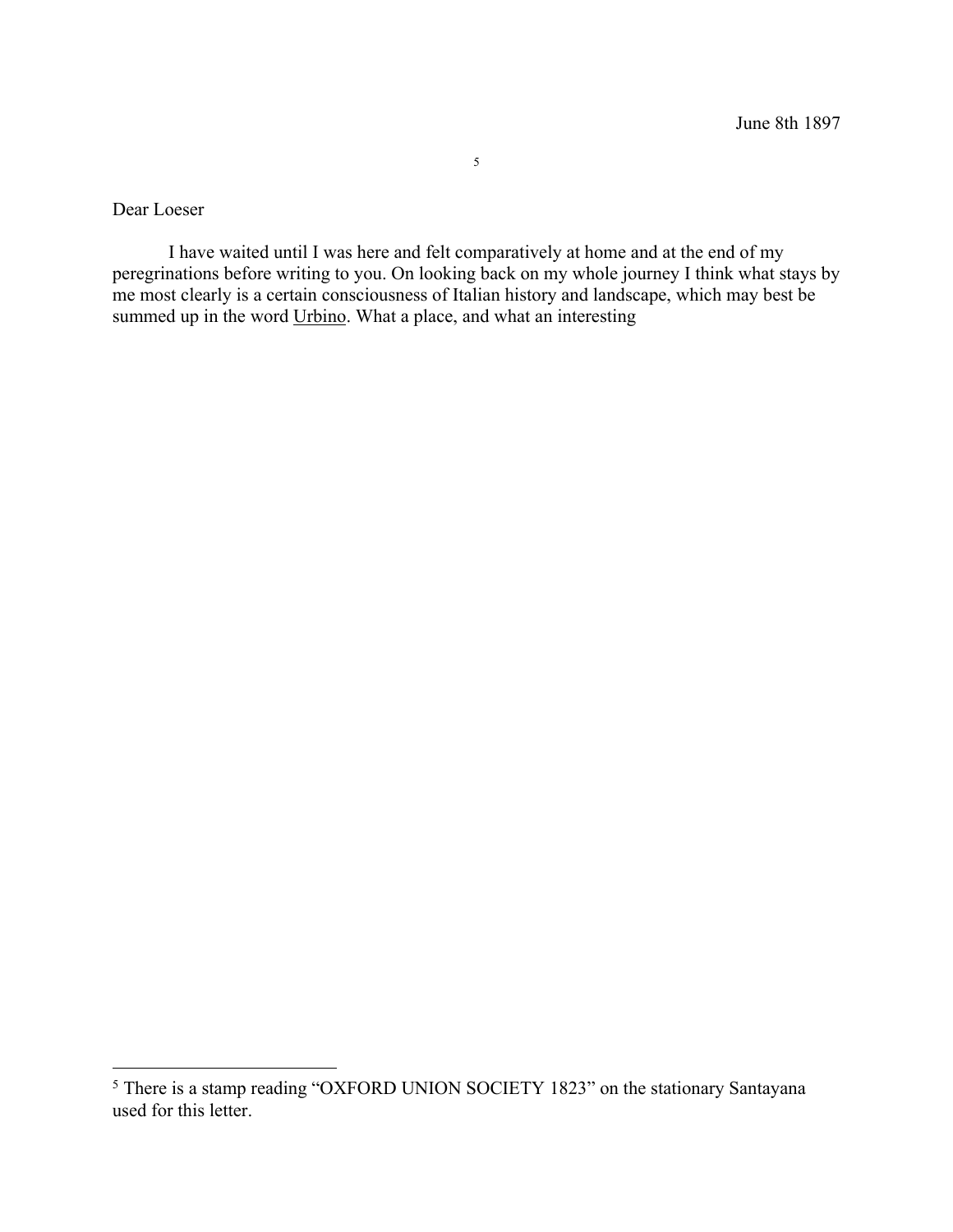chapter in the history of man it evokes. Everything now reduces itself for me to some phase of the history of man, and art, as I confessed to you, still seems one of his failures. Little that I saw in Italy was a pure delight; it was all laden with some vexatious incapacity, either in me or in the artist, that spoiled the pleasure and simplicity of the thing.

I have been in the country for the last few days, reading Earl Stanhopes history of Queen Anne. It is the first account of the war of the Spanish succession I remember to have read, and it interested me immensely. Europe has change a great deal upon the surface in these two hundred years, but the knowledge of what then happened and of the men that then lived makes it possible to see the present in true perspective, and reduce it to its proper size and proportions. O la bella prospettiva! I quite understand ||Ugello's|| heavenly dreams, when I have the consciousness, or the illusion, of squaring the appearance of things with their reality.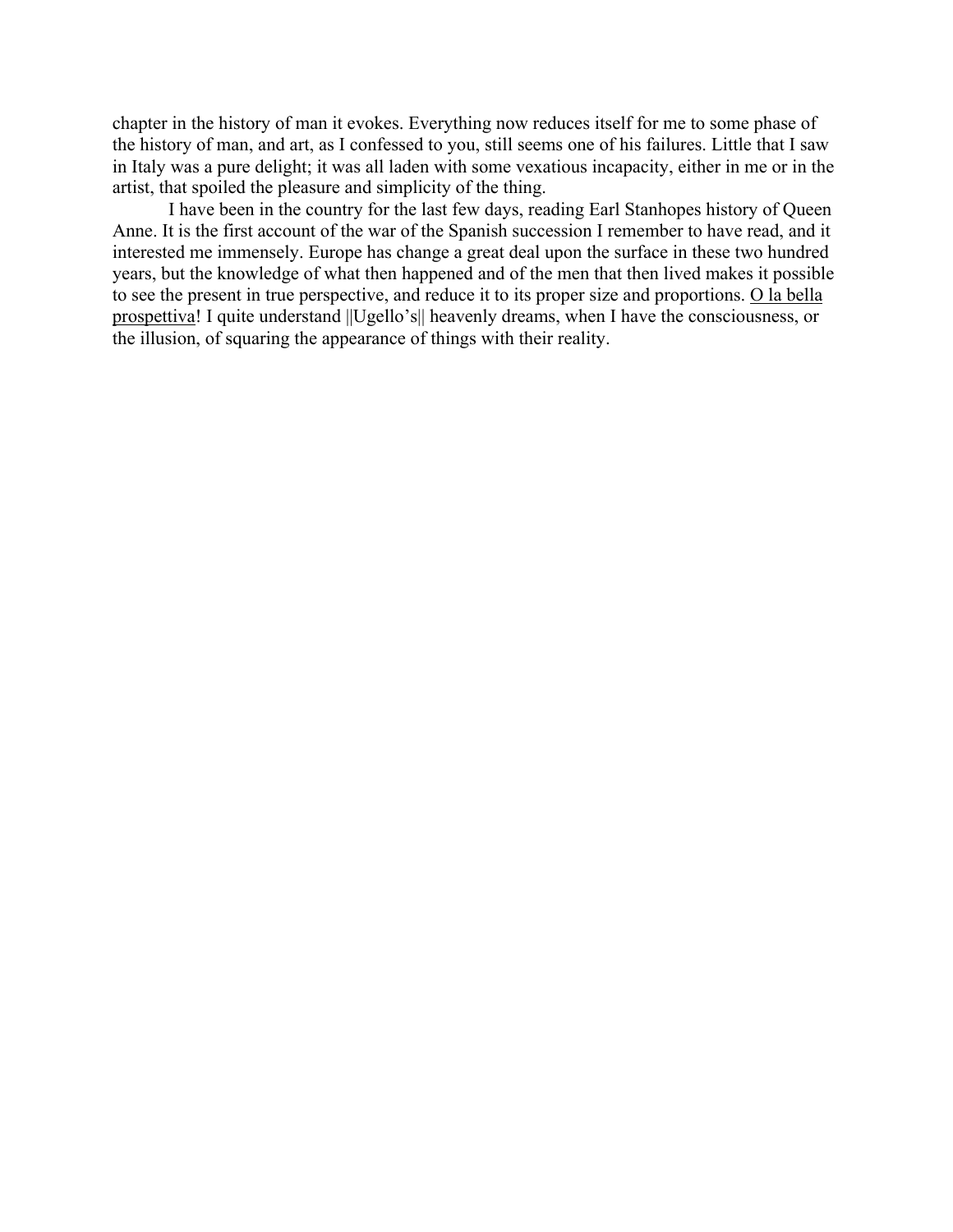The bell rings, which means, I fear, that this place is shutting up. I enclose Berenson's letter about the "Marriage of Aphrodite." You see he agrees with my friend Stickney, and misses the poetic texture which he admires.

I have not yet found rooms here and am sleeping at the Randolph. My address is as usual Brown Shipley & Co.

Yours ever G. Santayana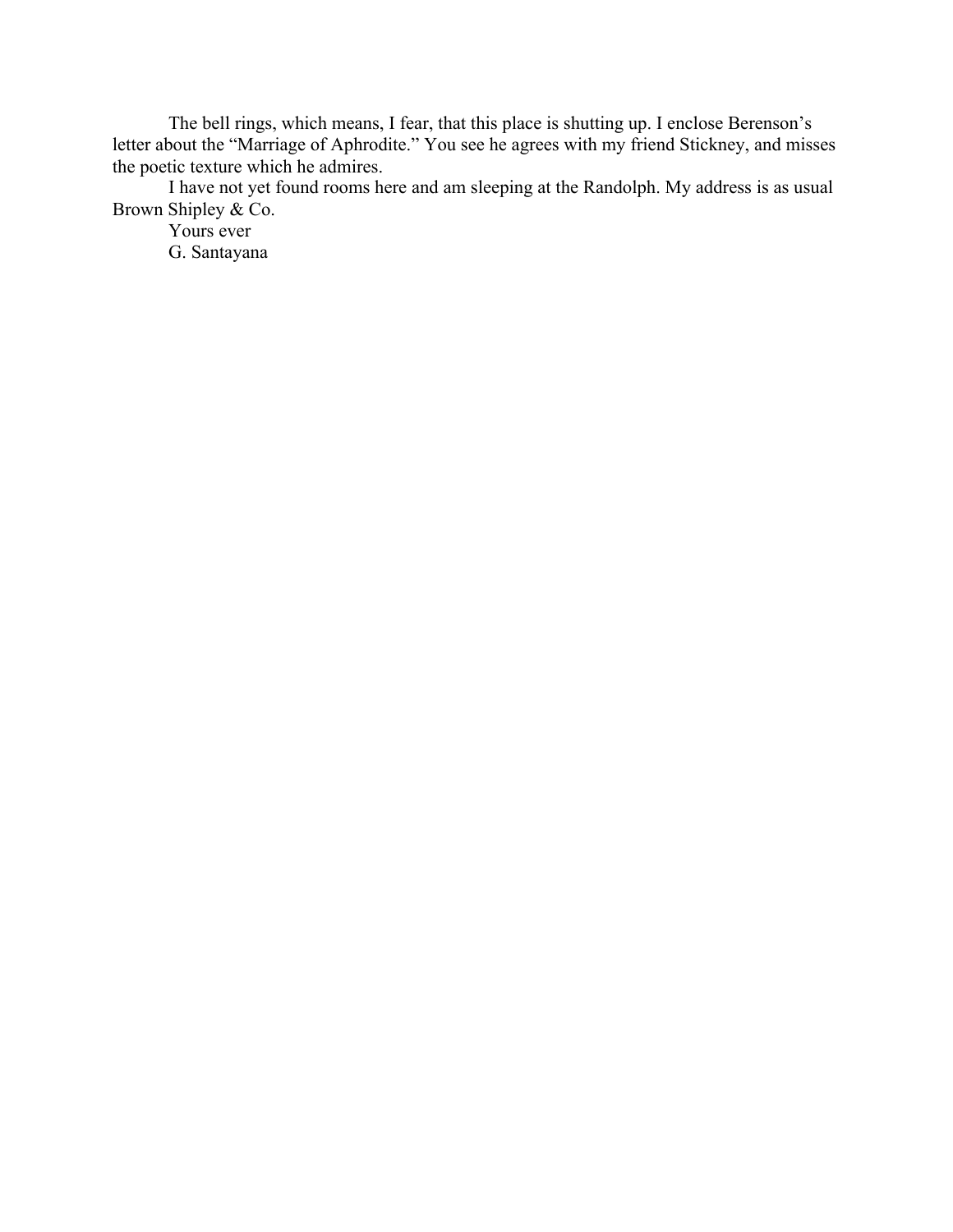King's College Cambridge

July 28, '97

Dear Loeser,

If Mrs Glenny is at the Maloya, will you ask her if she has the MS of my "Platonism in some Italian Poets" and if so get it from her and send me the pages that have the translation of the verses in them. I want these scraps to add to a few others and send to the Harvard Monthly, which wants something for its October member, which must reach them by Septem-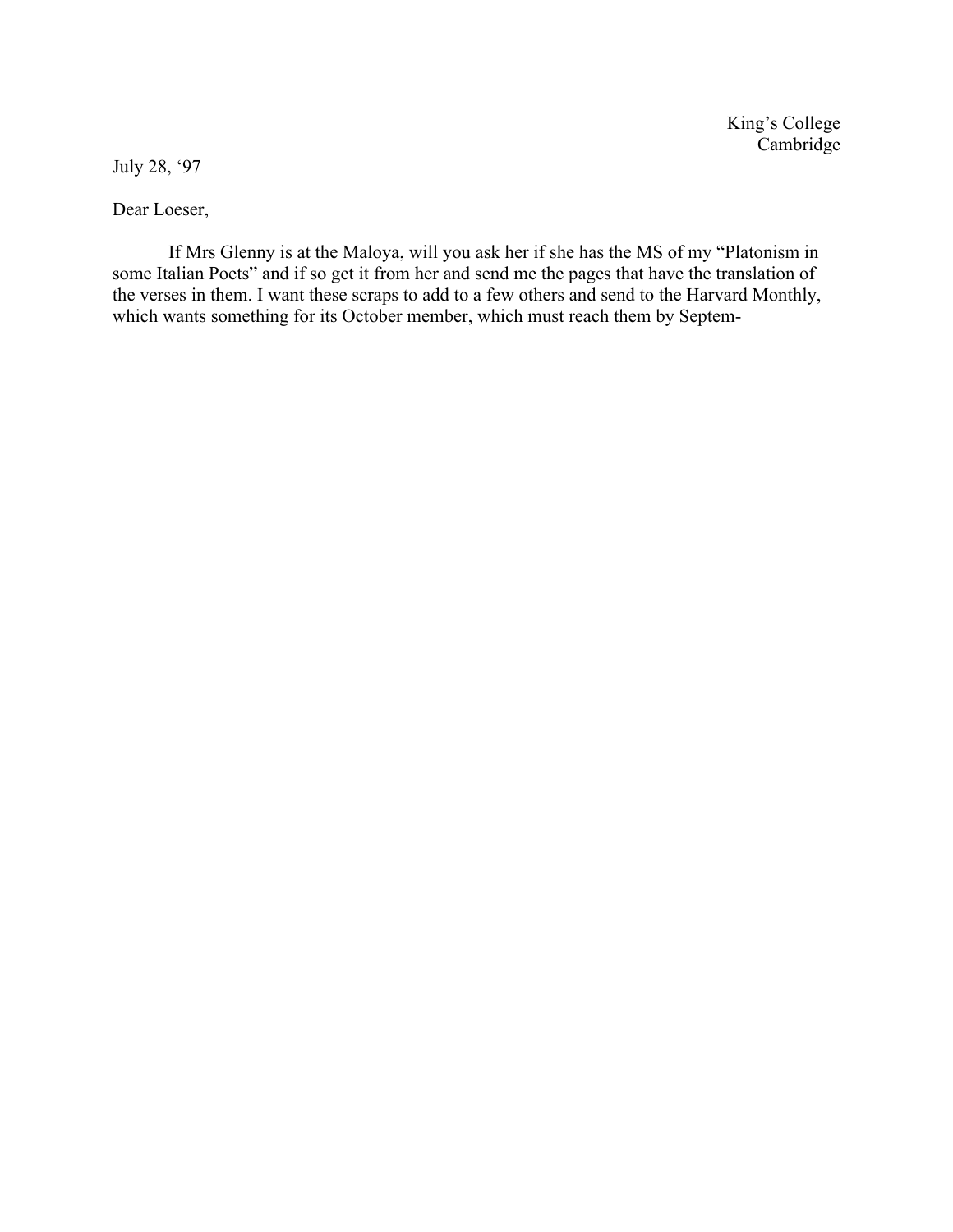ber  $1^{\underline{\text{st}}}$  If the idea of printing the article has fallen through, as I hope it has, you might send me the whole of it, and if Mrs Glenny wants a copy she shall have one before long. — What you say about the "Aphrodite" naturally gives me great satisfaction, and your advice about correcting and publishing it in England seems to me good. Send it to me, and I will try to smoothe out the rough places, and send it back to you to do what you like with, after having a copy made for myself. There is no hurry about the publication — better, I think, to wait untill I have published other things so that the "Aphrodite" may be voutched for as not immoral by the respectability of her introductions. The "Lucifer" is now finished at last — much sooner than I has expected. Would you think it a mistake to let Stone and Kimball publish that in America? You see they have the copyright to what is practically the first act, which appeared in my "Sonnets", so that it seems natural to let them publish the rest. Any further editions of the "Sonnets" would then contain only short poems, while the "Lucifer" would be a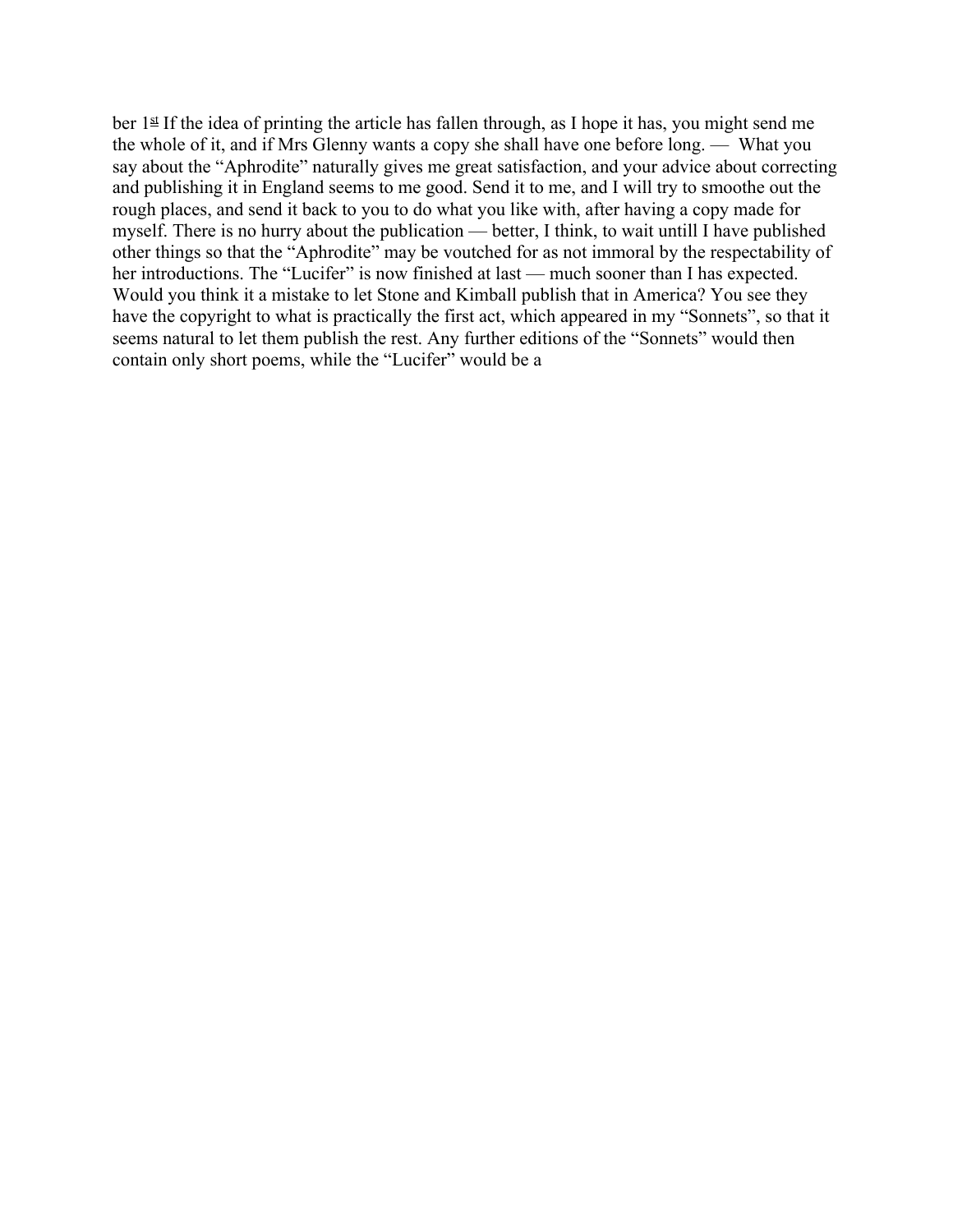separate volume of 150 to 200 pages. Perhaps Stone and Kimball could get some English house <||Cauk|| and Day> ||Ellsin|| Matthews, I suppose — to bring it out at the same time in London. It is a thundering big work, but whether good or not I can't tell. I should be glad to have you see it, but don't want to let it go now, as little changes constantly occur to me that must be put down on the spot, or they are forgotten.

Let me know how your own labours progress and what your movements are to be. I send this to Florence for greater safety, although I suppose you are not there.

[m[Send the MS to me here, where I remain until Aug 23, or thereabouts. Yours ever  $G.S.]m]$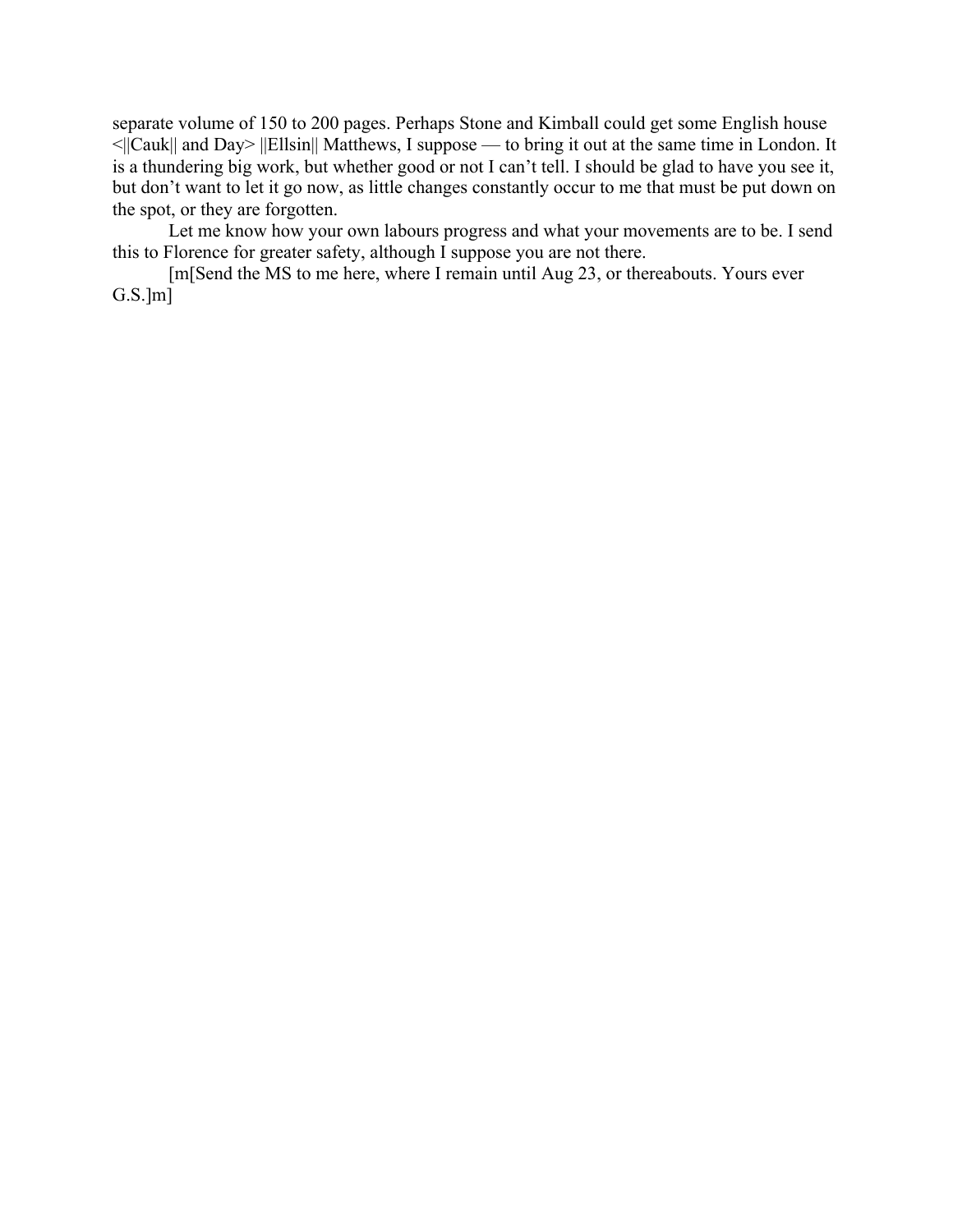Aug. 6. '97

Dear Loeser

Thank you very much for your letter and the "Aphrodite" which came today together. It is all right about Mrs Glenny's paper, as I have sent three old sonnets to the "Harvard Monthly" instead of the translations I had thought of first.

I have read your criticism with great interest and appreciation. It is a very fortunate thing for me to have a friend who has at once so much perception, so much patience, and so much sympathy that I can look to him for real help in what I write. After thinking over what you say in your letter I have re-read <over> the whole "Aphrodite"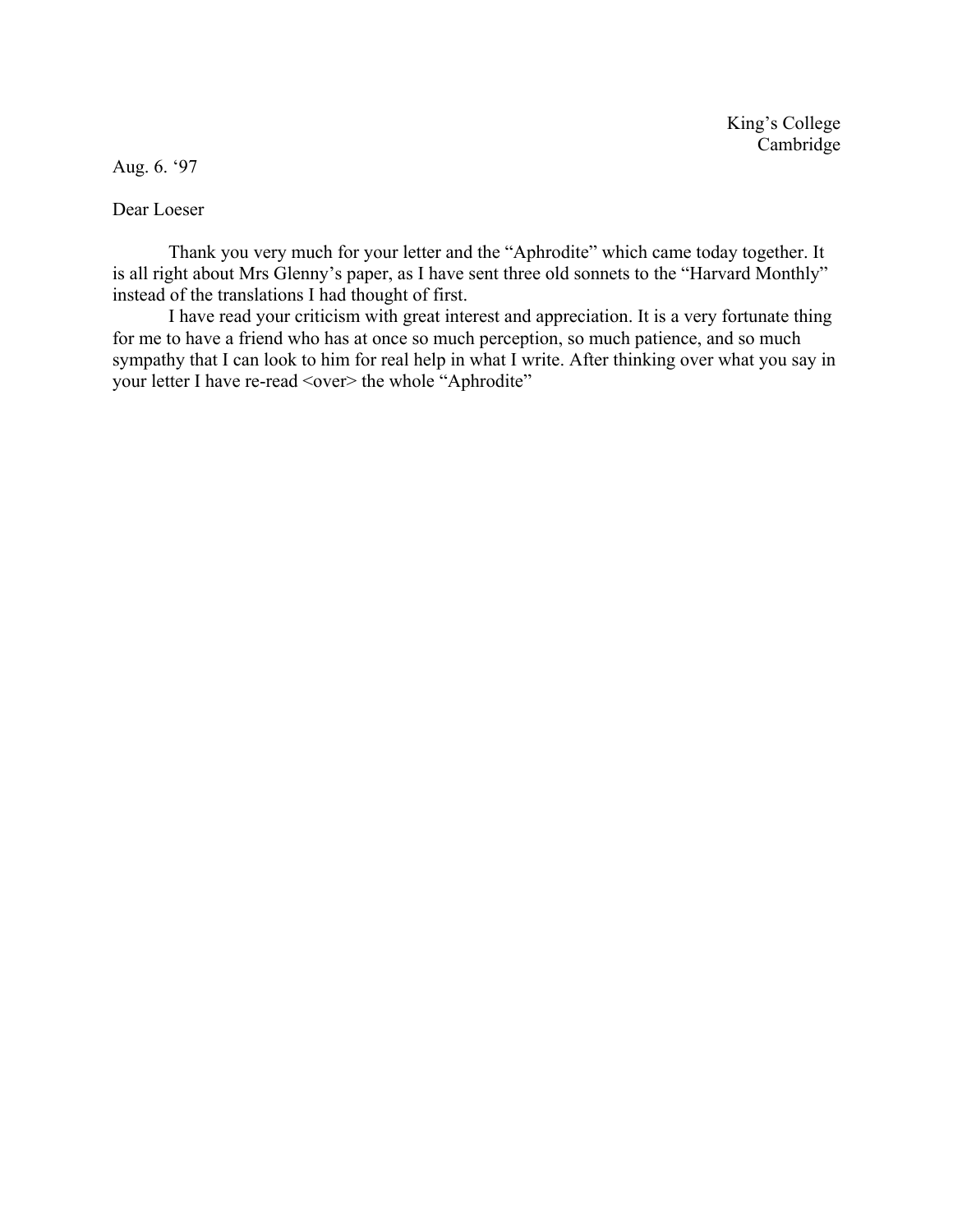noticing your suggestions. I feel the justification of most of them, but not of all. As to the general question of the level at which the characters and style should be kept, my feeling is this: it would undoubtedly have been better if I had originally conceived the whole piece in the spirit of the fourth act (which, with the fifth, was written much after the rest, and three or four years after the third act, the love scene, which, as I told you in Florence was the kernel of the whole.) But the Offenbachian stuff between Zeus and Hera in the first act, and the whole second act were conceived as a mere jeu d'esprit. Now, if the piece as a whole has anything like the importance and interest which at one time you attributed to it, undoubtedly it would be worth while to purge all the old stuff away and rewrite the first two acts in another spirit. But the difficulties in the way of this are various. I don't like to fuss over a thing which I had laid by with the profound sigh of release with which one always writes FINIS. Then I am not sure that I could find the ideas and the verses to substitute for those now there. And what is worse, might not a pompous beginning make the sequel seem less fine then it seems now, raised upon a vulgar and commonplace pedestal? We must also remember that the authority of Homer allows a certain buffoonery and brutality to alternate with dignity in the characters of both Zeus and Hera. Is there not, perhaps, a fine touch in that, just as in depicting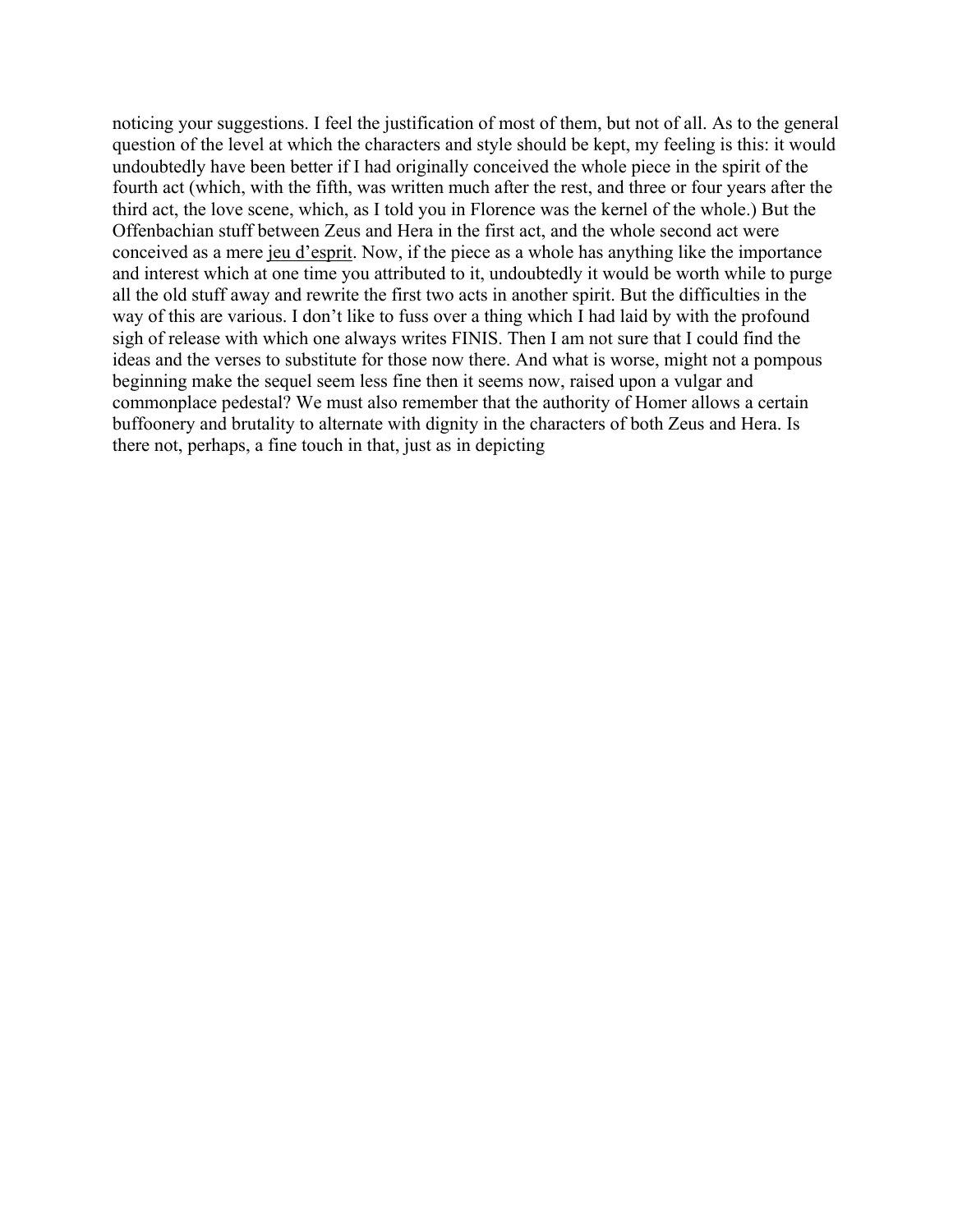Napoleon we should wish to show the great man's littlenesses? And Zeus, in the conception of him I adopted, has the  $\leq || \dots ||$  gift of knowing how to be a king when it is necessary and a good fellow when it is possible. A more statuesque and metaphysical deity would of course be more sublime; but is it within my powers to render him, or would he be in place here? However, I will let your good hints lie in my mind, and if any practicable scheme occurs to me, I will reform Zeus altogether. — The rhythm and diction of many of the lines are bad; that I may hope to improve by an occasional rereading, pencil in hand.

I will drop Strong a line before I go up to town again. I sail on September  $2^{\text{nd}}$  so that any [m[more trips are out of the question this year.

Yours ever G Santayana]m]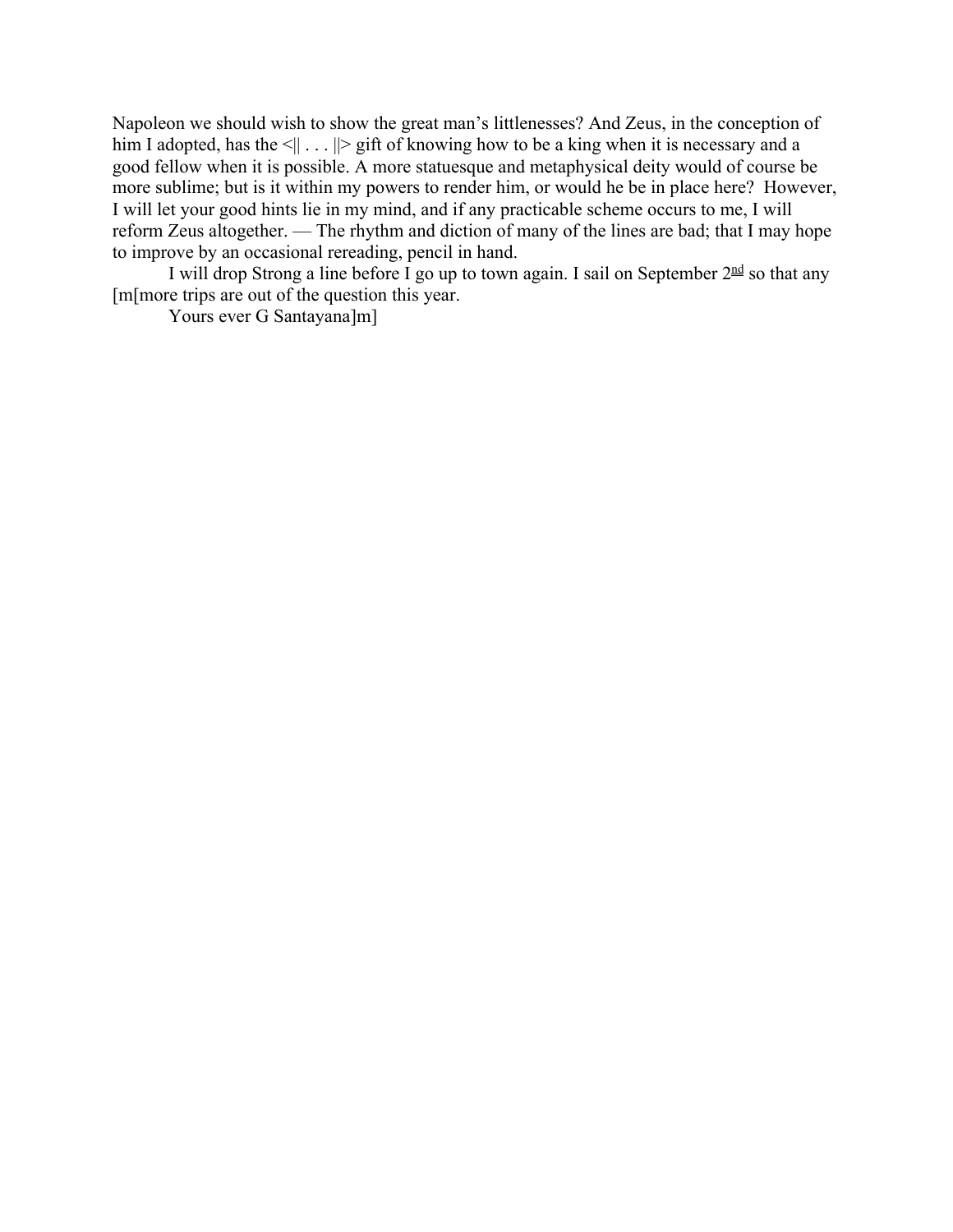75 Monmouth Street Brookline Mass Jan 22 1898

Dear Loeser

Here is the long delayed MS of the Aphrodite which I had promised you. You will find some changes — not so many as I should have like to make, only my interest and my invention have both taken to other channels, and it is with difficulty that I have brought myself to meddle at all with the old  $||$ experim  $\dots||$ . On p. 13 you will find the only addition — one suggested by you. The other changes consist in omissions and slight changes in phraseology. Zeus, first speech is also recast, and I hope improved.

I have had another copy made, <I> so that you may consider this yours, and do what you like with it, even publish it if you can find anyone willing to undertake the risk. I don't care to have it come out in America now or by itself: together with Lucifer or the Hermit's Christmas it might pass; but these are not quite ready for the press.

I will write again about things in general and my plans for next summer, when I hope to see you again.

> Yours ever G. Santayana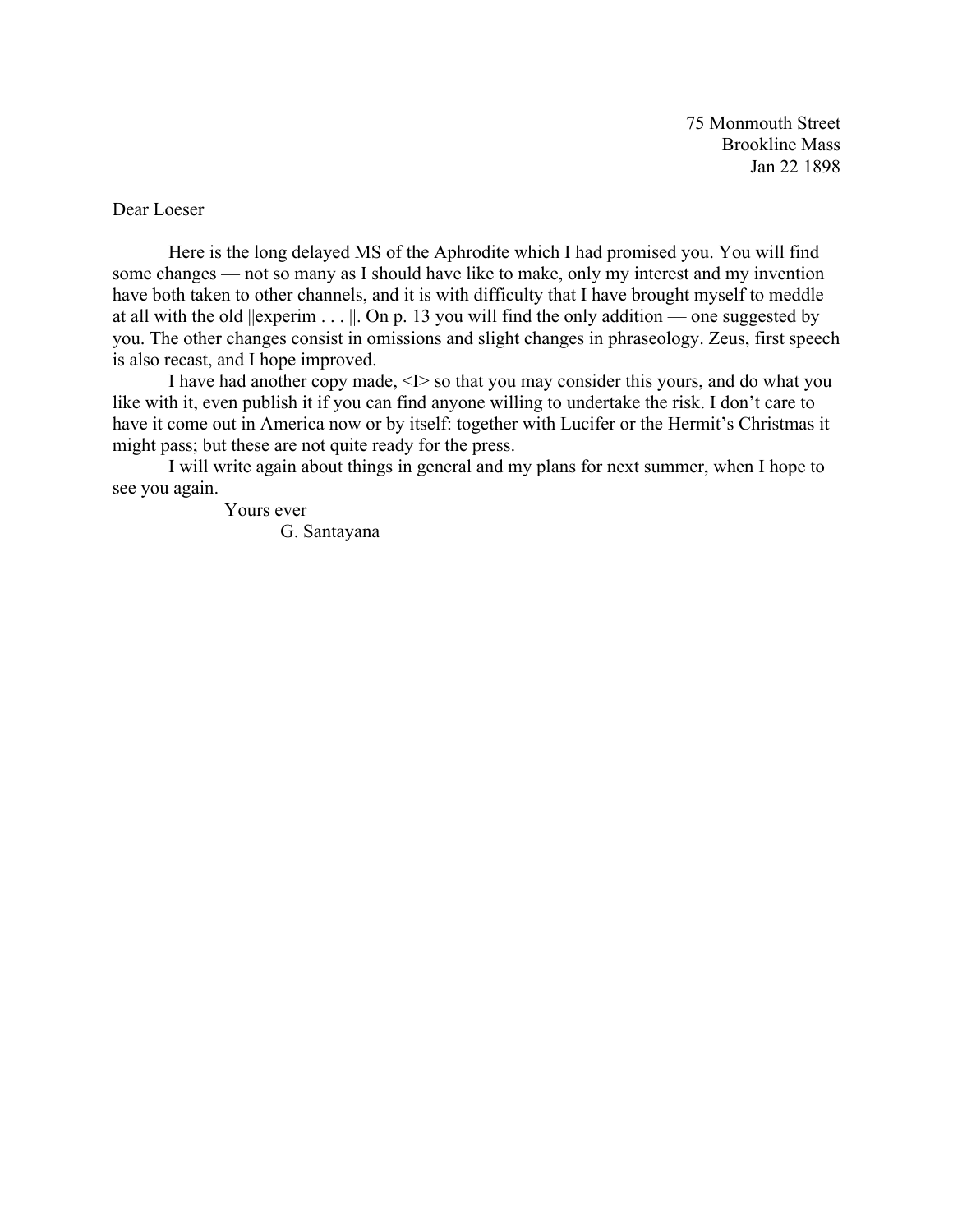75 Monmouth Street Brookline Mass March 11 1898

Dear Loeser,

I have been hoping to hear that you have my last latter and the manuscript of the "Aphrodite", which I sent you some time ago. But as I promised to let you know when anything definite was arranged for my summer, I write now, although much may yet be changed in my plans before the end of June. I expect to go at that time to England, to stay a few weeks, and then perhaps to Spain and at any rate to France to visit the Potters. If you are there or at the Maloja I should be glad to join you for a while, and take some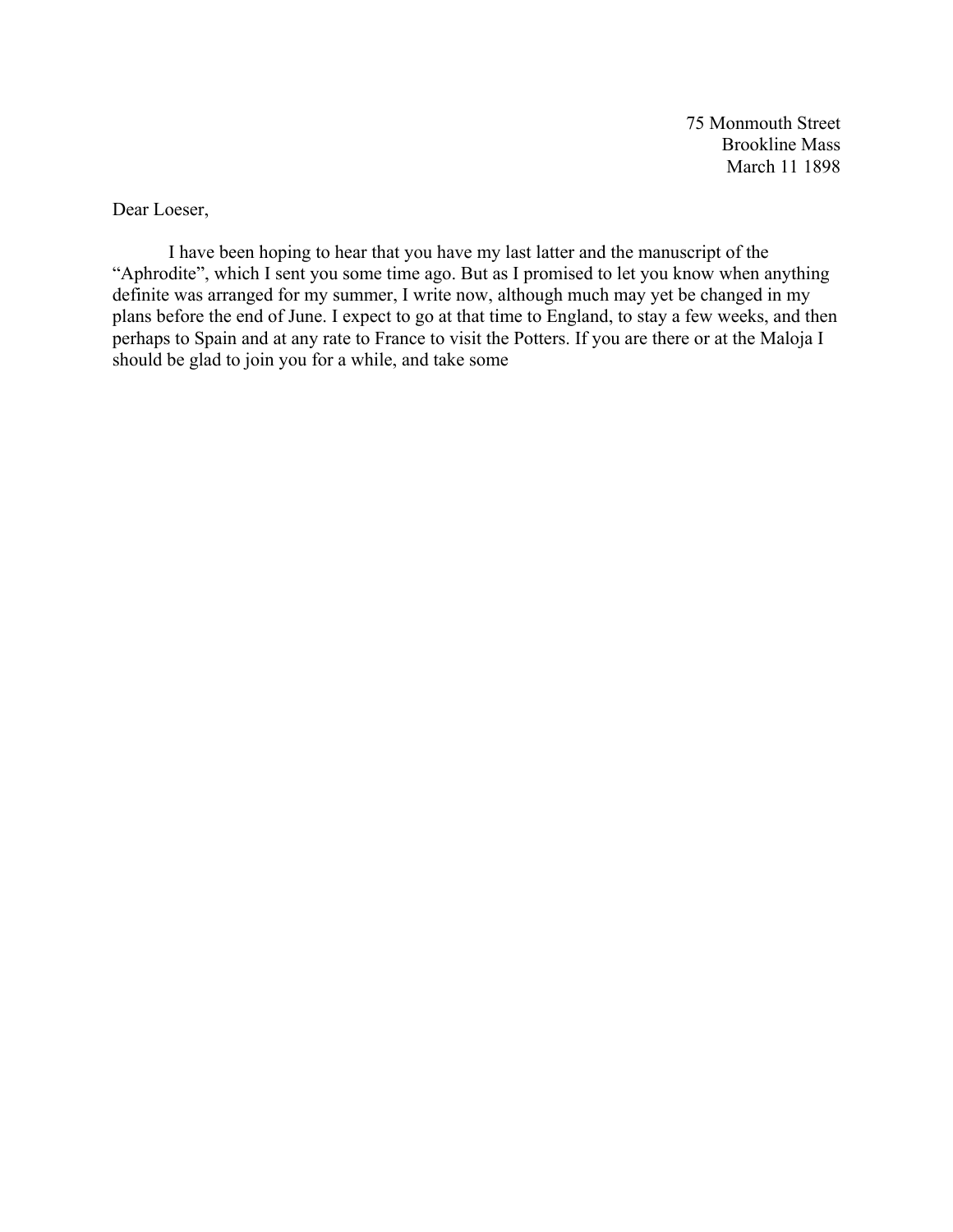exercise in our old and excellent fashion. I have not yet taken my passage either to Europe or back, and I hope to make my return voyage later than usual. But I shall have to be here again at the end of September for the beginning of term. They have finally appointed me "assistant professor" beginning in September next, and, it seems likely that I shall remain at Harvard for the rest of my days. It is the simplest solution of my affairs and has its advantages although as you know it discourages and <su>oppresses me a little to think that I shall never be really free. The unsympathetic character of this <adm> atmosphere is intensified now with these rumours of war, and the criminal conceit and effrontery which characterizes the mob and their newspapers. I try to fortify myself with philosophy and indifference to the accidents of human folly; but it tries my patience, and deepens my scorn of the forces by which the world is governed. I am also overworked, for besides regular lectures there are many addresses, reviews, and odd papers which it is not easy to escape. The compensations are the sense of having stayed in the place where circumstances first placed me, — a principle I respect — the competence secured, the congenial work, and the opportunity to be surrounded by young men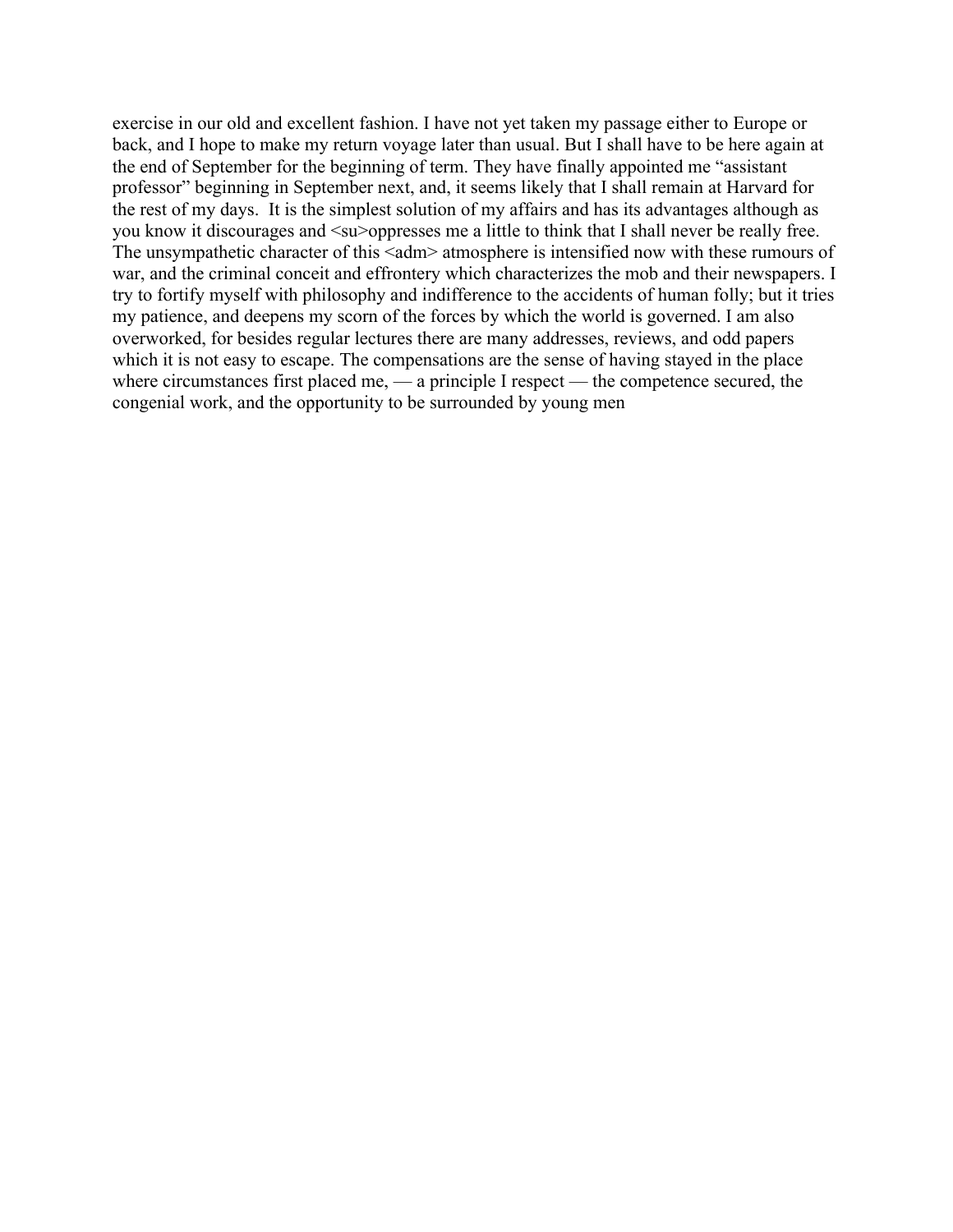and to influence their thoughts and sympathies a little in the direction of those things which have some essential importance. Next year the greater part of my lectures are to be on ancient philosophy, so sadly neglected here, and I am also going to revive a course in aesthetics, to develope the philosophy of art as a supplement to my "Sense of Beauty."

I should be glad to know how this winter is passing for you, how your publication gets on, and what your plans are for the summer. Don't forget also to tell me a little of the gossip you Yours ever.

G Santayana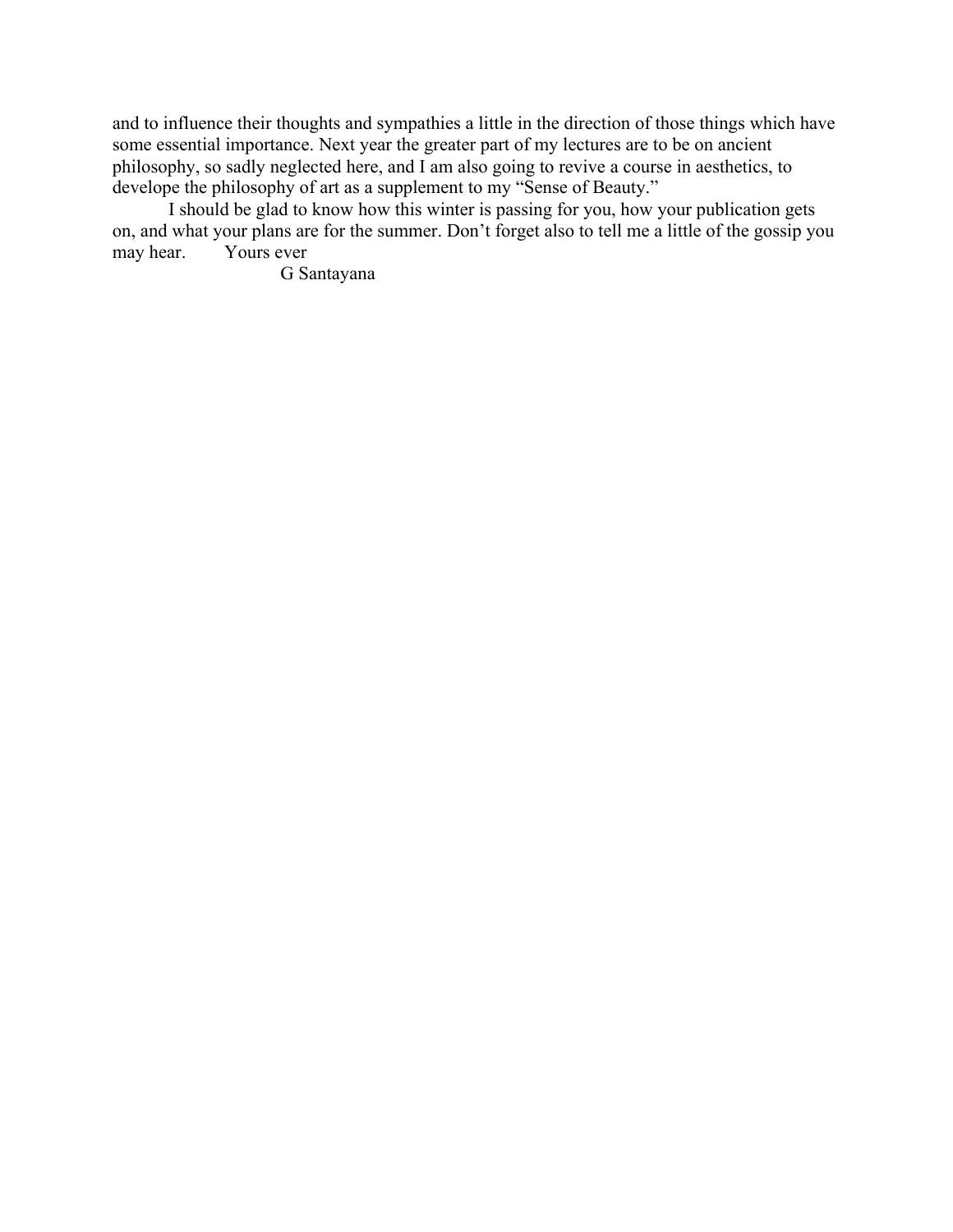Dear Loeser

I have just had returned to me a letter which I sent you care of Theodor Veib in Stuttgart, which used to be your safest address. He and you are both insultingly described as unbekannt. I hope this second attempt to reach you will be more successful.

Your letter found me at Oxford where I was for three weeks in July, then I made some visits, and came here to see my sister and get an impres-

<sup>6</sup> This letter is on blue paper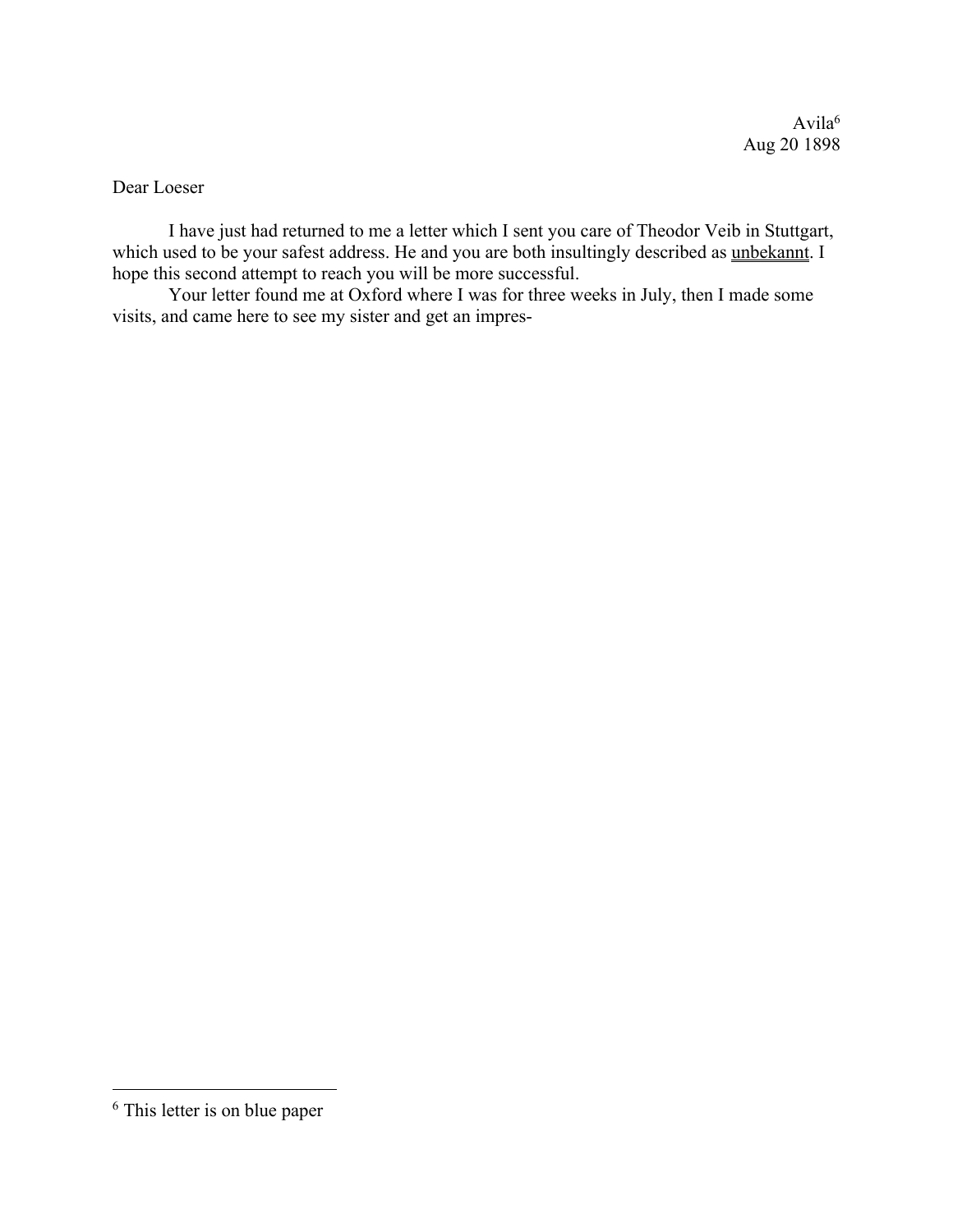of the effectt of the war on Spanish opinion. People are sore and disgusted, somewhat unreasonably angry with the government and disappointed at seeing the illusions they had nursed so cruelly dispelled. But everything is quiet and apparently prosperous, at least in these parts, where a good crop has more influence on men's temper then distant disasters. Spanish indifference and power to suffer now can play a beneficent rôle, and prevent greater misfortunes.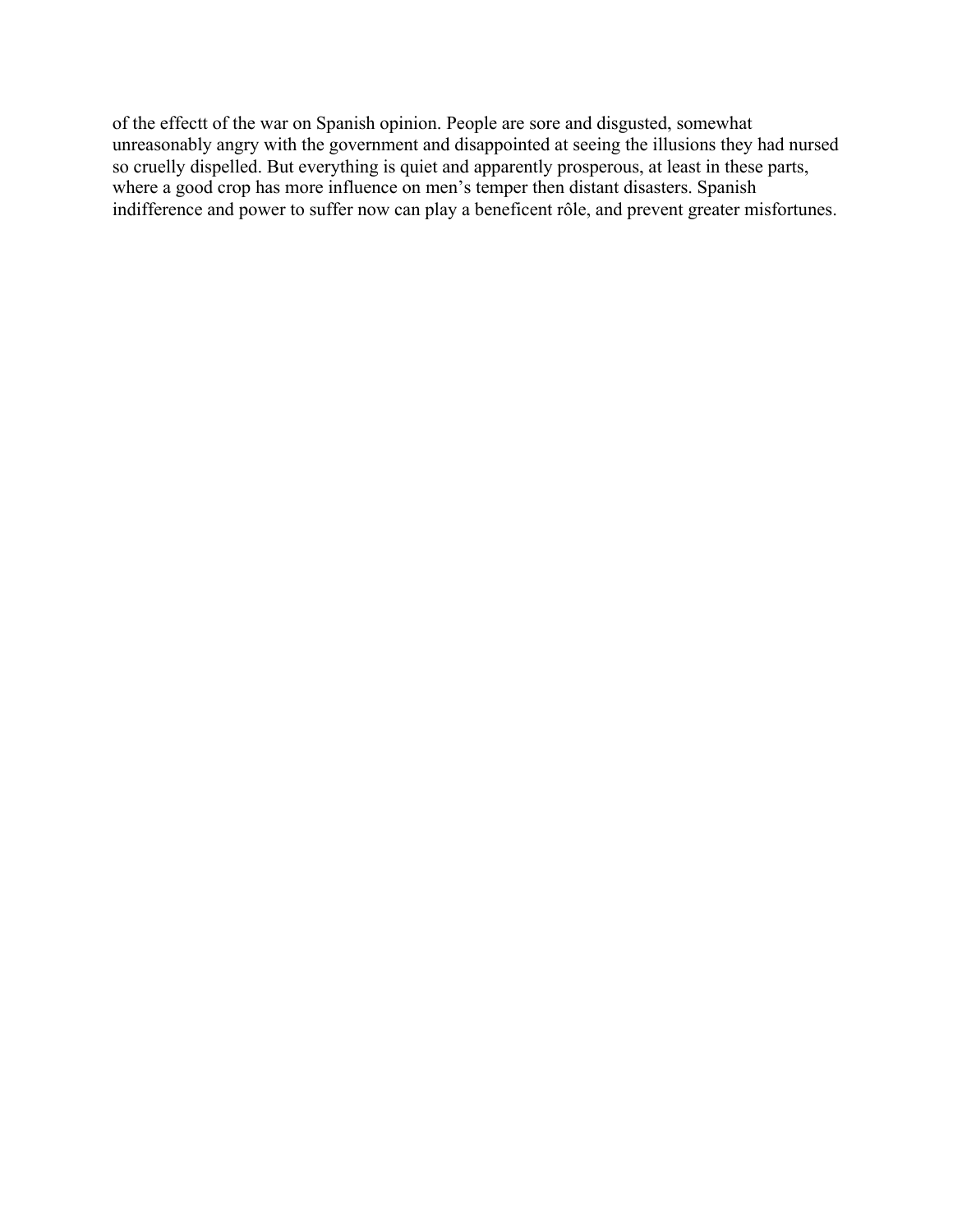My plans are not wholly formed, further than that I sail from Liverpool on September 14<sup>th</sup> In the interval I shall of course pass through Paris and London. Is there any chance of seeing you in or near either of these places? Send me word here if you can do so at once; if not to Brown Shipley & Co or to the Hôtel du Quai Voltaire where I shall probably be for a few days [i[until]i] about September  $10<sup>th</sup>$ .

I should be sorry to go away without having seen you. Yours ever

G Santayana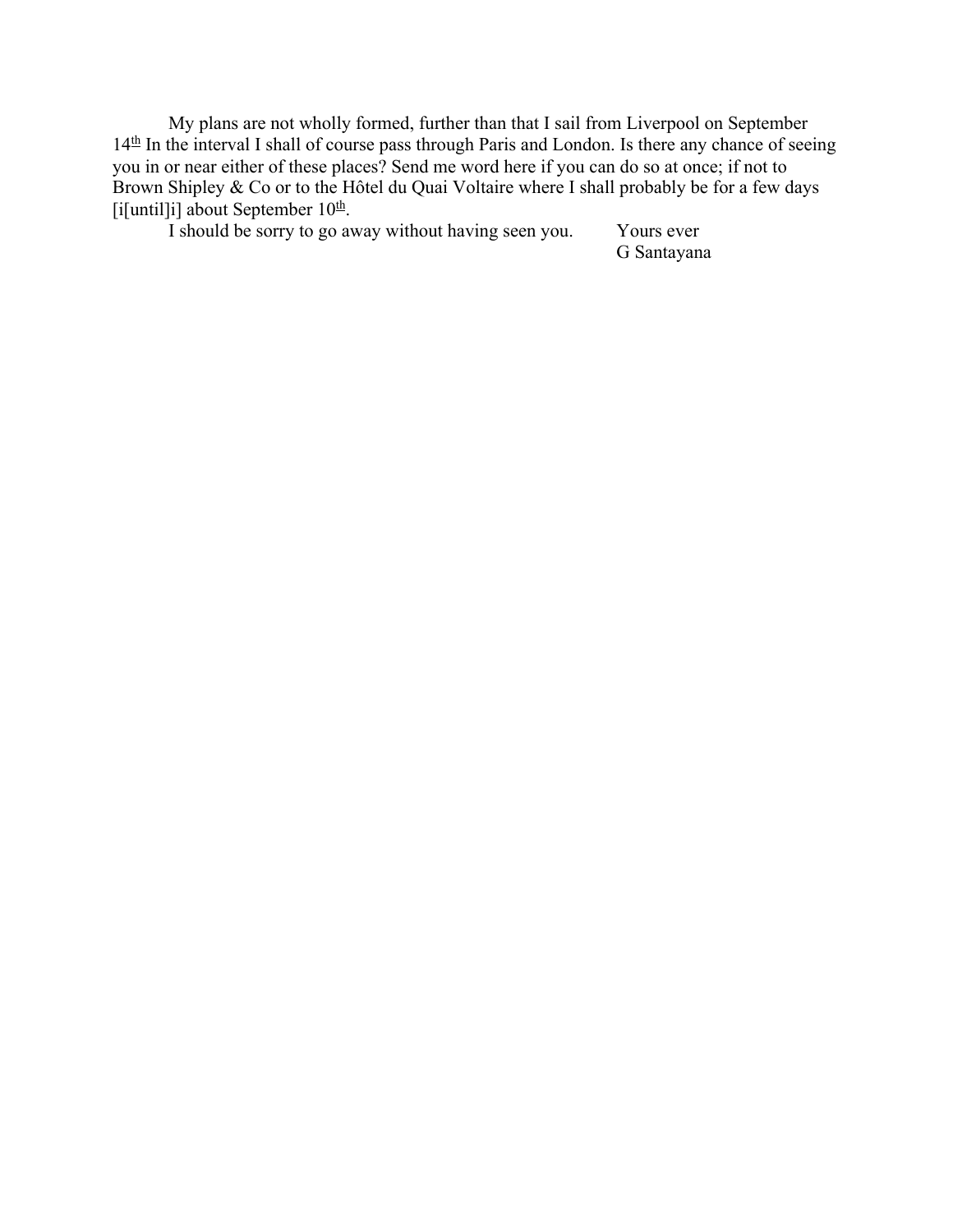Dear Loeser.

Only a line to say that I expect to be in London, at 87 Jermyn Street on June  $27^{\underline{\text{th}}}$  Pray send me word of your whereabouts and let me know if I am to see you this summer. My plans are not definite except that I go to Brittany sooner or later for a longish visit.

I have sent you, through the publisher, a copy of "Lucifer" which I hope you have received. My address is also c/o Brown Shipley. Yours ever

G Santayana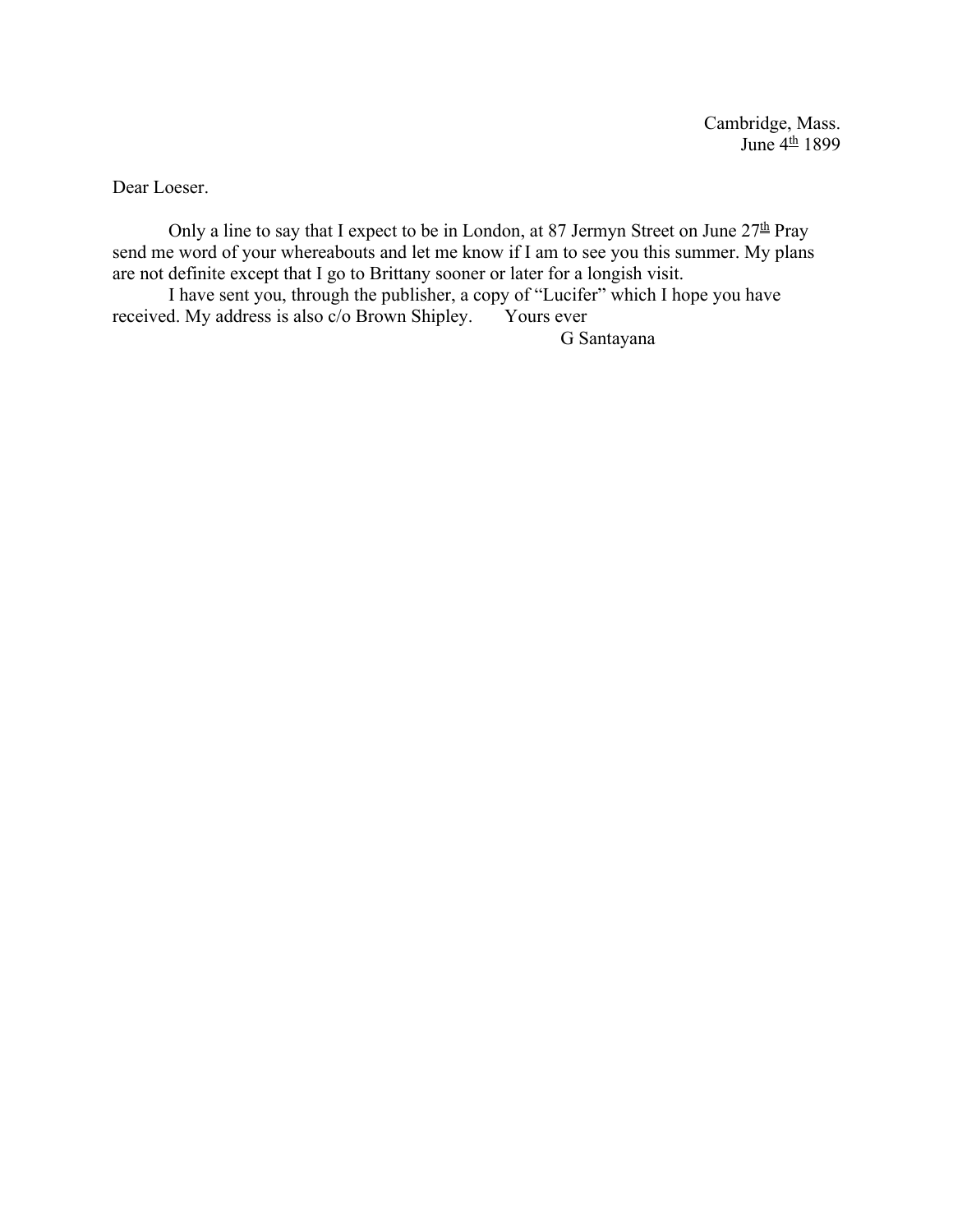## July 11 [1900?]

## Dear Loeser

I am glad to hear that you are in England. Henley has no charms for me and I have not been disporting myself there, in spite of my landlady's surmises. I have been here for a week and go tomorrow to Howard Sturgis's at Windsor, until Saturday when I shall be once more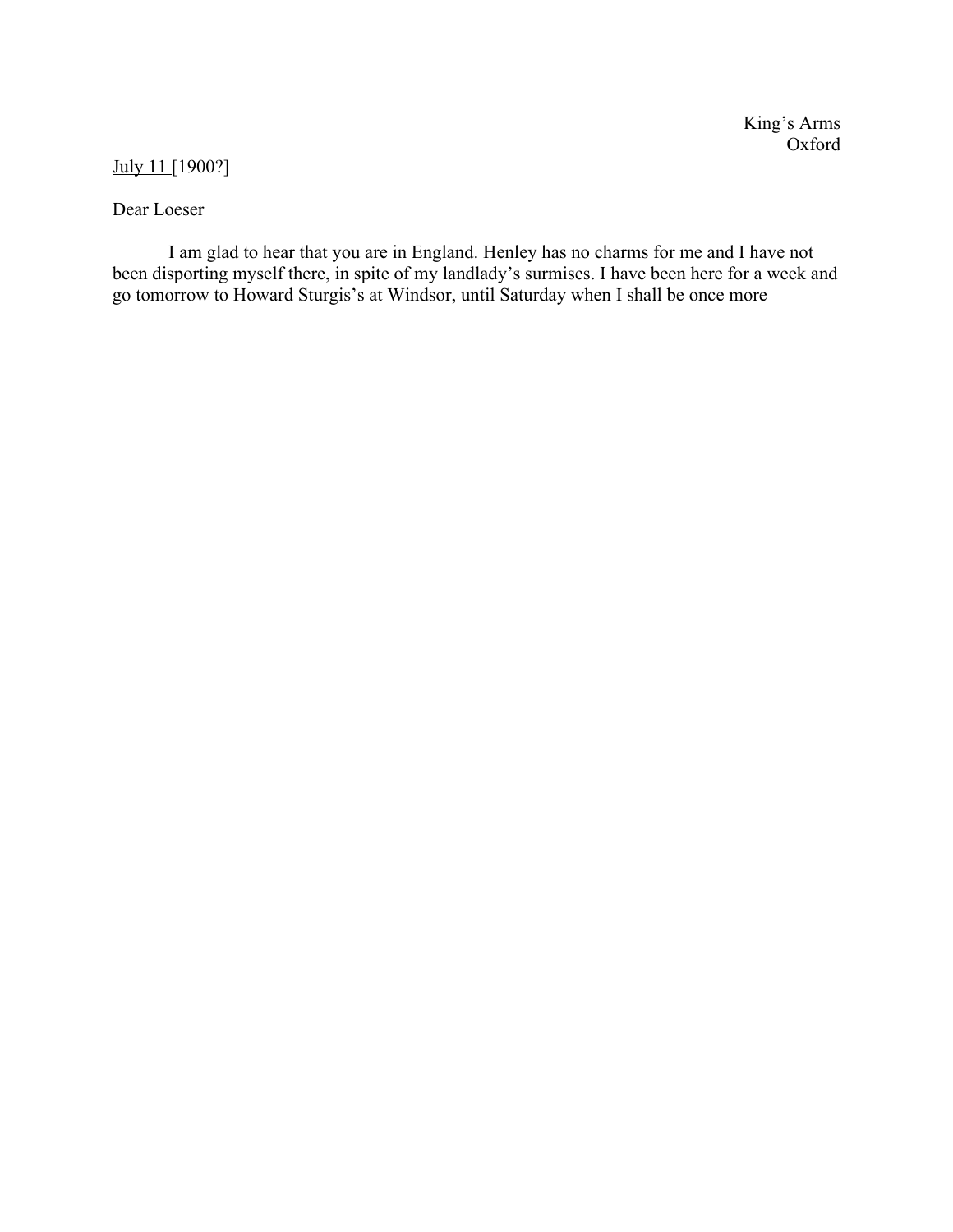in Jermyn Street. Look me up there in the afternoon or send word where I may meet you.

My plans are, like yours, quite unformed for the immediate future, so that we ought to be able to arrange some little trip or sojourn together. My idea had been to return here for another fortnight, but my only purpose in doing so would be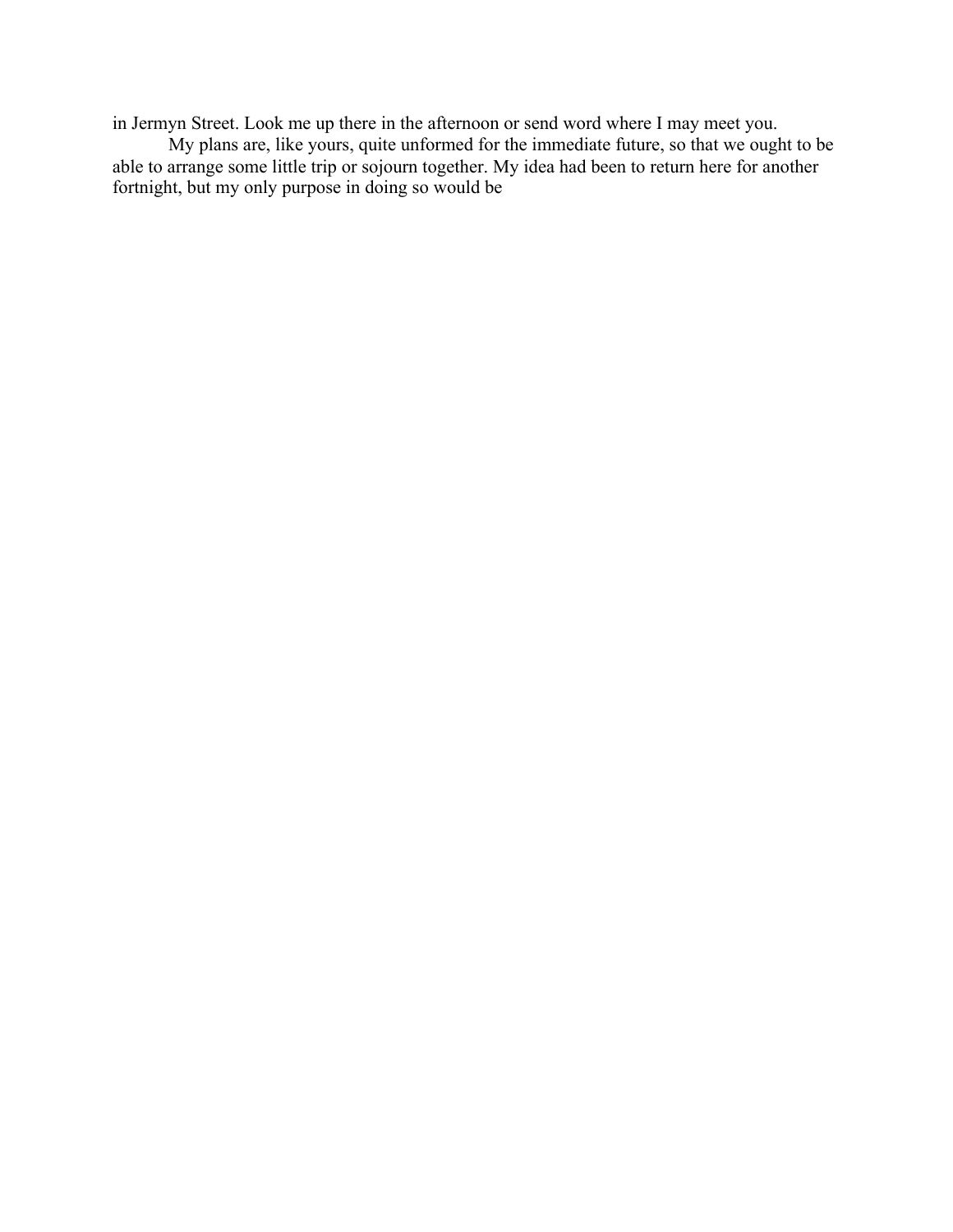to reach a quiet place where I might do a little writing. Later I expect to go to Spain and, on my way back, to Brittany to visit the Potters, who are again there. I sail from Cherbourg or Southampton on the  $13<sup>th</sup>$  of September.

Your friends the Strongs pleased me very much, especially Strong himself with his keen quiet little smile. The atmosphere, thanks to other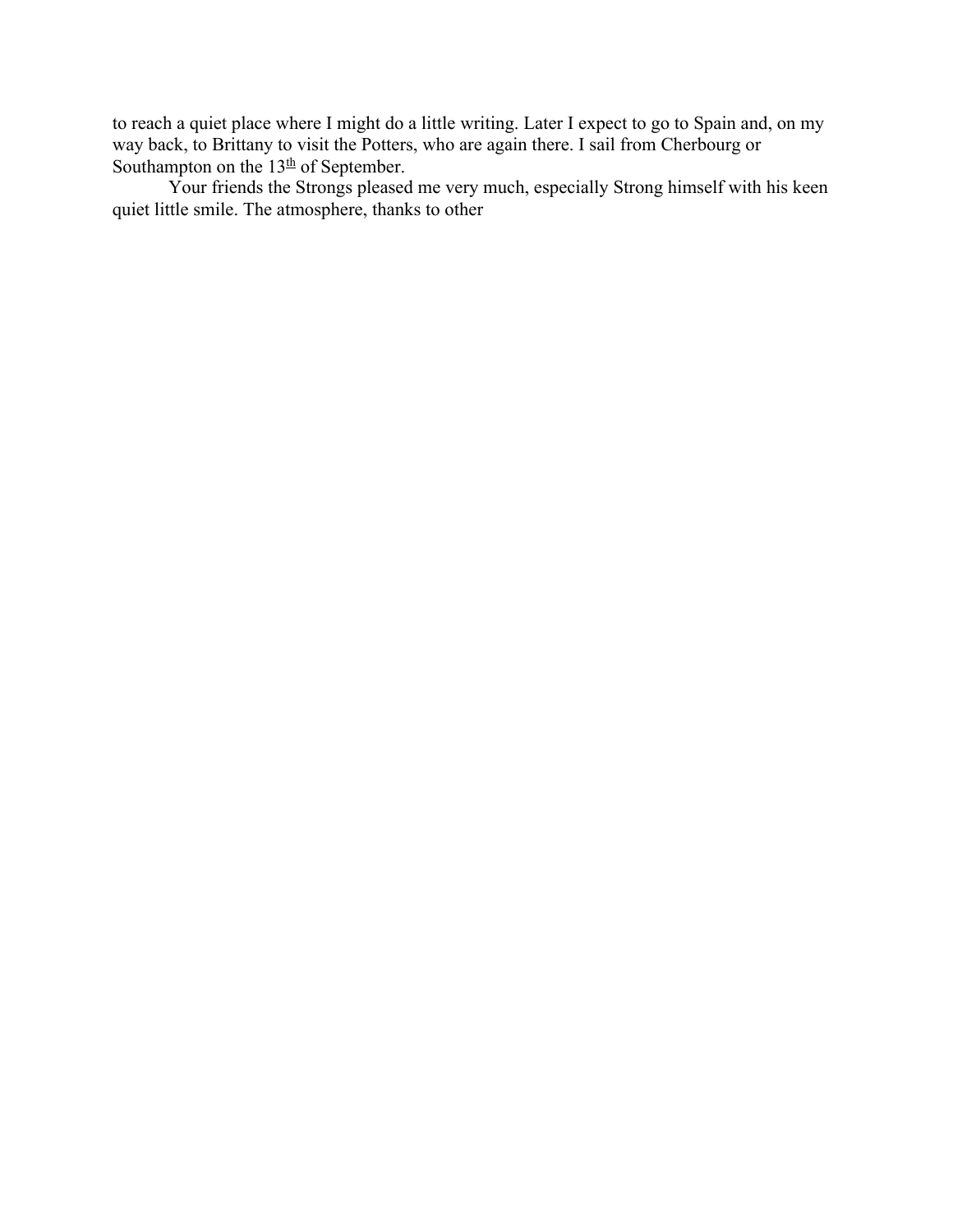guests, was somewhat archeological, but Strong's satirical sense saves even erudition from being foolish.

The great Berenson has been here, complaining of a bad digestion and of consequent temptations to suicide. But he was stimulating with his talk about the classics, to which I replied with religious reflections. Au revoir Yours ever

G Santayana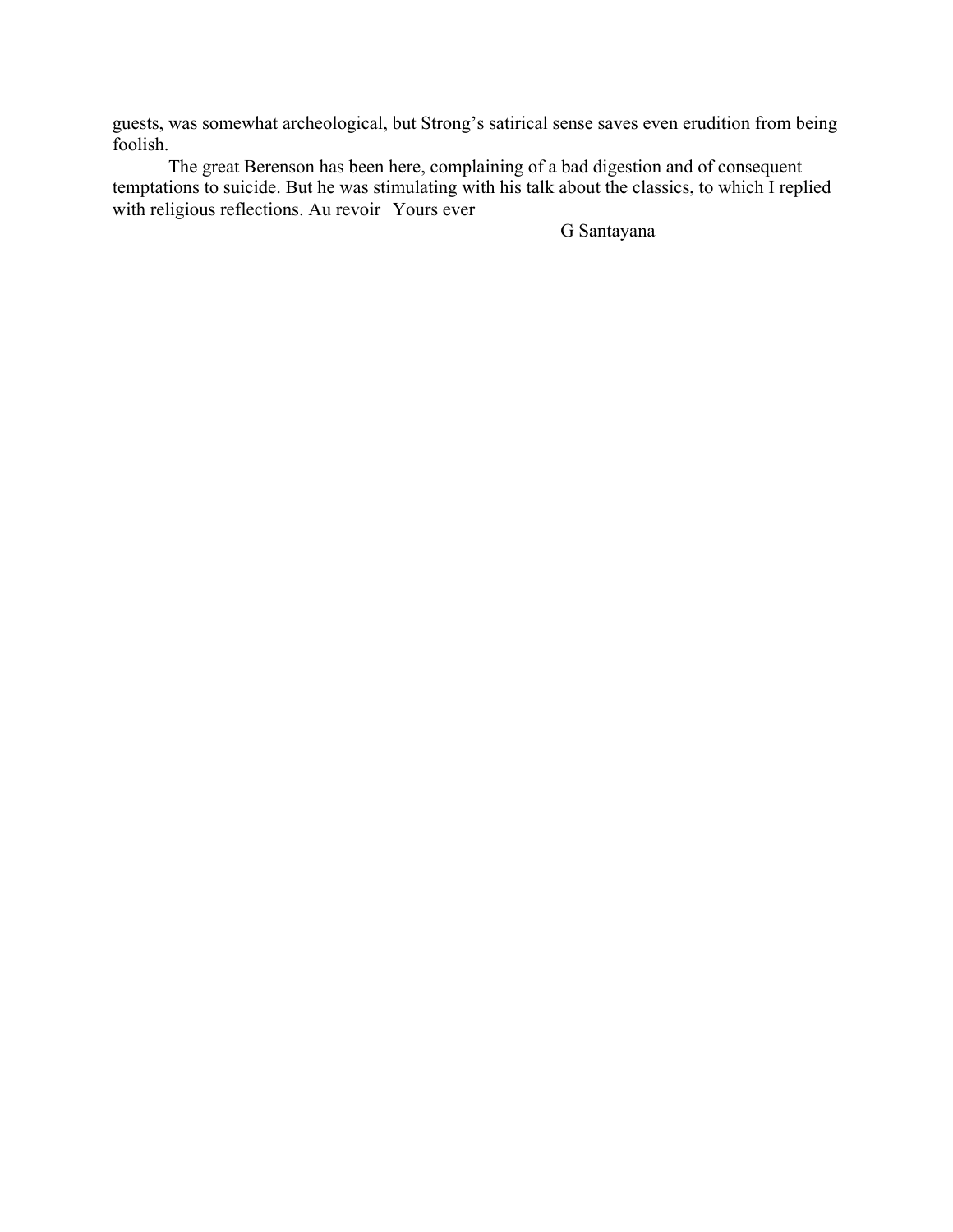Dear Loeser

Your welcome letter was the first I received after arriving in England, where this year I was unusually late. I wish it were practicable to arrange a meeting, but I fear Switzerland and Venice are too far afield for me. If I leave England it will be only for Paris and possibly Avila hardly for any other place. There is work to be done — at least that is my programme — and here I find it is accomplished more easily and pleasantly than anywhere else. If I get stale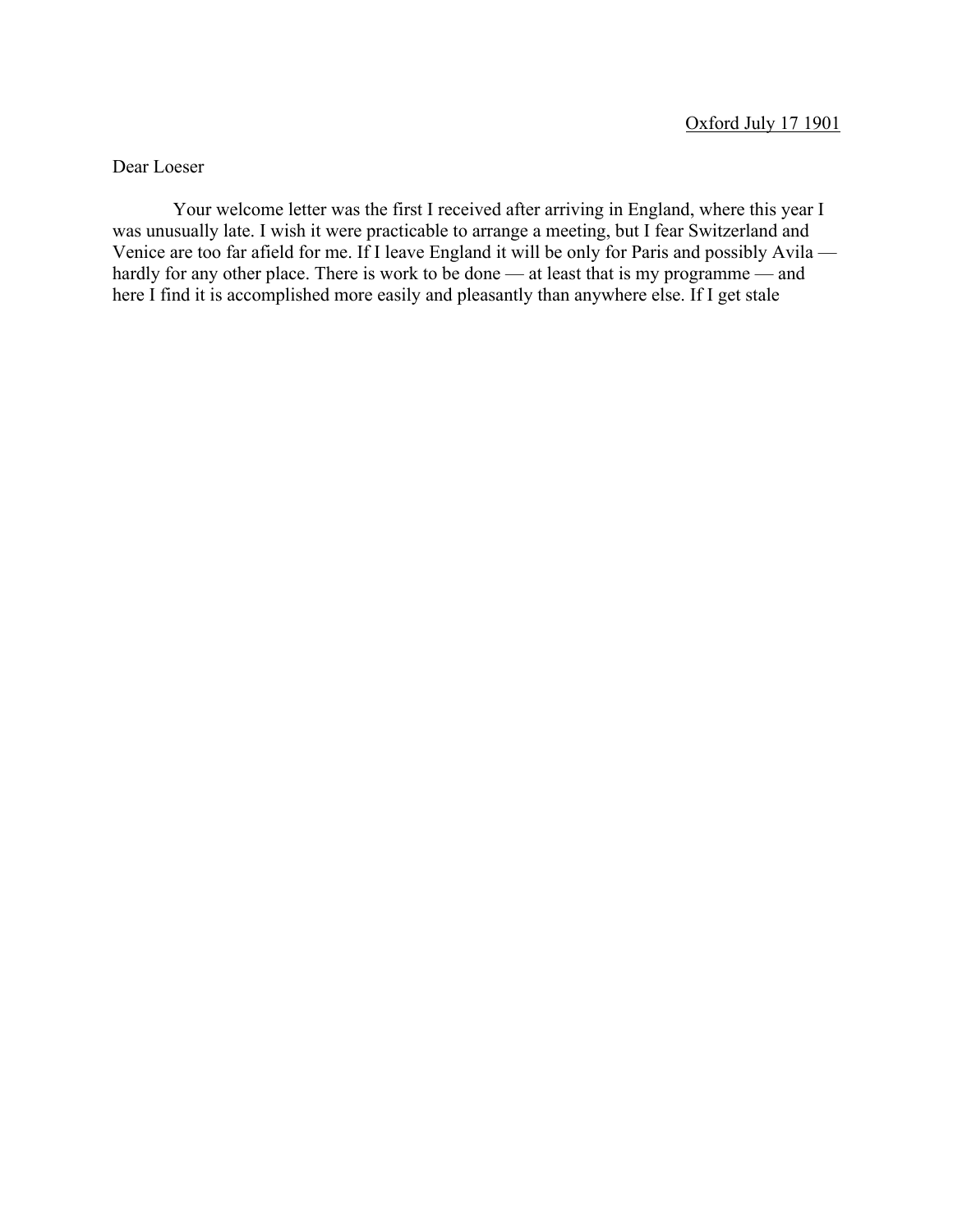and bored, however, my remedy is Paris for the body and Avila for the imagination. My return passage is taken for September  $18<sup>th</sup>$  Is there no chance of your reaching Paris or London somewhat before that time?

What has been the result of the photographic and financial projects in which you were plunged when I last saw you? And your notion of abandoning Florence before long, is that to be carried out? I am sorry to hear that your health has not been perfect. That may mean that you have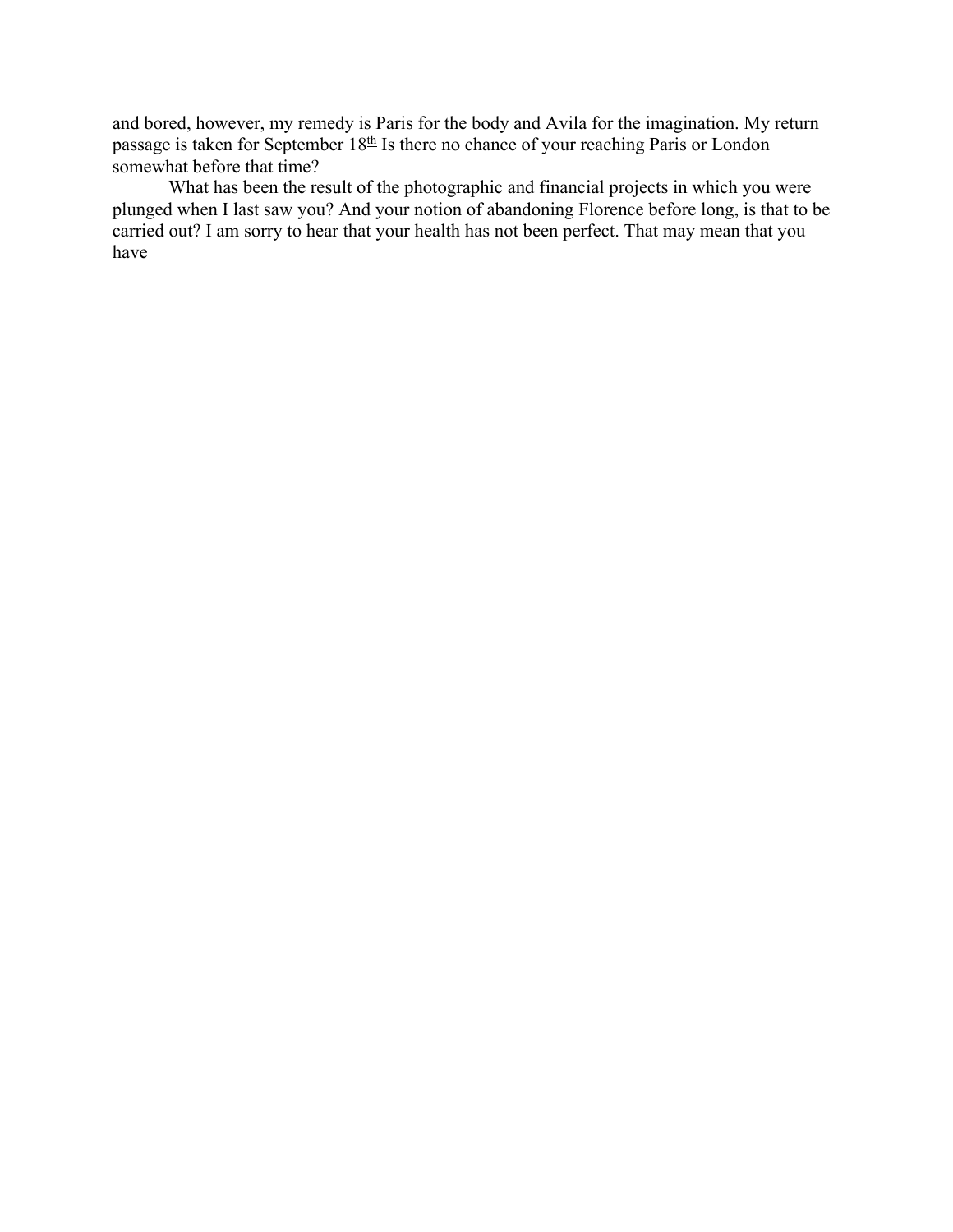not accomplished all you had in mind for your winter's quota of grubbing and Platonizing.

This year, if you notice, is the fifteenth since our graduation at Harvard, and although I tried to avoid all the reunion dinners and excursions which the misguided committee devised for the occasion, I did see a number of '86 men at commencement, which, for my sins, I was at. They seemed pathetically transformed by some Circe into cart-horses and hacks of various descriptions, and I trembled at the thought that their minds were without doubt not less unsightly and vulgar then their bodies.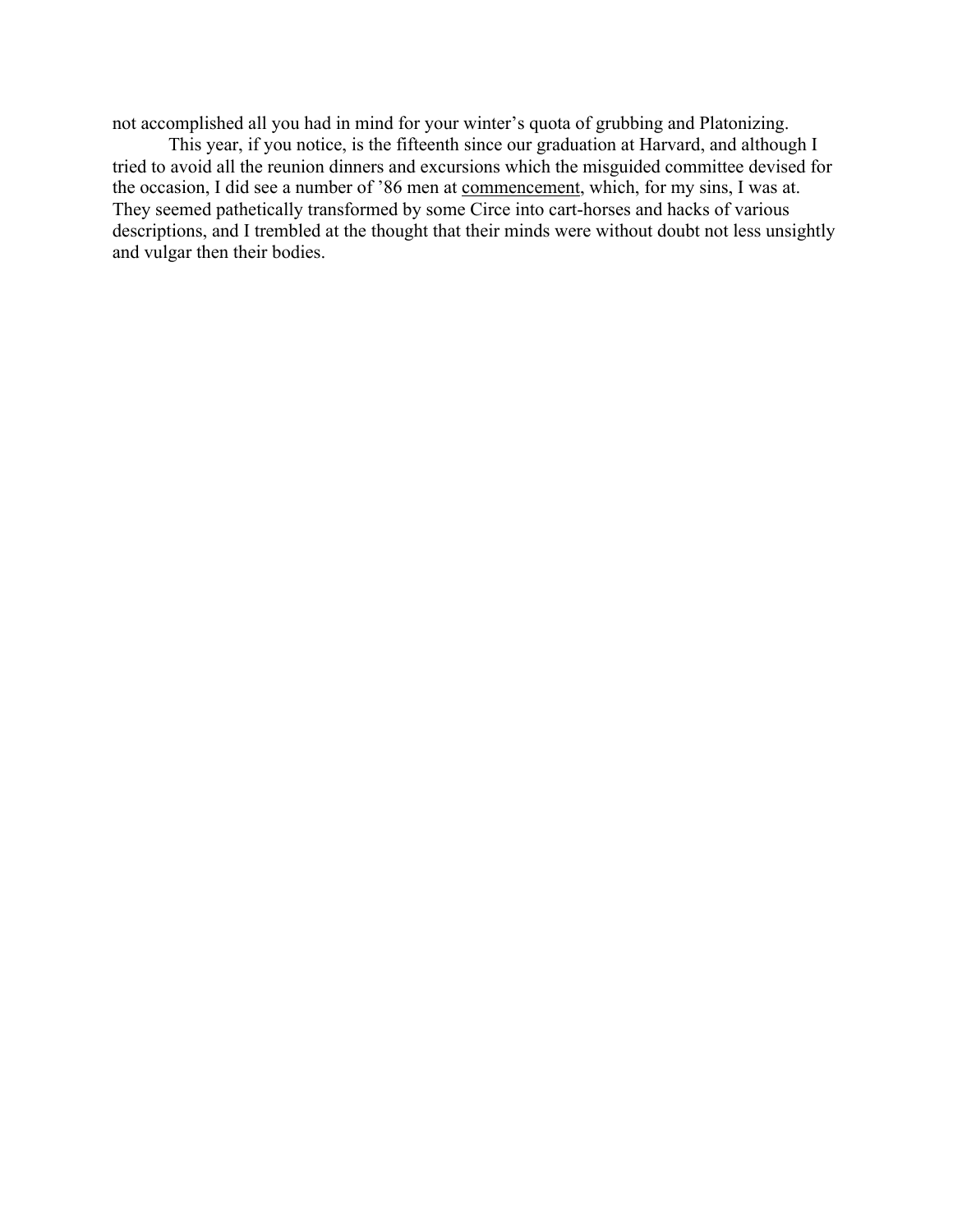Or were we always a poor lot? I suspect we were, and that the young men of these days are a great deal better than we were in breeding and disposition, whatever we may think of their wits. That is the great compensating joy of living in America, that everything visibly and hourly improves there — I mean that something better constantly breaks its way out of the mass, which [i[latter]i] may, for all I know, not change its quality.

Let me have another word from you, especially if there is any opportunity to make our paths coincide for a while. My address is Brown Shipley.

Yours ever G Santayana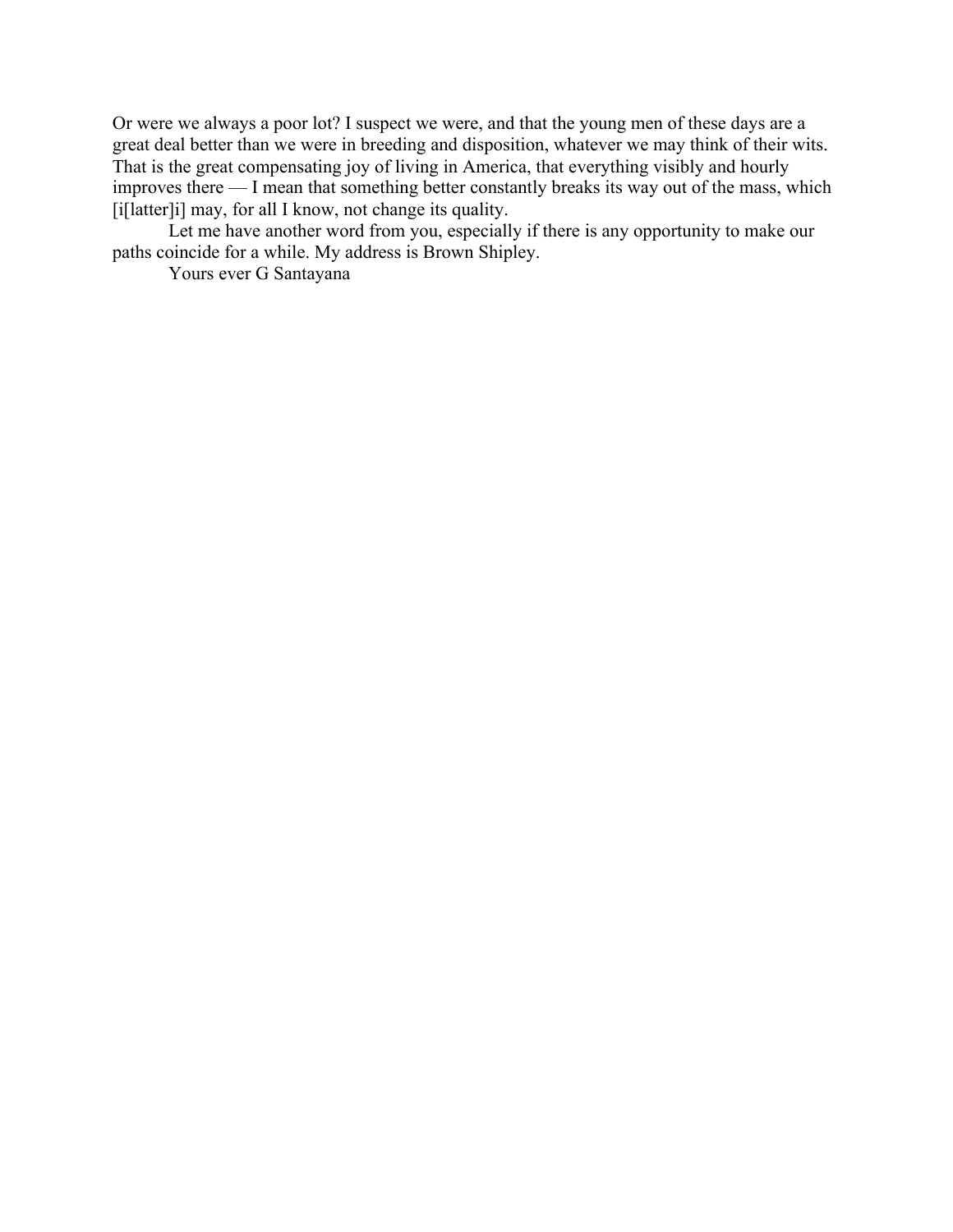Address Avila, Sept. 17. 1904 c/o Brown Shipley & Co London

Dear Loeser

I am here for a fortnight on my way to vague Eastern Regions, as my holiday fills the winter, and I mean to take this opportunity of visiting Sicily, Greece, and Egypt.

Where are you, and may I hope to induce you to join me somewhere? I am afraid you have been in Sicily too recently to care to go there again, but if not, let me know when and where you would make a start.

Is your podere a reality? Yours ever G Santayana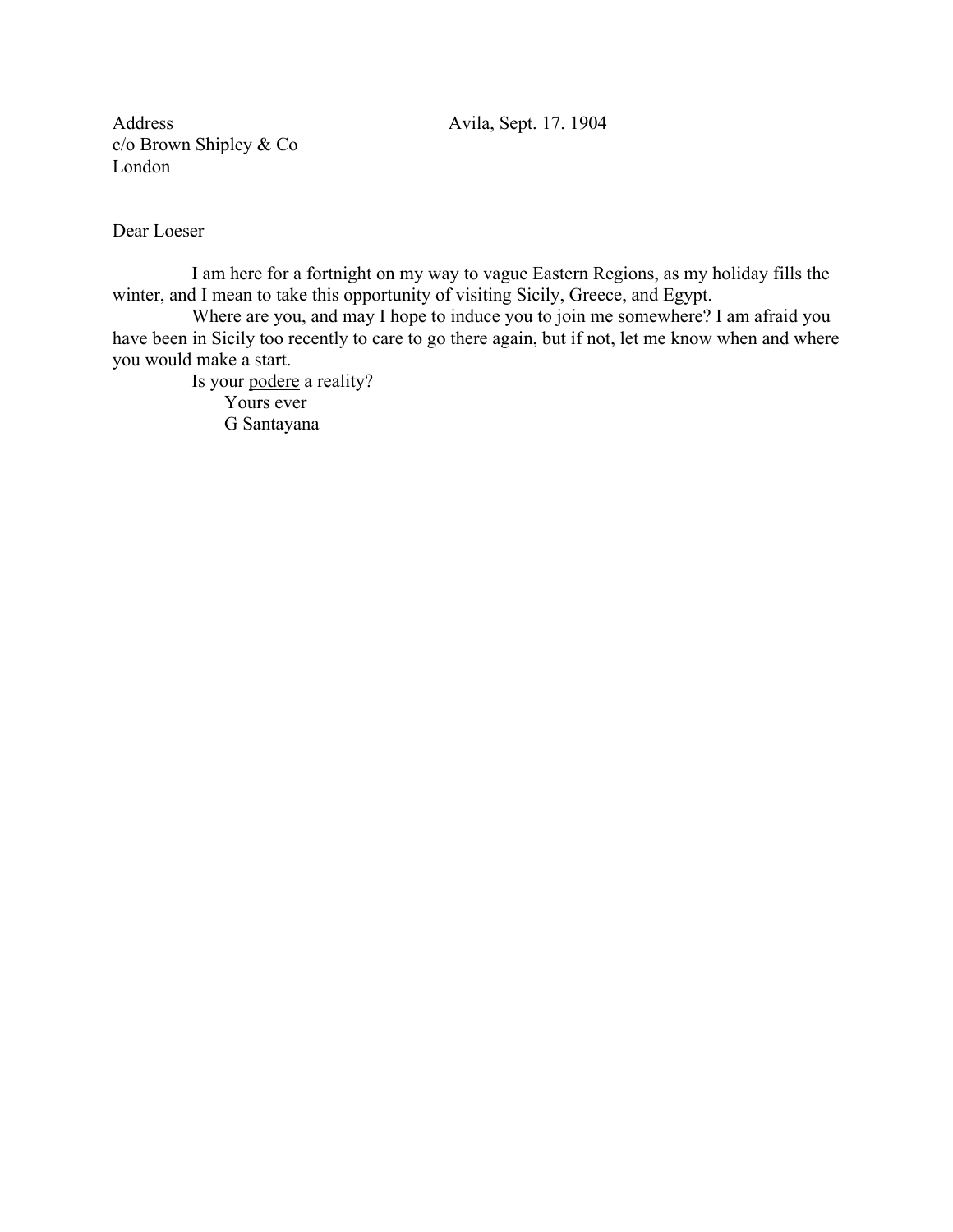Dear Loeser

I am delighted to have your letter and, as you may suppose, nothing could give me more pleasure than the idea of being with you again in Florence. My stay here is being prolonged for one reason or another, chiefly because I feel at home and dislike the moment of departure. I shall hardly leave before the  $23^{\text{rd}}$  (a great feast here): and what it occurs to me to do then is to move towards Florence directly, by way of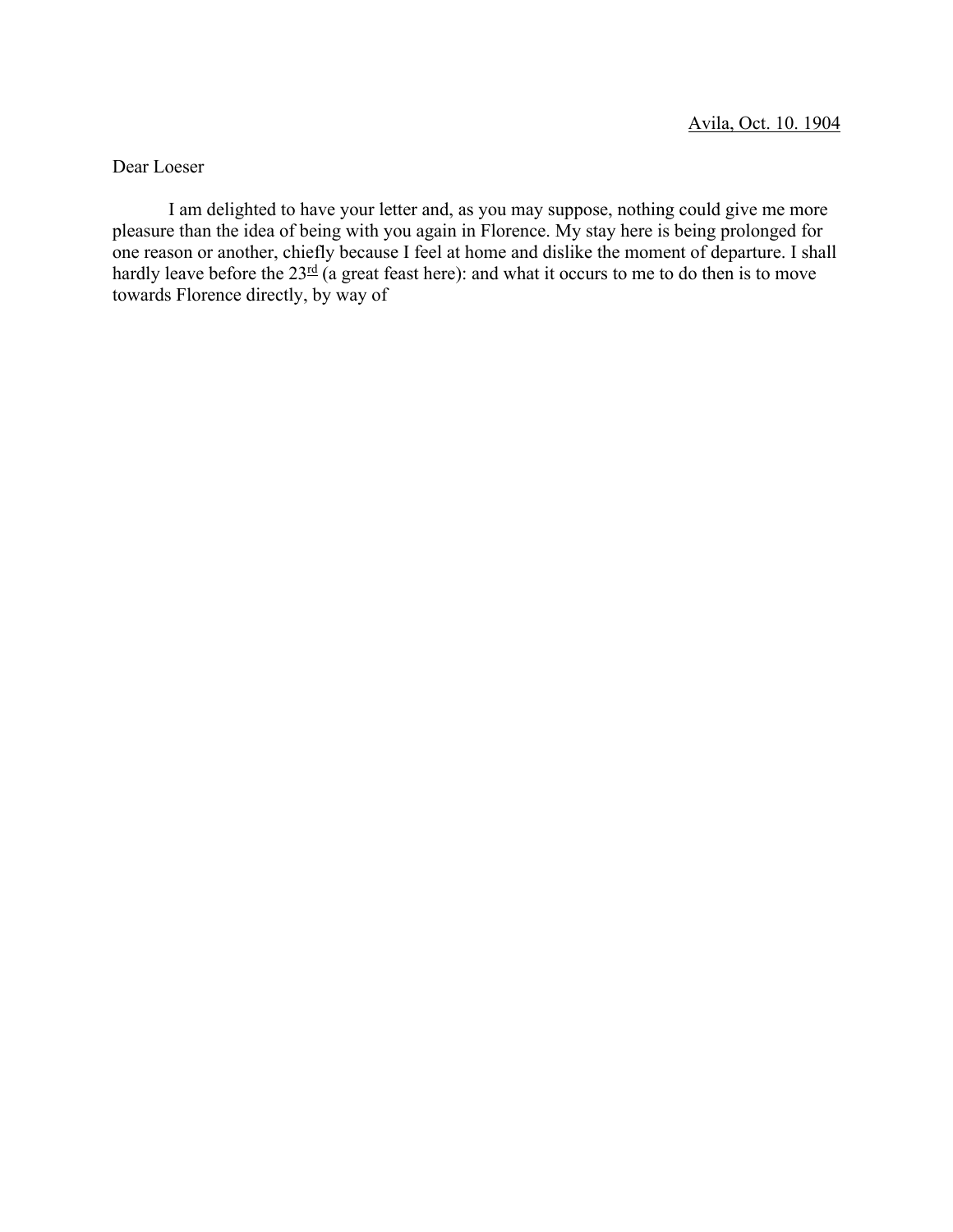Marseilles and the Riviera — at least, if you can have me there as early as November  $1<sup>st</sup>$  or thereabouts — I suppose it will be some days later. Sicily will come later; I can go there on my way to Egypt, where, however, I must arrive in January. A friend of mine, Frederich Morgan, who is the American Consul to Cairo, is expecting me, and I should at any rate fear the heat and glare more and more as the season advanced. Couldn't you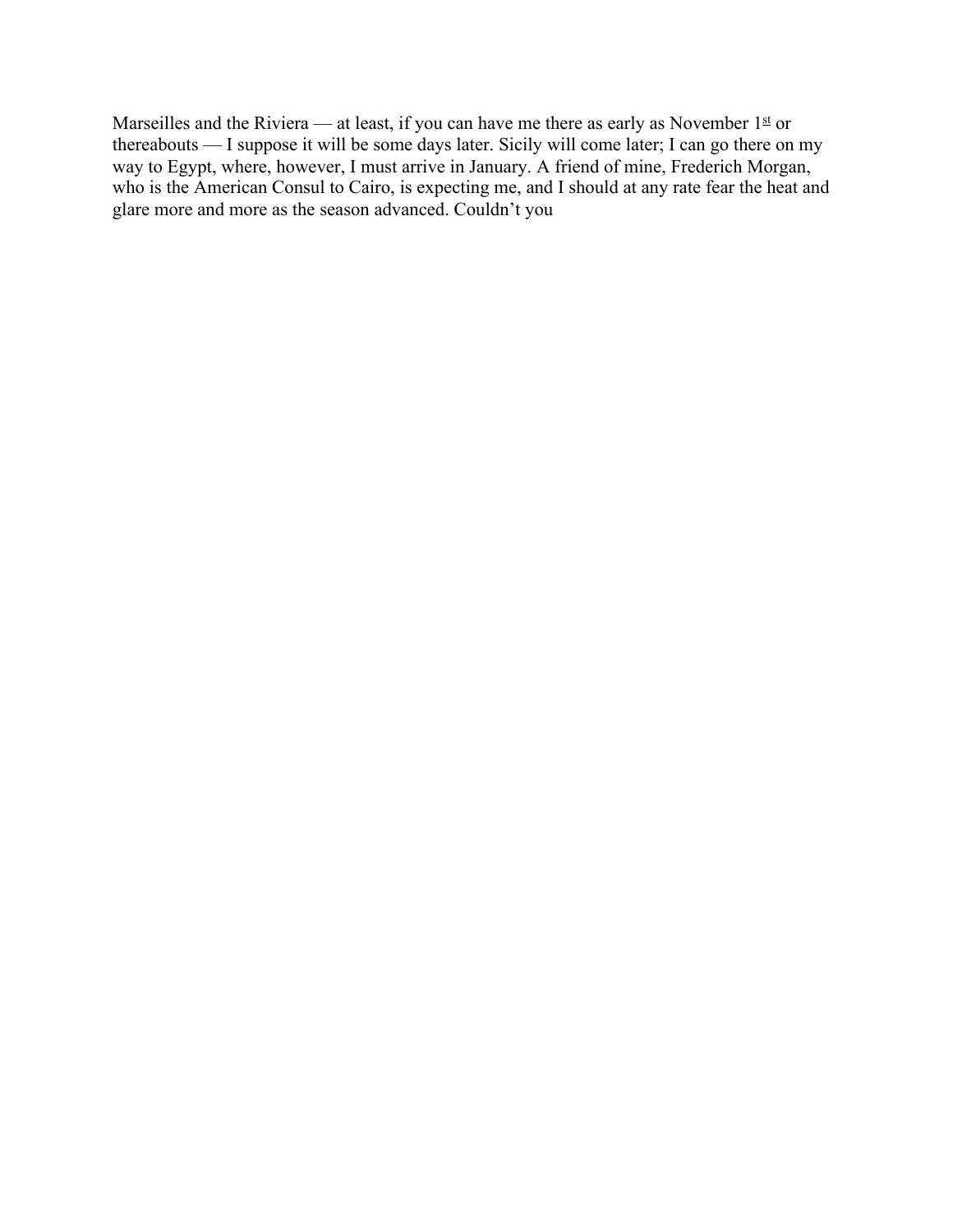persuade yourself to leave your labours in November and journey southward with me? I hope to persuade you to do so, or at least to follow later and join me in Greece.

For the present, let me know, addressing me here, whether I may hope to find you in Florence during the first days of November. If so, we shall have time enough to talk over the other things.

Many thanks for your offer of books about Sicily. As you can see they are not needed now. I can read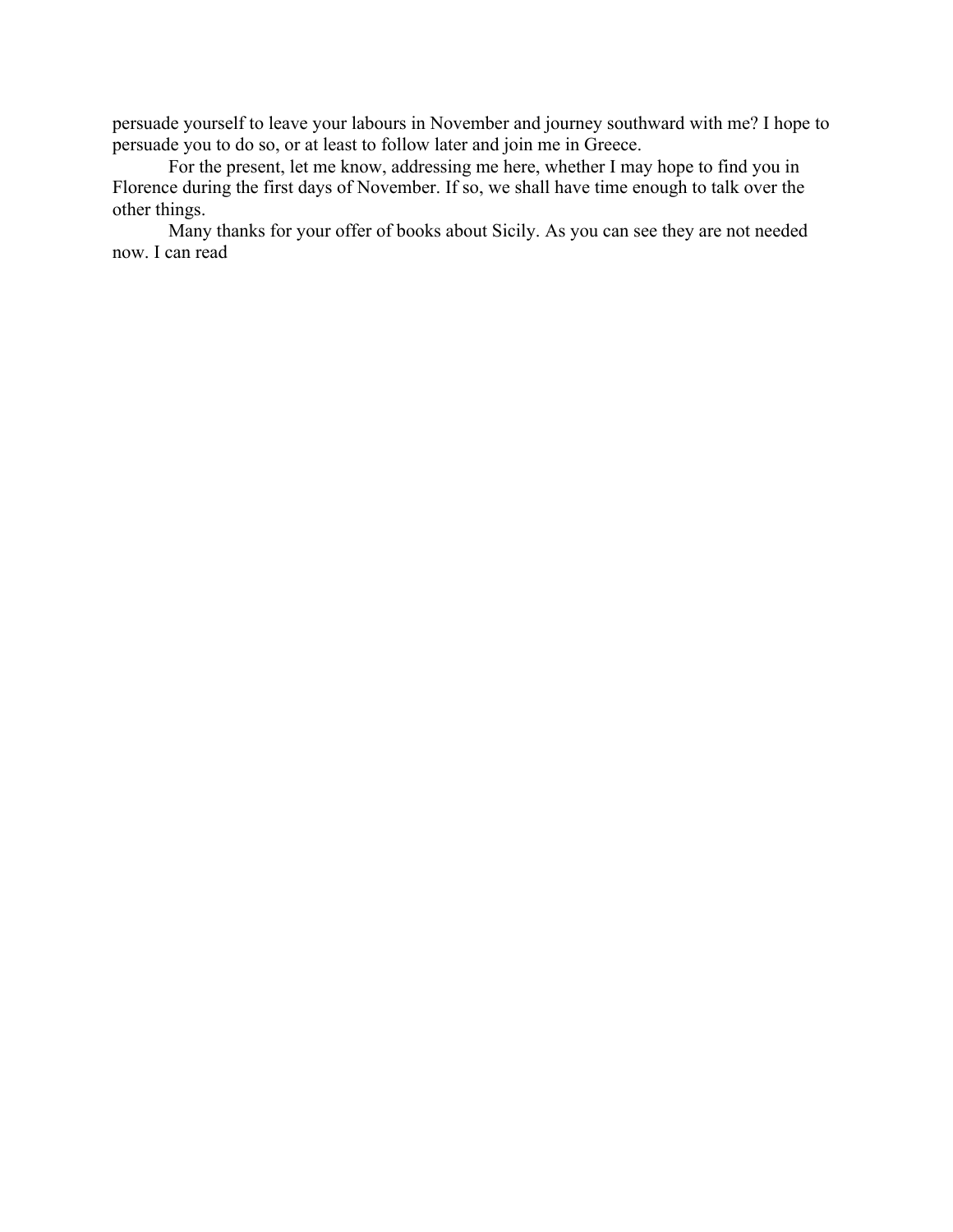them while I am with you.

The weather now is perfectly delicious, the sky incomparable, and the fields, for a wonder, green with grass that had sprouted since the harvest. I went last week to my brother-inlaw's farm to see the vintage. It was the Georgics to the life; and now near this primitive agriculture is to nature and to the gods; how intelligible it makes all human language and superstition!

Let me have your answer soon. Yours ever G.S.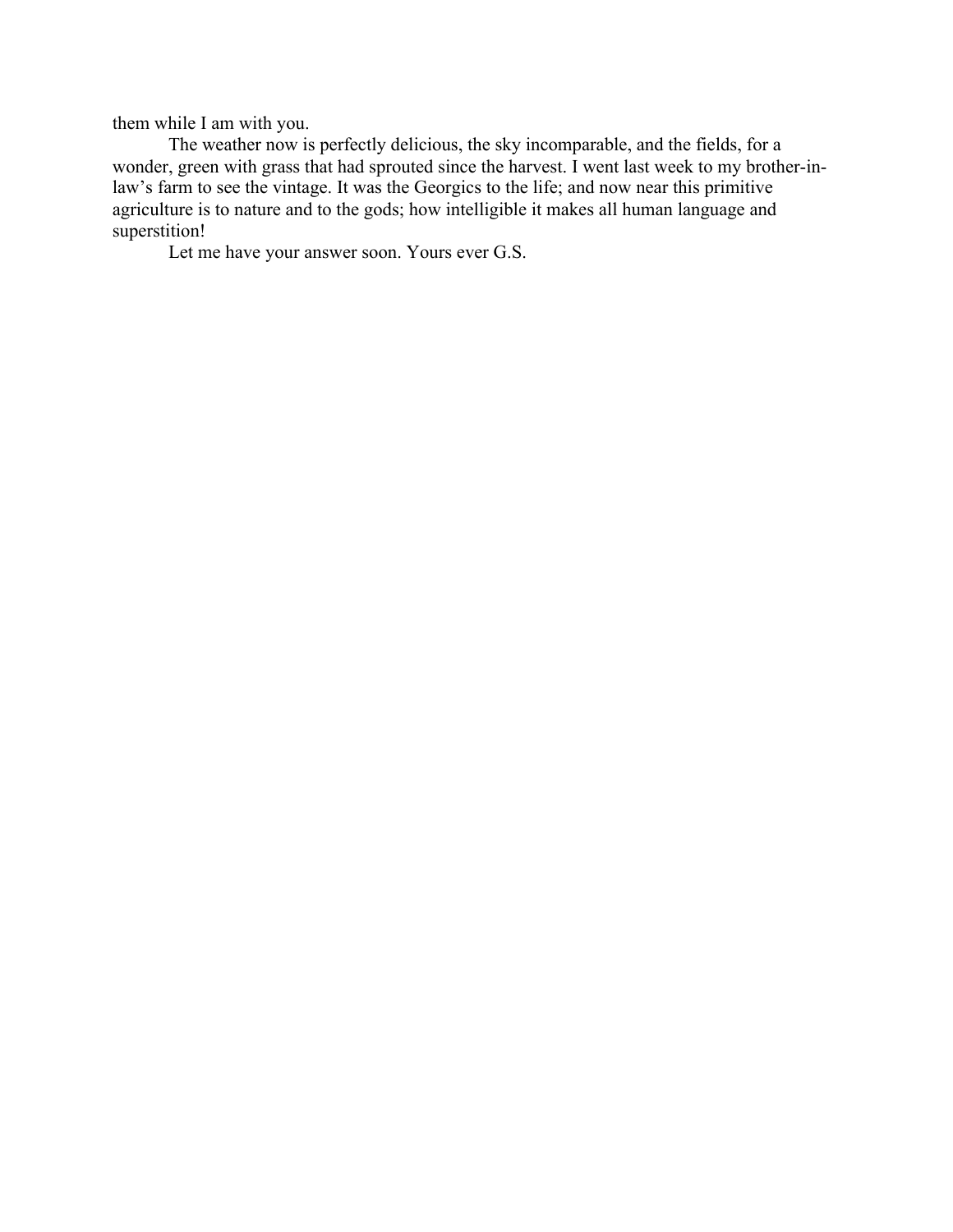## Dear Loeser

This news is news, yet doesn't surprise me. The threshold of old age seems a good place at which to repair the omissions or the mistakes of youth, and take the most prudent measures for living as humanely as possible during the rest of one's days. You have my best wishes, and I look forward to seeing you (in the plural) with even more interest than I expected to feel in seeing you again (in the singular). — How long is it since we were last together — in London, I think — is it ten years? — You probably haven't changed in appearance, as your type is good for all ages; but you must be prepared to find me quite another person — except in mind. I am grown quite grey, a trifle portly, and (according to Berenson) the vulgar Mediterranean type of old man.

If you are wedded, I am divorced. I have renounced Harvard, America, and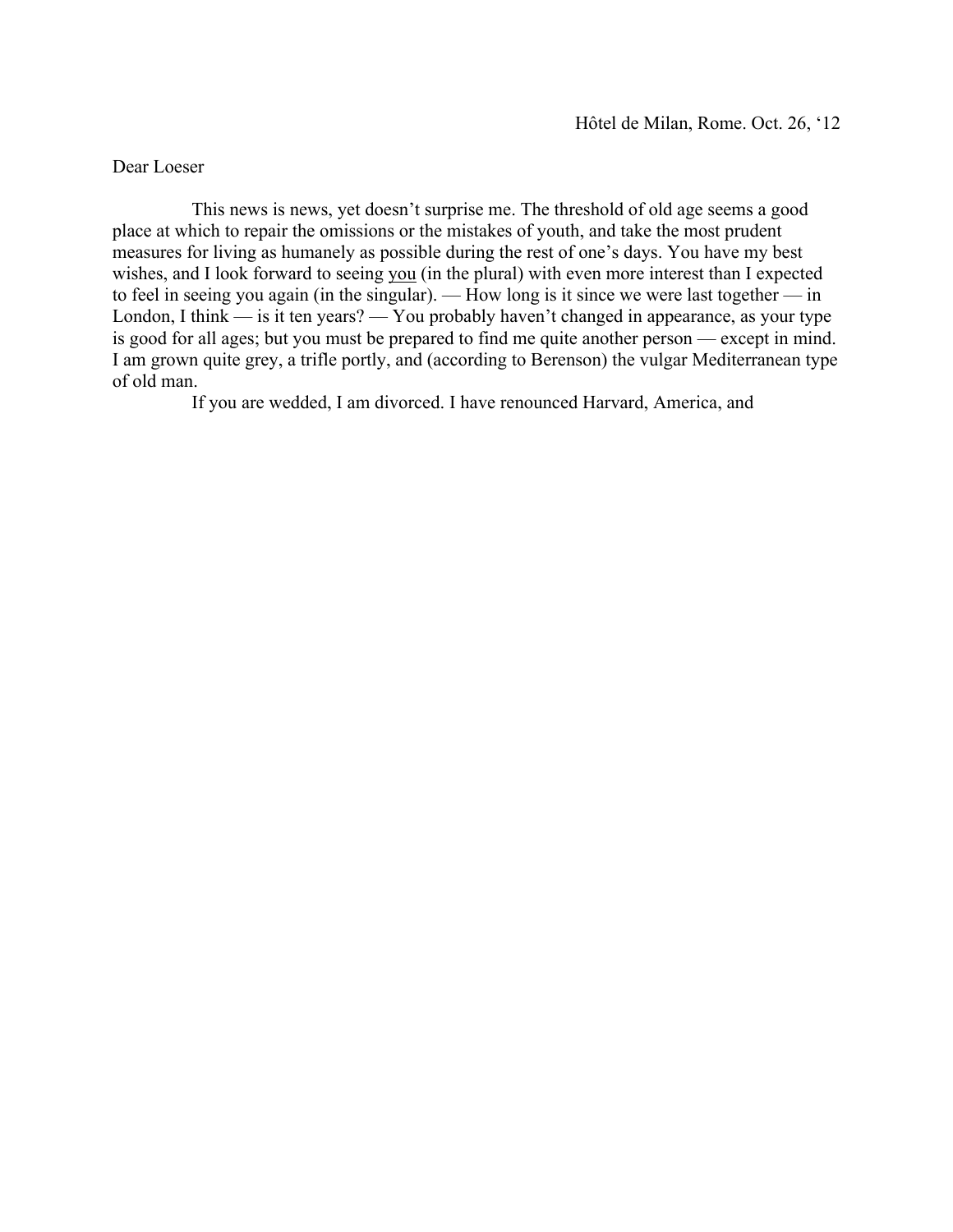the yearly contingent of one or two admiring pupils, destined to forget my philosophy even before I forgot their faces and names. I have retired on a modest competence, made up of my savings and a legacy I received at my mother's death, last year; and for the present I don't know, and am in no haste to know, where I shall live in the end. For the moment, my headquarters are at Strong's in Paris — (l'avenue de l'observatoire) — where I have such of my books as I thought worth preserving, and the voluminous manuscripts of my unpublished works. These, and the clothes I travel with, make up all my worldly possessions; and I assure you it is a great joy to be erleichtert even of the small weight of earthly goods which I bore in America. You say you have heard that I may be much in Florence in the sequel. I may, because I am free to be anywhere and it will depend on how indispensa-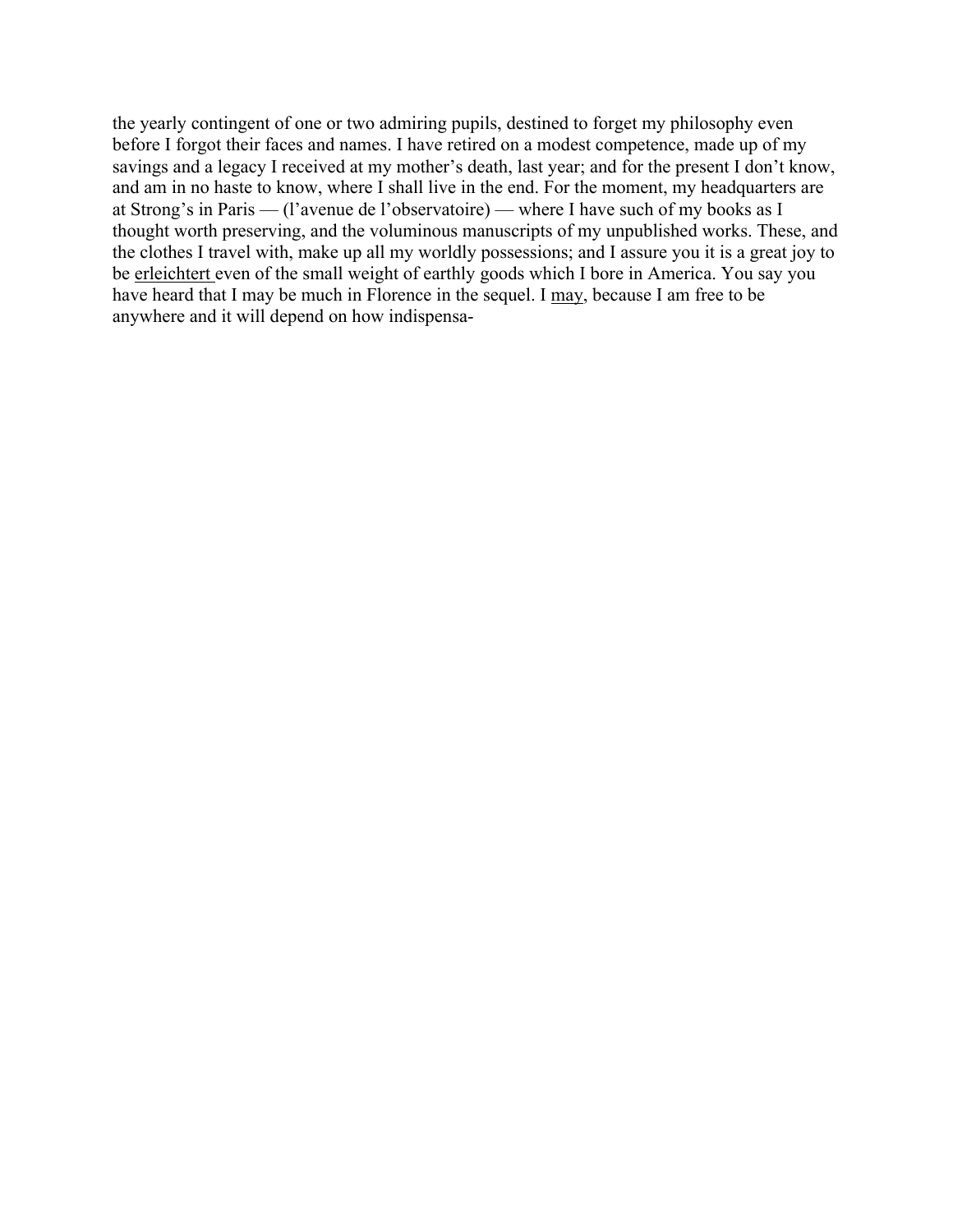able to my happiness you (in the plural) make yourselves, whether I shall be there a great deal or not. What you have heard was doubtless based on the fact that Strong is building a villa at Fiesole; but I have told him beforehand that I shouldn't want to live there (he was good enough to talk as if I might, and to have a room designed especially for me) because I fear the Anglo-American aesthetic colony of déracinés. Being that sort of thing myself, I need the moral cohesion and want of affection in my background which I shouldn't find in a nest of "the likes of me". In Spain, besides the immense advantage of being at home in the language, I have family friends — besides my two sisters, one with a large and friendly household — and I have already spent two delightful months in Madrid, in a situation which it would take too long to describe as it deserves, but which was very satisfactory. The only trouble is